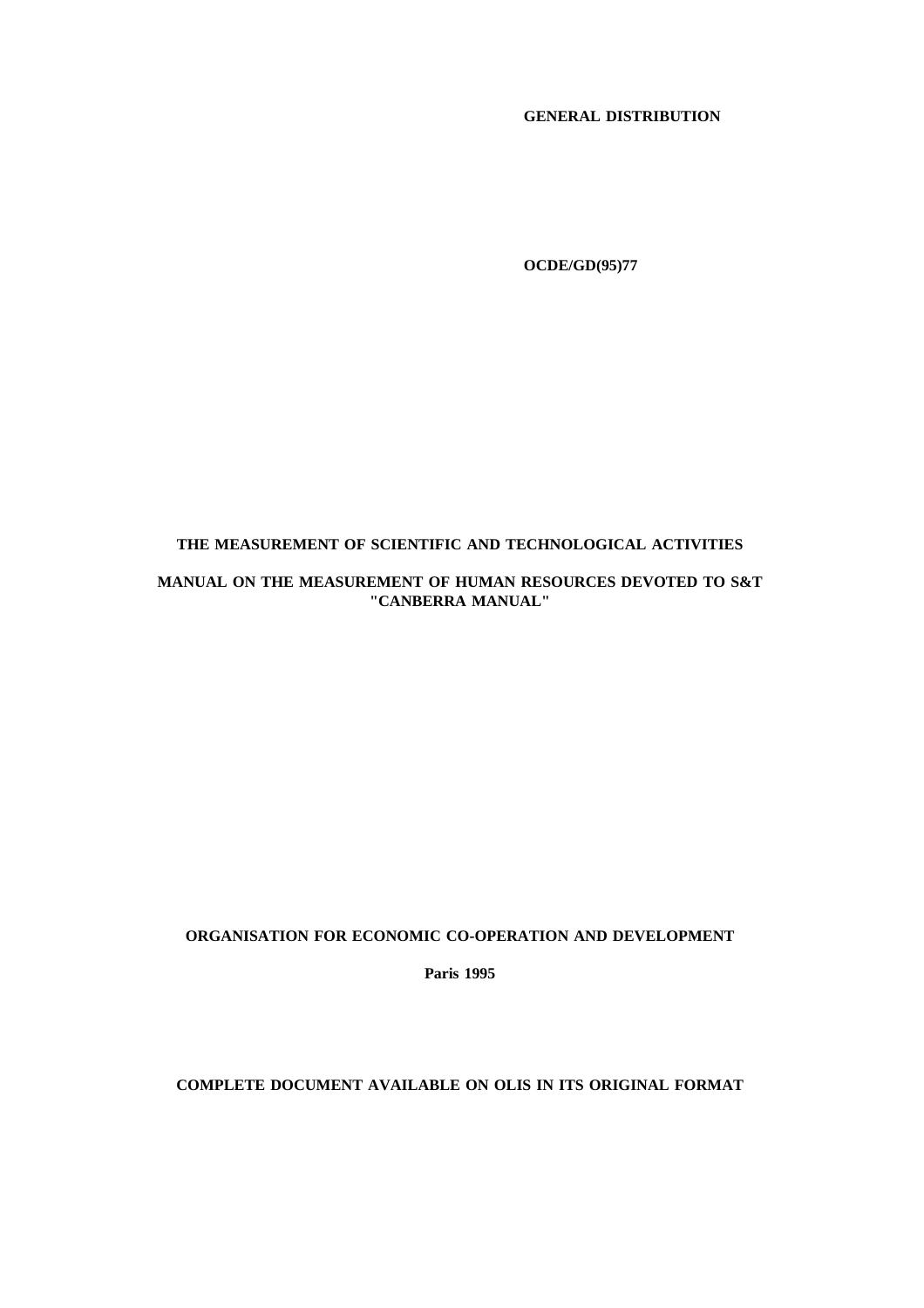#### **THE MEASUREMENT OF SCIENTIFIC AND TECHNOLOGICAL ACTIVITIES**

## **MANUAL OF THE MEASUREMENT OF HUMAN RESOURCES DEVOTED TO S&T "CANBERRA MANUAL"**

This Manual is intended to provide guidelines for the measurement of Human Resources devoted to Science and Technology (HRST) and the analysis of such data.

It has been prepared in close co-operation between the OECD and the DGXII and Eurostat of the European Commission, other OECD Directorates (notably DEELSA), UNESCO and the International Labour Office (ILO) and with the support of national experts.

The text was discussed at specialist workshops at the OECD in 1992 and 1993 and then submitted to the Group of National Experts on Science and Technology Indicators (NESTI) at its meeting in Canberra in April 1994. In recognition of the hospitality of the Australian authorities in organising the meeting, a suggestion was made and approved by NESTI that the guidelines should henceforth be known as the "Canberra Manual". The Group recommended that the text be submitted to the Committee for Scientific and Technological Policy for derestriction after incorporation of the proposals of the meeting and subsequent written comments and after professional editing.

After these amendments had been made, the document was approved by the Committee and is now made available to the public under the responsibility of the Secretary-General of the OECD.

**© OECD and ECSC-EC-EAEC, Brussels • Luxembourg, 1995**

**Applications for permission to reproduce or translate all or part of this publication should be made to:**

**Head of Publications Service, OECD 2, rue André-Pascal, 75775 PARIS CEDEX 16, France**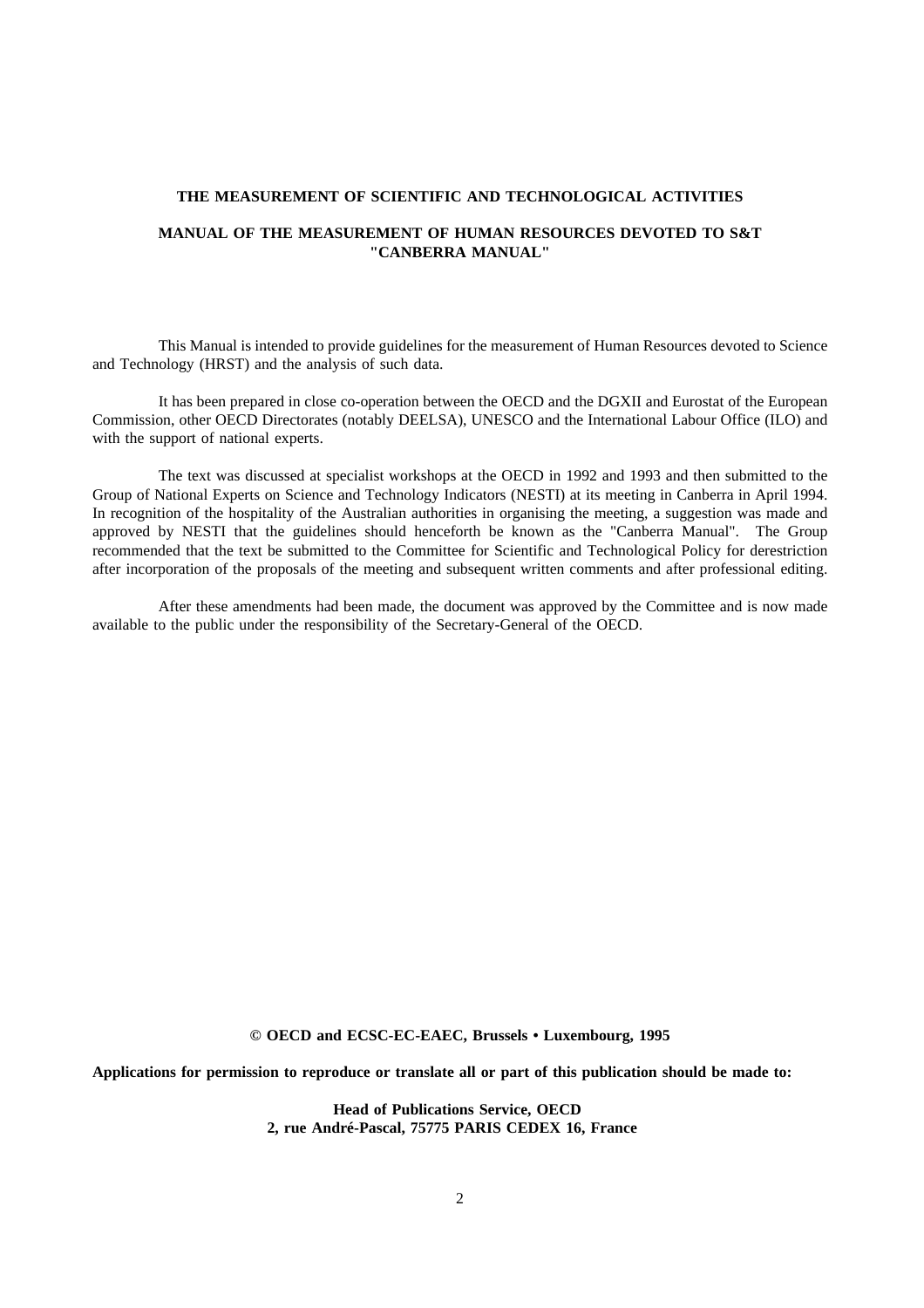## **PREFACE**

The Measurement of Human Resources Devoted to S&T -- Canberra Manual -- is the fifth in the "Frascati family" of manuals on the measurement of scientific and technological activities. Other manuals are devoted to measuring research and experimental development (R&D) activities, technology balance of payments (TBP), innovation and patents. This is the first manual in the series to be prepared jointly by the OECD and the European Commission/Eurostat.

Highly skilled human resources are essential for the development and diffusion of knowledge and constitute the crucial link between technological progress and economic growth, social development and environmental well-being. While the number and distribution of scientists and engineers were recognised as important indicators of a nation's S&T effort when the first S&T indicators were being designed in the early 1960s, countries and international organisations usually saw a need for internationally comparable data on human resources only in the context of short-term policy issues, for example the "brain drain" debate and the "ageing" of the S&T work force.

In consequence, very few countries established and systematically maintained coherent systems for the monitoring of stocks and flows of scientific, technical and engineering personnel deemed necessary for longer term analysis or the examination of a wider range of issues. Hence, despite intermittent efforts in the 1980s, the methodology, collection and analysis of quantitative information on human resources devoted to S&T (HRST) at the OECD was confined to personnel engaged in R&D only.

With the approach of the nineties, more pressing policy needs for all measures of HRST began to emerge. In 1989, a joint report of the OECD Committee for Scientific and Technological Policy (CSTP) and its Group on Scientific and University Research (now the Group on the Science System), recommended that further efforts be made to collect data in order to fill in the gaps in our knowledge of HRST. An OECD report, Technology and the Economy: The Key Relationships (1992), stressed that an adequate supply of appropriately educated and trained human resources was a critical factor in innovation. While the report acknowledged the existing problems of international comparability, there was agreement on the need to establish databases at both national and international levels. Similar policy interest was evidenced by the Human Capital and Mobility programme, launched by the European Commission in 1992, and issues with direct relevance to HRST continue to be high-priority areas in the programmes of work of both OECD and the European Commission/Eurostat. In response, a first exercise was launched by the OECD Secretariat and the Group of National Experts on Science and Technology Indicators (NESTI) together with the European Commission (DGXII and Eurostat) to design a statistical framework and a methodology for the collection, interpretation and analysis of HRST data.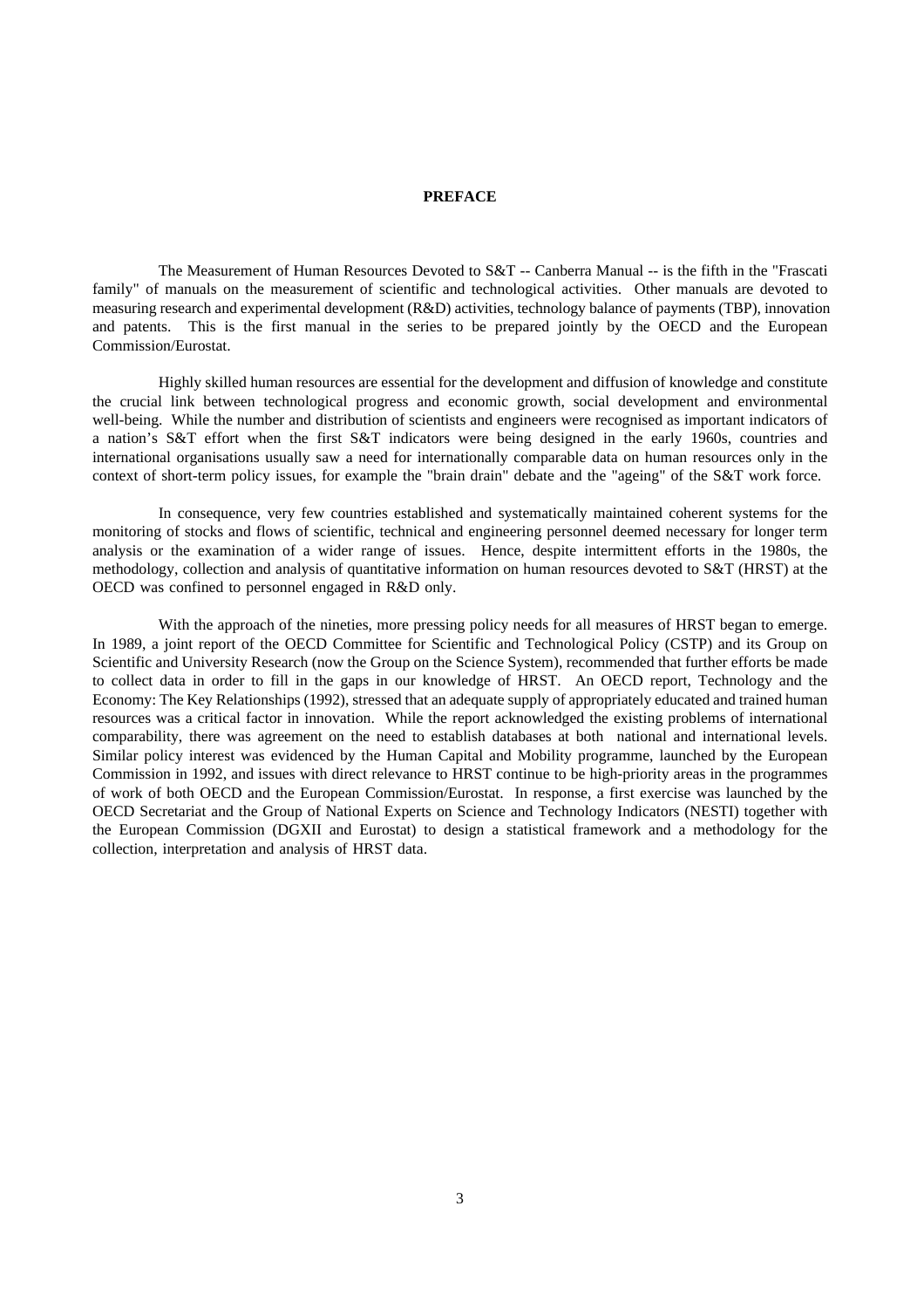In drafting this Manual every effort has been made to incorporate the best national and international practice. It draws on the results of a comprehensive pilot inventory, undertaken specially for this exercise, of existing national experience and S&T personnel data sources in the OECD and European Union Member countries. The Manual makes the greatest possible use of the main standard international classifications. Account has also been taken of the experience and interests of international agencies, such as UNESCO, the International Labour Office (ILO), the European Commission (DGXII and Eurostat) and the OECD Directorates for Science, Technology and Industry (DSTI) and for Education, Employment, Labour and Social Affairs (DEELSA) and the Centre for Educational Research and Innovation (CERI) in charge of the OECD education statistics and indicators.

The Manual represents several years of solid international team work. We believe these guidelines represent an important step forward in the harmonisation of the data and in the use of HRST indicators. The guidelines will now be tested in practice and then revised in the light of this experience.

The initial draft versions of the Manual were prepared by Dr Richard Pearson of the Institute of Employment Studies, United Kingdom (formerly the Institute of Manpower Studies) as a consultant to the OECD. The final version was prepared by the OECD Secretariat, Eurostat (D3) and DGXII (A4) of the European Commission with the active assistance of a number of national and international experts, notably Ms Wendy Hansen of Industry Canada and Dr. Eivind Hoffmann of the International Labour Office (ILO).

Ph. Nanopoulos G. Sirilli N. Tanaka Director Eurostat D Chairman NESTI Director DSTI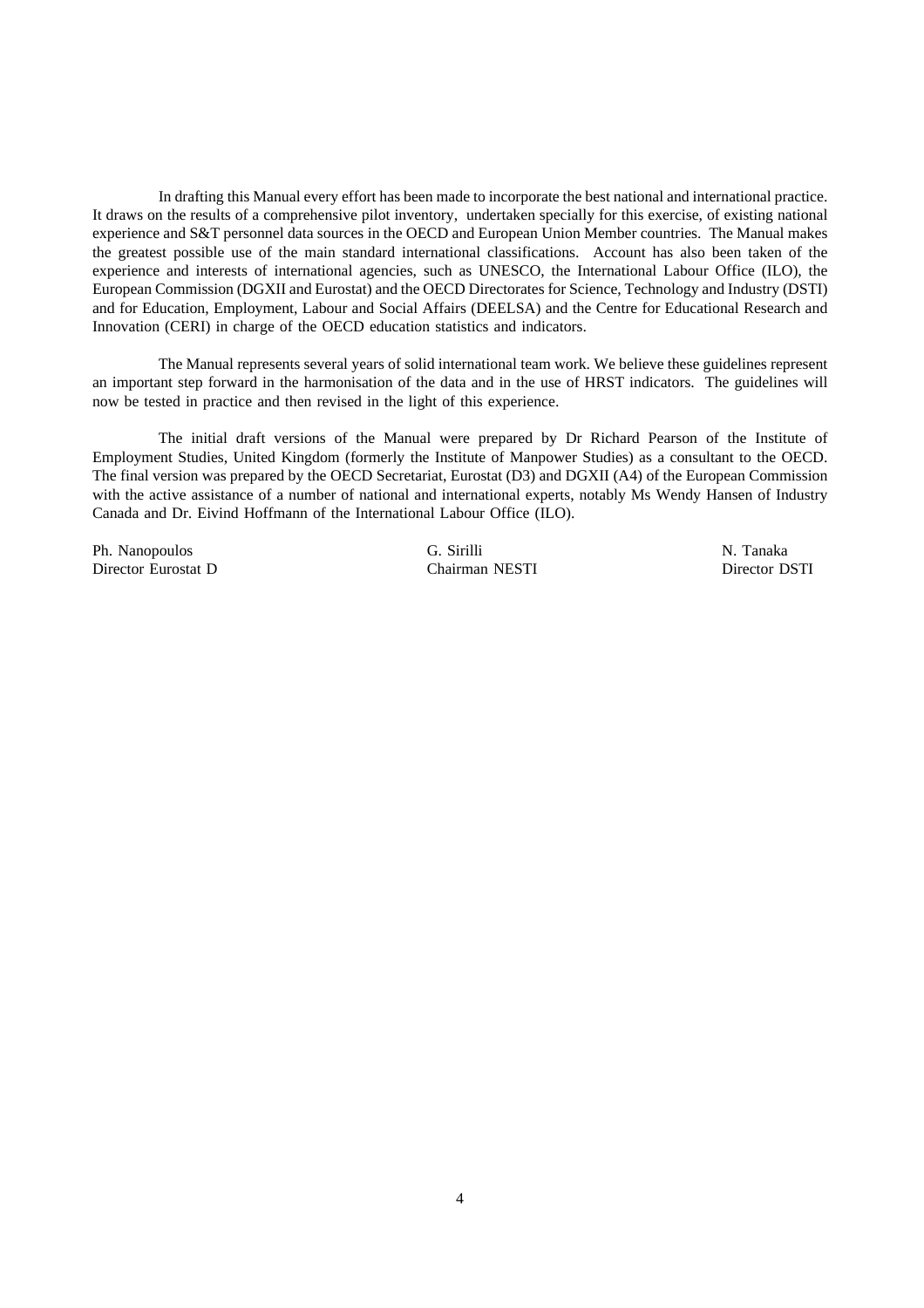# **TABLE OF CONTENTS**

| Chapter 1.        |                                                                       |                |
|-------------------|-----------------------------------------------------------------------|----------------|
|                   |                                                                       |                |
|                   |                                                                       |                |
| Chapter 2.        |                                                                       |                |
|                   |                                                                       |                |
| Chapter 3.        |                                                                       | -16            |
|                   | 3.1.1<br>3.1.2<br>3.2.1<br>3.2.2                                      | 21             |
|                   | 3.2.3<br>Core coverage, extended coverage and complete coverage<br>25 | 21<br>22<br>27 |
| Chapter 4.        |                                                                       | 29             |
| 4.1<br>4.2<br>4.4 | 4.4.1<br>4.4.2                                                        | 32<br>33<br>34 |
| Chapter 5.        |                                                                       |                |
|                   | 5.2.1<br>5.2.2<br>5.2.3                                               |                |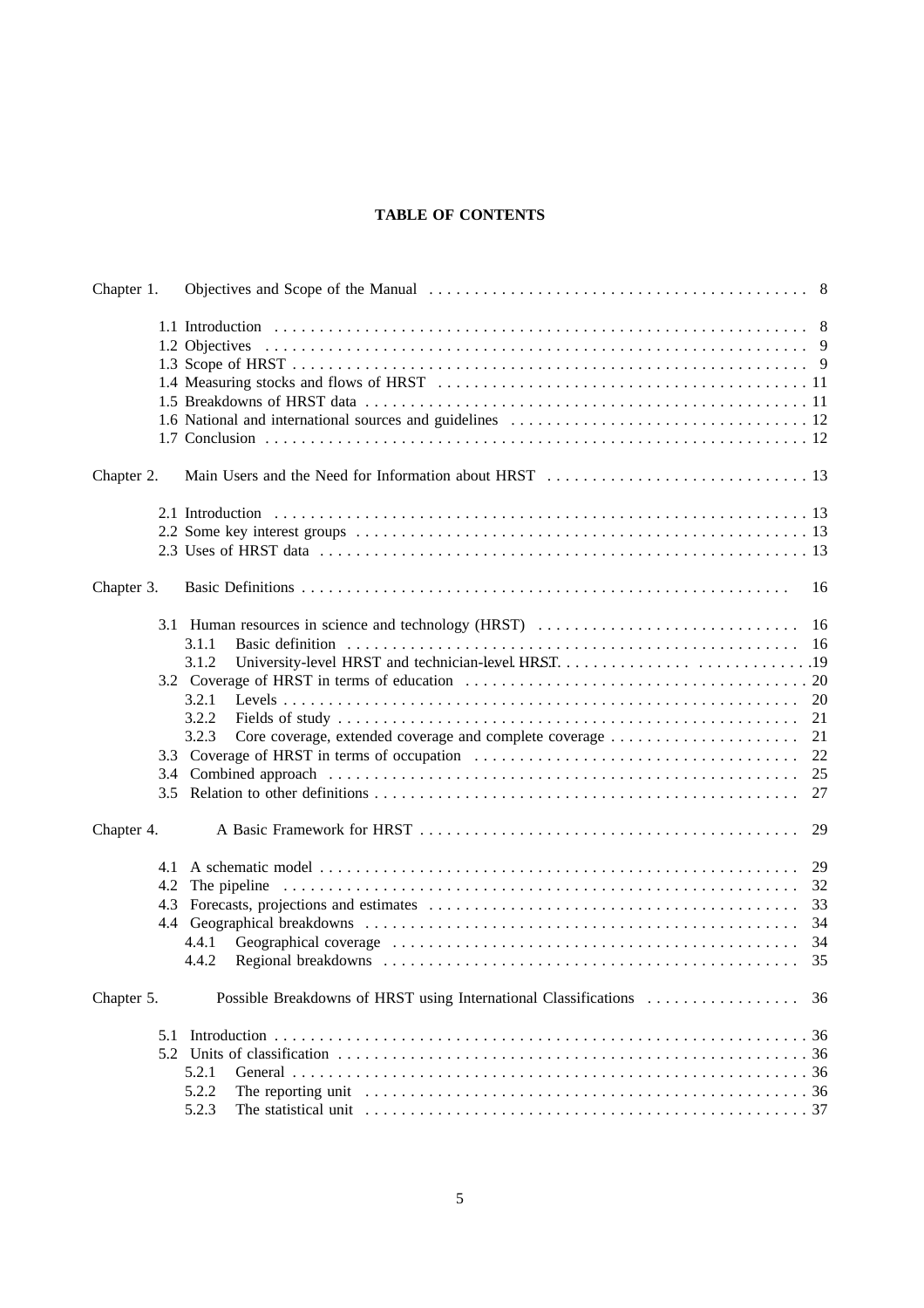| 5.3        |                                                                                                                              |  |
|------------|------------------------------------------------------------------------------------------------------------------------------|--|
|            | 5.3.1                                                                                                                        |  |
|            | 5.3.2                                                                                                                        |  |
|            | 5.3.3                                                                                                                        |  |
|            | 5.3.4                                                                                                                        |  |
| 5.4        |                                                                                                                              |  |
|            | 5.4.1                                                                                                                        |  |
|            |                                                                                                                              |  |
|            |                                                                                                                              |  |
|            | The reporting unit $\ldots \ldots \ldots \ldots \ldots \ldots \ldots \ldots \ldots \ldots \ldots \ldots \ldots$<br>5.4.1.2.1 |  |
|            | 5.4.1.2.2                                                                                                                    |  |
|            |                                                                                                                              |  |
|            | 5.4.1.3.1                                                                                                                    |  |
|            | 5.4.1.3.2                                                                                                                    |  |
|            |                                                                                                                              |  |
|            | 5.4.1.4.1                                                                                                                    |  |
|            | 5.4.1.4.2                                                                                                                    |  |
|            |                                                                                                                              |  |
|            |                                                                                                                              |  |
|            | 5.4.2.1                                                                                                                      |  |
|            |                                                                                                                              |  |
|            | 5.4.2.2.1                                                                                                                    |  |
|            | 5.4.2.2.2<br>The statistical unit $\ldots \ldots \ldots \ldots \ldots \ldots \ldots \ldots \ldots \ldots \ldots \ldots$ 45   |  |
|            |                                                                                                                              |  |
|            | 5.4.2.4                                                                                                                      |  |
|            |                                                                                                                              |  |
|            |                                                                                                                              |  |
|            | 5.4.3                                                                                                                        |  |
|            | 5.4.4                                                                                                                        |  |
|            |                                                                                                                              |  |
|            |                                                                                                                              |  |
|            |                                                                                                                              |  |
|            |                                                                                                                              |  |
|            | 5.4.4.4.1                                                                                                                    |  |
|            | 5.4.4.4.2                                                                                                                    |  |
|            | Breakdown of HRST by type of activity of the National Science Foundation 53<br>5.4.5                                         |  |
|            |                                                                                                                              |  |
| Chapter 6. |                                                                                                                              |  |
|            |                                                                                                                              |  |
| 6.1        |                                                                                                                              |  |
| 6.2        |                                                                                                                              |  |
|            | 6.2.1                                                                                                                        |  |
|            | 6.2.2                                                                                                                        |  |
|            | 6.2.3                                                                                                                        |  |
|            | 6.2.4                                                                                                                        |  |
|            |                                                                                                                              |  |
|            | 6.3.1                                                                                                                        |  |
|            | 6.3.2                                                                                                                        |  |
|            | 6.3.2.1                                                                                                                      |  |
|            | 6.3.2.2                                                                                                                      |  |
|            | 6.3.2.3                                                                                                                      |  |
|            | 6.3.2.4                                                                                                                      |  |
|            | 6.3.3                                                                                                                        |  |
|            |                                                                                                                              |  |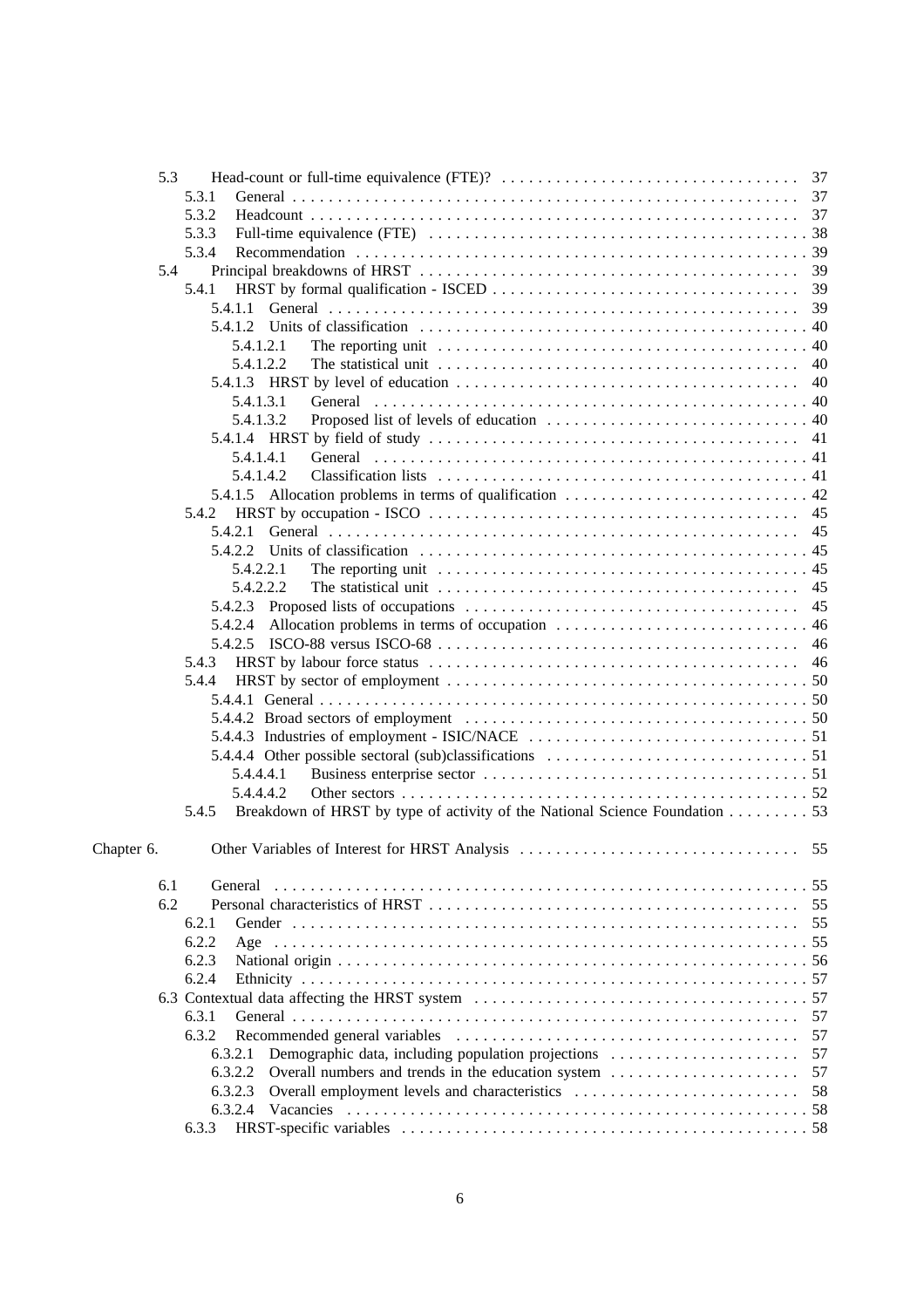|            | 58<br>6.3.3.1                                                                                                                                                                         |
|------------|---------------------------------------------------------------------------------------------------------------------------------------------------------------------------------------|
|            | 59<br>6.3.3.2                                                                                                                                                                         |
|            | 59<br>6.3.3.3                                                                                                                                                                         |
|            | 59<br>6.3.3.4                                                                                                                                                                         |
|            | 6.3.3.5<br>59                                                                                                                                                                         |
|            |                                                                                                                                                                                       |
| Chapter 7. | -60                                                                                                                                                                                   |
|            |                                                                                                                                                                                       |
|            | 60                                                                                                                                                                                    |
|            | 60                                                                                                                                                                                    |
|            | 61<br>7.2.1                                                                                                                                                                           |
|            | 7.2.2<br>61                                                                                                                                                                           |
|            | 62<br>7.2.3                                                                                                                                                                           |
| 7.3        | 62<br>62                                                                                                                                                                              |
|            | 7.3.1<br>63<br>7.3.2                                                                                                                                                                  |
|            | 63<br>7.3.3                                                                                                                                                                           |
|            | 7.3.4<br>64                                                                                                                                                                           |
| 7.4        |                                                                                                                                                                                       |
|            | 7.4.1                                                                                                                                                                                 |
|            | 7.4.2                                                                                                                                                                                 |
|            | 7.4.3                                                                                                                                                                                 |
|            |                                                                                                                                                                                       |
|            | 7.4.4                                                                                                                                                                                 |
|            | 7.4.5                                                                                                                                                                                 |
|            | 7.4.6                                                                                                                                                                                 |
|            | 7.4.7                                                                                                                                                                                 |
| Annex 1    |                                                                                                                                                                                       |
|            |                                                                                                                                                                                       |
| Annex 2    | Treatment of Human Resources Devoted to R&D in the OECD Frascati Manual  74<br>$\blacksquare$                                                                                         |
| Annex 3    | $\blacksquare$                                                                                                                                                                        |
| Annex 4    | $\overline{\phantom{a}}$                                                                                                                                                              |
| Annex 5    | National Accounts: Basic Concepts and Definitions Recommended by                                                                                                                      |
| Annex 6    | Revised Industrial Classification for Resources Devoted to R&D in the Business<br>$\overline{\phantom{a}}$<br>Enterprise Sector in the OECD 1993 R&D Questionnaire and Correspondence |
| Annex 7    | - Industrial Classification Used in the OECD Industrial Structure Statistics (ISIS)  105                                                                                              |
| Annex 8    |                                                                                                                                                                                       |
|            |                                                                                                                                                                                       |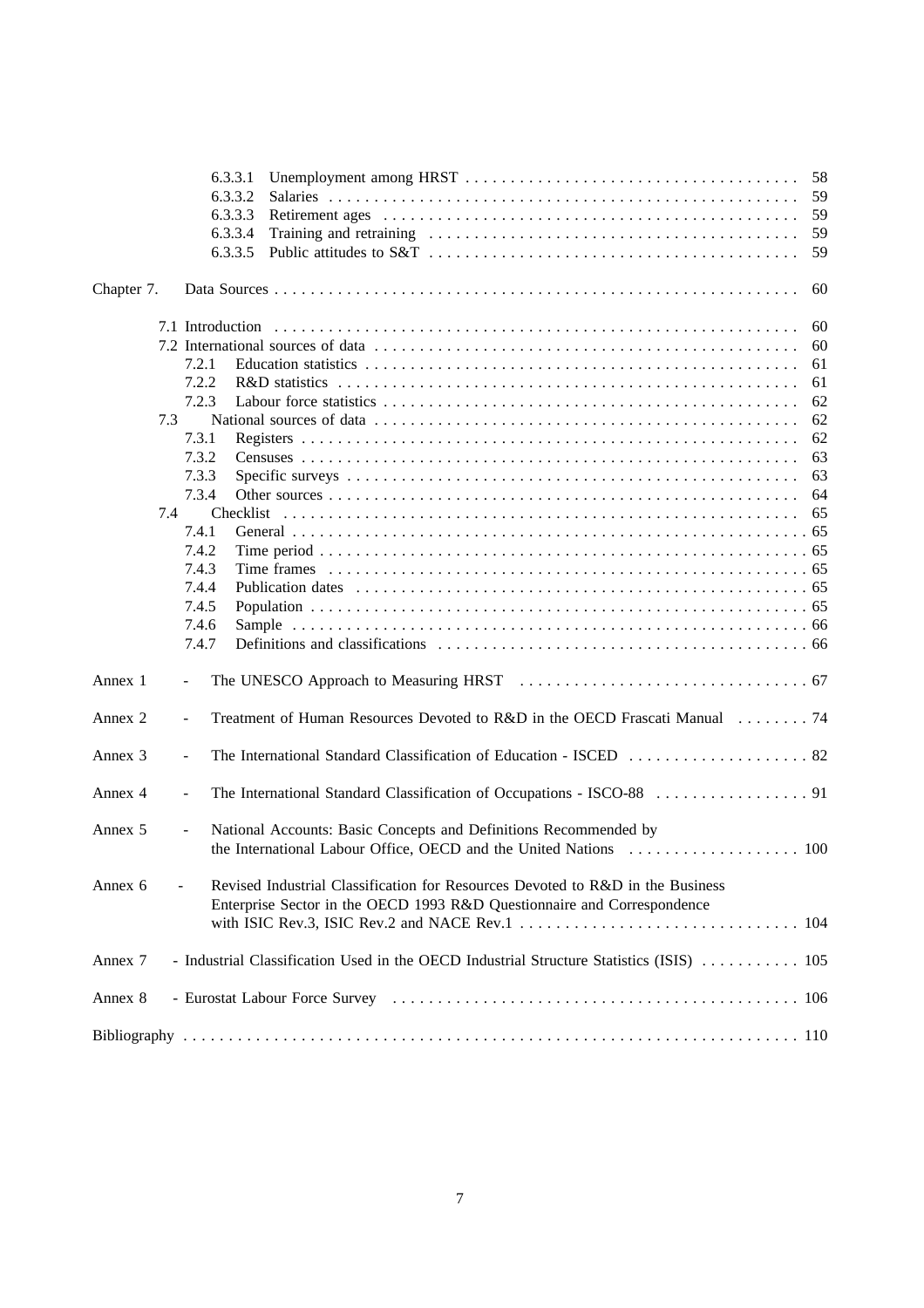## **CHAPTER 1**

## **OBJECTIVES AND SCOPE OF THE MANUAL**

## **1. 1 Introduction**

1. The combination of science and technology (S&T) and human resources (HR) is seen as a key ingredient of competitiveness and economic development and also as a means of safeguarding and enhancing our environment over the coming decades. New technologies are being developed and applied, very quickly in many cases. An increasingly skilled and effective workforce will be required if countries are to negotiate the rapid change and new challenges that are emerging in S&T.

2. The term "Human Resources in Science and Technology" (HRST) has been coined for use in this manual to describe this special skilled labour force. At its widest, it extends to everyone who has successfully completed post-secondary education (or is working in an associated S&T occupation); at its narrowest it covers only those with at least university-level qualifications in natural sciences or engineering (or working in an associated S&T occupation). "Human resources" is a synonym for "personnel" or the now obsolete "manpower", and has been chosen in order to avoid confusion with other methodologies and statistical sources.

3. A wide range of issues where HRST data are relevant will be reviewed in Chapter 2. We may note one or two of them here, beginning with those affecting the future balance between supply and demand for human resources. The demographic downturn in many developed countries is placing a constraint on future supply. Other changes, such as economic restructuring and the current decline of defence-based industries in some countries, may lead to a surplus of specialists with what were once scarce S&T skills. Imbalances between sectors or regions also occur, and the labour market for HRST is becoming increasingly international.

4. The lead times to train and develop S&T skills are long and the costs high. Forecasting future demand is at best an inexact art. Framing effective policies to train, retrain and utilise these expensive and often rare skills will call for better statistical information -- better both quantitatively and qualitatively -- about HRST demand, availability and utilisation.

5. Potential users of HRST data are varied and include policymakers and analysts in government, related agencies and the private sector (notably industry), and academics. Some need the data in order to assess current conditions, or else to understand how the HRST "system" and "market" work. Others are more concerned with possible future trends and developments.

6. Most countries are interested in these S&T personnel issues and frequently have some idea of what categories of human resources are of specific interest, but there is, so far, no generally accepted statistical framework in the OECD area for analysing Human Resources in Science and Technology, though some components are dealt with in existing international methodologies. Few countries in fact have any formal definition of HRST. Accordingly, there is very little in the way of internationally comparable data.

7. Quite a number of national and international data sets (such as education and labour force statistics) do contain some information about HRST, but they have seldom been collected for the purposes of S&T policy, and policymakers and analysts are not always familiar with them. Their coverage and reliability may vary both across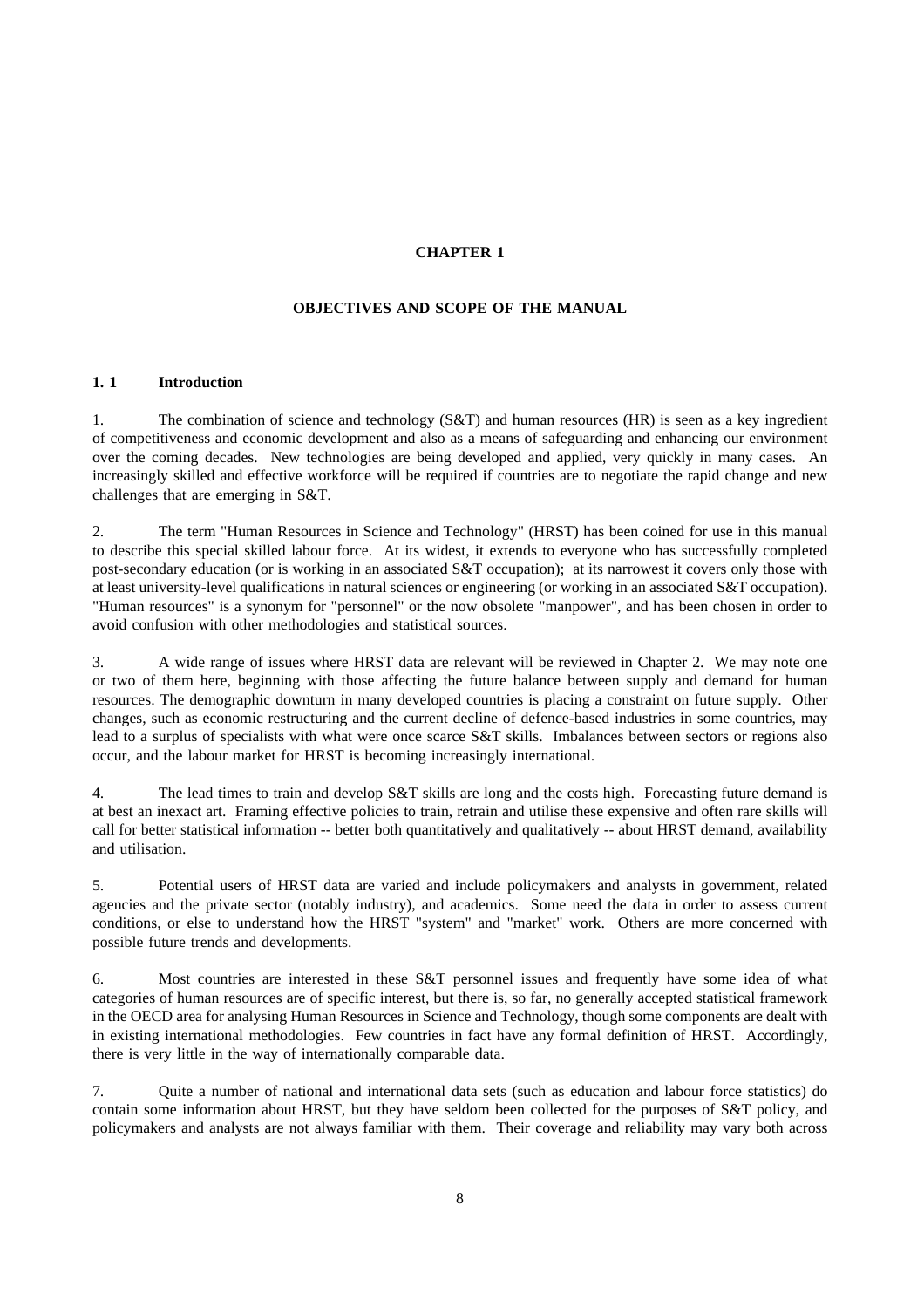data sets and over time, and many series are frequently some years out of date. For international comparisons, in the first instance national data sets often have to be used, but problems may then arise because collection systems differ widely and the methodologies and classifications are frequently incompatible. It is important that policy staff and analysts are aware of these sources of data, and of their potential and drawbacks.

## **1.2 Objectives**

8. The purpose of this manual is to provide a framework for compiling data on stocks and flows of Human Resources in Science and Technology, for analysing profiles and trends and for preparing up-to-date series for the users we have mentioned.

9. It is intended to help countries assemble data in this standard framework using both the series that are already available and the results of future surveys, and to facilitate the exchange and joint use of internationally comparable statistics by OECD, the European Commission (Eurostat) and other international agencies, notably UNESCO.

10. It sets out basic definitions of the activities to be covered, the categories of personnel to be included and the variables of interest for a proper understanding of HRST stock and flow issues. Wherever possible, the specifications proposed are based on the methodologies and classification systems in general use, on data sources set up by UNESCO, the International Labour Organisation, Eurostat and OECD, and on the latest version of the System of National Accounts, modified as appropriate by advice from experienced national data collection agencies and users.

11. Ways of making the best use of existing data sources are described in Chapter 7. Readers are referred to basic international classifications (in the annexes) for the practicalities of actual survey work or data collection.

# **1.3 Scope of HRST**

12. The series of OECD manuals dealing with the measurement of scientific and technological activities started from the view, which underpins the whole idea of science and technology policy, that we can identify a set of activities which, though embedded in the cultural, social and economic systems of individual countries, call upon specific scientific and technological knowledge, skills and methods and contribute in a special way to social and economic progress.

13. HRST would ideally refer to the human resources actually or potentially devoted to the systematic generation, advancement, diffusion and application of scientific and technological knowledge. Developing a common conceptual framework on which to build a coherent set of statistical guidelines has not been easy, of course, and a number of compromises have proved necessary.

14. Agreed definitions, in line with international standards, of the types of human resources to be included are presented in Chapter 3, which also indicates the types of coverage that are desirable for international comparisons and offers guidance on a number of apparent problems of classification.

15. We recognised at an early stage that it was not practicable to define HRST in terms of the specific S&T activities listed above; suitable data were not available, except for the generation of knowledge (R&D) and perhaps for diffusion (teaching). The approach chosen was to review the range of occupations involved in these activities. Each one requires **skills** obtained through **education** (which usually gives rise to **formal qualifications** in the shape of degrees or diplomas, whose equivalence may be recognised internationally) or through training or on-the-job experience (countries have various ways of recognising these skills).

16. This manual does not cover every person actually or potentially engaged in scientific and technological activities or occupations, only people with higher-level skills. The chief focus is on compiling and analysing data concerning "**University-level HRST**", i.e. people actually or potentially employed in occupations requiring at least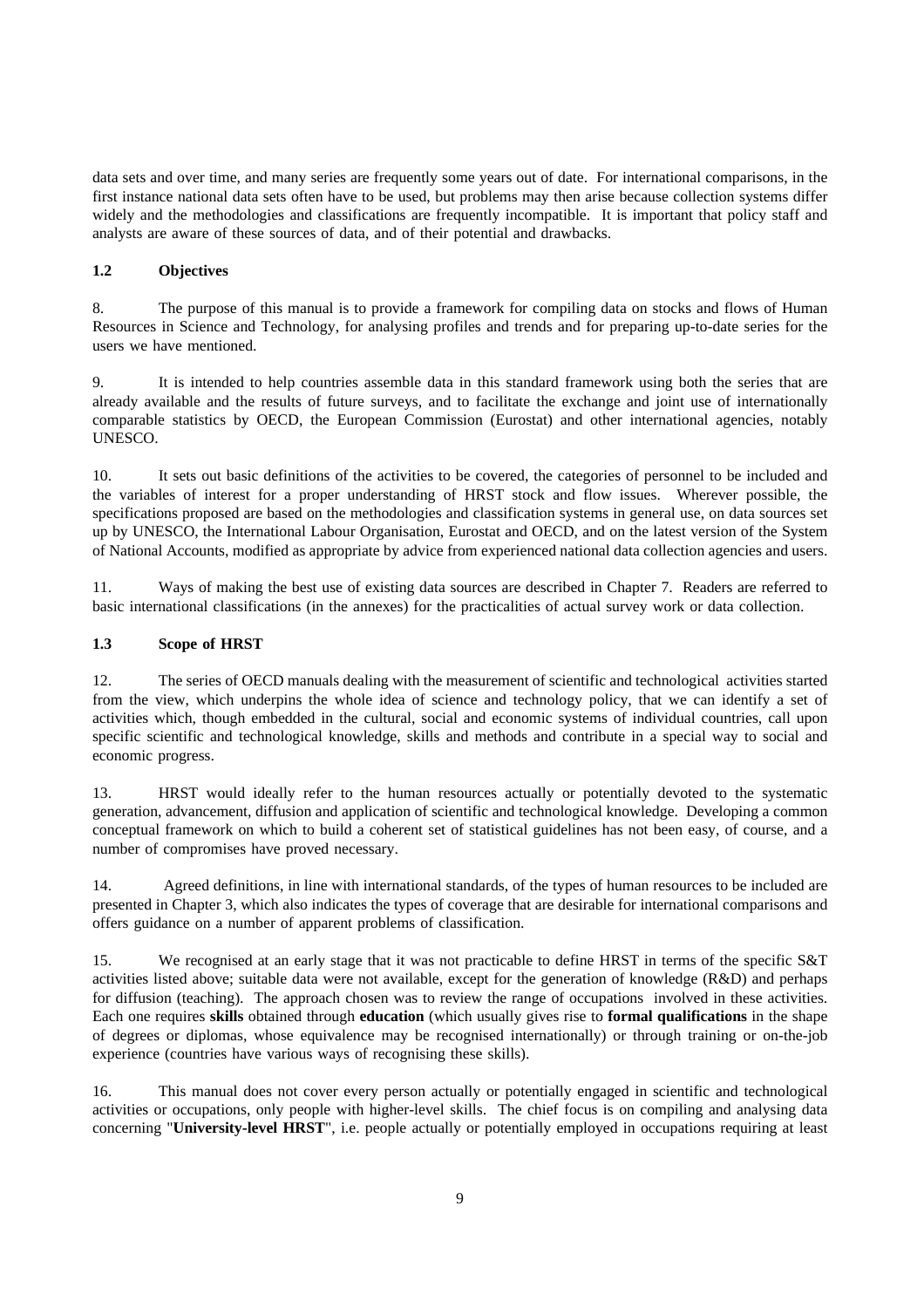a first university degree. We also focus on **"Technician-level HRST",** where the skill requirements are somewhat less demanding. Unlike in the UNESCO guidelines for measuring S&T activities (see Annex 1) or the Frascati Manual for the measurement of R&D (see Annex 2), people below technician level, such as clerical staff, are excluded. The emphasis on these levels of HRST is reflected in the types of coverage that we propose. The core coverage comprises data sets on people with qualifications in natural sciences, engineering and the medical and agricultural sciences only; other types of coverage (taking in social sciences and humanities, for instance) are more comprehensive, or less disaggregated.

17. Two main systems can be used to identify HRST: by **occupation** (people employed in S&T activities at the appropriate level), and by **qualification** (people with the formal education which fits them to be so employed). Whether to take occupation or qualification as the primary dimension of analysis will depend on the question being considered. Data on occupation relate to demand-side or utilisation issues such as "How many people are actually employed as HRST?". Data on qualification are most useful when looking at supply-side issues such as "What is the pool of people potentially available to work in S&T?".

18. It is important to recognise that not all those with S&T qualifications will necessarily be employed in the corresponding S&T occupations. Some will be inactive (retired, unemployed etc.), others will be employed in non-S&T occupations (clerical staff, policymakers). The interest here is to distinguish between occupations which form part of an "S&T career" and those which do not. Some may also be employed at higher (or lower) levels within the system than would be predicted by their formal qualifications, for example engineers with skills obtained via in-house training, or university graduates employed as technicians. This manual is thus concerned with data on both qualifications and occupations, perhaps with some slight bias towards qualifications because the data seem to be more readily available and comparable.

19. One of the most troublesome problems when drafting the manual was to decide on the coverage of "science and technology" (S&T) in terms of skills and qualifications, notably because opinions varied for longstanding cultural and linguistic reasons, in particular over the meaning of the terms "science" and "scientific". English speakers tend to take a narrower view based on specific fields (natural sciences and engineering); the approach allied to the German concept of "Wissenschaft" is wider in terms of fields, but perhaps more restrictive in terms of levels of skills and activity. There was agreement on the central fields of the natural sciences, engineering and technology, agricultural sciences, medical science and social sciences. Views differed on whether S&T extends to such fields as religion and theology, home economics, humanities or fine, applied or performing arts. These fields are grouped here under the generic heading "Humanities".

20. Opinions also vary on whether S&T is a clearcut system which the definition of HRST should match. It can be argued that in a knowledge-based society there is no longer anything special about science and technology, or any systematic link between the content of studies and the application of the resulting knowledge in the workplace. It is also possible to identify not one system but several, each with its own imperatives and policy issues. For example, education patterns and labour markets are clearly different, in terms of levels, for highly qualified HRST, e.g. **PhDs** destined for R&D and university teaching, and for engineering technicians. A proposal to create a third category, PhD-level HRST, was in fact abandoned only on practical grounds. Likewise, some specialists believe that the training and use of human resources in **health care** and **primary school teaching** form quite separate systems in terms of areas of knowledge, and that such data are of little relevance in a statistical framework for HRST. Similar arguments have been raised about the acquisition and application of **legal** knowledge or of skills in the **performing arts**.

21. Part of the definition of HRST in this manual is based on occupation, when the person concerned is carrying out an S&T activity without the relevant formal qualification, simply with on-the-job training and experience. Despite the guidelines in the International Standard Classification of Occupations, international perceptions of the skill levels of some broad categories of S&T-relevant personnel, such as managers or engineers, differ significantly, so there is some doubt about where to place them.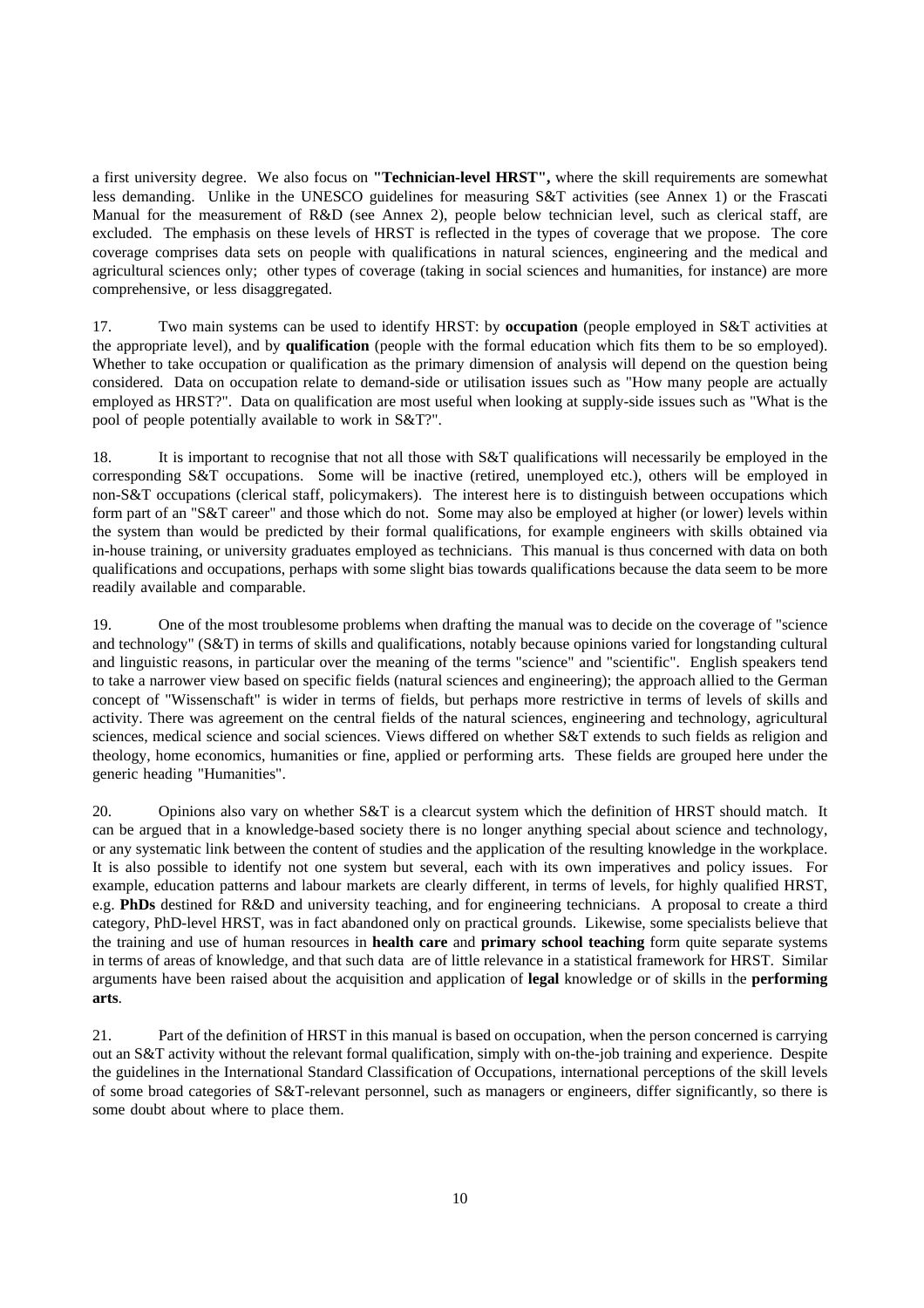22. Given all these differences in cultural backgrounds and areas of policy interest, no single and specific definition of HRST can be presented. We have opted for a very wide initial coverage which includes all people with third-level education or a job requiring similar skills, together with a ranking system which identifies a common core of occupations/fields of study of major interest but allows those with wider concerns to include further categories. As we have already noted, greater attention is paid to university-level HRST than to technician-level HRST, and natural sciences, engineering and the medical and agricultural sciences are the core fields.

23. Variations in the definition, and hence scope, of HRST are not merely of theoretical interest; they can have a significant impact on the quantity and complexity of the data included in the system. In terms of levels, for example, the number of HRST in the OECD area is almost doubled if technician-level staff are included, according to recent OECD Education Indicators Reports. Comparisons are more difficult by fields of study, but perhaps one in four university-level HRST in the OECD area has a degree in natural or mathematical sciences or engineering.

24. Some attention has been given to how long people who have an S&T qualification but are not currently "using it" should be counted in the S&T pool, especially those who have pursued a career outside the S&T system and those who are out of the labour force. The basic question is "Are their S&T skills and understanding still retrievable and relevant?" There is little problem about including someone who is out of the S&T system only temporarily, performing military service for example, or serving in a restaurant while looking for an HRST job. It is also of value to include someone who started off in S&T, in a research laboratory for instance, but has now become a senior decision-maker in industry or government. More difficulty occurs with people who have never entered the S&T system, those who have been out of it for a long period (bringing up children for example), and those who are over working age. In the end, we felt that these distinctions were too difficult to apply in practice; we simply recommend that low importance be attached to collecting data on HRST aged 70 and over.

### **1.4 Measuring stocks and flows of HRST**

25. A schematic framework describing the stocks and flows of HRST which can be used when compiling and analysing HRST data is given in Chapter 4.

26. Stocks can be measured at many levels of detail, but the major policy interest is usually in **national stocks**. Definitions and diagrams are proposed. The boundaries between countries are breaking down in ways which complicate the collection and interpretation of HRST data. **International flows** of HRST have long been monitored, in connection with "brain drain" and "brain gain" issues for instance, but the globalisation of S&T and economic activities and hence of work and residence patterns hinders the measurement of **national stocks** of HRST defined in terms of residence. The System of National Accounts sets out guidelines for dealing with traditional cases such as international organisations, embassies and foreign military bases. No such guidelines are available for HRST employed by multinational corporations, who may be recruited and deployed worldwide, moving to meet the group's changing needs. Some may even have jobs which require them to work in several countries. Furthermore, it is by no means unusual, at least within the EU area, for an HRST to be officially resident in one country and work in another. Special arrangements are proposed to deal with people whose residence and employment vary, notably for the measurement and analysis of **regional stocks of HRST**.

27. The manual also pays particular attention to the "pipeline" of flows into the HRST stock via the education system. This is very important for policy and planning reasons, and because students, and more especially foreign students, receive separate treatment in national accounts and labour force data.

## **1.5 Breakdowns of HRST data**

28. Chapter 5 recommends a number of breakdowns for HRST data, and cross-references them with international classifications and current data collection systems. It deals with the level and field of study of HRST, their labour force status, and the occupations, sector and industry of those in employment, and gives an optional checklist of the types of activities to be included. Chapter 6 describes some further information (age, gender, national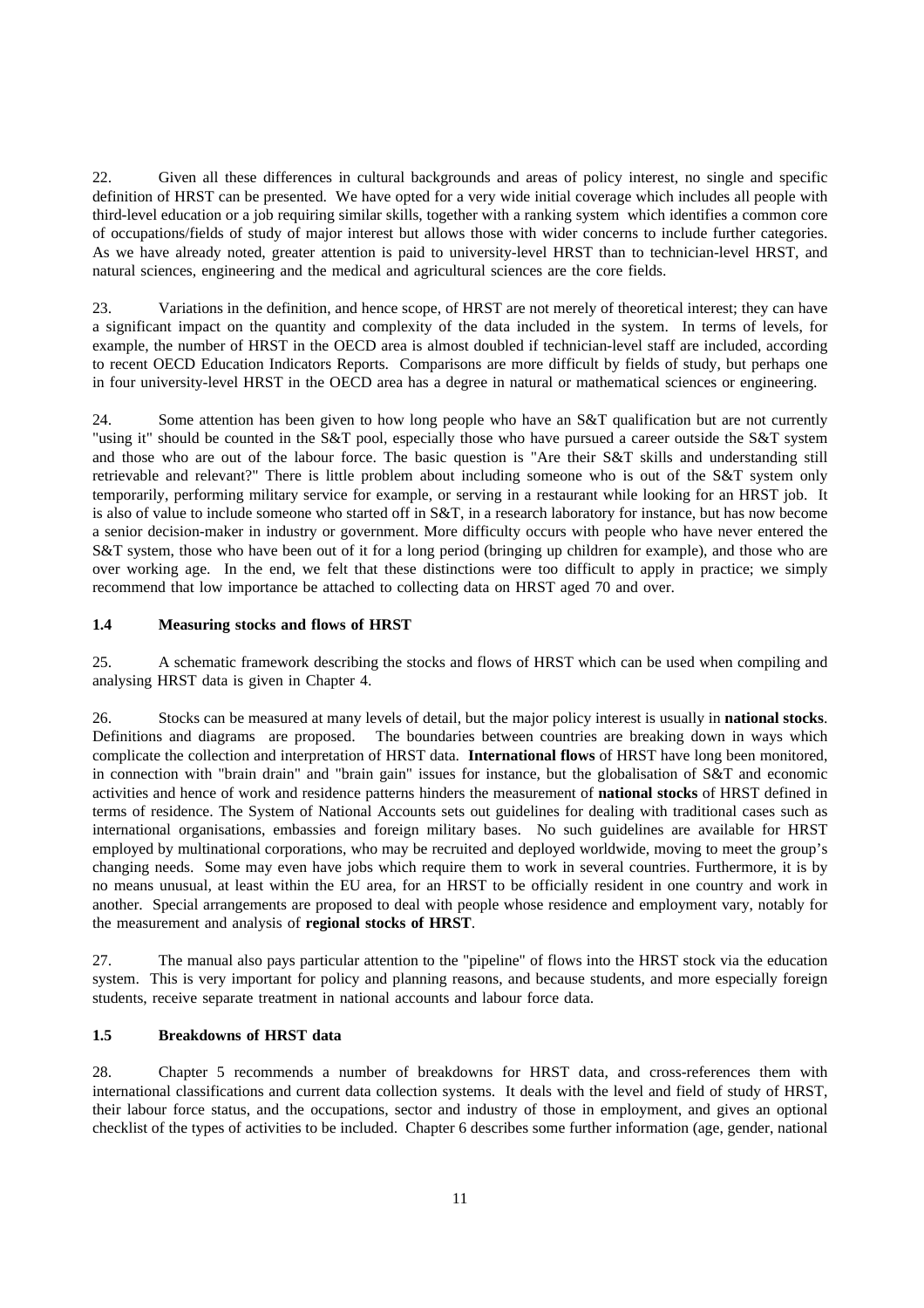origins, etc.), mainly qualitative, which may usefully be compiled to supplement the basic HRST data, and some more general sets which will help analyse the HRST data in context.

29. Applying these breakdowns and combining the results in a coherent framework is made more difficult by the growing flexibility of the system or systems we are dealing with. Steady progression through school and university, acquiring a set of knowledge and skills tailored to a specific range of jobs which will lead to a lifetime career within that range, is by no means the norm that it used to be. The pattern of education has become more fluid; there are more interdisciplinary courses, more mature entrants and, in some countries, more foreign students. On the employment side full-time work is giving way to more flexible patterns, with many more part-time jobs or posts. Even highly qualified personnel must now be prepared to retrain and/or make major occupation changes over the course of their career, and the rise of consultancy is blurring the borderlines between traditional labour force categories.

### **1.6 National and international sources and guidelines**

30. Most users of the manual are unlikely to be in a position to conduct special HRST surveys, and will have to compile their data from national and international sources. Chapter 7 lists the main sources and outlines their principal advantages and disadvantages for HRST purposes.

31. As we have mentioned, wherever possible the norms and definitions in this manual have been derived from broader international specifications. Only minimal quotations are given in the main text. As readers may not have these other international manuals to hand, the annexes contain fuller extracts and information.

### **1.7 Conclusion**

32. The challenge in preparing this manual has been to find a framework which is both conceptually sound and realistic in practice, and combines the concepts of scientific and technological activities derived from the Frascati series and similar UNESCO guidelines with the education, national accounts, occupation and labour force categories used for more general analysis of stocks and flows of human resources.

33. This is the fifth in the Frascati family of manuals, and the first be be produced jointly by OECD and the European Commission/Eurostat. It is the consensus of the views of experts from a wide range of OECD countries, each with its own cultural, social and economic system and its own policy preoccupations. National experience has been taken into consideration during its preparation, but the manual has yet to be tried out in practice. It is hoped that it will prove sufficiently utilitarian and relevant to policy and analytical needs to receive substantial testing over the next few years, after which a new and improved version can be prepared.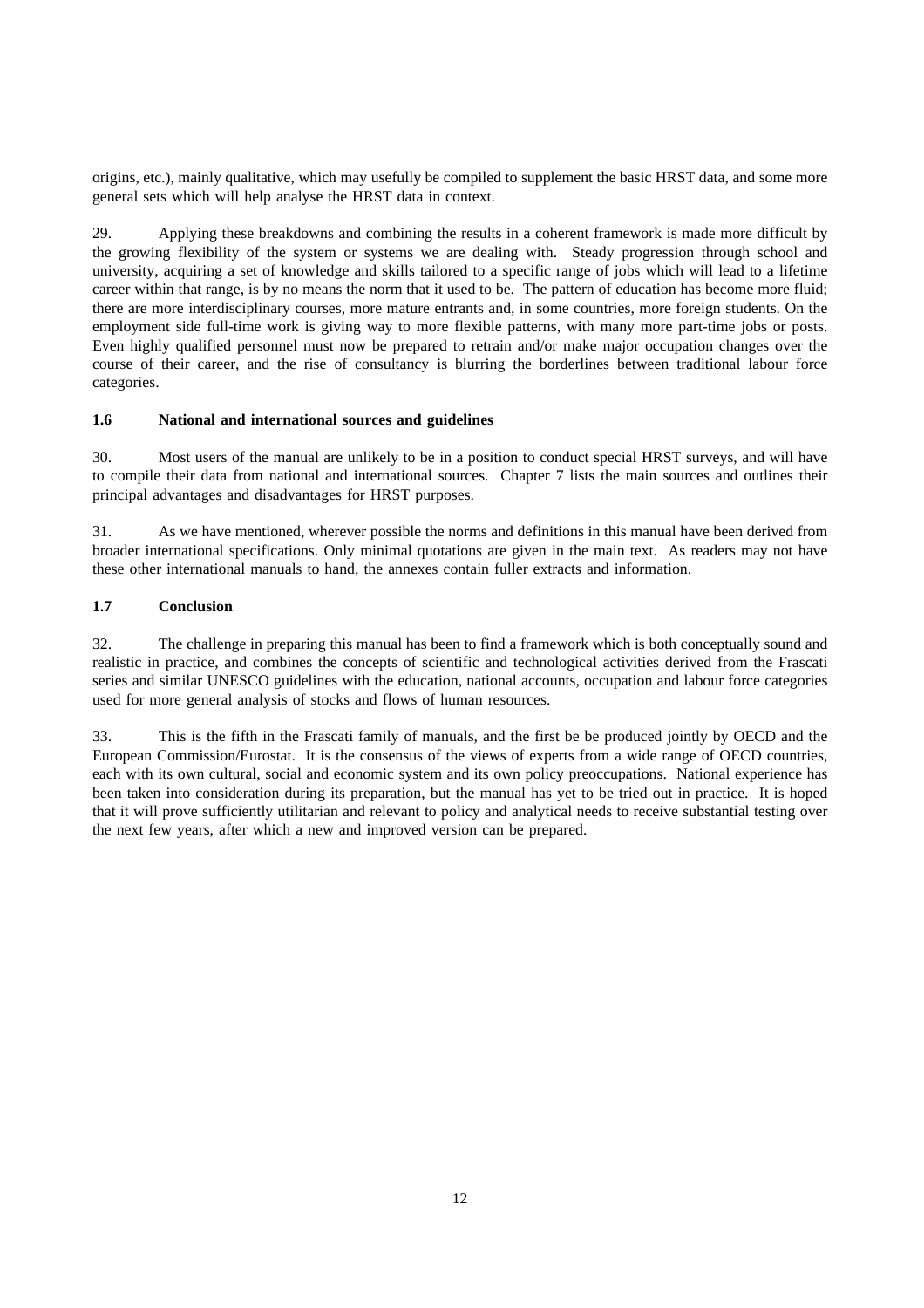## **CHAPTER 2**

#### **MAIN USERS AND THE NEED FOR INFORMATION ABOUT HRST**

#### **2.1 Introduction**

34. A wide range of issues relating to the education, training, and utilisation of HRST are of concern to a number of interest groups. They vary, of course, according to the perspectives of these groups, be they governments or industry, the education sector, employers, academics, analysts or international agencies. They also vary from one country to another, and from region to region within a given country.

35. The time period under consideration is important, as various stages in demographic, economic or technological cycles will generate different types of issues. Skill shortages, which were high on the agenda of many economies in the late 1980s, were of less concern in the recessionary early years of the 1990s when unemployment also began to affect HRST. Issues will further vary between sectors of employment and occupations and between levels of education and fields of study. There may be a shortage of software engineers, for example, but a surplus of biologists. Similarly, high-paying private sectors are likely to face fewer recruitment and employment problems than lower-paying public employers.

### **2.2 Some key interest groups**

36. Traditionally the main users of HRST data have been **international, national and regional governmental bodies** concerned with industrial, S&T/R&D and economic policies and the planning of higher education. Those in the **education and training** system have a key interest in trends and developments as these provide important reference points when planning future provision. **Careers advisers** and **individuals** need data on S&T labour markets if they are to make informed recommendations or decisions about careers and fields of study and the level and duration of studies. As human resources come to be recognised as a strategic factor in **industry,** employer interest particularly concentrates on issues of shortage and supply, both within the labour market and in the new supply coming from the country's own higher education system or from abroad. Increasingly, employers are looking throughout the world for the "best" HRST available, and they in turn are becoming more internationally mobile.

### **2.3 Uses of HRST data**

37. Interest usually centres on national data, the trends therein, additional relevant information and international comparisons. At a strategic level the **stock and inflow of HRST** is seen as a key resource which underpins the country's economy and technological base and -- a more recent concern -- its environmental and general well-being. Knowledge about utilisation and the size and composition of the current and future pools of HRST gives a measure of the nation's potential.

38. A number of factors are relevant on the supply side. Data on **general demographic trends** can be used to project the future supply of S&T students. The significant downturn in the number of young people in the decade to the mid-1990s is of particular concern to Japan as well as many countries in Western Europe and North America. In several of these countries the number of young people, who are the prime entry group to higher education, has fallen by as much as one third between the mid-1980s and the mid-1990s. In spite of these absolute declines, however, the numbers of students in higher education have continued to grow significantly in recent years, as a result of considerably increased participation rates.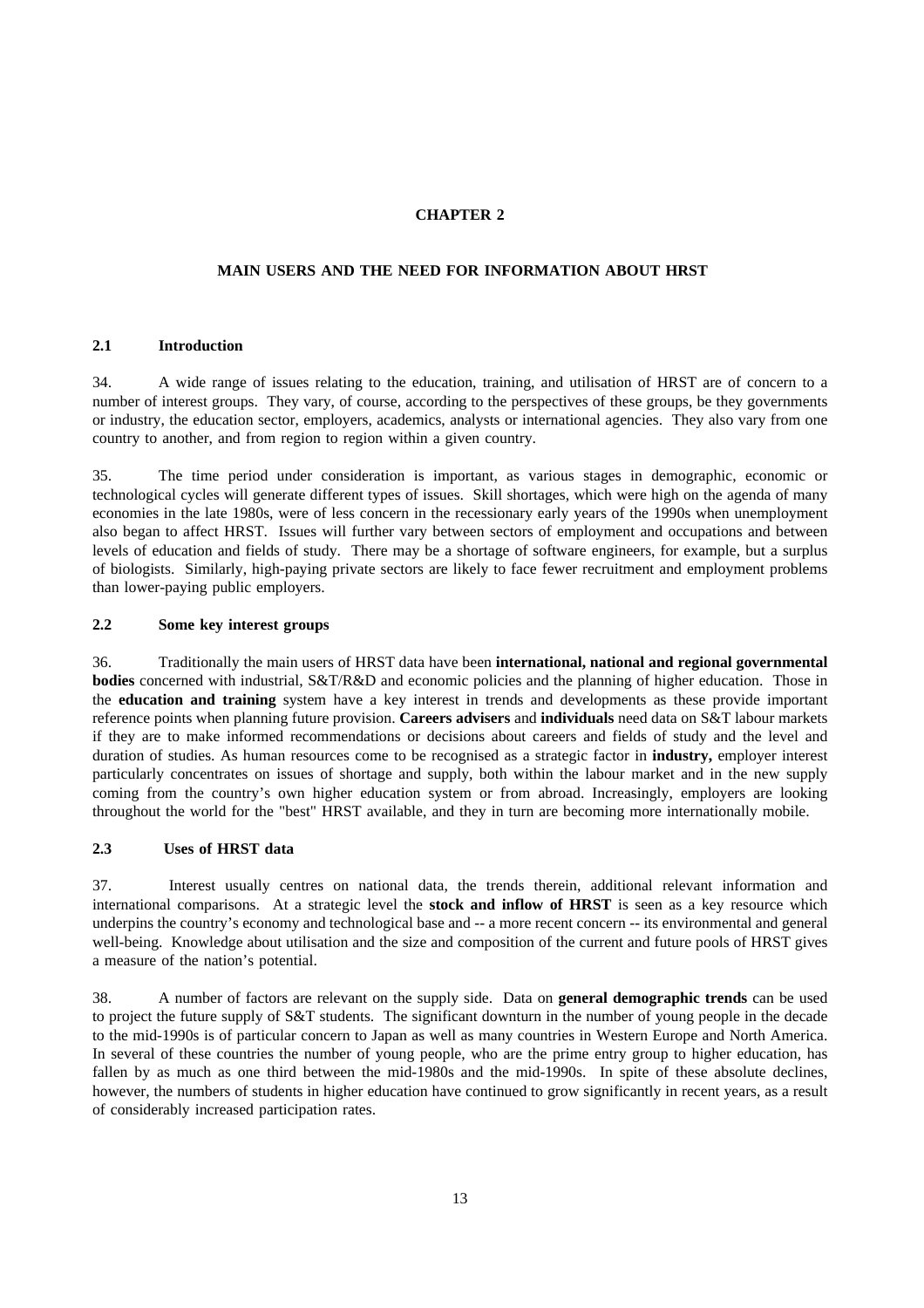39. Higher education and the educational infrastructure in S&T consumes a significant part of a country's GDP. **The links between education and the labour market**, and the flows of graduates into the HRST pool, are useful indicators of its value to the economy. The OECD reports in the series "From Higher Education to Employment" are relevant here. Also relevant are **student attitudes to S&T**, with some countries experiencing a significant swing of student interest away from the traditional science and technology programmes, in favour of business studies for instance. There is also a tendency for young graduates in natural sciences and engineering to opt for employment outside their specific S&T fields.

40. The **characteristics of the HRST** stock (its age profile, breakdown by skills and fields, and so on) will indicate how the pool may change in the future due to retirements and provide pointers to future recruitment levels for replacement purposes. This is currently of specific concern to many Western countries where ageing of the teaching body will become acute before the end of the century. The profiles of the teaching workforce and the participation of foreign nationals as teachers, researchers or students are of direct interest. Such information will also provide an indicator of the "maturity" of the population and the possible need for new entrants and ideas ("new blood") to boost innovation.

41. **Economic restructuring**, whether from declining to sunrise industries or from defence to civil applications of S&T, leads to adjustments in the use of HRST. Flows between sectors and pools of potentially under-utilised personnel are highly relevant for planning purposes, especially the provision of **retraining** programmes. In rapidly changing societies individuals must update (or indeed significantly alter) their skill and competence profiles. Information about training and retraining could provide indicators of adaptability and potential response to future needs.

42. **Equal opportunities** can affect the supply side as well. This is a matter of both social policy and of the economic use being made of all parts of the population. The distribution and representation of particular groups in the population, such as women or minority groups, shows where progress has been made and where problems may exist, and pinpoints pools of potential or under-utilised resources.

43. **Labour market imbalances** can be manifested as skill shortages, unemployment or underemployment. Data on shortages and vacancies are extremely important in identifying bottlenecks and mismatches in the labour market and as indicators for training requirements. Attitudes to imbalances depend on the standpoint, however. Skill shortages may be advantageous from one perspective, as they drive up wages for individuals, while for an employer or government they are likely to be seen as a constraint on development and growth.

44. These imbalances, together with differential reward patterns, give rise to **mobility** (or flows) not only between sectors, regions and countries but also between occupations. Much of the mobility will occur within the worldwide HRST stock. In some cases, of course, the motivating force is social, in that individuals seeking to change their circumstances are prepared to foresake their S&T skills and careers when migrating. Such flows can be viewed as beneficial or damaging, depending on the perspective. Migration from a country, region or activity with high unemployment may be regarded as beneficial if, for example, there is repatriation of income, skill enhancement or eventual return.

45. **HRST unemployment**, indicating the degree of unused S&T resources, is highly relevant, especially in times of recession. In more normal times, unemployment among recent graduates can be a sign of over-supply in certain fields or areas. Imperfect operation of the labour market may be a factor as well; in such cases unemployment can co-exist with skills shortages.

46. The **"brain drain"** (the emigration of highly qualified personnel), and to a lesser extent the **"brain gain"** (the corresponding immigration), have for many years been prominent topics in both general and S&T policy debate. Interest centred in the early postwar period on transfers of HRST between Europe and North America, then on mobility from developing countries (and most recently from the East) to the industrialised world. In the absence of internationally comparable statistics, these debates have often been based on largely anecdotal evidence. Analysis of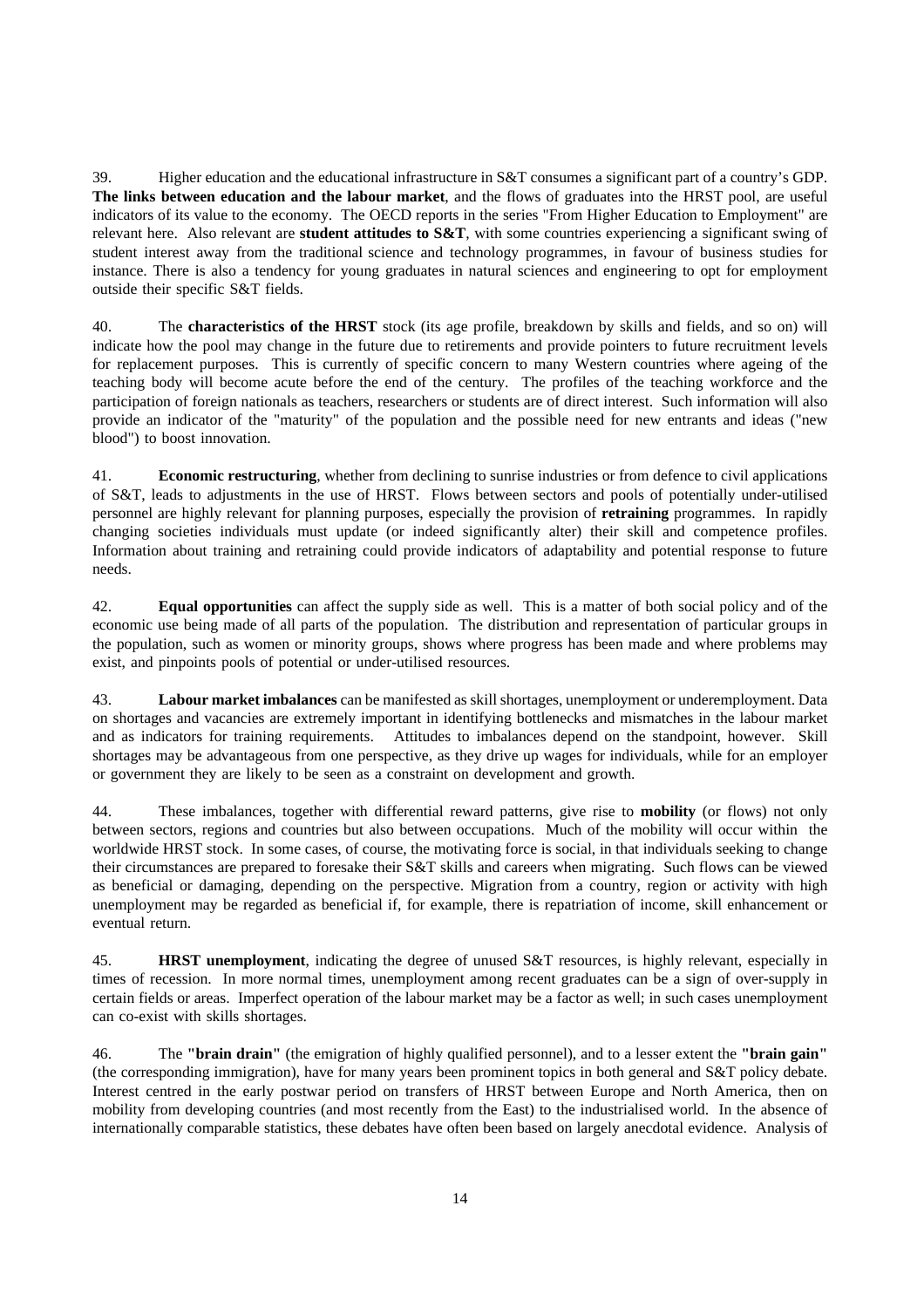the national origins of the HRST stock can provide relevant data and show levels of dependence on foreign nationals which may be of concern for the host country as well as the countries of origin. **Globalisation of S&T/R&D** and the consequent **internationalisation of S&T labour markets** mean that national perspectives on supply and demand trends are becoming less than adequate for policymakers. The European Community has recently been investing significantly in programmes to develop its human resources base and promote mobility. Such action requires solid data to help focus priorities and initiatives.

47. Within a single country there may be large **inter- and** even **intra-regional differences** in the characteristics of HRST stocks and flows of all kinds. A region may have a large stock of qualified HRST, or a large HRST output from its higher education establishments, without necessarily having a higher level of S&T (or more specifically R&D) employment, or indeed, any such jobs at all. Conversely, a region with a small potential reservoir of qualified HRST and/or low HRST output from its higher education establishments may well have a high level of S&T (or R&D) employment. Inter- (and intra-) regional HRST flows hold very important information for regional and national governments, international organisations and industry, and so do differences in HRST immigration or emigration in different parts of the same country.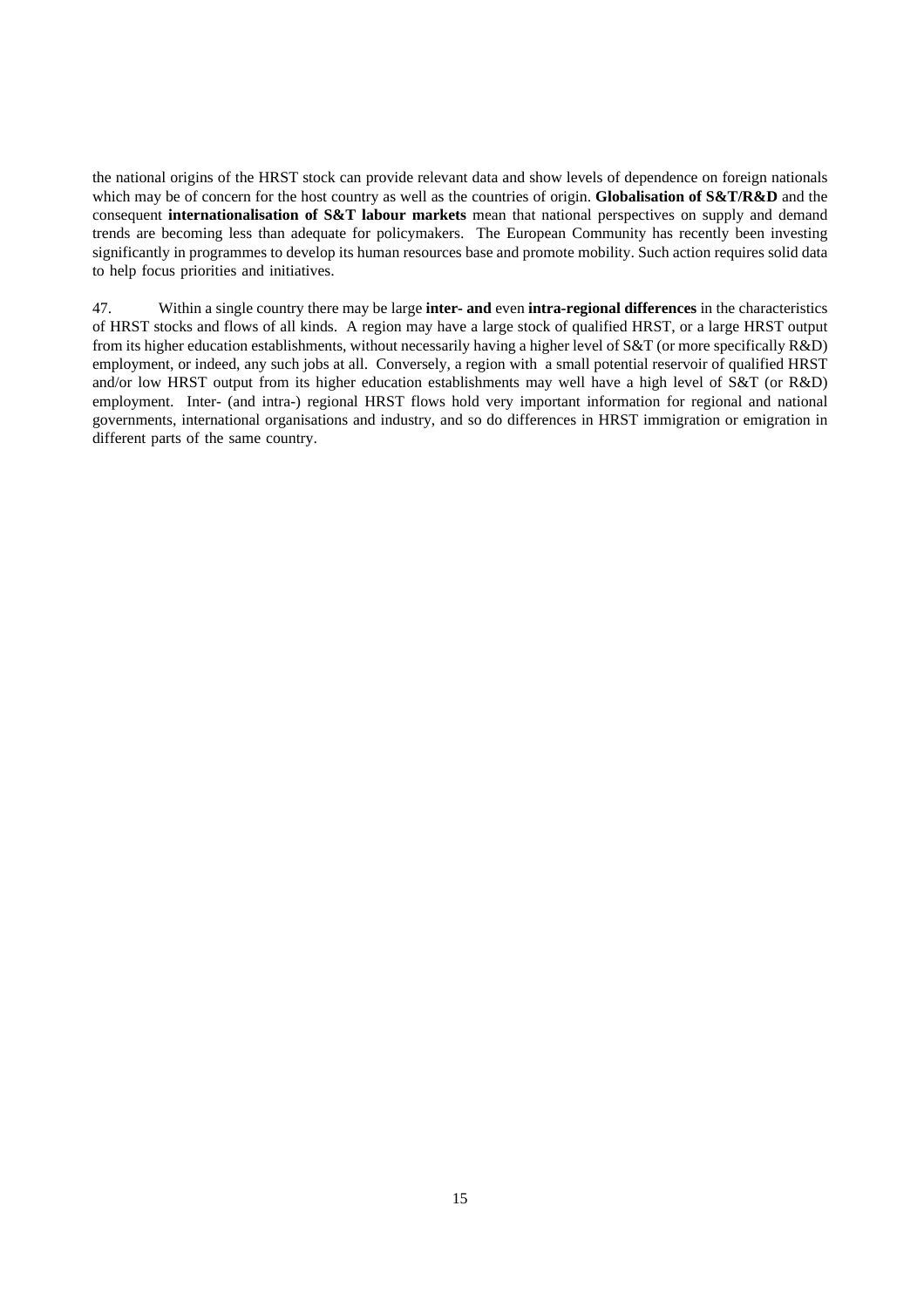## **CHAPTER 3**

#### **BASIC DEFINITIONS**

#### **3.1 Human resources in science and technology (HRST)**

#### *3.1.1 Basic definition*

48. In order to obtain a complete picture of both supply and demand for HRST, the definition is based on two dimensions, qualification and occupation. The qualification axis tells us about the supply of HRST, i.e. the number of people who are currently or potentially **available to work** at a certain level. The demand for HRST, i.e. the number of people who are actually **required** in S&T activities at a certain level, is related to the occupation dimension. Because demand does not always match supply and because skills can be obtained outside the formal education system, the following combined definition is proposed.

#### 49. **HRST are people who fulfil one or other of the following conditions:**

- **a) successfully completed education at the third level in an S&T field of study;**
- **b) not formally qualified as above, but employed in a S&T occupation where the above qualifications are normally required.**

50. The definition of HRST needs some explanation. One crucial part refers to **Science and Technology** (S&T). At its widest, science means "knowledge" or "knowing"; in a narrower sense it is understood as being the kind of knowledge of which the various "sciences" like mathematics, physics or economics are examples (and here it is close to the Latin "scientia" and the German "Wissenschaft"). In ordinary English usage science is often synonymous with the natural sciences. To overcome differences of opinion about the exact scope of "science" we have opted for a broad definition; we then recommend a greater focus (our core coverage) on disciplines that appear particularly relevant here. Defining technology seems less controversial; it is "the application of knowledge", and more narrowly dealing with tools and techniques for carrying out the plans to achieve desired objectives.

51. **Education** is defined by UNESCO as "organized and sustained communication designed to bring about learning". (For the meaning of "communication", "organized", "sustained", and "learning", see Annex 3). Education at the third level covers studies leading to a first or higher university degree and also other studies at post-secondary level leading to awards not fully equivalent to a first university degree (formal definitions of these categories are given in section 3.2 and further developed in section 5.4.1.3). Successfully completed education at a given level leads to a formal **qualification.**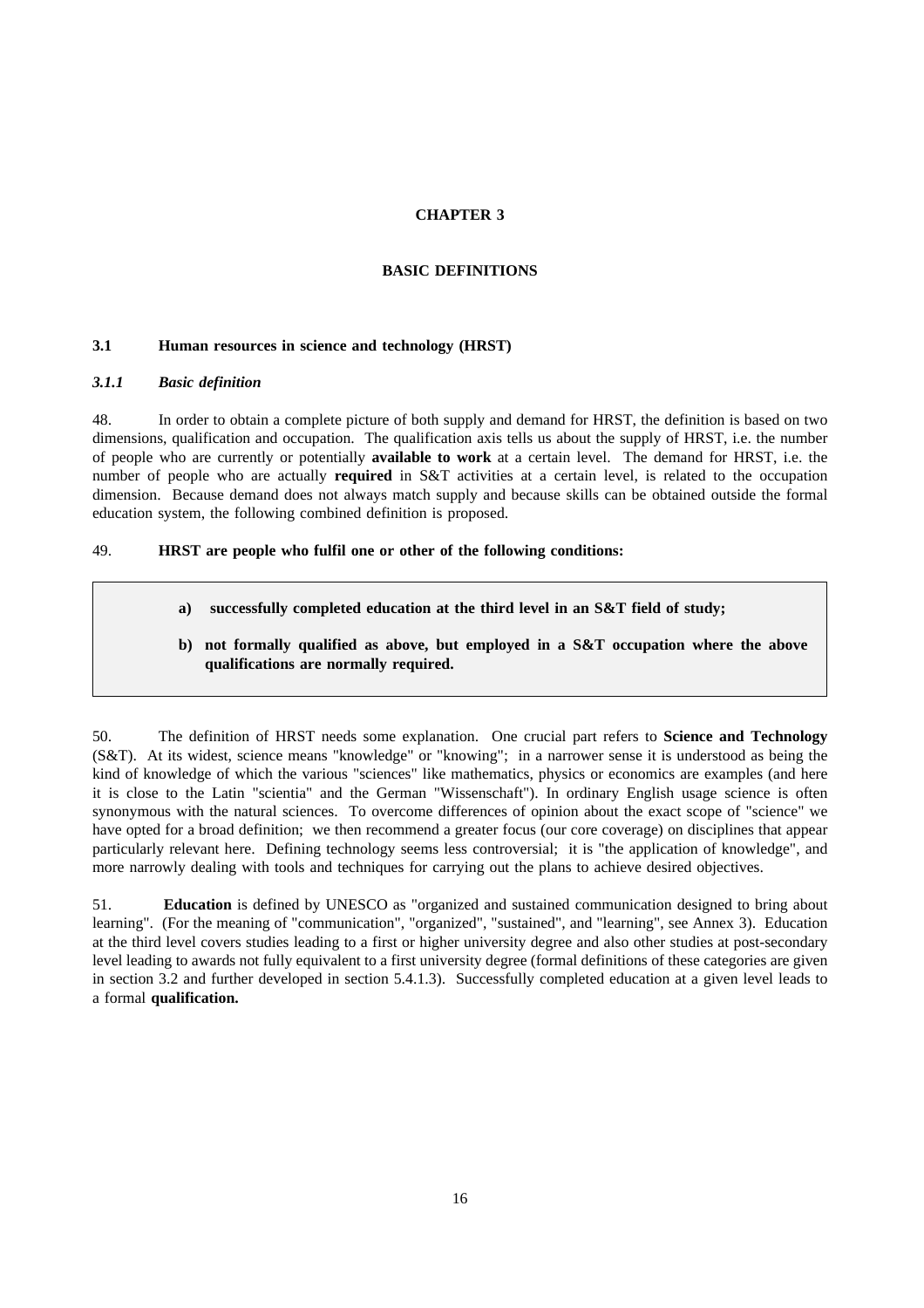

Figure 3.1 **Principal categories of HRST**

52. **Occupation** is defined in terms of jobs [or posts -- see the discussion of statistical units in sections 5.2.3 (general), 5.4.1.2.2 (ISCED) and 5.4.2.2.2 (ISCO)]. A **job** is a defined set of tasks and duties carried out (or meant to be carried out) by one person. Jobs require skills which may be acquired via education or on-the-job training (for further details see Annex 4).

53. In theory, persons may be classified to occupations in terms of a past, present or future job. Our definition relates to **current employment** only. Employment refers to any kind of work, even as little as one hour, for pay (paid employment) or profit (self-employment) during the reference period (usually one week). For further details on employment, see Annexes 5 and 8.

54. Under our definition, people can be HRST on the basis of either a renewable event (occupation) or a nonrenewable one (education). Once people have successfully completed education at the third level they are HRST for life, whatever their occupation. The situation is different for people who are HRST on the basis of their current occupation, without being formally qualified. Their status as HRST ends as soon as they change to an occupation outside S&T, retire, become unemployed or inactive. They will become HRST again if they subsequently take up another S&T job. The numbers of HRST reported may accordingly increase or decrease in line with the business cycle or other changes in economic conditions, and irrespective of changes in skills, on account of people who are HRST by occupation only.

55. The definition of HRST thus relies upon one mainly objective and one mainly subjective criterion. Generally, the completion of education can be readily measured. But data on occupation are often based on selfdefinition, which makes them less reliable. Nevertheless, both components appear to be essential to cover all aspects of HRST.

56. Figure 3.1 illustrates the three categories of Human Resources devoted to Science and Technology as we have defined them.

57. The oval on the right contains individuals who meet the formal S&T qualification criteria. The oval on the left contains those who are working in S&T occupations, whatever their qualifications. The central group formed by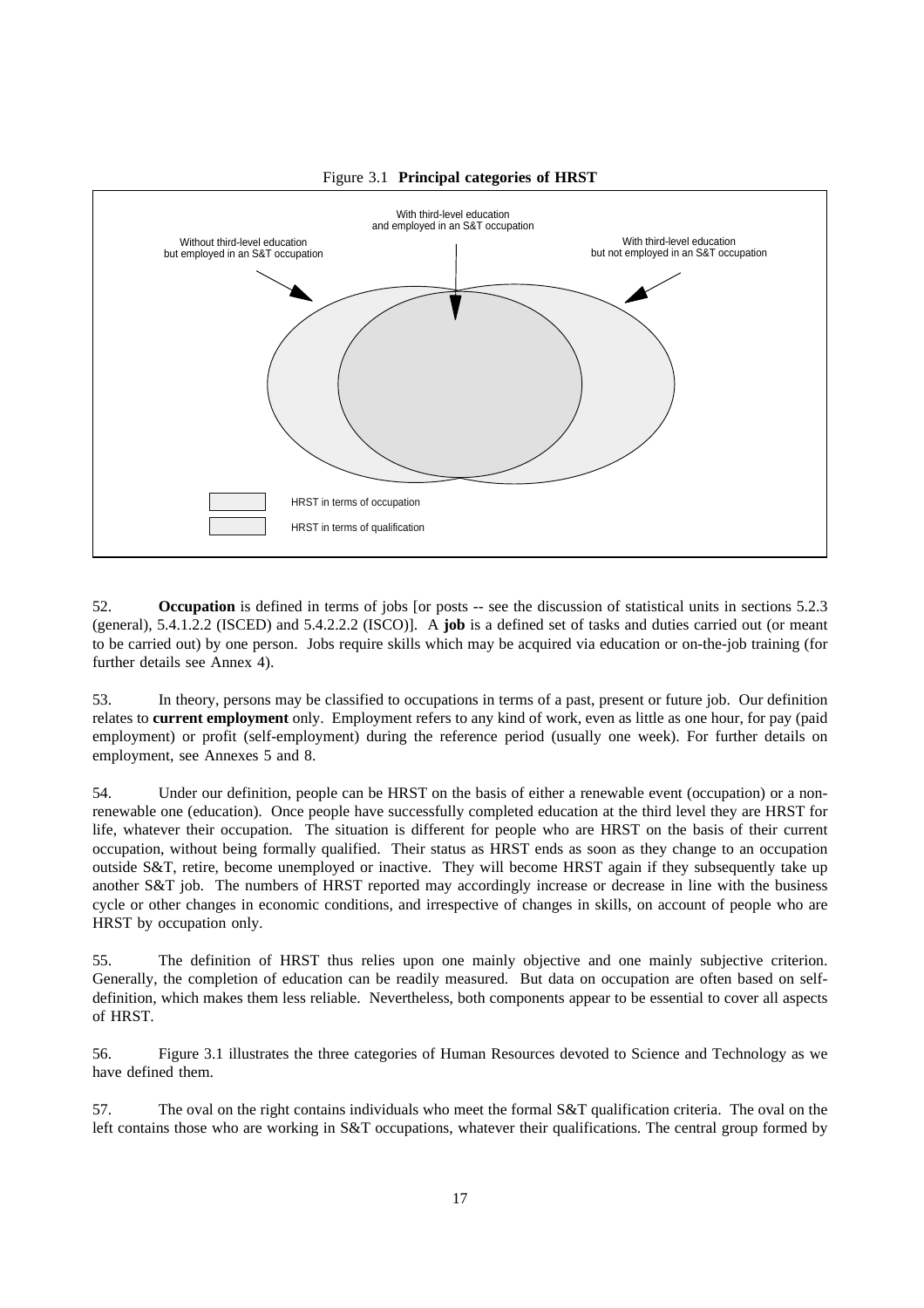the intersection of these two is the key group of HRST: people formally qualified at the third level in an S&T field of study and working in an S&T occupation. The outer part of the qualification oval can be seen as the **HRST reserve:** people duly qualified but not employed in S&T. The outer part of the occupation oval contains people who are HRST solely by their current occupation.

### 58. Examples of HRST:

### **Qualified and employed as HRST:**

- university professor with a PhD in economics;
- computer system designer with a degree in computer science;
- dentist practising in his/her own dental surgery.

### **Qualified as HRST but not so employed:**

- unemployed marine biologist;
- engineer staying at home to raise his/her children;
- -- professional sportswoman with a university degree in medicine.

### **Employed as HRST but not so qualified:**

- computer programmer who did not complete second-level education;
- -- language teacher with second-level education;
- sales department manager without completed third-level education but with sufficient experience from training on the job.

Examples of people working in an S&T activity but at **too low a skills level** to be included in HRST (unless they have a third-level qualification):

- -- secretary in a research and development department;
- -- library clerk in a university library;
- -- data entry operator at a national statistical office.

59. Accordingly, HRST will include all individuals who have completed education at the third level, regardless of whether they have ever used their education in a job, and regardless of whether or not their knowledge is still up to date after a break. Taxi drivers with PhDs are included, and so are retired people, whatever their age. This very broad definition, which would seem to refer to virtual or potential personnel rather than actual stocks, has been adopted partly on practical grounds. The basic idea behind it is that, even if people educated at the third level have never used their education or have left an S&T job for some time, they still have basic knowledge which can be "polished up", and they could thus be employed (or re-employed) in an S&T occupation. The availability of retired people for the labour market of course diminishes with age. HRST aged 90 or 100 are of little relevance for the labour market, but recent retirees may well become consultants, for example. Some cut-off point is obviously desirable, but setting an age at which retired people are no longer deemed able to practise an S&T occupation is bound to be somewhat arbitrary.

60. It is recommended that higher priority should be given to obtaining information about HRST aged 70 or less than to older ones.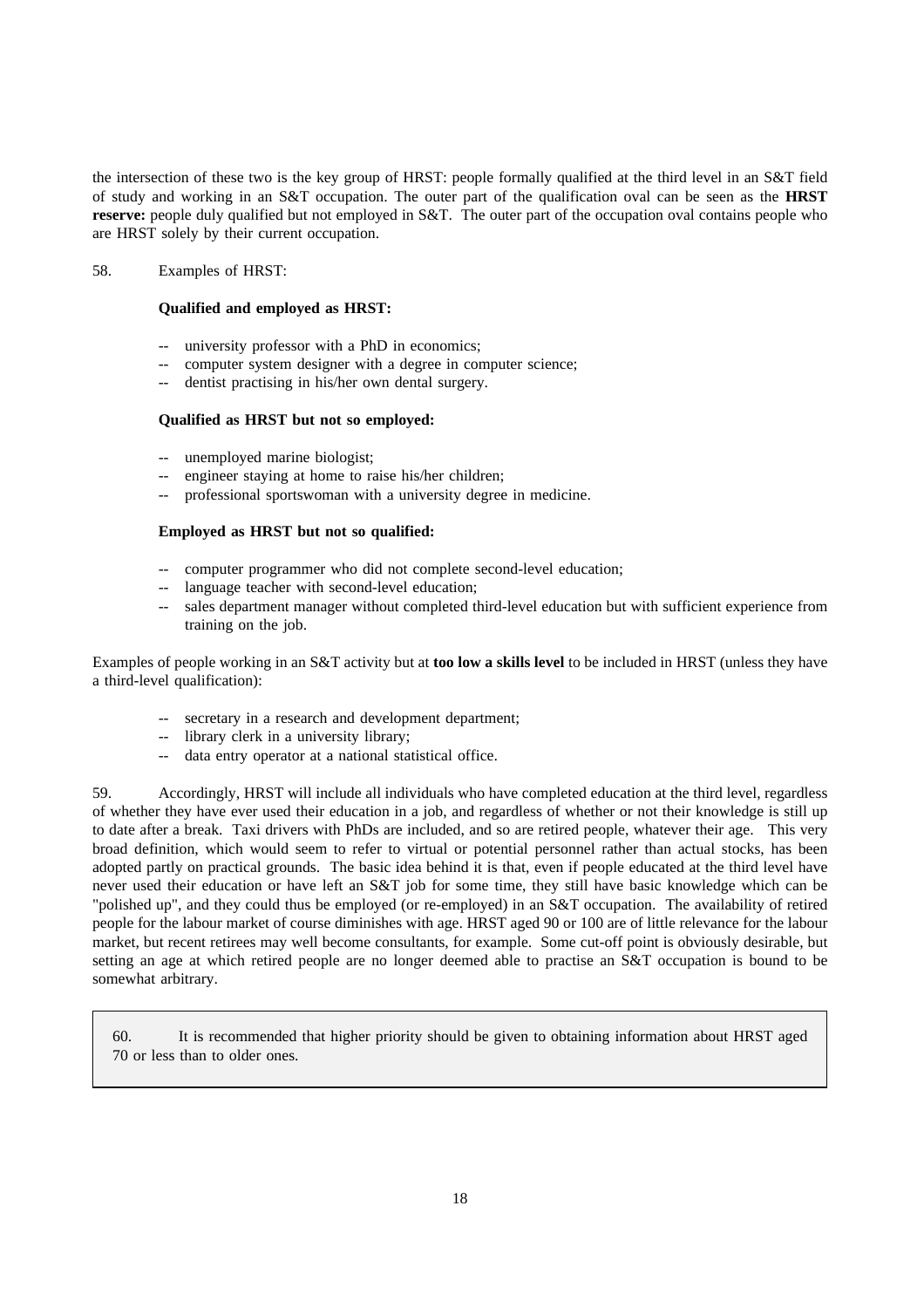61. A problem likewise occurs with people who are HRST by occupation only, without being formally qualified. Some people hired for an S&T job may not have the required skills when they start. Even so, they are HRST from their first day of employment. Ideally, these persons should not be included in HRST until they have gained experience. For practical reasons, however, we recommend that lack of experience should be disregarded: it is difficult to define how long it takes to acquire "sufficient" experience, and in any case information on experience would be exceedingly hard to collect.

### *3.1.2 University-level HRST and technician-level HRST*

62. HRST can be split into two major categories: **university-level HRST** and **technician-level HRST**. The split between the two is related to skill levels and thus mainly to education. In general, education at the third level begins at the age of 17 or 18 and lasts three or more years. Successful completion of either a first or a postgraduate university degree (or equivalent) is the main criterion for university-level HRST, whereas an award lower than a first university degree is the criterion for technician-level HRST. People without qualifications may enter these categories by virtue of occupation; they will usually have skills acquired outside the formal education system. This distinction leads to the following definitions of university-level HRST and technical-level HRST.

**University-level HRST** are people who fulfil one or other of the following conditions:

- a) successfully completed education at the third level of the type that leads to a first or postgraduate university degree or equivalent, in an S&T field of study; or
- b) not formally qualified as above, but employed in an S&T occupation where the above qualifications are normally required.

**Technician-level HRST** are people who fulfil one or other of the following conditions:

- a) successfully completed education at the third level of the type that leads to an award not equivalent to a first or higher university degree, in an S&T field of study (other than those employed in occupations normally requiring a higher qualification); or
- b) not formally qualified as above, but employed in an S&T occupation where the above qualifications are normally required.

63. The relation between these two categories of HRST and education levels is further developed in section 3.2.1 below.

64. Because we combine education and occupation criteria, there are two categories of people who appear to fall into both the university-level and technician-level definitions of HRST:

- people qualified at technician level and working in university-level occupations;
- people qualified at university level and working in technician-level occupations.

65. Following the definitions we have proposed, both would be counted as university-level HRST. Some examples of overlapping cases: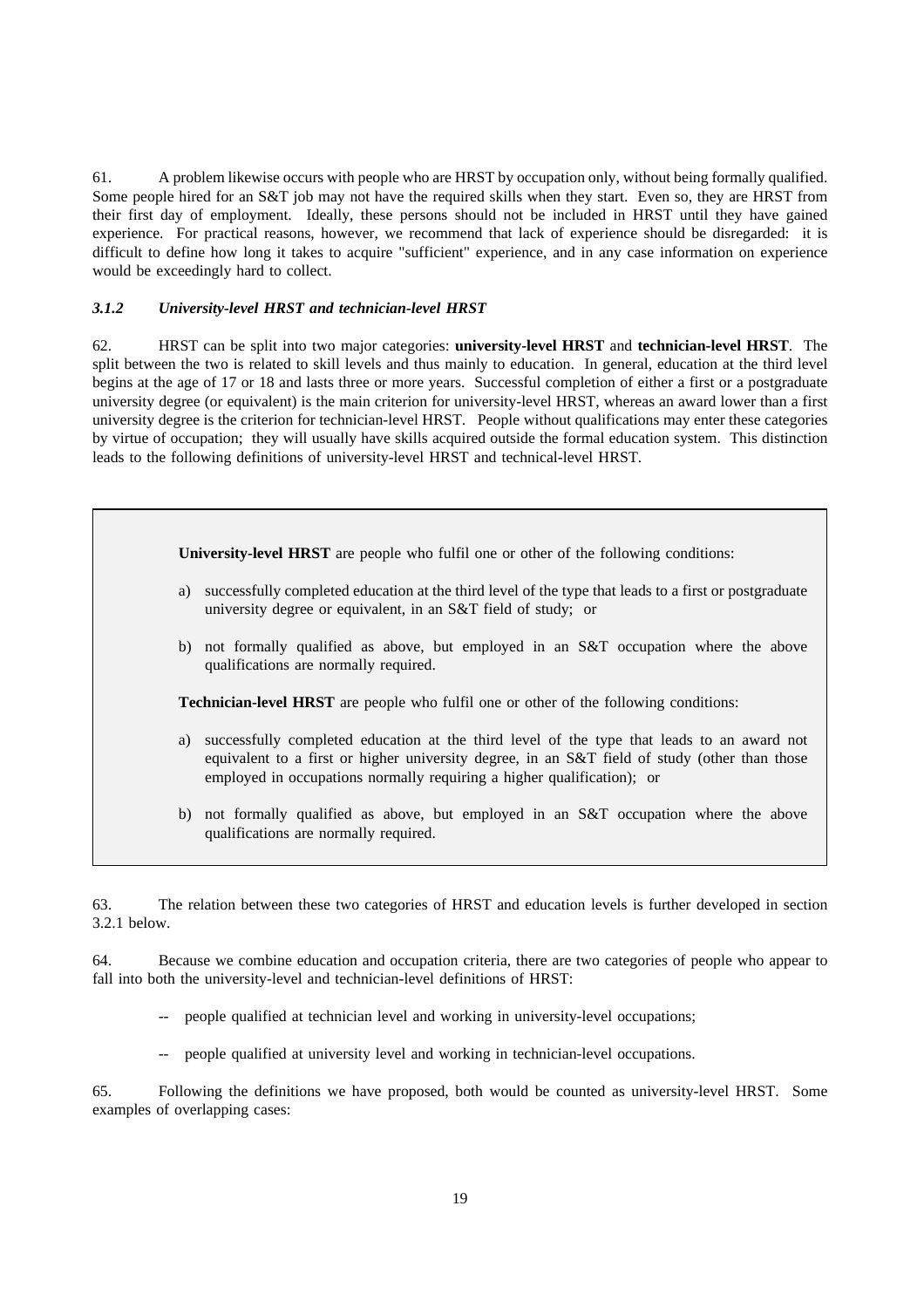- an electronic engineering technician who becomes computing services department manager after 20 years of working experience (university-level HRST by occupation);
- a forestry technician working as a landscape architect (university-level HRST by occupation);
- a statistical assistant with a PhD in sociology (university-level HRST by qualification);
- a flying instructor with a university degree in astronomy (university-level HRST by qualification).

#### **3.2 Coverage of HRST in terms of education**

# *3.2.1 Levels*

66. To obtain internationally compatible data, standard classifications must be applied to define "education at the third level in a S&T field of study" and "S&T occupation". The International Standard Classification of Education (ISCED) is the most relevant source here. It is a classification both of levels of education and of fields of study. Further details of ISCED are given in Annex 3. Proposals for its use for breakdowns of HRST are found in section 5.4.1.

67. ISCED distinguishes seven categories of education (together with a residual category for education not definable by level), grouped into three broad levels. For the purpose of defining HRST, only the third level of education is relevant. This comprises ISCED categories 5, 6 and 7, which are defined as follows:

**ISCED category 5:** "education at the third level, first stage, of the type that leads to an award not equivalent to a first university degree";

**ISCED category 6**: "education at the third level, first stage, of the type that leads to a first university degree or equivalent";

**ISCED category 7**: "education at the third level, second stage, of the type that leads to a postgraduate university degree or equivalent".

68. The breakdown corresponds to the categories identified above, hence:

university-level qualifications are defined as covering ISCED levels  $6$  and  $7$ ;

technician-level qualifications are defined as covering ISCED level 5.

69. Attributions should be made on the basis of the highest qualification that a person holds (see also section 5.4.1.5).

70. The education and utilisation of PhD holders can be seen as a subsystem of HRST, with its own labour force characteristics and policy priorities, as noted in Chapter 1, and the possibility of identifying them as a third category of HRST was reviewed. As education systems vary substantially from country to country, such data might be very difficult to compare and this, combined with the difficulty of identifying the corresponding occupation categories, ruled out a separate category for PhDs. For a more detailed discussion on further breakdowns of HRST by qualification, see Chapter 5.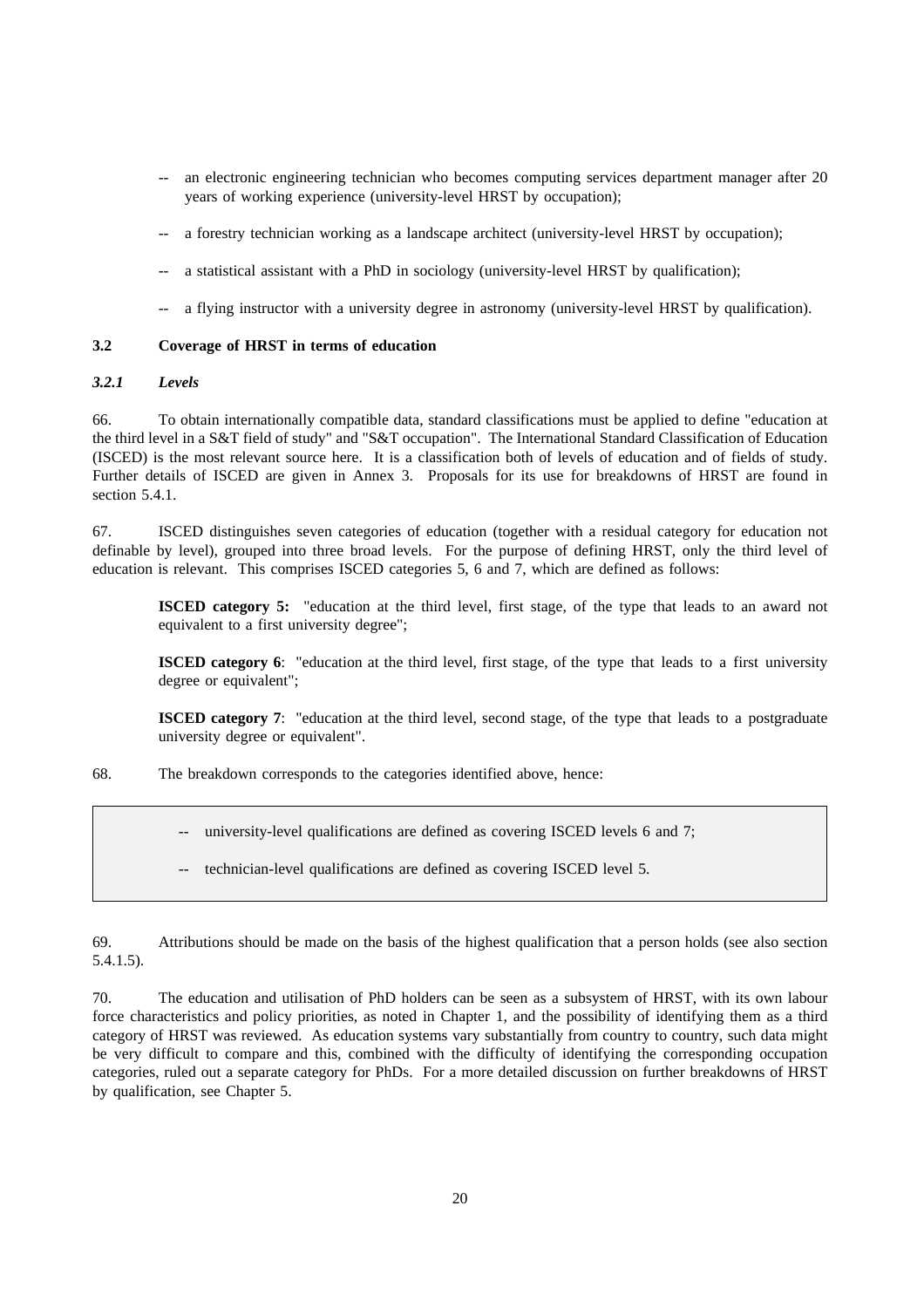## *3.2.2 Fields of study*

71. ISCED distinguishes twenty-one main fields of study. For macro-measurement of HRST, it is recommended that they are regrouped into the following seven broad fields of study in S&T:

- natural sciences;
- -- engineering and technology;
- -- medical sciences;
- agricultural sciences;
- -- social sciences;
- -- humanities;
- other fields.

## *3.2.3 Core coverage, extended coverage and complete coverage*

72. The definition of HRST is as wide as possible, both for levels of education (ISCED categories 5 to 7) and for fields of study. Although this is appropriate from a general point of view, the coverage will have to be modulated when data are collected.

73. Some levels or fields should always be included (core coverage), for a number of reasons. University-level HRST are more central to S&T activities and policies than technician-level HRST. Furthermore, international comparisons of data based on ISCED level 5 may be misleading because they are particularly affected by differences in national education systems. Third, lead times to train and develop university-level HRST are in general longer, and the costs involved higher, than for technician-level HRST. In terms of fields of study, as discussed in Chapter 1 and in section 3.1.1 above, some fields, like the natural sciences or engineering and technology, are often considered, at least in English-speaking areas, to be more directly relevant to S&T activities than the social sciences, humanities or other fields.

74. It thus seems appropriate to modulate the coverage for both dimensions of education: level of education and field of study. These dimensions are not independent. The type of coverage should not be selected for level of education regardless of field of study, or vice versa; it must be chosen for a given combination of level and field of study.

75. These considerations lead to the following general proposals for the types of coverage to be used, by level of education and field of study in S&T, for the collection of internationally comparable data (Figure 3.2).

76. These recommendations for items to be included in core, extended and complete coverage are based on the cultural differences we have outlined. When data are being collected internationally for specific purposes, it may be appropriate to upgrade some items to core coverage, or relegate others. To the extent possible, the levels/fields should be presented in a disaggregated way so that countries can employ the permutation of coverage that is best suited to their particular needs.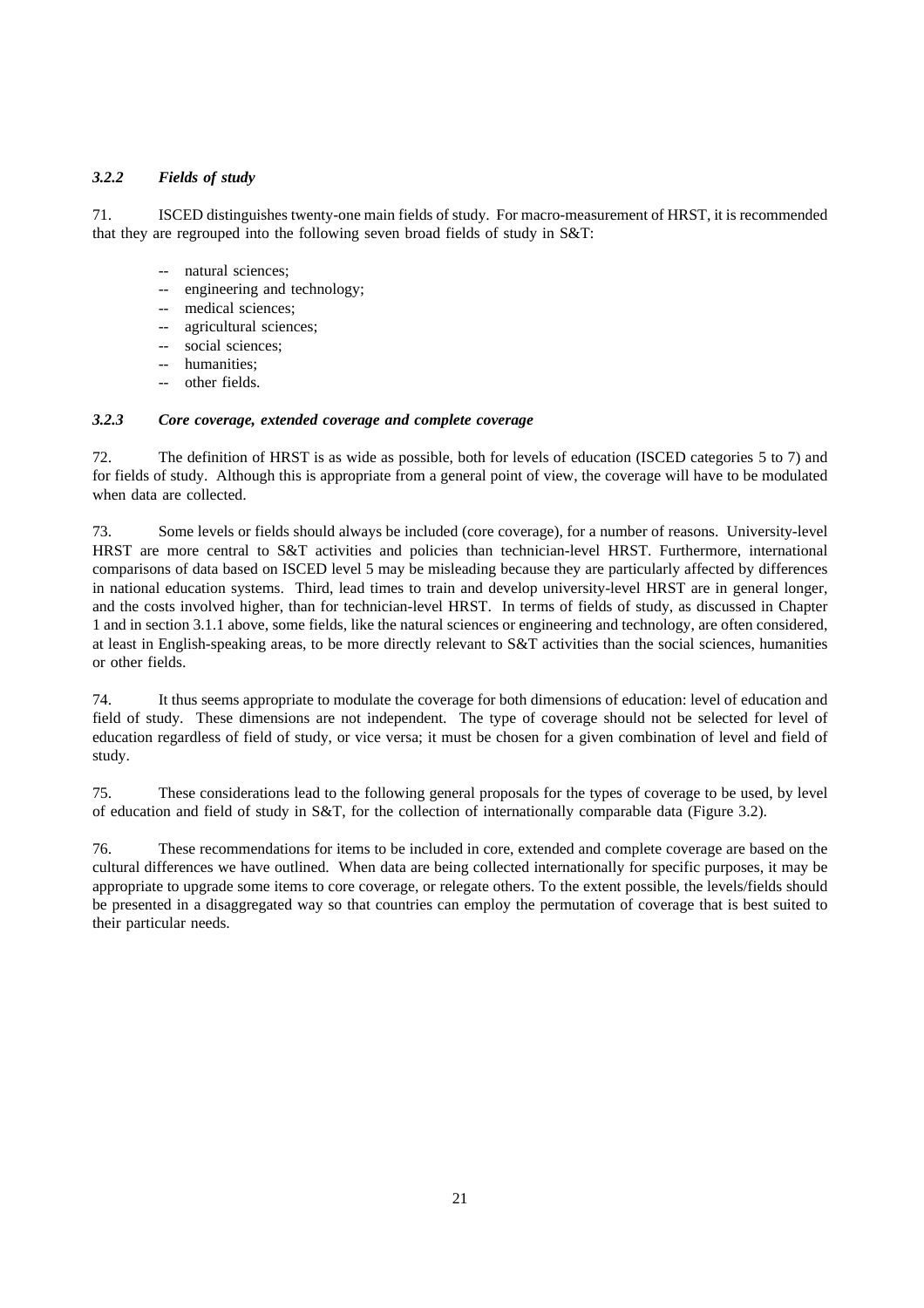# Figure 3.2: **Coverage for data collection, by field of study and level of education**

| <b>Field of Study</b>      | Level    |          |  |
|----------------------------|----------|----------|--|
|                            | 6/7      | 5        |  |
| Natural sciences           | core     | extended |  |
| Engineering and technology | core     | extended |  |
| Medical sciences           | core     | extended |  |
| Agricultural sciences      | core     | extended |  |
| Social sciences            | core     | extended |  |
| <b>Humanities</b>          | extended | complete |  |
| Other fields               | extended | complete |  |

## 77. **Examples:**

**Core coverage** includes people with

- -- a PhD in meteorology;
- -- a PhD in medicine;
- -- a university degree in economics;
- -- a university degree in engineering.

**Extended coverage** will further include people with

- -- a PhD in English literature;
- -- a university degree in dramatic arts;
- -- a technician award in electrical engineering;
- -- a medical technician award.

**Complete coverage** will additionally include people with

- -- a third-level non-university award in languages;
- -- a third-level non-university award in graphic arts;
- -- a third-level non-university award in singing;
- -- a third-level non-university award in religion.

## **3.3 Coverage of HRST in terms of occupation**

78. The equivalent to ISCED for occupations is ISCO, the International Standard Classification of Occupations -- the only one currently available at international level. For details about ISCO, see Annex 4.

79. The latest version of ISCO dates from 1988. However, most of the available data that are relevant to HRST are still based on the earlier version, ISCO-68, or else make use of national classifications.

80. The main interest in using ISCO in this chapter is to define which occupations justify including people in university-level HRST or technician-level HRST when they lack the appropriate formal qualifications, and to suggest types of coverage for collection of occupation data. The use of ISCO for general breakdowns of HRST data is discussed in section 5.4.2.

81. ISCO-88 distinguishes ten major professional groups. Two are of specific interest to HRST: the major groups "Professionals" (major group 2) and "Technicians and Associate Professionals" (major group 3). Major groups 0 ("Armed Forces") and 1 ("Legislators, Senior Officials and Managers") are also considered to be of some relevance.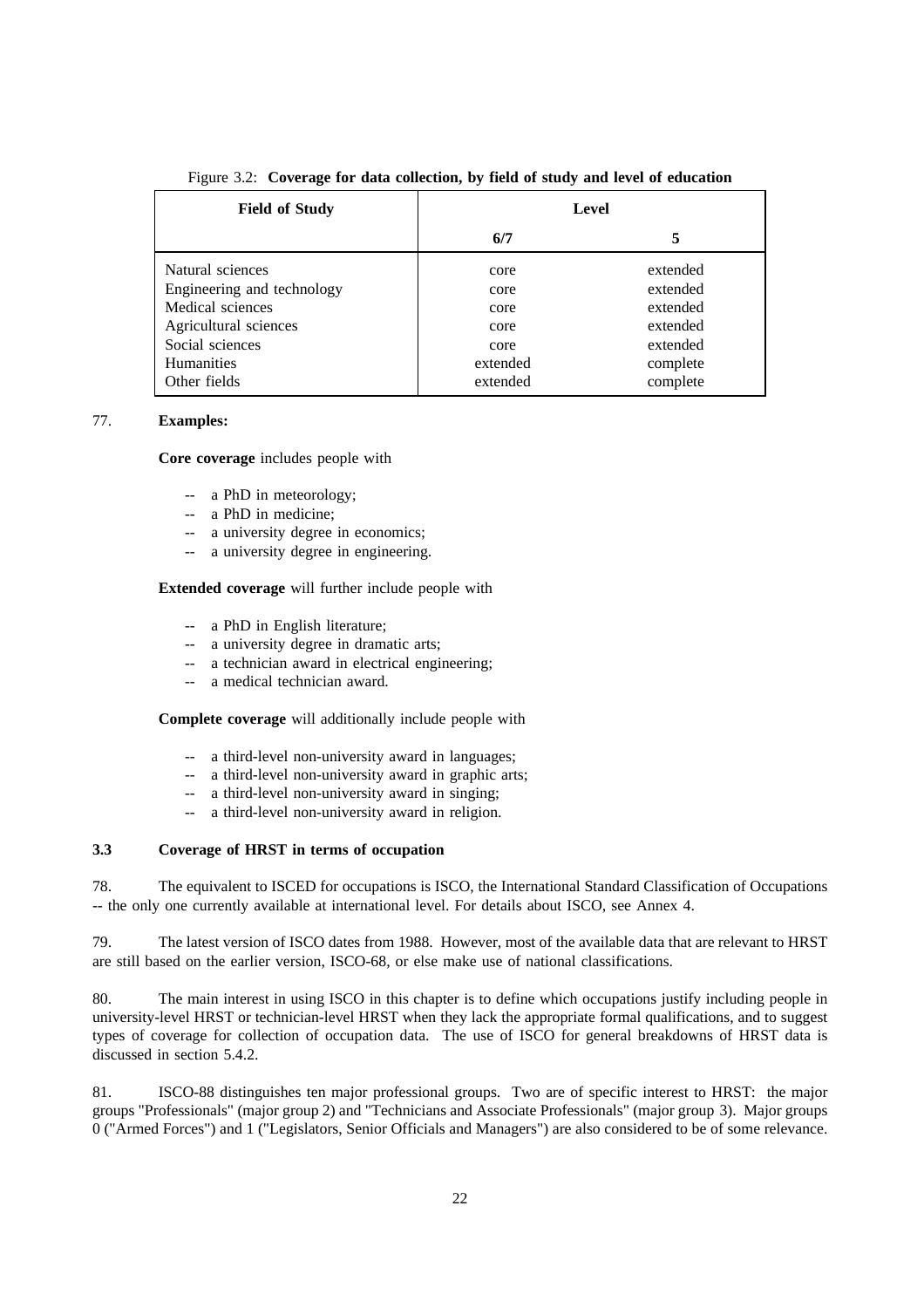82. The Professionals group (major group 2) is defined as follows:

*"This major group includes occupations whose main tasks require a high level of professional knowledge and experience in the fields of physical and life sciences, or social sciences and humanities. The main tasks consist of increasing the existing stock of knowledge, applying scientific and artistic concepts and theories to the solution of problems, and teaching about the foregoing in a systematic manner. Most occupations in this major group require skills at the ISCED categories 6 or 7."*

83. Given this definition, all people working in ISCO major group 2 can be considered HRST, and more specifically university-level HRST. Those employed in such occupations without qualifications at ISCED categories 6 or 7 fall under part b) of the definition of university-level HRST (see section 3.1.2 above). The reverse is not true; not all university-level HRST are employed in ISCO major group 2. They may work in other occupations, including groups 0 and 1, be unemployed or out of the labour force.

84. The Technicians and Associate Professionals group (major group 3) is defined as follows:

*"This major group includes occupations whose main tasks require technical knowledge and experience in one or more fields of physical and life sciences, or social sciences and humanities. The main tasks consist of carrying out technical work connected with the application of concepts and operational methods in the above-mentioned fields, and in teaching at certain education levels. Most occupations in this major group require skills at the ISCED category 5."*

85. Given this definition, all people working in ISCO major group 3 can be considered HRST. They can be divided into three categories: (i) those with qualifications at ISCED categories 6 or 7 who are part of university-level HRST, (ii) those with qualifications at ISCED category 5 who form part a) of the definition of technician-level HRST, and (iii) those with lower qualifications who form part b) of the same definition (see section 3.1.2 above). Not all people with qualifications at ISCED category 5 will be in ISCO main group 3 occupations. They may be employed in any of the ISCO main groups, be unemployed or out of the labour force.

86. In addition to ISCO groups 2 and 3, some HRST-relevant occupations may be identified in major group 1 ("Legislators, Senior Officials and Managers"), especially among the managers. There are three subgroups here which seem of specific interest when deciding whether people with less than third-level education are HRST: "Production and Operations Department Managers" (subgroup 122), "Other Department Managers" (subgroup 123), which includes R&D managers among others, and "General Managers" (subgroup 131).

87. Not all managers in these subgroups are employed in S&T activities, but some categories, like R&D managers, are clearly HRST. Ideally, consideration should be restricted to those managers in ISCO subgroups 122, 123 and 131 who are in fact employed in S&T. In practice, however, it would be very difficult to split the subgroups any further and extract only managers who are employed in S&T activities. The obvious options are to include the subgroups in full, or to leave them out completely. To exclude all types of managers will mean excluding important groups employed in S&T. On the other hand, if all managers in ISCO subgroups 122, 123 and 131 are included, HRST will cover many people who are involved in S&T only marginally, if at all. Research shows that in some countries a substantial share of managers have neither qualifications nor activities to justify inclusion in HRST. Bearing in mind that HRST has been defined as broadly as possible, however, it seems reasonable to include these subgroups in full and to treat them as university-level HRST. Some caution will be necessary when interpreting data on HRST which include all managers as defined in ISCO subgroups 122, 123 and 131.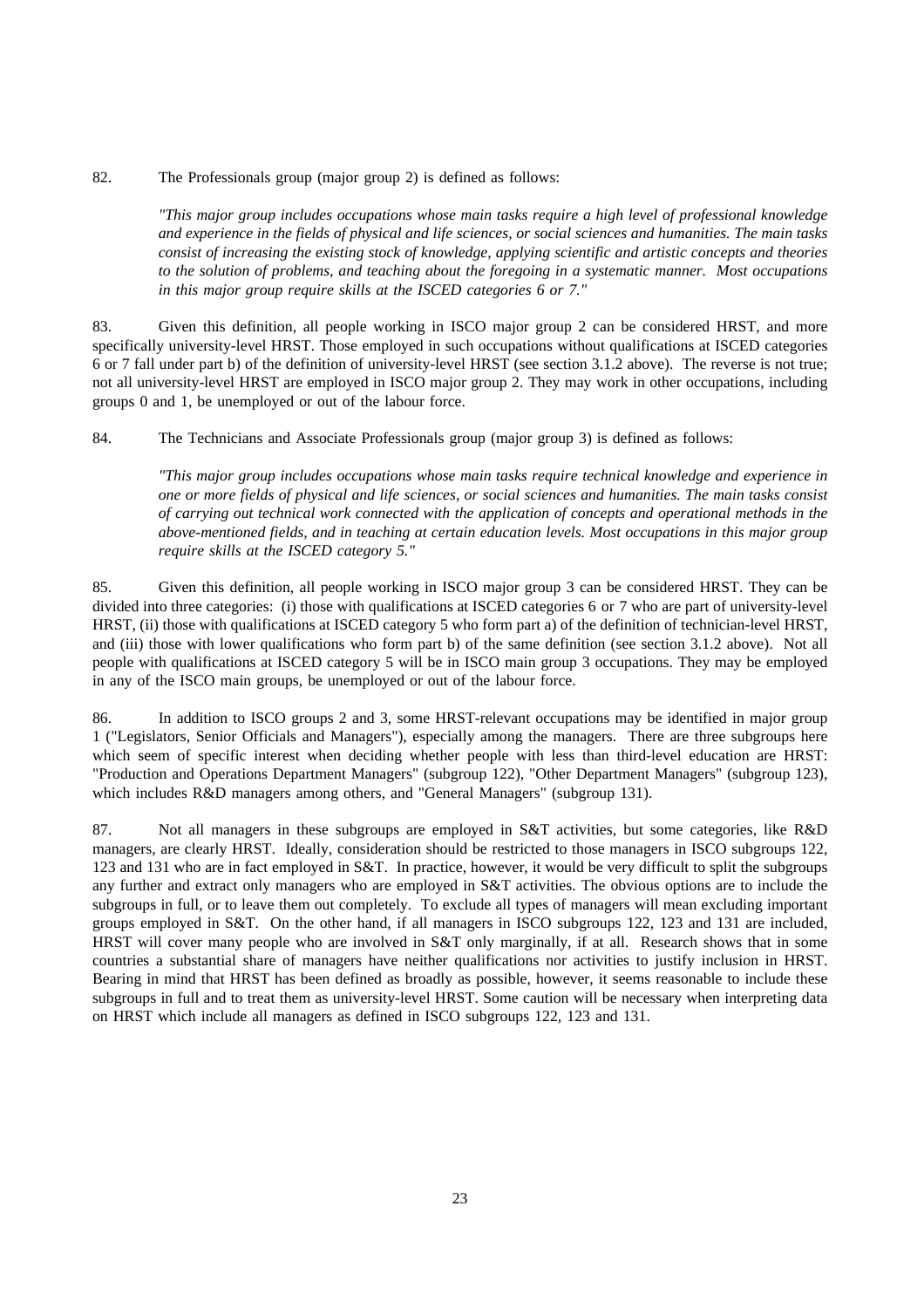88. There is another major ISCO group which is of some relevance for identifying individuals with less than third-level education as HRST by occupation, since it contains a number of people employed in S&T activities. This is major group 0, which includes all members of a country's armed forces. It hence covers a wide range of occupations, only some of which are significant for HRST. Few members of the armed forces with less than thirdlevel education are probably employed in S&T activities at all. It is hardly feasible to subdivide the armed forces according to their significance for S&T, so they should either be left out entirely or included in full. As any members of the armed forces employed in S&T activities are very probably also qualified at the appropriate level, and hence are HRST by qualification, it is recommended to exclude ISCO major group 0 from HRST. This means that members of the armed forces will be HRST only by qualification, not on the basis of their occupation.

89. In conclusion, it is recommended that:

**All people employed in occupations which are classified in ISCO-88 major groups 2 or 3 or in the management subgroups 122, 123 or 131 are considered to be employed in an S&T occupation and as such are HRST even if they do not have a third-level qualification.**

**People in occupations in ISCO-88 major group 2 or subgroups 122, 123 or 131 are to be considered university-level HRST regardless of the level of their highest qualifications.**

## **People in occupations in ISCO-88 major group 3 are to be considered technician-level HRST unless they have ISCED level 6 qualification or above (justifying their inclusion in universitylevel HRST).**

90. It is often felt that some of the occupations classified in these major groups and subgroups are more relevant to S&T than others -- a point already discussed in connection with field of study in section 3.2.3. It is accordingly recommended to modulate the coverage of data sets by occupation as well.

91. The coverage shown in Figure 3.3 is a compromise between what would be desirable in an ideal world and what is realistic. Many groups selected in fact are of varying significance for HRST, as we saw with the coverage by qualification. For example, ISCO subgroup 123 contains R&D managers, who ought to be included in the core data set; they cannot be separated from the other managers in this subgroup, so it is proposed for extended coverage. "University Teaching Professionals" (ISCO subgroup 231) ought to be in the core set, as opposed to the extended coverage proposed for "Teaching Professionals" (ISCO group 23); similarly "Statistical, Mathematical and Related Associated Professionals" (ISCO subgroup 3434) ought, ideally, to be in the extended set, rather than in the complete one along with all the other occupations in ISCO group 34 ("Other Associate Professionals").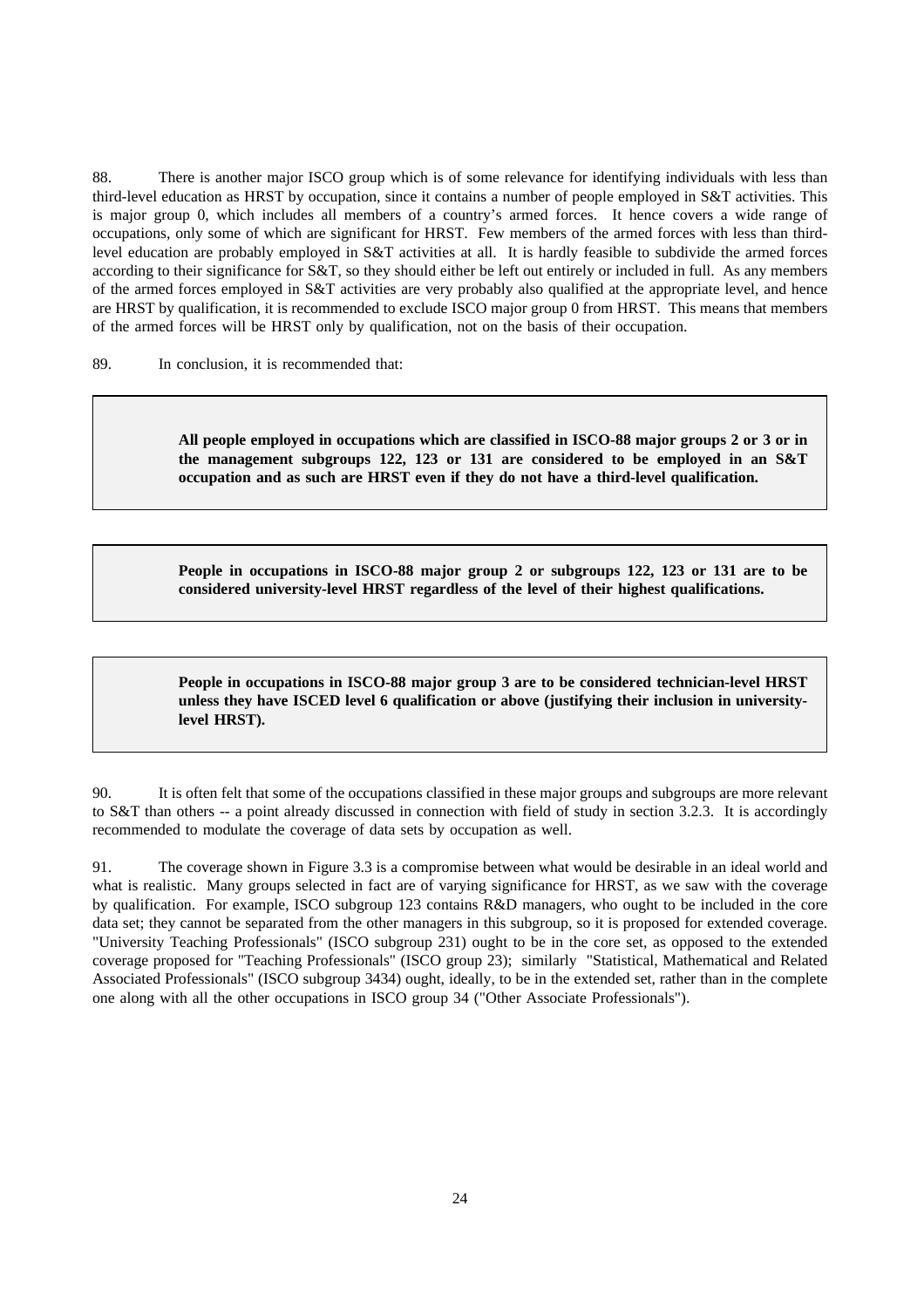|     | ISCO-88 groups of occupations                   | Coverage |  |
|-----|-------------------------------------------------|----------|--|
| 122 | Production and Operations Department            | extended |  |
|     | Managers                                        |          |  |
| 123 | <b>Other Department Managers</b>                | extended |  |
| 131 | <b>General Managers</b>                         | extended |  |
| 21  | Physical, Mathematical and                      | core     |  |
|     | <b>Engineering Science Professionals</b>        |          |  |
| 22  | Life Science and Health Professionals           | core     |  |
| 23  | <b>Teaching Professionals</b>                   | extended |  |
| 24  | Other Professionals                             | extended |  |
| 31  | Physical and Engineering Science                | extended |  |
|     | Associate Professionals                         |          |  |
| 32  | Life Science and Health Associate Professionals | extended |  |
| 33  | <b>Teaching Associate Professionals</b>         | complete |  |
| 34  | Other Associate Professionals                   | complete |  |
|     |                                                 |          |  |
|     |                                                 |          |  |

#### Figure 3.3: **Coverage for data collection, by occupation**

92. To the extent possible, the occupation categories should be presented in a disaggregated way so that countries can employ the permutation of coverage that is best suited to their particular needs.

93. Examples of **core coverage occupations**: physicist, meteorologist, chemist, geologist, operation research analyst, statistician, computer system engineer, computer programmer, architect, bridge construction engineer, electrical engineer, mechanical engineer, cartographer, microbiologist, zoologist, pathologist, agronomist, dentist, professional level nurse.

94. Examples of **extended coverage occupations: the above list, plus** department manager (for example in manufacturing, in business services, of a personnel or R&D department), general manager (for example in agriculture, in retail trade or hotels), university professor, school teacher, curriculum developer, school inspector, accountant, career adviser, lawyer, notary, museum curator, librarian, economist, sociologist, historian, professional social worker, author, journalist, cartoonist, orchestral conductor, actor, engineering technician, draughtsperson.

95. Examples of **complete coverage occupations: the above lists, plus** assistant to school teacher, driving instructor, foreign exchange broker, estate agent, technical salesperson, auctioneer, clearing agent, job placement officer, sports agent, verbatim reporter, bookkeeper, mathematical assistant, executive secretary, tax officer, customs inspector, detective, fashion designer, newscaster, clown, athlete.

## **3.4 Combined approach**

96. Figures 3.4 to 3.6 show the coverage of HRST, university-level HRST and technician-level HRST in terms of both qualifications (ISCED) and occupation (ISCO-88), including people who are unemployed or out of the labour force.

97. Each letter in Figures 3.4 to 3.6 symbolises one cell in the two-dimensional distribution of the two variables defining HRST, qualification and occupation. For example, cell F comprises people who are employed in an occupation classified in ISCO main group 2 and are, at the same time, qualified at an ISCED level less than 5.

98. The breakdown shown in Figures 3.4 to 3.6 can be used to describe additional groups of interest besides HRST, university-level HRST, and technician-level HRST. The HRST **reserve,** defined as people qualified at the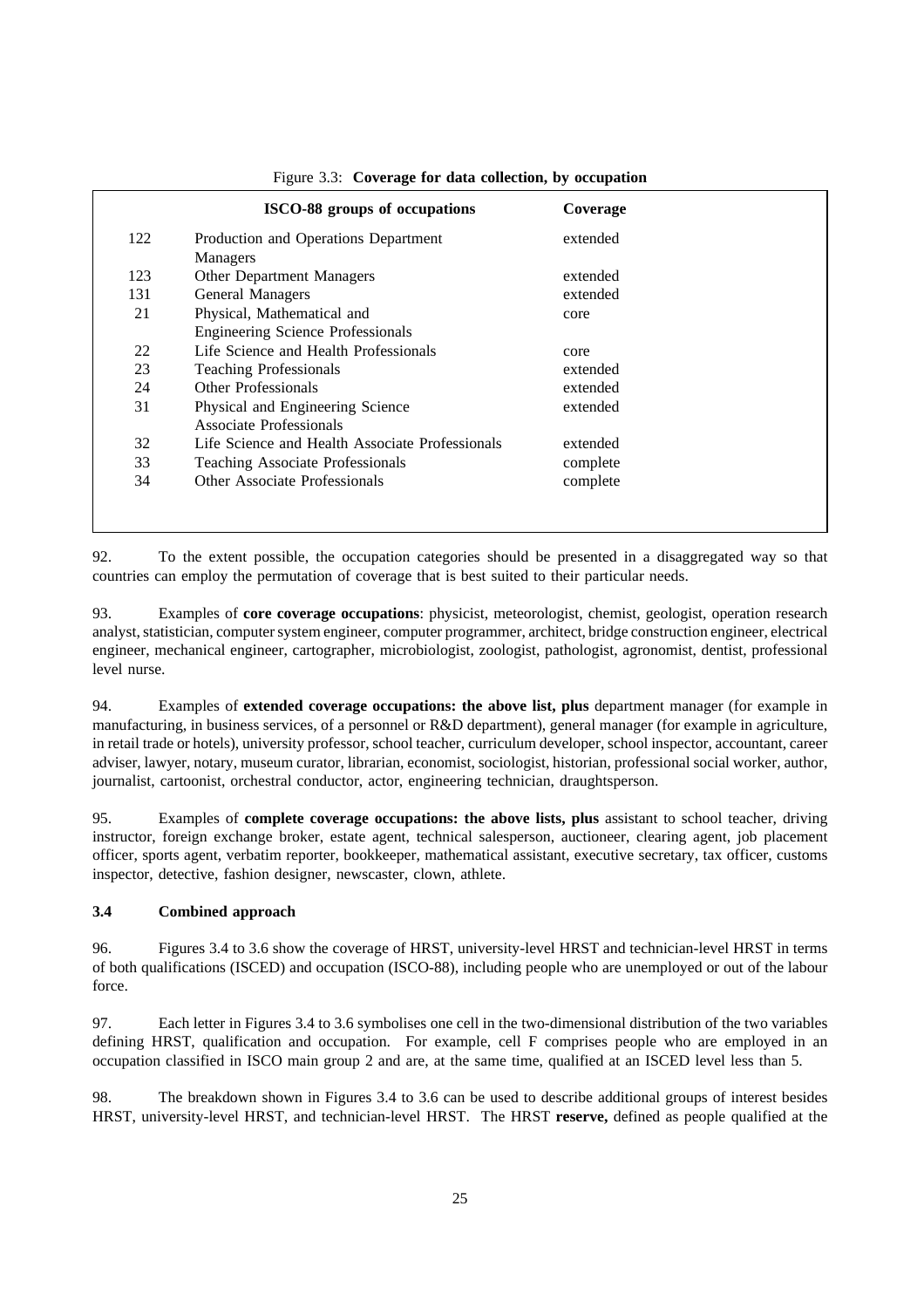third level in an S&T field of study but not employed in S&T (see section 3.1.1), consists of cells J, K, L, M, N and O. Other combinations that can be identified are people formally qualified at the third level in an S&T field of study and working in an S&T occupation (cells A, B, D, E, G and H)  $-$  the HRST core, people with a formal qualification at the third level in an S&T field of study whatever their occupation is (cells A, B, D, E, G, H, J, K, L, M, N and O), or people working in S&T occupations whatever their qualification is (cells A to I).

99. A number of cases may cause problems or raise doubts. But the individuals do belong in HRST, given the broad definition we have adopted by qualification and occupation:

a journalist with a PhD in medicine (ISCO-88: 2451) is **qualified and employed as HRST**, and belongs in field D of Figure 3.4;

whereas

a journalist with second-level education (ISCO-88: 2451) is **employed as HRST but not so qualified**, and belongs in field F of Figure 3.4;

a production department manager with a PhD in physics (ISCO-88: 122) is **qualified and employed as HRST** and belongs in field A of Figure 3.4;

### whereas

a director-general of an enterprise operating worldwide with a PhD in physics (ISCO-88: 1210) is **qualified as HRST but not so employed** and belongs in field J of Figure 3.4;

an actor without third-level education (ISCO-88: 2455) is **employed as HRST but not so qualified** and belongs in field F of Figure 3.4;

#### whereas

a head of government without third-level education (ISCO-88: 1110) is **not HRST**.

|                                            | <b>Qualification</b>                                         |         |             |  |
|--------------------------------------------|--------------------------------------------------------------|---------|-------------|--|
| Occupation                                 | <b>ISCED</b> Level 5<br>ISCED Level 6+7<br>Less than ISCED 5 |         |             |  |
| ISCO 122+123+131                           | A                                                            | B       | $\mathbf C$ |  |
| ISCO <sub>2</sub>                          | D                                                            | E       | F           |  |
| ISCO <sub>3</sub>                          | G                                                            | $\bf H$ |             |  |
| All other occupations (incl. armed forces) |                                                              | K       |             |  |
| Unemployed                                 |                                                              | M       |             |  |
| Out of the labour force                    |                                                              |         |             |  |

Figure 3.4 **Coverage of HRST in terms of Qualification (ISCED) and Occupation (ISCO-88)**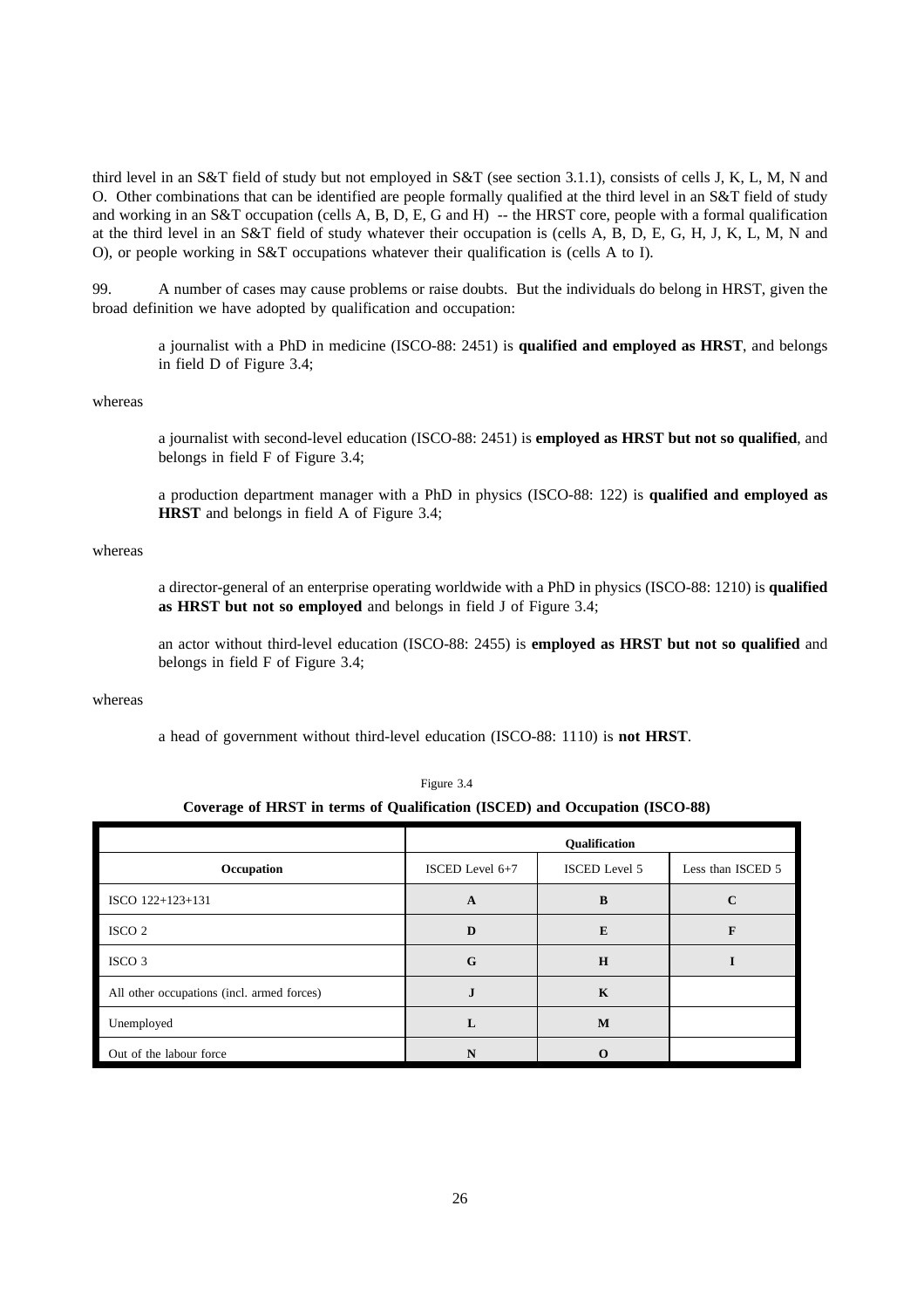Included in total HRST

#### Figure 3.5

#### **Coverage of University-level HRST in terms of Qualification (ISCED) and Occupation (ISCO-88)**

|                                            | <b>Qualification</b> |                      |                   |  |
|--------------------------------------------|----------------------|----------------------|-------------------|--|
| Occupation                                 | ISCED Level 6+7      | <b>ISCED</b> Level 5 | Less than ISCED 5 |  |
| ISCO 122+123+131                           | A                    | в                    | C                 |  |
| ISCO <sub>2</sub>                          | D                    | E                    | F                 |  |
| ISCO <sub>3</sub>                          | G                    | $\mathbf H$          |                   |  |
| All other occupations (incl. armed forces) |                      | K                    |                   |  |
| Unemployed                                 |                      | М                    |                   |  |
| Out of the labour force                    |                      |                      |                   |  |

Included in university-level HRST

Figure 3.6

### **Coverage of Technician-level HRST in terms of Qualification (ISCED) and Occupation (ISCO-88)**

|                                            | Qualification                                                  |   |   |  |
|--------------------------------------------|----------------------------------------------------------------|---|---|--|
| Occupation                                 | ISCED Level $6+7$<br><b>ISCED</b> Level 5<br>Less than ISCED 5 |   |   |  |
| ISCO 122+123+131                           | A                                                              | в | C |  |
| ISCO <sub>2</sub>                          | D                                                              | E |   |  |
| ISCO <sub>3</sub>                          | G                                                              | H |   |  |
| All other occupations (incl. armed forces) |                                                                | K |   |  |
| Unemployed                                 | L                                                              | M |   |  |
| Out of the labour force                    |                                                                |   |   |  |

Included in technician-level HRST

# **3.5 Relation to other definitions**

100. Concepts similar to HRST are of course in use at national and international level. Examples are "(Highly) Qualified Manpower/Personnel", "S&T Manpower/Personnel", "R&D Manpower/Personnel", "Research Scientists and Engineers", and so on. Two concepts in international use are of specific interest to HRST: "Scientific and Technical Personnel" as defined by UNESCO, and "R&D personnel" as defined by OECD. We now outline the main differences between HRST and these two. For details about both concepts, see Annexes 1 and 2.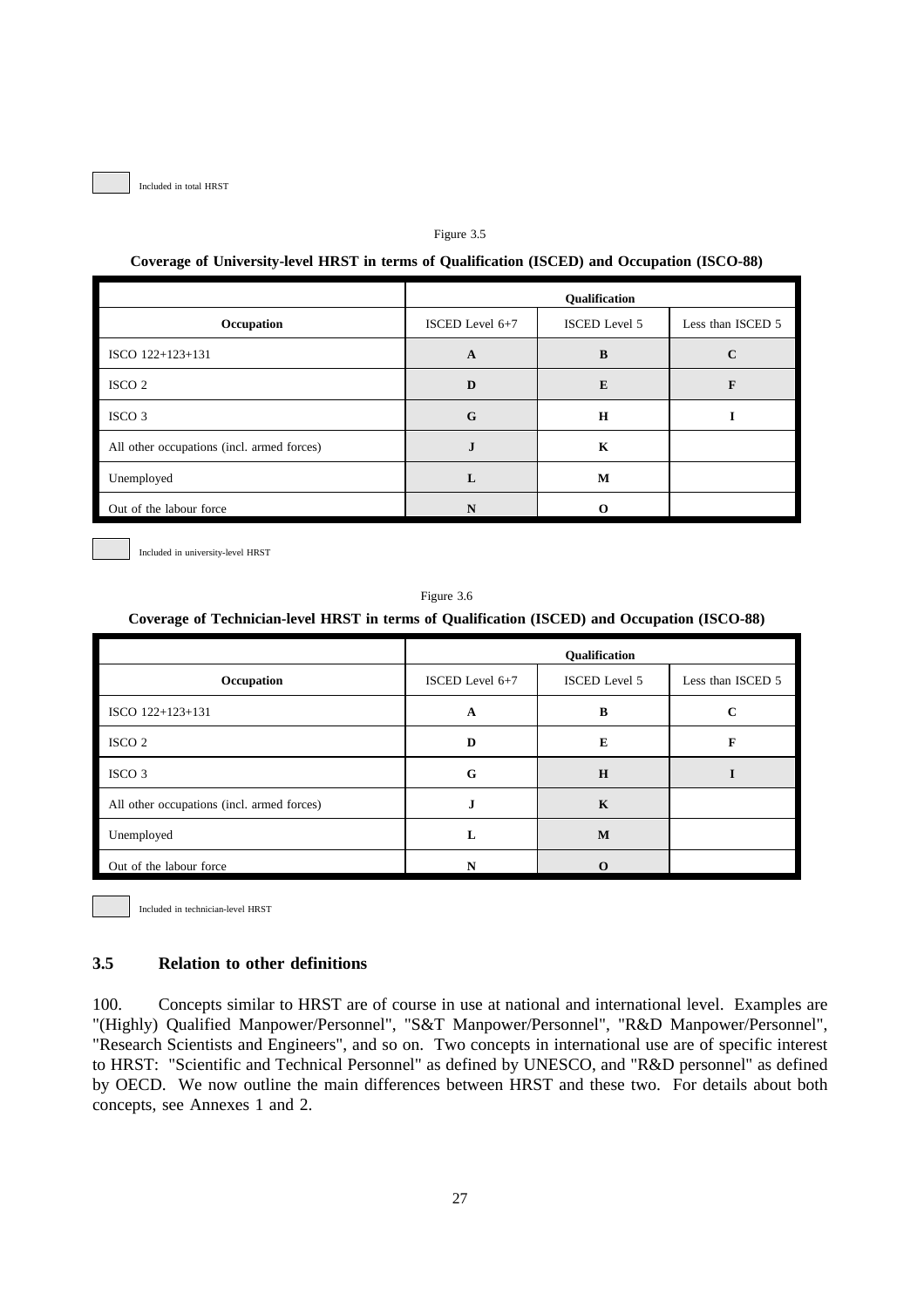101. UNESCO defines S&T personnel as *"....people participating directly in S&T activities in an institution or unit, and, as a rule paid for their services. This group should include scientists and engineers, technicians and auxiliary personnel....". "S&T activities for their part are defined as systematic activities which are closely concerned with the generation, advancement, dissemination, and application of S&T knowledge in all fields of S&T. These include such activities as R&D, scientific and technical education and training, and the scientific and technological services"* of the kind provided by libraries, information collection, etc.

102. Comparing S&T personnel (as defined by UNESCO) and HRST (as defined in the present manual) reveals that UNESCO's concept is partly broader and partly narrower than the coverage of HRST. The UNESCO definition is based on S&T activities, i.e. an S&T occupation irrespective of level of qualification. UNESCO S&T personnel includes every person who is involved in S&T activities, whether or not he or she has a qualification at ISCED category 5, 6 or 7. As a consequence, UNESCO S&T personnel also comprise **auxiliary staff,** who are excluded from HRST (the only exceptions being people qualified at ISCED category 5 or higher and employed as auxiliary staff). The UNESCO concept of S&T personnel is far broader here. The narrower aspect, compared to HRST, is what we call **the HRST reserve:** people who are qualified at ISCED category 5 or above but not engaged in an S&T activity. These people are included in HRST, but excluded from UNESCO S&T personnel.

103. Although UNESCO issued this definition it has not proved very practical, and UNESCO actually collects and publishes data for two other groups: "potential scientists and engineers" and "potential technicians", drawn either from the total stock or the number of economically active persons who possess the necessary qualifications to be scientists, engineers or technicians. That appears very similar to the definition of HRST in this manual. Missing data on potential scientists and engineers have been estimated by UNESCO using the number of people who have completed education at ISCED levels 6 and 7; for technicians, missing data are estimated using the number who have completed education at ISCED level 5 (UNESCO Statistical Yearbook, 1992).

104. The coverage of R&D personnel is defined in the Frascati Manual as follows: *"all persons employed directly on R&D should be counted, as well as those providing direct services such as R&D managers, administrators and clerical staff."*

105. R&D personnel includes researchers, technicians and equivalent staff, and other supporting staff. R&D personnel is obviously much narrower than HRST, as it excludes all the latter who are not currently engaged in R&D activities. It thus excludes both suitably qualified persons working in non-R&D activities and suitably qualified former R&D personnel who are unemployed, retired or otherwise out of the labour force. R&D personnel is a wider concept than HRST because it includes all persons working on R&D, regardless of level of qualification or occupation, including those who do not fulfil the minimum qualification/skills requirements for inclusion in HRST. In occupation terms, such people are one of the main components of R&D "other supporting staff", i.e. skilled and unskilled craftsmen and clerical staff who will essentially be found in ISCO-88 major groups 4 ("clerks"), 6 ("skilled agriculture and fisheries workers") and 8 ("plant machine operators and assemblers").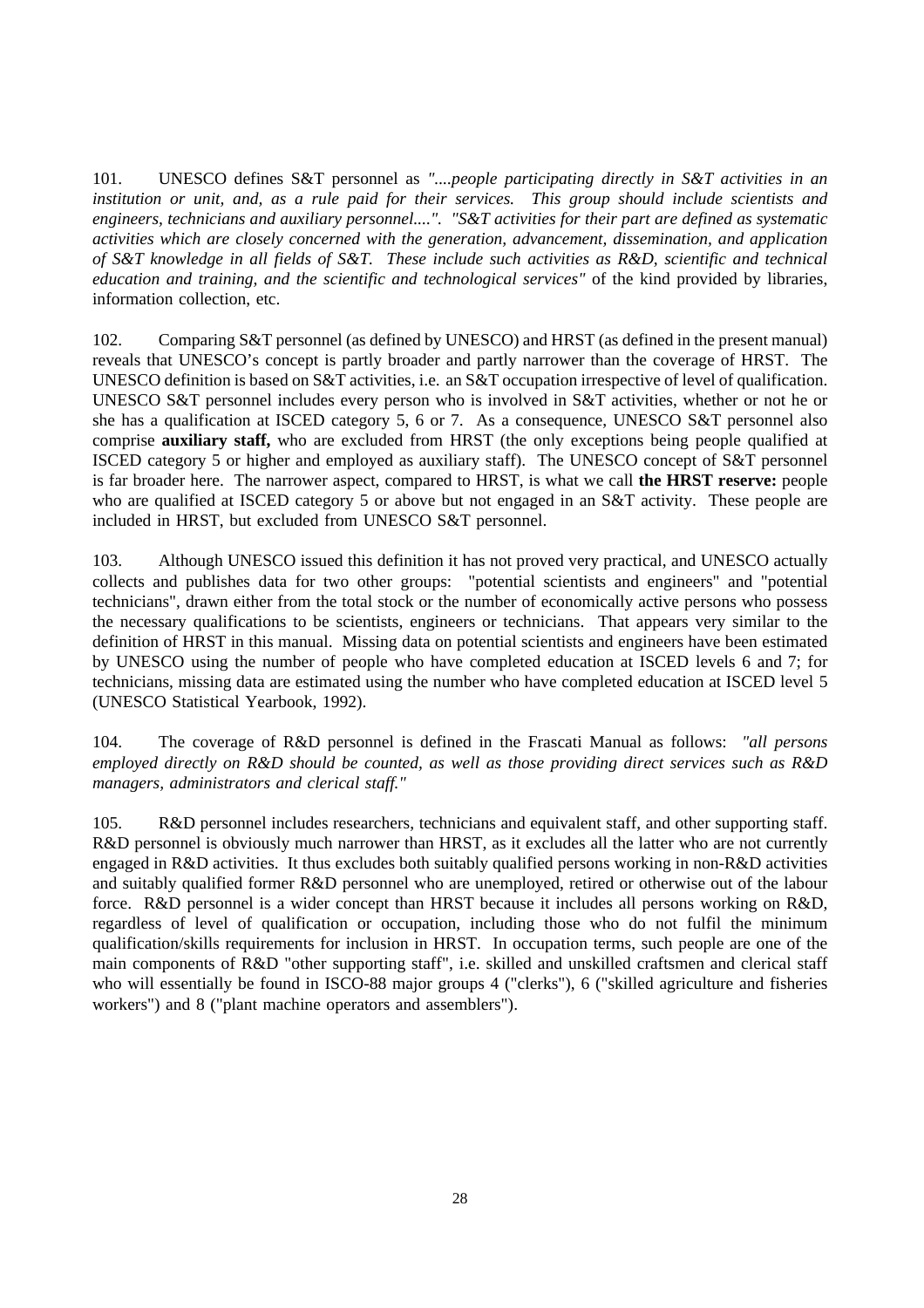# **CHAPTER 4**

# **A BASIC FRAMEWORK FOR HRST**

# **4.1 A schematic model**

106. It is important when measuring HRST to distinguish between stocks and flows. **Stocks** generally provide a snapshot picture at a particular point in time. **Flows** relate to movements in or out of a stock (inflows and outflows) over a given period, usually a year.

107. An **HRST stock** can be defined as the number of people at a particular point in time who fulfil the conditions of the definition of HRST.

108. An example of a stock figure is the number of PhDs in physics employed in a given country and sector on a given date.

109. **HRST flows** can be defined as the number of people who do not fulfil any of the conditions for inclusion in HRST at the beginning of a time period but gain at least one of them during the period (inflow) as well as the number of people who fulfil one or other of the conditions of the definition of HRST at the beginning of a time period and cease to fulfil them during the period (outflow).

110. An example of an HRST inflow is the number of electronics engineers graduating from a country's universities in a given year.

111. In principle a flow is either into the stock or out of it. But it may also be useful to consider "internal flows", which can be defined as flows within a stock over a given time period.

112. **Internal flows** of HRST can be defined as people who are part of the HRST stock, some of whose caracteristics change during the time period considered without, however, losing the essential characteristics for inclusion in HRST.

113. Examples of internal flows of HRST are people who change their sector of employment, or achieve a qualification at a higher ISCED level.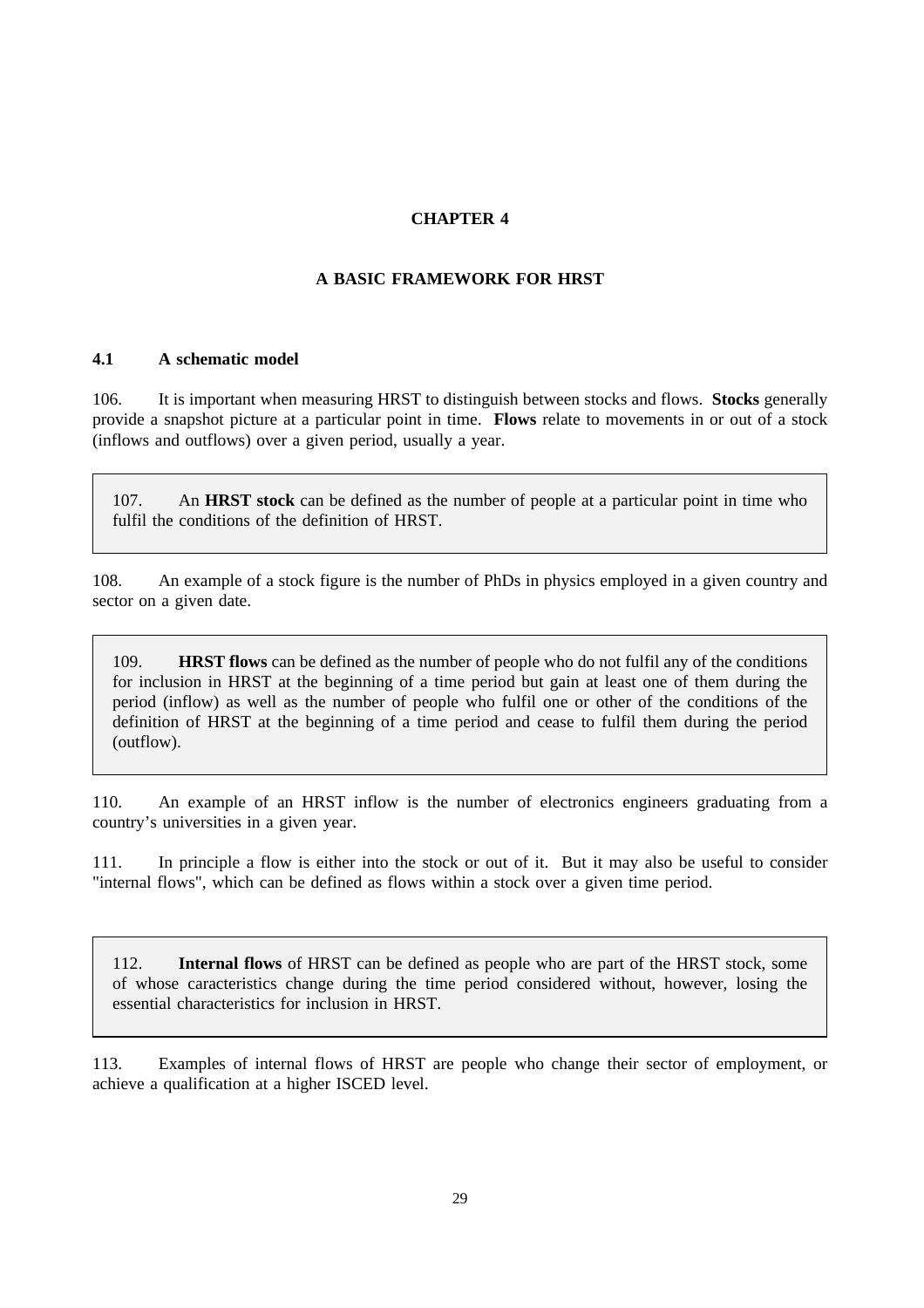

Figure 4.1 **National stock and flows of HRST: a schematic model**

114. Stocks and flows can be illustrated in a simplified accounting framework by the following equation:

| Stock +  | inflows - | outflows | $=$ | Stock            | $=$ Stock                                           | $t=0,1,$ |
|----------|-----------|----------|-----|------------------|-----------------------------------------------------|----------|
| start of | (during)  | (during) |     | end of (start of |                                                     |          |
| period.) | period.)  | period.) |     |                  | $period_{t+1}$ period <sub><math>t+1</math></sub> ) |          |

115. Figure 4.1 illustrates the HRST stocks (of a country, for example) and the inflows and outflows, but not the internal HRST flows. This figure is illustrative only. Further subdivisions of the stocks and flows can be made showing more disaggregated levels. It is recalled that the national stock includes unemployed, inactive and retired people as well as those in work.

116. It is worth describing the inflows and outflows from the HRST stock of a country in more detail. On the day they successfully complete third-level education, people enter the HRST stock regardless of their other characteristics, such as employment status or nationality. People without such qualifications become part of the HRST stock when they are hired for an S&T occupation. A country's HRST stock can also increase through immigrants who are already qualified at ISCED level 5 (or above) on entry or who take up an S&T occupation after immigration without having the corresponding formal qualification (at least for the host country). The outflows from the HRST stock of a country are deaths, emigrants qualified at ISCED level 5 or above (regardless of their occupation or labour force status before leaving), and people not qualified at ISCED level 5 or above who leave their S&T occupation. People qualified at ISCED level 5 or above do not leave the national HRST stock because of unemployment or retirement. The coverage of some of these external flows is described further in section 4.2, which deals with the "pipeline" from the higher education sector, and in section 4.4.1, which defines the "national" aspect of national stocks and associated flows.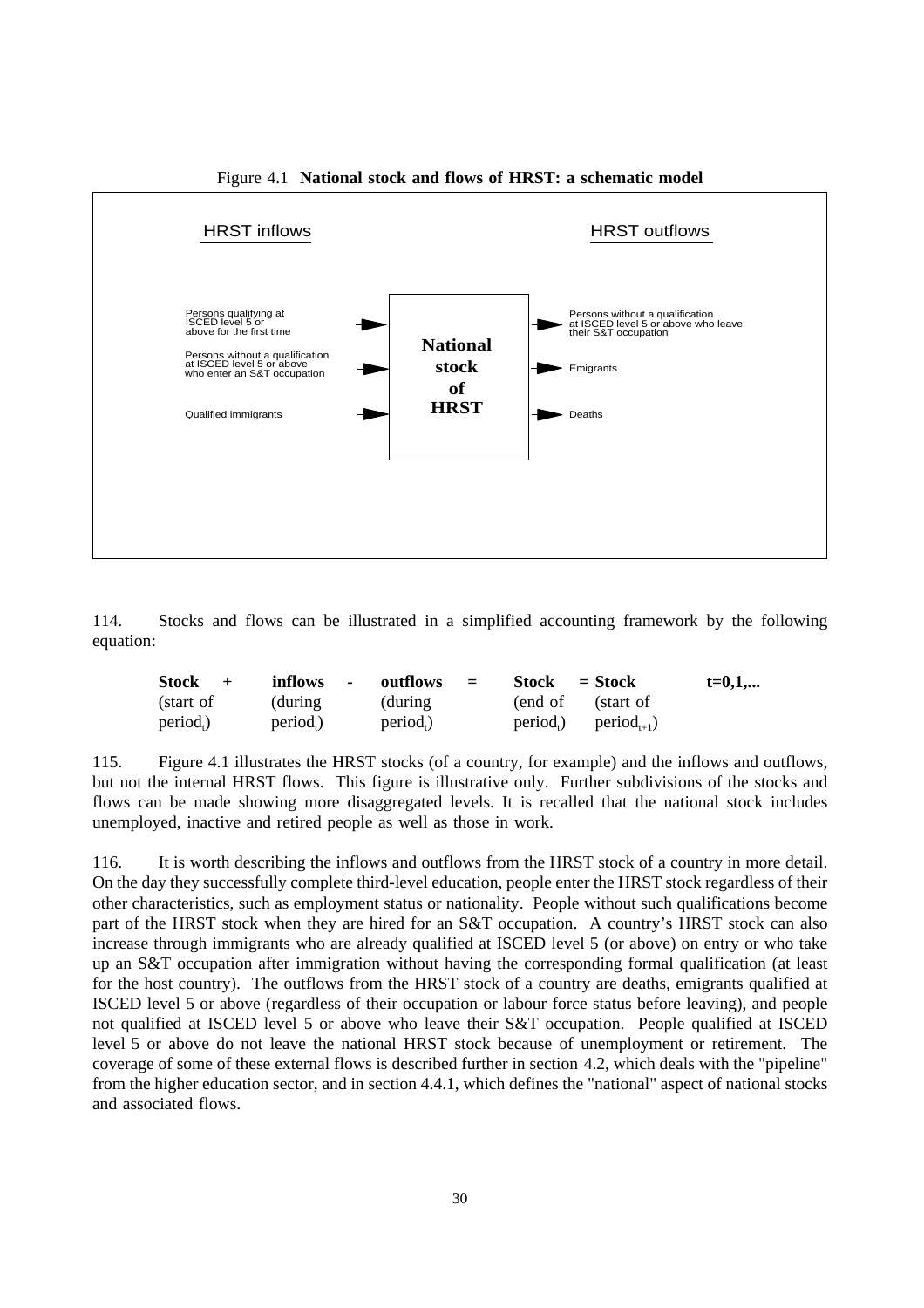117. The HRST **stock** can be split according to a number of characteristics into many subsets within a country or a region, for example:

- -- the stock of HRST employed in key S&T occupations, in total or by kind of occupation; examples: number of professors teaching at university; number of R&D department managers;
- -- the stock of HRST at a given educational level, in total or by field of study; examples: number of PhD holders, number of economists with a PhD;
- -- the stock of HRST split according to gender, age, or other personal characteristics; examples: number of female scientists aged under forty, number of female department managers.

For more detail on breakdowns of these variables, see Chapters 5 and 6.

118. Flows, like stocks, can be subdivided in many different ways, according to personal characteristics, geographical characteristics (place of departure or arrival), or type of flow. Three main categories of flows have already been identified -- inflows, outflows and internal flows -- and types of inflows and outflows were illustrated in Figure 4.1.

## 119. Examples of **internal flows** are:

- previously inactive people qualified at ISCED level 5 or above, entering an S&T occupation; example: graduate engineer returning to work after taking care of his or her children for some years;
- -- people qualified at ISCED level 5 or above becoming inactive; example: university professor retiring at the age of 60;
- -- people qualified at ISCED level 5 or above who were employed in an S&T occupation and move to a non-S&T activity; example: general manager with a PhD in economics becoming an ambassador;
- -- flows between different fields of S&T activities, different sectors of employment, or different status of employment; example: chemist who was employed as researcher in a public research institute and becomes head of the R&D department of a private company;
- -- flows between ISCED levels 5, 6 and 7; example: medical assistant successfully completing university with a PhD;
- -- flows between regions within countries; example: scientists leaving the new Bundesländer in Germany to work in the old Bundesländer.

For more detail on breakdowns of these variables, see Chapters 5 and 6.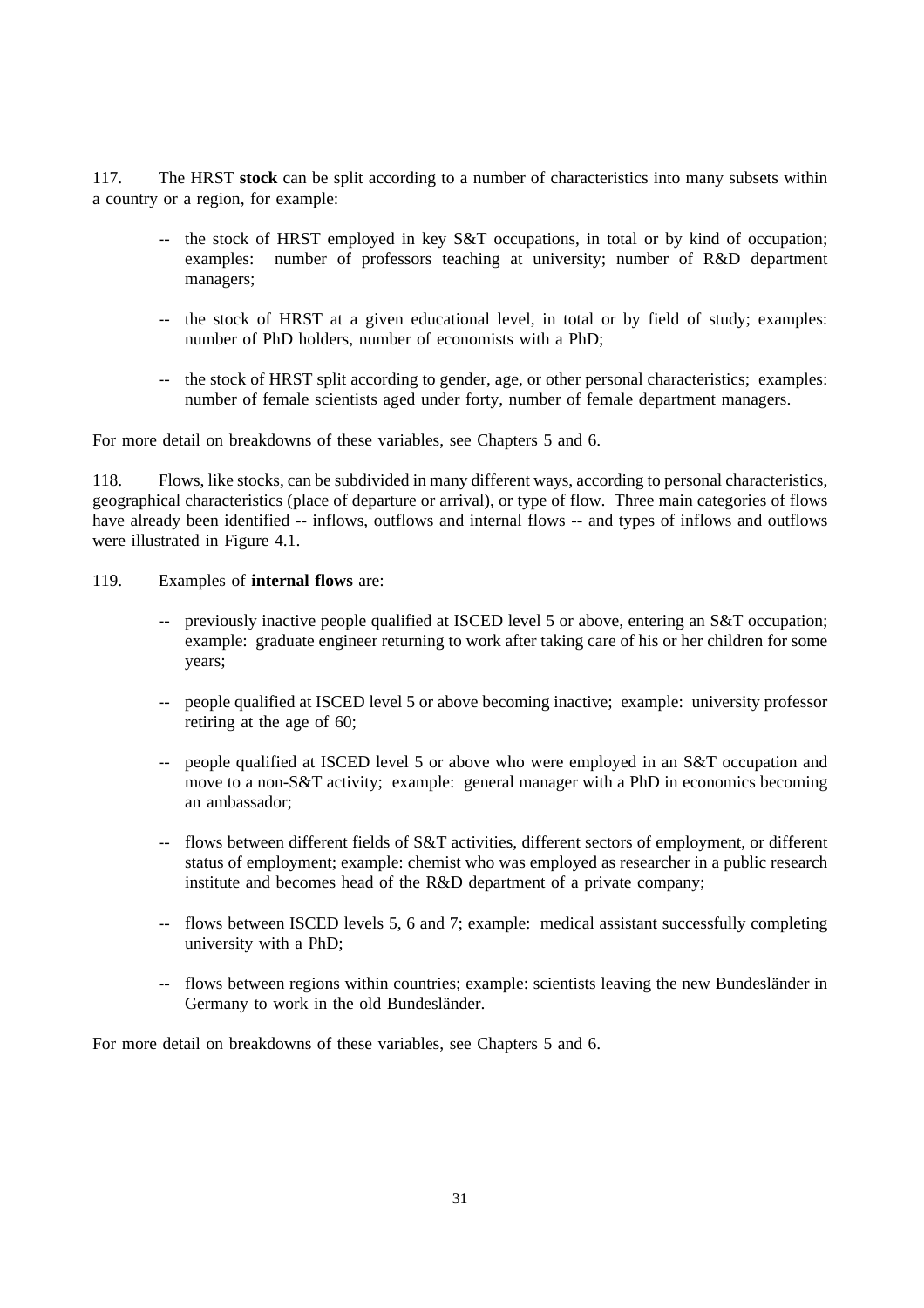

Figure 4.2 **The major flows in the pipeline**

# **4.2 The pipeline**

120. A leading inflow to a country's stock of HRST is the output of its higher education system. The flows into, through and out of higher education can be called the **pipeline.** Given the level of spending on this sector, which is the main supply route into national HRST stock, changes in these flows are often of keen interest to policymakers and analysts. There are a series of key flows and critical points in the pipeline, all of which can be relevant. The inflows and outflows are illustrated in Figure 4.2.

121. Again, each of these flows can be considered separately by field of S&T study, level of qualification, and in relation to personal characteristics, such as age, gender and nationality.

122. Flows of foreign students have been shown separately in Figure 4.2 for three reasons. First, removing them from the HRST figures may give a very different picture of trends in the "national" system. Second, they may be dealt with by different policy agencies (e.g. development aid) and subject to different regimes (i.e. fees) within universities or colleges, and often have visas which preclude them staying on once they have graduated. The third reason is that, for the revised System of National Accounts, they are not resident in their country of study and thus, unless they become resident upon completing their studies, do not enter the host's stock (see section 4.4.1 below).

123. Note that people entering third-level education ("inputs") or already in the pipeline ("throughputs") are not HRST until they graduate ("outputs"). All the same, information on these first two categories (student enrolments) is important since these numbers are one of the principal statistical elements for predicting the future supply of HRST. See also section 4.3 below.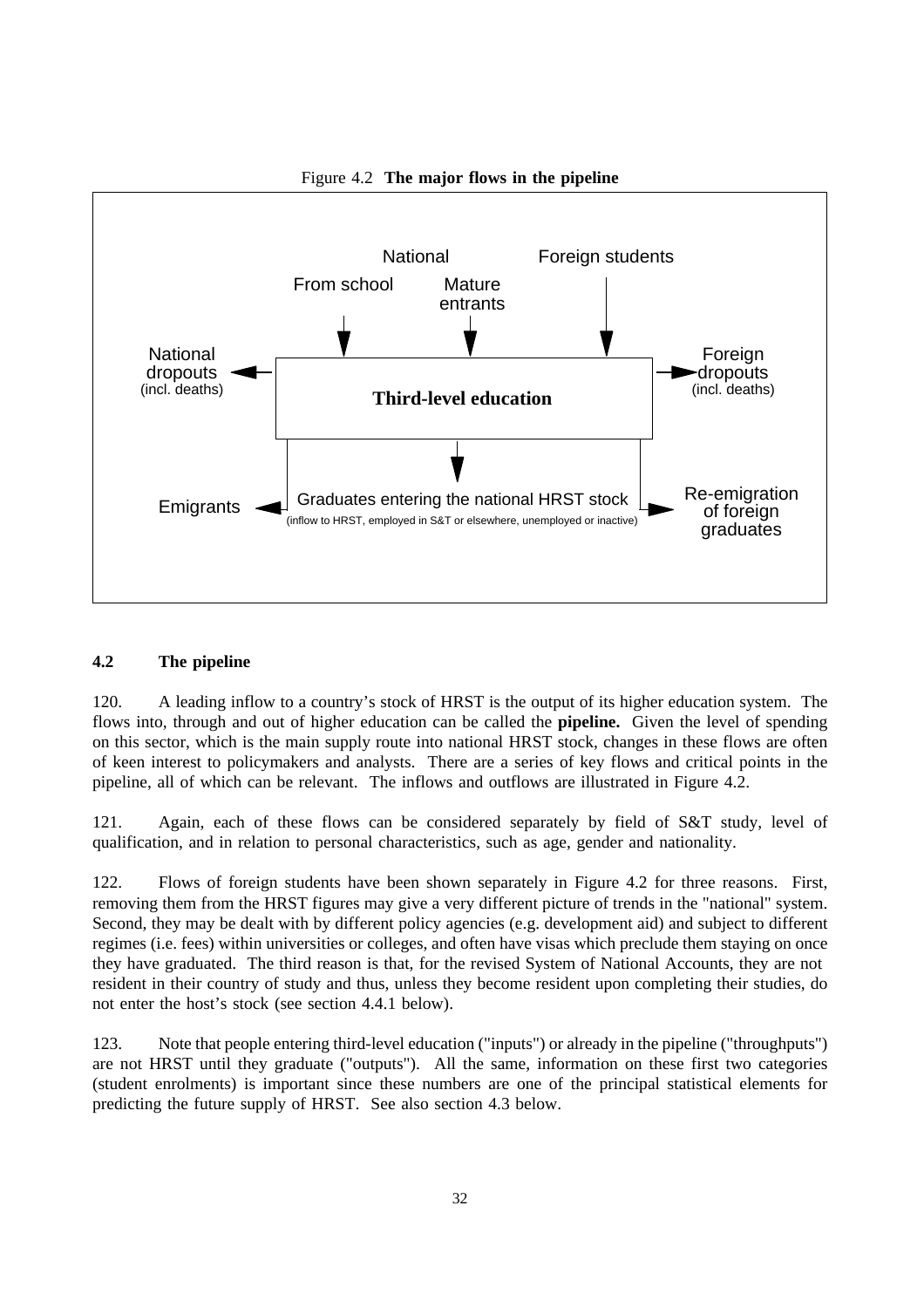

# Figure 4.3 **SNA concepts of residence, employment and study applied to the national stock of HRST in country A**

# **4.3 Forecasts, projections and estimates**

124. In many countries, projections and forecasts are made of future trends and developments in both stocks and flows of HRST. Sometimes these are incorporated in regular national forecasts, of employment for example, where broad HRST or detailed subgroups are highlighted. In other cases the forecasts and projections appear on an ad hoc basis, focusing on a particular sector or occupation.

125. The methodology and approach can vary greatly and range from highly sophisticated modelling to more crude methods. Such assessments are heavily dependent on: (i) the basic data used; (ii) the forecasting model or approach to projecting used; and, most importantly, (iii) the underlying assumptions about changes in factors such as demography, attitudes, and economic, organisational and technological change. The underlying data are often partial and the choice of assumptions is critical. It is therefore important that any assessments are used with care and their methodology and coverage carefully considered, especially where assessments from different sources and countries are being compared and contrasted.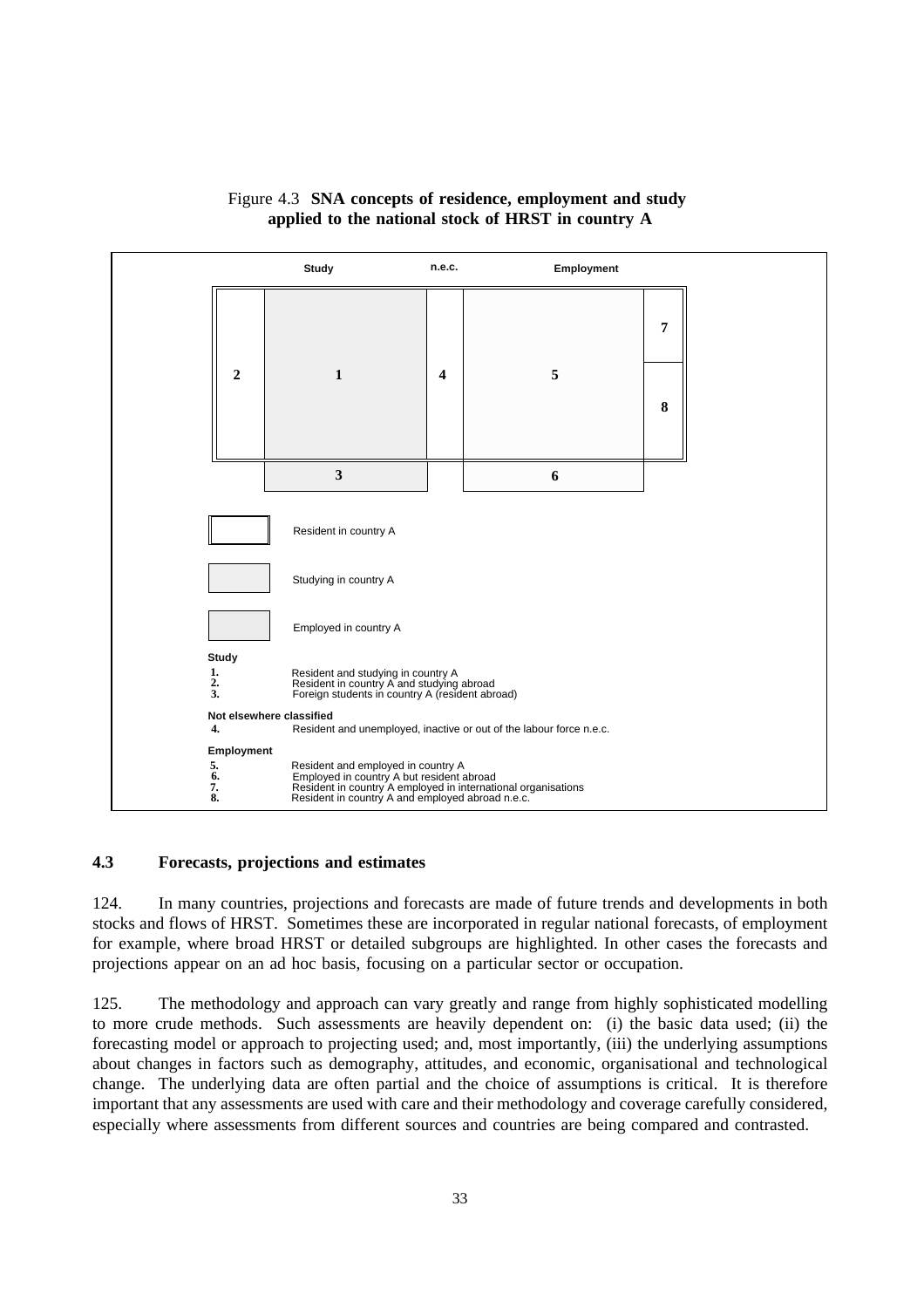126. Nevertheless, forecasts and projections are useful. As we mentioned in Chapter 1, the lead time to train HRST is lengthy. Measures taken now will lead to desired results only many years later, if at all. Accordingly, effective HRST policy has at least partly to be based on reliable forecasts and projections of future trends and developments.

127. Models are also needed for another purpose. It is most unlikely that all the data necessary to measure all stocks and flows of HRST will be available or could be collected in the future. One way to fill the gap between the data which are needed and those which are available is to develop reliable methods to estimate the missing stocks and flows.

128. A wide range of models exist to estimate present (or past) stocks and flows. In principle, the models used for projections and forecasts can also be used here. However, having in mind our specific needs, it seems more useful to develop and apply models which are particularly appropriate for such estimations.

# **4.4 Geographical breakdowns**

129. Most models of HRST systems are based on the concept of national stocks and flows. The coverage of "national" is not always easy to define, and it is not the only useful geographical category. The national **origins** of the individuals, especially migrants, are discussed in section 6.2.3.

# *4.4.1 Geographical coverage*

130. The geographical coverage of the HRST stock, i.e. the assignment of HRST to a country or a region (as a subdivision of a country), must be defined in terms of a single attribute. A number of characteristics may seem appropriate: place of residence, place of work, nationality, or location of company. In fact, none of them is ideal. All characteristics related to occupation, such as place of work or location of company, are unsuitable, because not all HRST are employed (some of them are unemployed, others out of the labour force). Assignment via nationality also causes problems, for it can only be used to distinguish between countries, not between regions, and even then many people would be assigned to countries where they neither live nor work.

131. It is therefore recommended that national (or regional) stocks be defined as the number of HRST resident in the country (or region) concerned. Concepts of residence, employment and study referring to the national HRST stock are described in Figure 4.3.

132. The latest System of National Accounts gives detailed guidelines for identifying a person's country (and hence, by analogy, region) of residence. Formally speaking, the residents of a country (or region) comprise those persons whose "centre of economic interest" is on its "economic territory". This differs from the number of people living on the geographical territory concerned in two ways. First, economic territory includes a country's "enclaves" (embassies, military bases, tracking stations, etc.) abroad but excludes foreign "enclaves" at home (including international organisations). Persons living in these enclaves (and, by convention, all foreign staff of embassies and consulates but not employees of international organisations) are resident in their country of origin. Second, a "centre of interest" assumes a certain long-term attachment to the country concerned (usually a year), so the following are not considered to be residents: tourists or business visitors staying less than one year, migrant workers, and foreign students. In consequence, it is recommended that only immigrants and emigrants (other than foreign students) with an intended stay of one year or more be included in migration flows, and that anyone arriving or leaving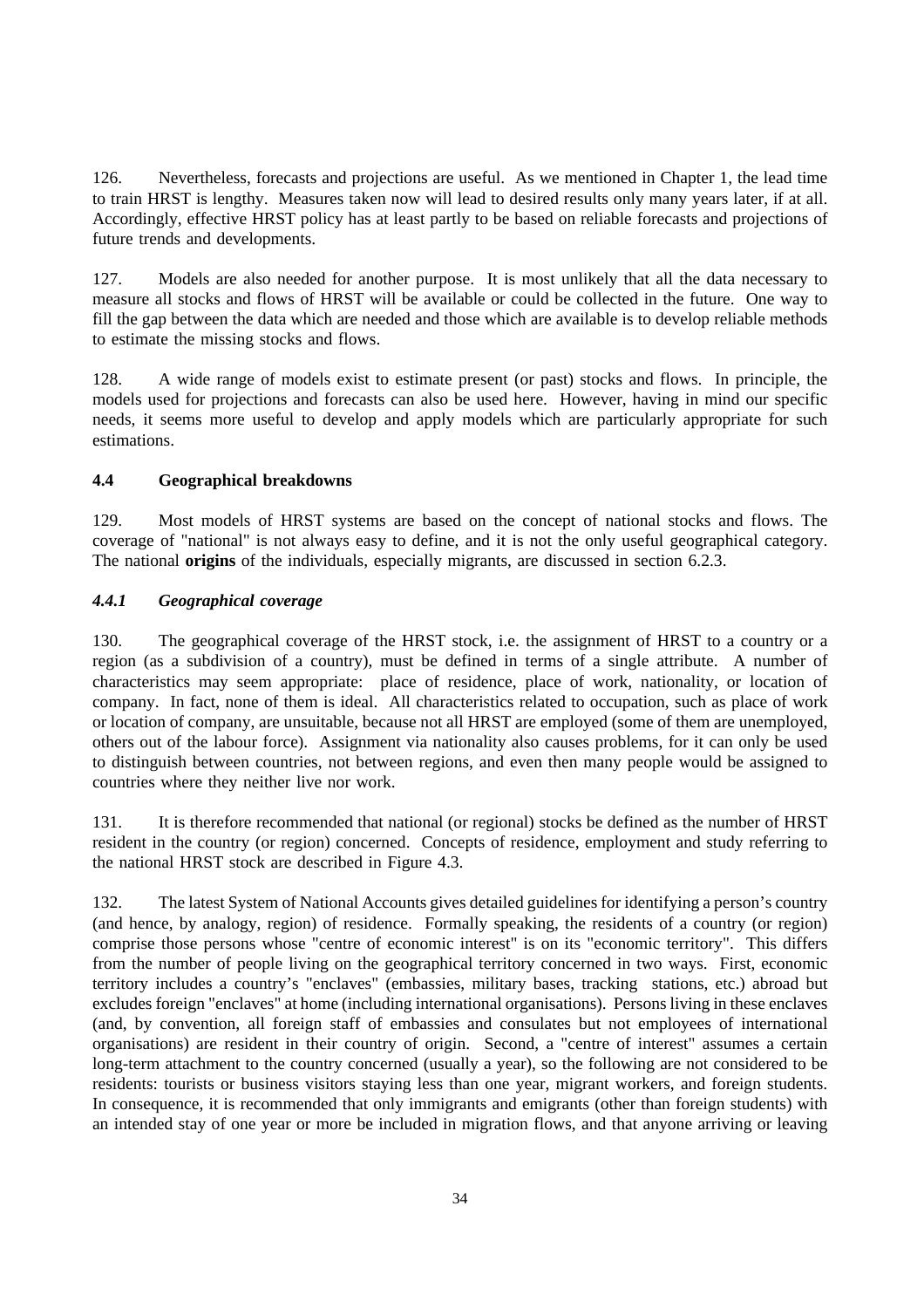for a period of less than a year be excluded from the totals. Data on short-term mobility may, however, be of interest in their own right (see Chapter 6).

133. The use of place of residence as defined in the SNA as the overriding criterion for defining national or regional stock raises three main problems:

- (i) The combination of these guidelines and the definition of HRST has the consequence that whilst foreign students will become HRST on the day they complete ISCED level 5, 6 or 7 studies, if they continue their studies in the host country (or return home), they theoretically enter their home countries' national stock and only enter the national stock of the host country if, and when, they give up their student status and stay on.
- (ii) In the case of countries which are host to international organisations, their national HRST stock will include staff of such bodies who are citizens of the country and non-citizens who are employed there for more than one year, but will exclude those staying less than one year. However, since they are all working in an "enclave", none will be included in the number of HRST employed in the country.
- (iii) There are other examples of people who are resident in a different country (and, more particularly, region) from the one in which they are employed, for example a software specialist on secondment to a subsidiary in another country for six months, a civil engineer working on a dam abroad for nine months or a statistician resident in Germany but commuting daily to work in Luxembourg. In theory, according to the recommendations in section 4.4.1. all should be assigned to the stock of their country of residence. In practice, where data are compiled from a range of sources, including both household and employment series, there is a serious danger of double-counting or complete omission.

134. Figure 4.3 illustrates the difference between the number of HRST resident in a country (or region), i.e. the national (or regional) stock, and the numbers who are employed or studying in the same country (or region).

135. Practical suggestions are made in sections 5.4.3 and 5.4.4 about ways to identify people who are resident in one country but are employed or studying in another, and to avoid double-counting. The treatment of overlap between study and employment is also discussed.

# *4.4.2 Regional breakdowns*

136. Geographical mobility is one of the key flows with regard to HRST. Generally it refers to flows between countries ("brain gain", "brain drain"), but in some countries flows between regions are of importance as well. Examples are flows within the United States or between regions in the European Union, where HRST flows within individual countries and between them are of keen interest.

137. Regional classifications are necessary to break down HRST stocks by regions or to describe HRST flows between regions. For single country studies, national classifications can be used. Two international regional classifications are available: the List of Sub-Entities of the International Organization for Standardization, and Eurostat's Nomenclature of Territorial Units for Statistics, the classification of the European Union by regions.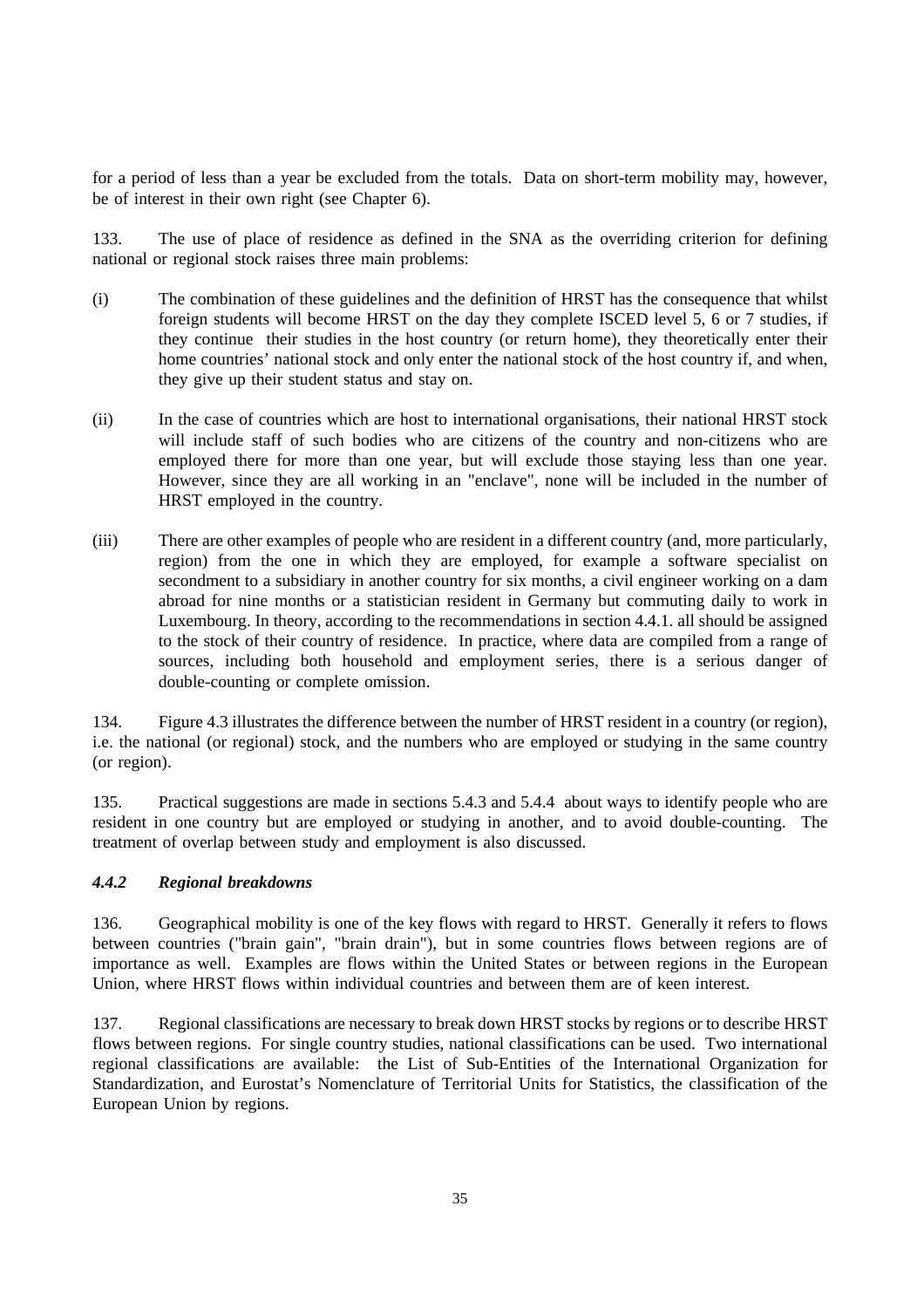# **CHAPTER 5**

# **POSSIBLE BREAKDOWNS OF HRST USING INTERNATIONAL CLASSIFICATIONS**

# **5.1 Introduction**

138. This chapter discusses statistical breakdowns for the stocks and flows of HRST as defined in Chapters 3 and 4. Wherever possible, we draw on the principal international standard concepts and classifications. In an ideal world, information on occupations and educational qualifications would be highly detailed. In practice, some degree of detail is feasible when working at country level. For international comparisons, however, and with long time series where breaks often occur, aggregated groups will probably have to be used.

139. The scope and quality of data and their comparability over time and between countries will depend to a significant degree on the original source of the statistics. Although this manual provides a statistical framework for the measurement of HRST, it does not deal with practical data collection matters. Among suitable international guidelines are the manuals of the International Labour Office (ILO) which -- though dealing mainly with global labour and employment market issues -- are also generally relevant to HRST (see the Bibliography).

# **5.2 Units of classification**

## *5.2.1 General*

140. As for all statistics, it is important that a clear distinction be made between the **reporting unit** (sometimes referred to as the "unit surveyed" or the "unit of observation") and the **statistical unit** (sometimes referred to as the "unit classified"). Units will be briefly discussed both below and later, when applying the recommendations in the principal international classifications. It is essential that these units be specified when statistics are provided for international comparisons.

# *5.2.2 The reporting unit*

141. The **reporting unit** is the entity from which the recommended items of data are collected. It will depend on the type of survey, survey resources and procedures, institutional structures, the legal limitations on data collection and dissemination, national priorities, etc. It will vary from country to country or from sector to sector.

142. In household surveys and population censuses it is the person (**individual**) who, at least in principle, reports about himself or herself. Data may also be collected from the units employing the HRST, for example establishments or enterprises. Use is increasingly made of various kinds of registers set up for public and private administrative purposes (population, social security, job placement, wage administration records, etc.).

143. Accordingly, no general recommendation can be made in this manual about the reporting unit.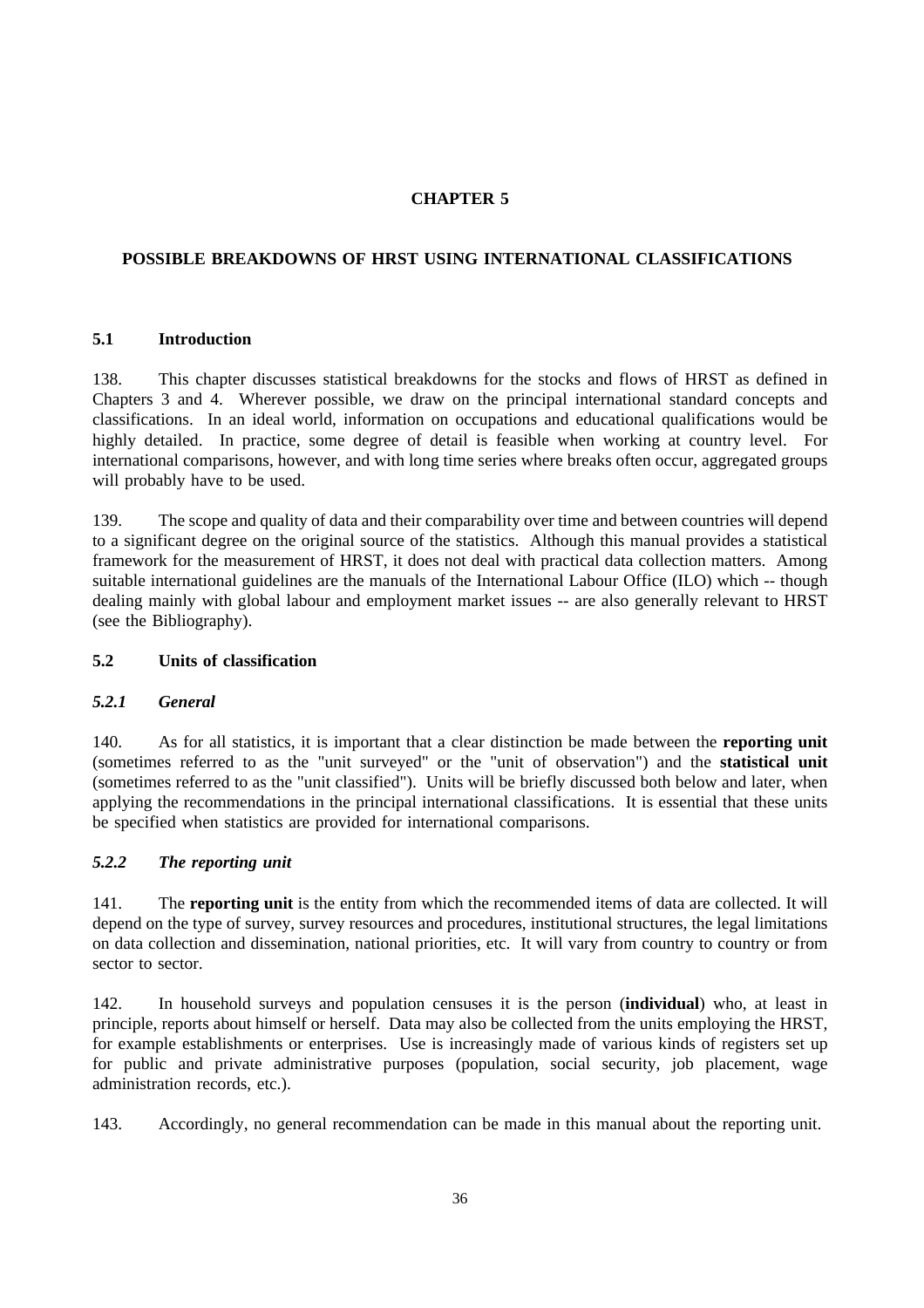# *5.2.3 The statistical unit*

144. The **statistical unit** is the entity for which the required statistics are compiled. For HRST the statistical unit would typically be the **person** (individual), which is the standard unit in household surveys, population censuses and administrative records. But for some purposes (eg. education statistics on faculty staff or forecasts or projections) the **post** (which may be filled or vacant) may be an appropriate unit (see definition in para. 146 below). Similarly, when measuring educational output, the (numbers of) **degrees or diplomas granted** may be used as the statistical unit as a proxy for the numbers of HRST.

145. In simplified terms, one may consider that there is a parallel between "persons" (representing the supply side of the labour market) and "posts" (reflecting its demand side), or even between persons and degrees/diplomas. With increasing numbers of "shared posts" and people with multiple diplomas, however, there is not always a direct relationship between these units.

146. There is an unfortunate lack of agreement at international level on the use of the terms "posts" and "jobs" and the relationship between the two. According to the ILO Manual and the System of National Accounts, the **post** is *"a set of tasks which are (designed to be) carried out by one person", and the job is an "implicit or explicit contractual relationship between a specific person and a specific post".* Here, each "job" represents the link between an "employed person" and a "filled post" (including self-employed persons who fill posts with themselves as employers). However, ISCO-88 uses the term "job" for what the ILO Manual and SNA define as a "post" (see also section 5.4.3 below). In the current text usage varies depending on which source is being cited.

# **5.3 Head-count or full-time equivalence (FTE)?**

## *5.3.1 General*

147. Two approaches are of interest when measuring human resources: head-count data and full-time equivalence (FTE) data. In the head-count series people are, in principle, counted once (at a given moment in time) and classified once according to relevant criteria. In the FTE series the headcounts of persons working part-time or on several jobs or activities are reduced to actual or normal working time.

## *5.3.2 Head-count*

148. **Head-count** data are useful for the measurement of both stocks and flows. They allow the analysis to be related, for instance, to the educational supply data and the flows in the system, as well as to other kinds of statistics based on the individual as the statistical unit (such as demographic and employment statistics). By comparing data for several points in time this approach makes it possible to calculate net changes in the HRST stock or (for instance annual or quarterly) averages or growth rates.

- 149. Three options for measurement in terms of head-count can be derived from the Frascati Manual:
	- the number of HRST on a given date (for instance end of year);
	- -- the average number of HRST during the (calendar) year;
	- -- the total number of HRST during the (calendar) year.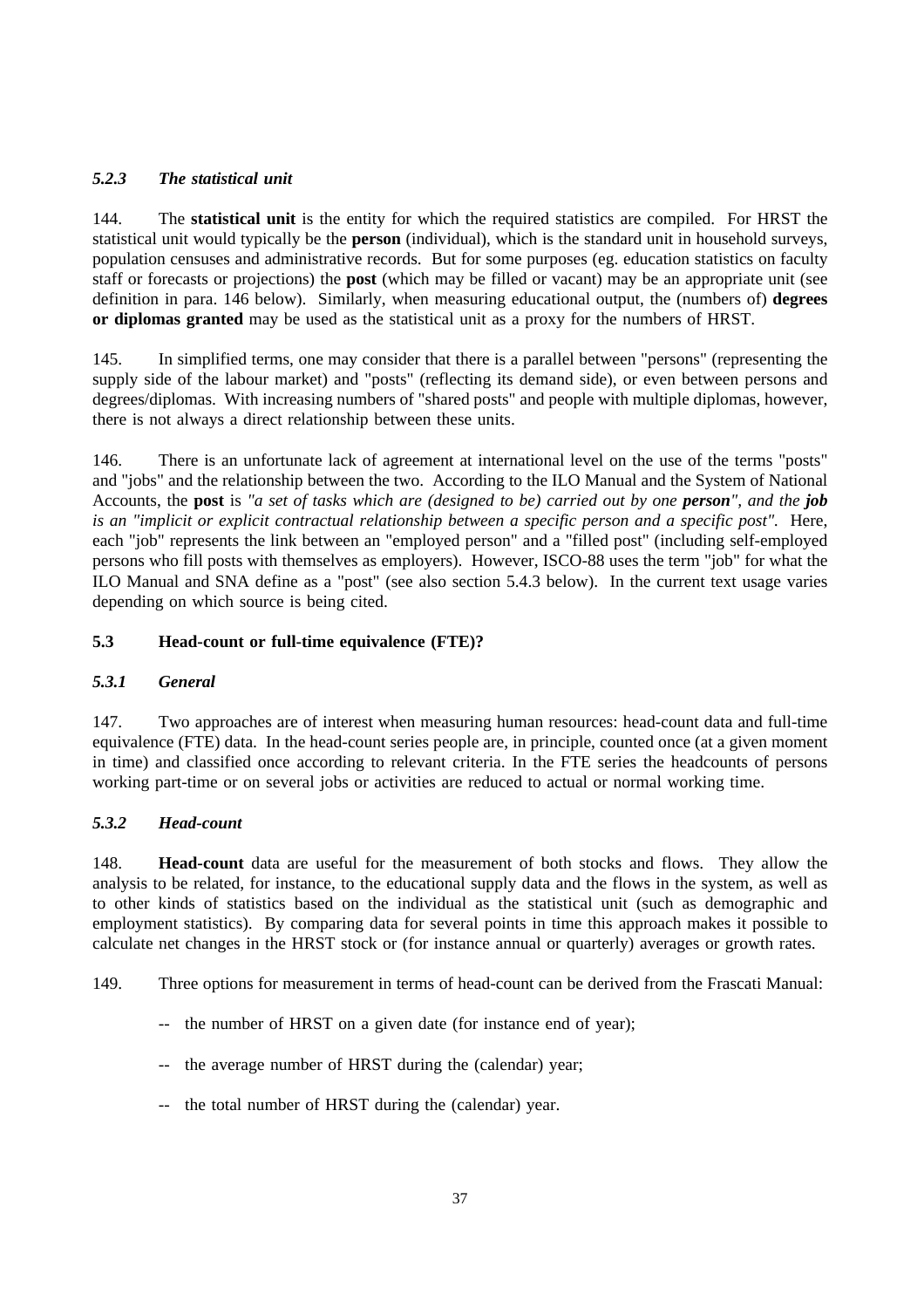150. The first and second options appear to be most relevant for the measurement of HRST stocks (see Chapter 4), and are also those generally used for other statistics of human resources (employment, recruitment etc.) with annual or quarterly survey periodicities. The third option appears to be more suited for measuring flows (again, see Chapter 4) or for deriving flow data from stock series for persons who are HRST only by reason of their occupation. If such a person joins and leaves an S&T occupation several times within a year, he/she is counted several times in the third option but only once, if at all, in the others. Therefore, a comparison between stock figures based on options one or two and option three gives a rough idea about multiple flows, possibly more at micro levels, for measuring the HRST in specific areas with high staff mobility or turnover.

## *5.3.3 Full-time equivalence (FTE)*

151. This approach is appropriate when one wishes to use data on HRST employment as proxies for the amount (or the volume) of activities carried out or services supplied or to deal with cases where the traditional relationship of one person per one full-time job does not apply, as in the following examples:

- -- Two full-time engineers retire; they are replaced by four (previously unemployed) part-time workers. Furthermore, following the split, one of the new part-time jobs is in a different occupation. The number of persons employed in the original occupation increases by one, the number employed in the second occupation increases by one, the number of unemployed declines by four and the amount of activity remains the same.
- -- A PhD student also works as a secretary. He or she appears both as a student and as an employee.
- -- An unemployed HRST manages to find two part-time jobs in different occupations. One person comes off the unemployment register, two vacancies are filled.

152. In some cases, for example people with one major and one minor occupation, it may be possible to use modified head-count data by allocating individuals to their **main activity**. For example, in the case of the working student, the ILO specifies that the employment predominates. In other cases, calculation in FTE is the only efficient method.

153. The revised System of National Accounts (para. 15.102) suggests two approaches for measuring FTE:

- total hours worked, which are the aggregate number of hours actually worked during the period in employee and self-employment jobs;
- -- full-time equivalent jobs, which are total hours worked divided by average annual hours worked in full-time jobs.

154. The latter approach, referred to in the ILO working paper as "work years", can be calculated more approximately as "number of jobs on a full-time basis". At present, it is the method most commonly used in national accounts satellite tables, but it is felt that it no longer deals satisfactorily with part-time employment and the revised SNA recommends "total hours worked" as the best means for its main use of labour-input data, i.e. the measurement of productivity.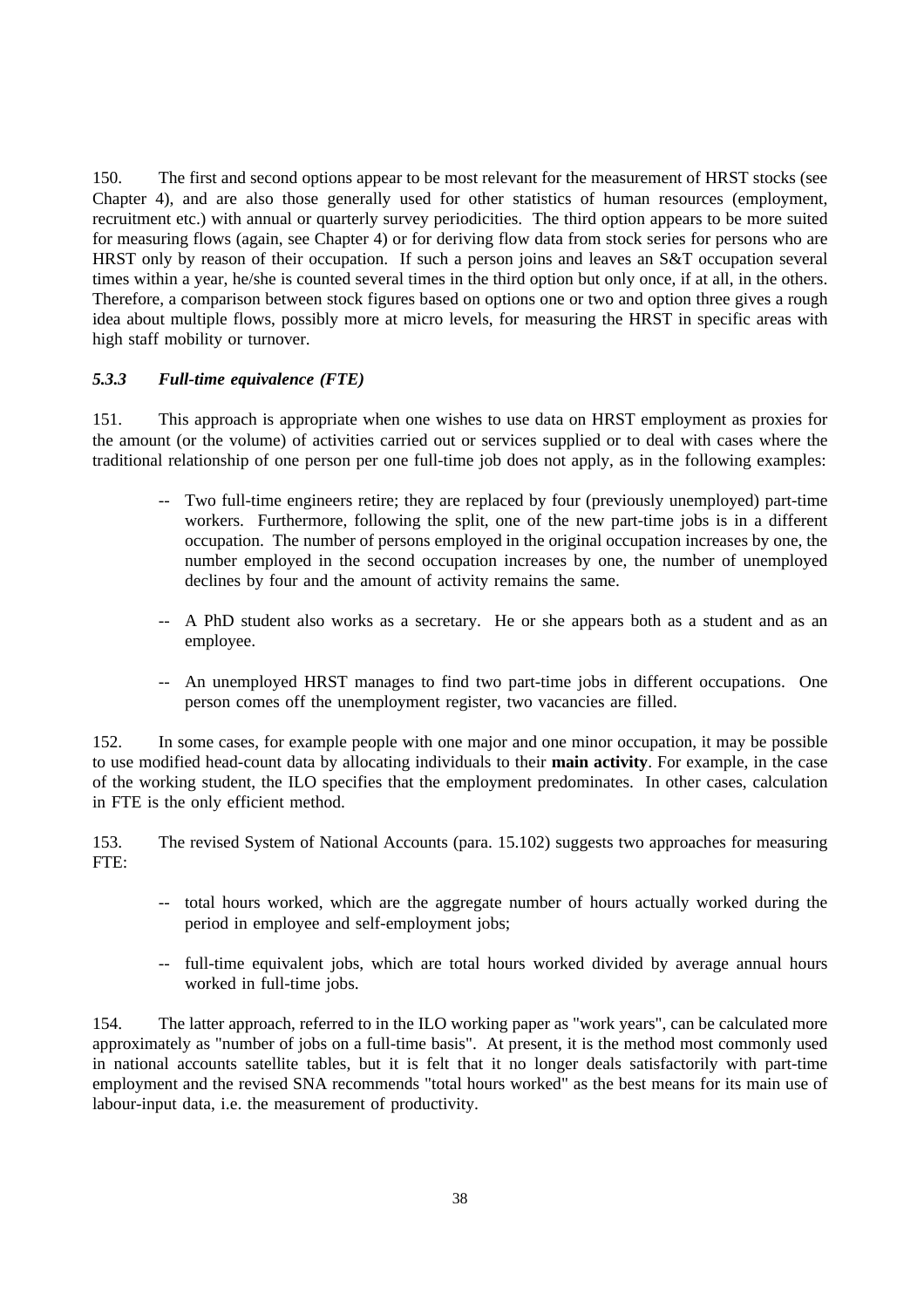155. A more specialised use of the FTE approach is when one individual undertakes more than one activity of policy interest, within a single job/occupation. For example, a professor in an academic (university) hospital will spend part of his or her time teaching, part in specialised or routine health care, part in R&D and part in administration. Using head-count data for each of these activities would result in a serious overestimate of the resources involved. There is therefore a need to estimate the fraction of time each individual spends on the relevant activity. Such data is then added to give a measure of full-time equivalence. This is an issue where the outcome may depend on the choice of the reporting unit (institution, individual).

156. In such cases, the wording of the Frascati Manual defining the FTE of human resources devoted to R&D is also relevant to measuring the FTE of HRST in different activities:

*"An FTE may be thought of as one person-year. Thus a person who normally spends 30 per cent of his or her time on R&D and the rest on other activities (such as teaching, university administration and student counselling) should be considered as 0.3 FTE. Similarly, if a full-time R&D worker was employed at an R&D unit for only six months, this results in an FTE of 0.5. Since the normal working day (period) may differ from sector to sector and even from institution to institution, it is impossible to actually express FTE in person-hours".*

157. Counting HRST in FTE should be based on a common approach to "time worked". The ILO working paper discusses a series of different concepts for "time worked" (including "normal time", "usual time", "time actually worked", "legal time", etc.). The question of "normal time" and "overtime" when calculating FTE is also raised in the Frascati Manual, which states that the calculation (of R&D FTE) must be based on the total working time and that, accordingly, no person can perform more than one FTE in any year (and, hence, not more than one FTE on R&D).

## *5.3.4 Recommendation*

158. Head-count data are most commonly used because they are normally easier to collect and compare as they relate to a specific "unit", while the concept of full-time equivalence may sometimes be more subjective or less easily understood. Availability of head-count statistics may, furthermore, in some cases be a prerequisite for calculating the corresponding FTE data. The final choice between head-counts and FTE will depend on the outcome to be measured. It is therefore recommended that data collection related to people (head-counts) be given priority over that relating to full-time equivalents when measuring general HRST resources (such as, for instance, total stocks or HRST in employment). The FTE approach may still be preferable for specific issues, such as measuring R&D efforts, or when there are significant numbers of part-time jobs. For some purposes, however, both head-count and FTE data may be of interest (example: numbers of qualified scientists involved in a specific project and the combined volume of their man-years devoted to the same project during a given period).

## **5.4 Principal breakdowns of HRST**

## *5.4.1 HRST by formal qualification -- ISCED*

## *5.4.1.1 General*

159. The International Standard Classification of Education (ISCED) makes a distinction between **levels of education** which is of direct relevance to defining HRST in the present manual, and supplies a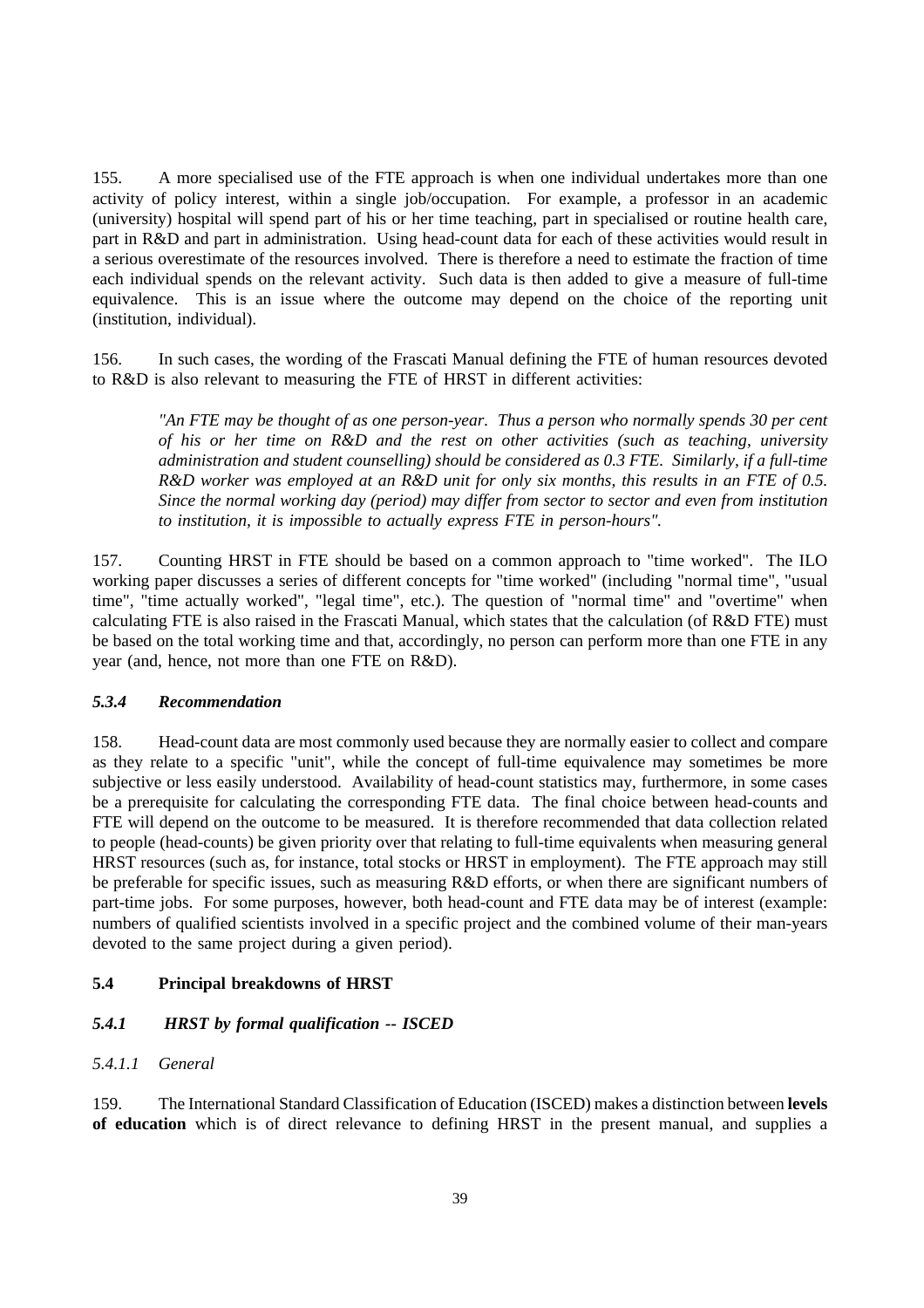classification by **fields of study** (for more details, see Chapter 3 and Annex 3). This manual draws on the ISCED classifications for a much wider purpose than its traditional use within the higher education sector, as they are also applied to define (see Chapter 3), measure and classify a category of people outside higher education.

# *5.4.1.2 Units of classification*

## 5.4.1.2.1 The reporting unit

160. In the case of education statistics ISCED specifies that no unit corresponding exactly to the "establishment" (as used in the System of National Accounts) is commonly applied but that the "institution" is the unit customarily used that most closely resembles an "establishment". However, not all data on formal qualification are collected via education statistics; they also come, for instance, from population censuses or household surveys, where the person (individual) constitutes the reporting unit.

# 5.4.1.2.2 The statistical unit

161. The **statistical unit** when applying ISCED will be the individual (teacher, postgraduate student, new graduate), sometimes with the diploma as a proxy.

162. ISCED classifies courses, programmes, and fields of education according to their educational content. ISCED is basically *"a classification of programmes of education, not a classification of people, sponsoring agencies, institutions (schools) or qualifications. Of course, the individuals enrolled can be shown in ISCED categories according to the kinds of programmes in which they are enrolled and the total of enrolment in each ISCED category can be distributed on other axes, according to personal characteristics such as sex, age, nationality..."*

## *5.4.1.3 HRST by level of education*

## 5.4.1.3.1 General

163. In Chapter 3, ISCED was used as the main tool to define the coverage of HRST and to divide them into two categories, university-level HRST (ISCED level 6 and above) and technician-level HRST (ISCED level 5).

5.4.1.3.2 Proposed list of levels of education

164. Here a five-level breakdown of ISCED is recommended, as shown in the right-hand column of Figure 5.1. It is notably proposed to split ISCED level 7 into one upper and one lower category, the former essentially covering holders of PhDs and the latter holders of other postgraduate university degrees or equivalent. The attainment of a PhD means detailed knowledge of specific relevance to S&T (including, as a rule, an important independent R&D element) whereas lower level 7 programmes (frequently of the taught Masters type of courses -- though more specialised and varied than corresponding programmes at level 6) usually have a more general orientation of perhaps somewhat less relevance to S&T.

165. The category "Other qualifications" will, of course, apply only to persons included in HRST exclusively in terms of their occupation (see section 3.1.1).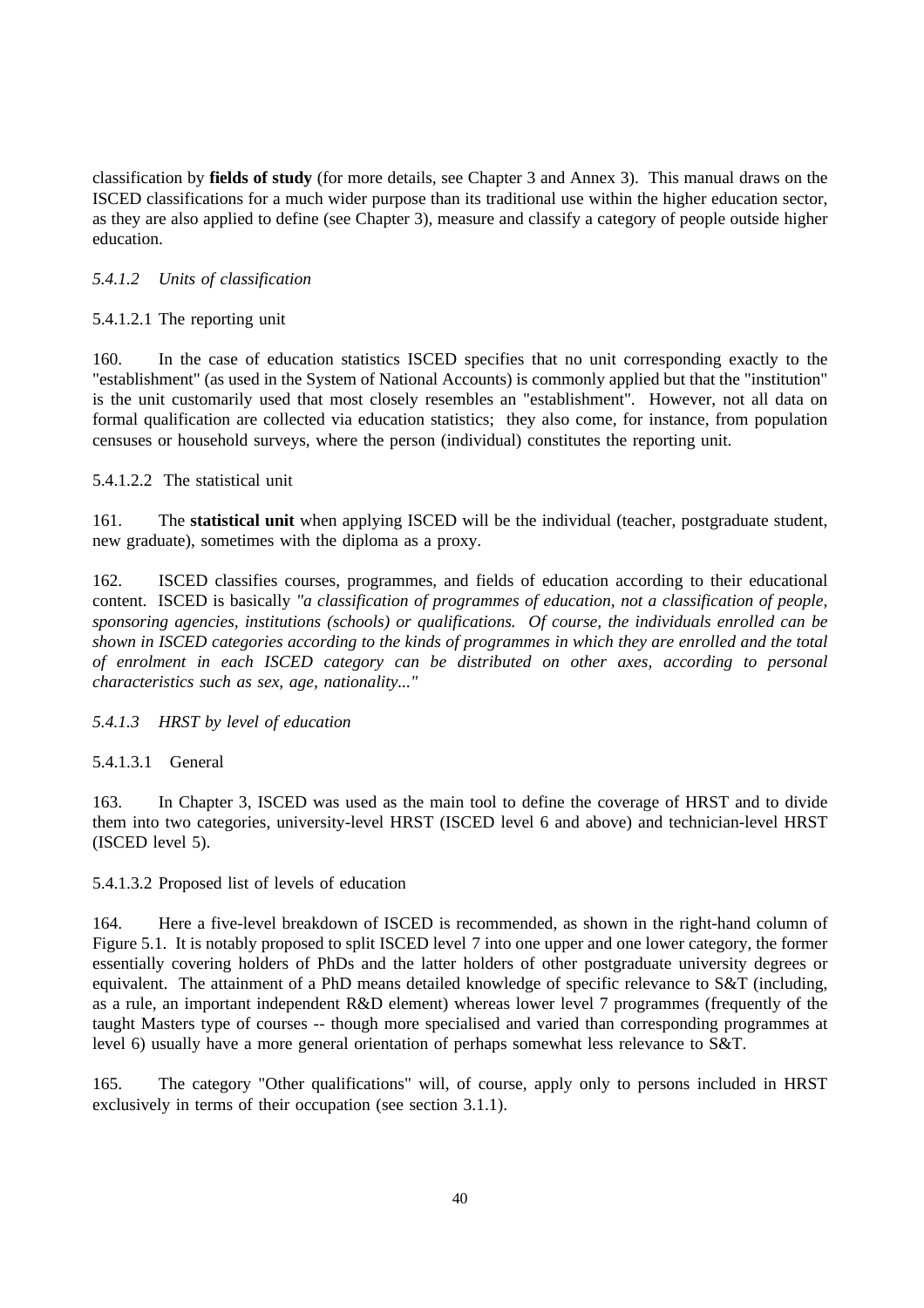166. A similar breakdown is recommended for R&D personnel in the revised Frascati Manual. No such split of level 7 is directly proposed by the 1976 version of ISCED; it does however suggest that more detailed lists may be used at national level, though at the risk of problems of comparability both over time and between countries.

| Figure 5.1: Proposed breakdown of HRST by level of education |                                                                                                                                       |                                                   |
|--------------------------------------------------------------|---------------------------------------------------------------------------------------------------------------------------------------|---------------------------------------------------|
| <b>Broad HRST Classes</b>                                    | <b>ISCED</b> Levels                                                                                                                   | Proposed Breakdown                                |
|                                                              | Education at the third<br>level, second stage, of<br>the type leading to a                                                            | Upper part of ISCED<br>level 7                    |
| University-level<br>Qualifications                           | postgraduate degree or<br>equivalent                                                                                                  | Lower part of ISCED<br>level 7                    |
|                                                              | Education at the third<br>level, first stage, of<br>the type leading to a<br>first university degree<br>or equivalent                 | ISCED level 6                                     |
| Technician-level<br>Qualifications                           | Education at the third<br>level, first stage, of<br>the type leading to an<br>award not equivalent<br>to a first university<br>degree | <b>ISCED</b> level 5                              |
| Other<br>Qualifications                                      | Education at the<br>second level (second<br>and first stages),<br>first level; education<br>not definable by level                    | Lower than ISCED<br>level 5 (or not<br>specified) |

*5.4.1.4 HRST by field of study*

#### 5.4.1.4.1 General

167. International education statistics at the third level (higher education) as collected in common by UNESCO, OECD and Eurostat are directly based on the ISCED fields of study list, which also contains a detailed breakdown by programmes (see Table 2 of Annex 3).

5.4.1.4.2 Classification lists

168. Two classification lists are proposed in Figure 5.2 below. The short list (left-hand column) is the one we used to define core and other coverage in Chapter 3 (see section 3.2.2); the longer list (right-hand column) reproduces the 21 ISCED main fields of study used in international surveys, with an additional breakdown by principal programmes.

169. The contents of these programmes vary slightly between ISCED levels of education; furthermore, not all fields are taught at all levels (e.g. law and jurisprudence programmes only occur at ISCED levels 5 and above). For further information, see Annex III (notably Tables 2-6).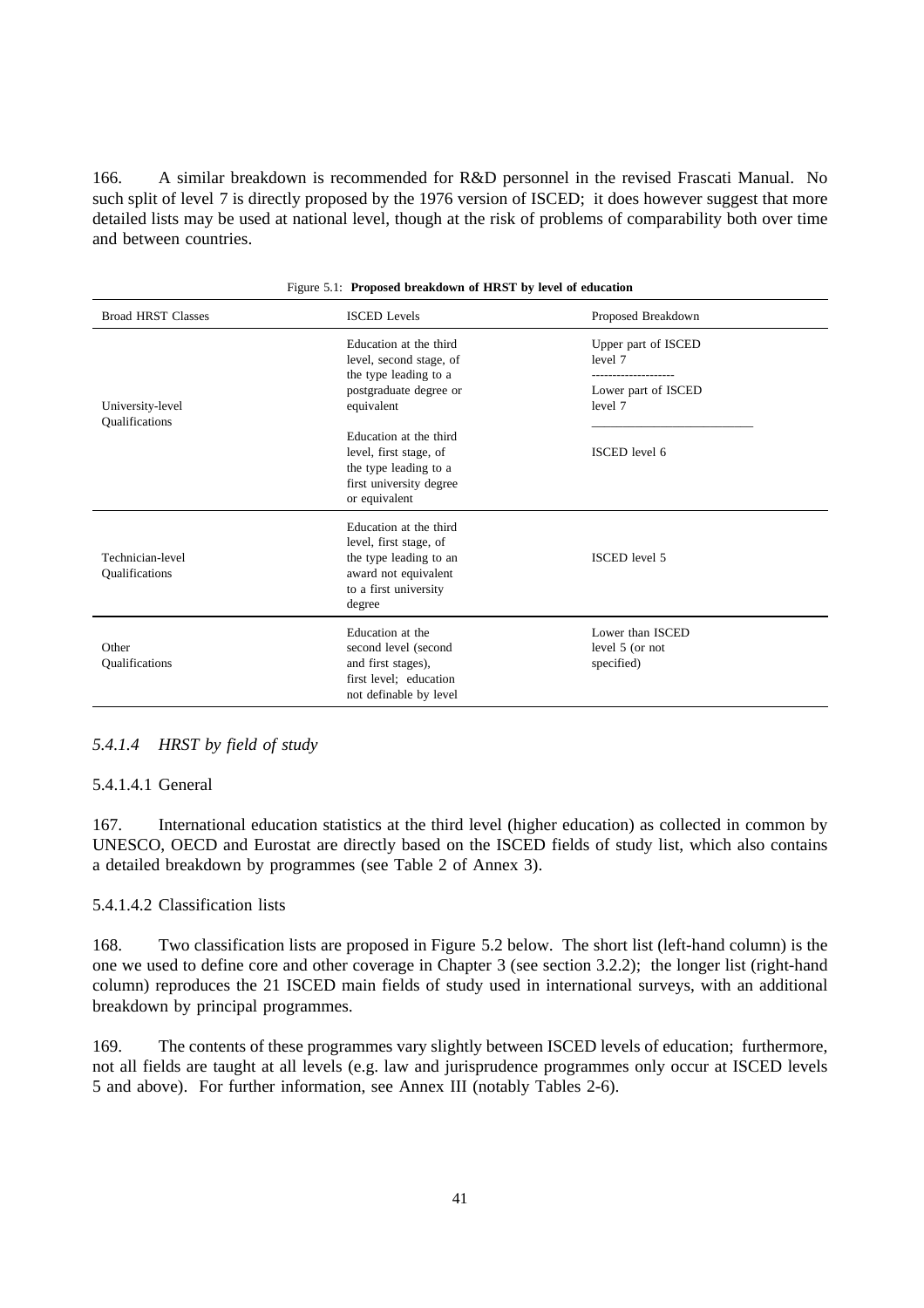170. The summary lists of fields of S&T also vary slightly from those in various UNESCO and OECD surveys of R&D, education etc. For instance, for its surveys of S&T/R&D personnel UNESCO groups the social sciences with the humanities and uses two further categories, "other fields" and "not specified". The more detailed breakdown in Figure 5.2, separately identifying the social sciences and the humanities, is that employed for the common UNESCO/OECD/Eurostat surveys on education at the third (higher education) level. The revised Frascati Manual recommends the same breakdown by broad fields of S&T, though with a slightly different disaggregation of subcategories (see Annex III, Table 6).

# *5.4.1.5 Allocation problems in terms of qualification*

171. When HRST have more than one qualification in different fields of study, reference to the field of the individual's highest S&T qualification is recommended. If a person has two (or more) equally high degrees (say a PhD in industrial engineering and a PhD in business administration) the most recent award may usefully be taken, in line with the practice in NSF surveys of science and engineering personnel in the United States.

172. There may be difficulties in classifying HRST by fields of study as programmes become more and more multidisciplinary. As long as such programmes stay within a single main field of study or even within main programmes they raise no problem of HRST classification. Difficulties occur when the programmes are multidisciplinary across fields of study. Several options are then available. Focus on the major field is recommended where possible but in some cases it may be necessary to classify HRST in multidisciplinary programmes as "general" or "other" programmes (i.e. in the category "other fields" above).

173. When allocating people by level (degrees, diplomas and other awards) and field of study, population censuses or household surveys are very important sources of information, especially about people who are out of the labour force. However, questions on respondents' educational attainment tend to be based on "current standards of education", whereas the attainment of the whole population, including the HRST stock, has been built up over a period of 50 years or more. When "mapping and coding" educational attainment, special efforts are therefore necessary to create links between "old" and "current" classifications of education, and with education received abroad.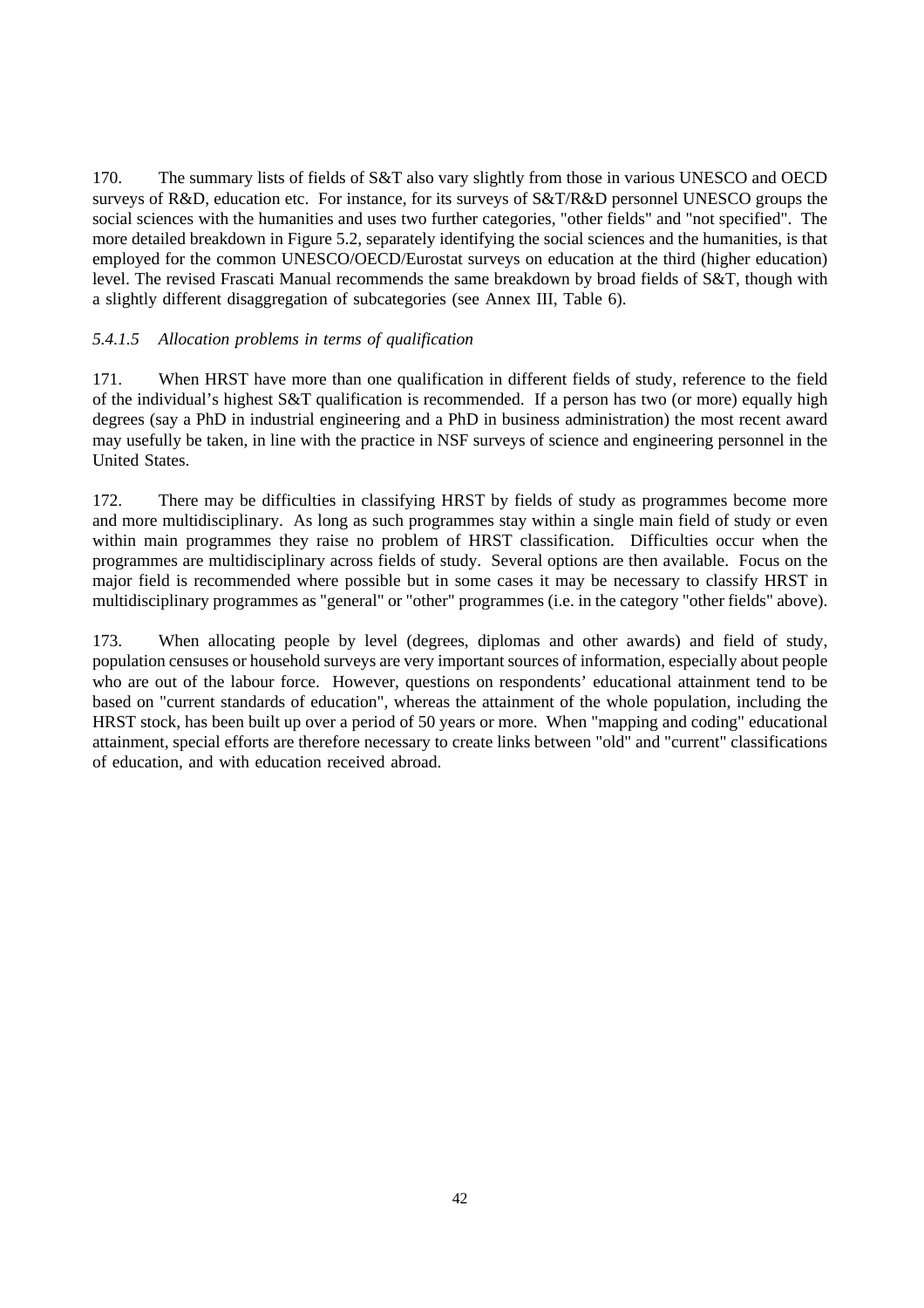| <b>FIELDS OF SCIENCE AND</b><br><b>TECHNOLOGY</b> | MAIN FIELDS OF STUDY AND PROGRAMMES IN ISCED                                                                                                                                                                                                                                                                                                        |
|---------------------------------------------------|-----------------------------------------------------------------------------------------------------------------------------------------------------------------------------------------------------------------------------------------------------------------------------------------------------------------------------------------------------|
| <b>Natural sciences</b>                           | 42. Natural science programmes                                                                                                                                                                                                                                                                                                                      |
|                                                   | Biological science, chemistry, geological science, physics, astronomy, meteorology, oceanography,<br>other.                                                                                                                                                                                                                                         |
|                                                   | 46. Mathematics and computer science programmes                                                                                                                                                                                                                                                                                                     |
|                                                   | General programmes in mathematics, statistics, actuarial science, computer science.                                                                                                                                                                                                                                                                 |
| <b>Engineering and technology</b>                 | 52. Trade, craft and industrial programmes                                                                                                                                                                                                                                                                                                          |
|                                                   | Food processing, electrical and electronics trades, metal trades, mechanical trades, heating, air-<br>conditioning and refrigeration trades; textile techniques, graphic arts, laboratory technicians, optical<br>lens making, other.                                                                                                               |
|                                                   | 54. Engineering programmes                                                                                                                                                                                                                                                                                                                          |
|                                                   | Chemical, civil, electrical and electronics, industrial, metallurgical, mining, mechanical, agricultural,<br>forestry, engineering techniques, other.                                                                                                                                                                                               |
|                                                   | 58. Architectural and town-planning programmes                                                                                                                                                                                                                                                                                                      |
|                                                   | Structural and landscape architecture, town planning.                                                                                                                                                                                                                                                                                               |
|                                                   | 70. Transport and communications programmes                                                                                                                                                                                                                                                                                                         |
|                                                   | Air crew and ships' officer programmes, railway operating trades, road motor vehicle operation<br>programmes, postal service (excl. electronics equipment installation and servicing), other<br>communications programmes.                                                                                                                          |
| <b>Medical sciences</b>                           | 50. Medical and health related programmes                                                                                                                                                                                                                                                                                                           |
|                                                   | Medicine, surgery and medical specialities, hygiene and public health, physiotherapy and<br>occupational therapy; nursing, midwifery, medical X-ray techniques and other programmes in<br>medical diagnostic and treatment techniques; medical technology, dentistry, stomatology and<br>odontology, dental techniques, pharmacy, optometry, other. |
| <b>Agricultural sciences</b>                      | 62. Agricultural, forestry and fishery programmes                                                                                                                                                                                                                                                                                                   |
|                                                   | General programmes in agriculture, animal husbandry, horticulture, crop husbandry, agricultural<br>economics, food sciences and technology, soil and water sciences, veterinary medicine, forestry,<br>forest products technology, fishery science and technology.                                                                                  |
| <b>Social Sciences</b>                            | 14. Teacher training and education science programmes                                                                                                                                                                                                                                                                                               |
|                                                   | General teacher training, teacher training programmes with specialisation in vocational subjects,<br>education science, other.                                                                                                                                                                                                                      |
|                                                   | 30. Social and behavioural science programmes                                                                                                                                                                                                                                                                                                       |
|                                                   | Social and behavioural science, economics, demography, political science, sociology,<br>anthropology, psychology, geography, studies of regional cultures, other.                                                                                                                                                                                   |

### Figure 5.2: **Proposed correlation between ISCED fields of S&T list and main fields of study and programmes**

cont'd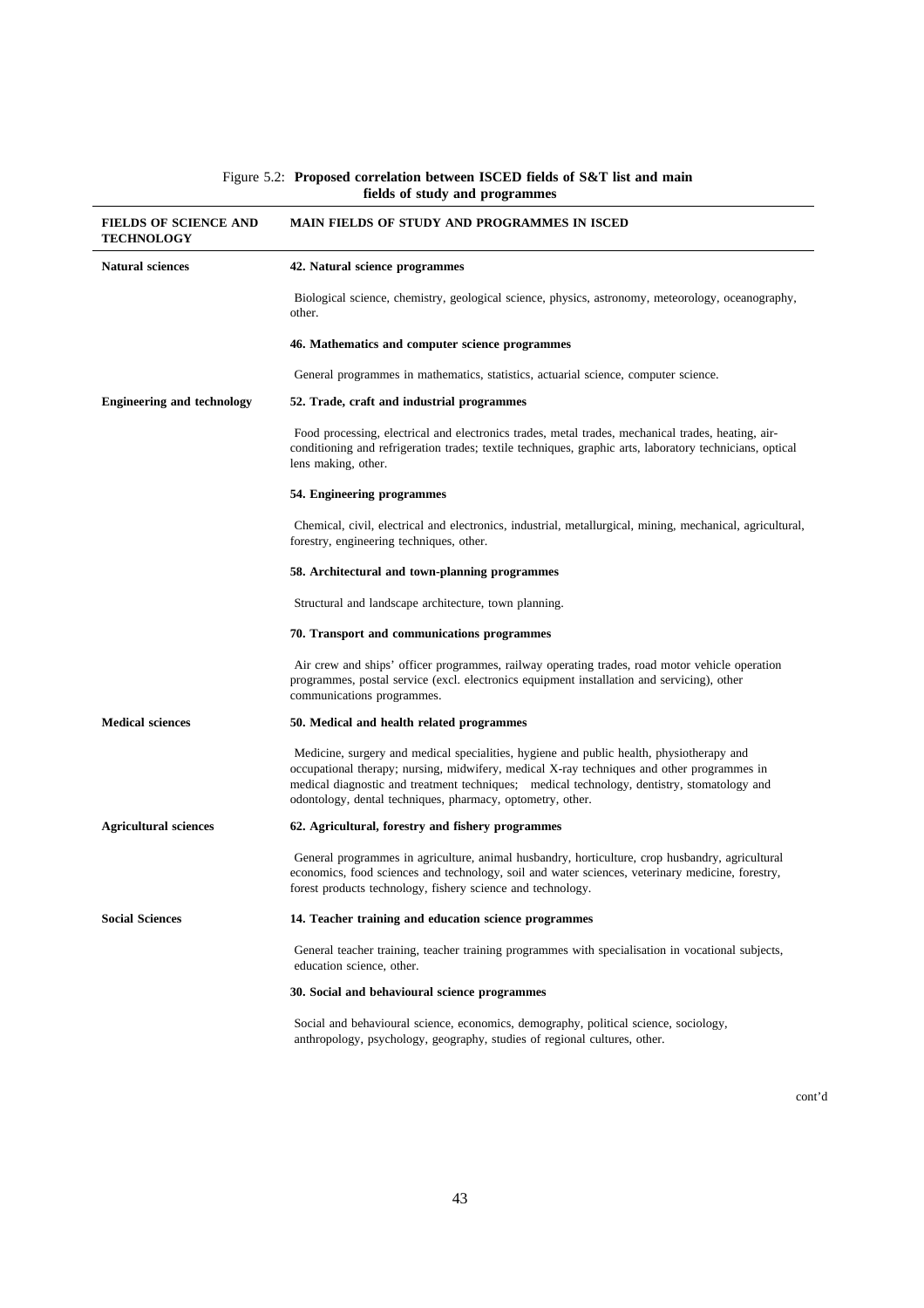| <b>Social sciences</b> | 34. Commercial and business administration programmes                                                                                                                                                                                    |
|------------------------|------------------------------------------------------------------------------------------------------------------------------------------------------------------------------------------------------------------------------------------|
|                        | Business administration and commercial programmes, accountancy, secretarial programmes,<br>business machine operation and electronic data processing, financial management, public<br>administration, institutional administration.      |
|                        | 38. Law and jurisprudence programmes                                                                                                                                                                                                     |
|                        | Law (general, international, labour, maritime, other), programmes for "notaires", local magistrates,<br>jurisprudence, history of law, other.                                                                                            |
|                        | 66. Home economics (domestic science) programmes                                                                                                                                                                                         |
|                        | Household arts, consumer food research and nutrition, other.                                                                                                                                                                             |
|                        | 84. Programmes in mass communication and documentation                                                                                                                                                                                   |
|                        | Journalism, programmes in radio and television broadcasting, public relations, communications<br>arts, library science, programmes for technicians in museums and similar repositories,<br>documentation techniques, mass communication. |
| <b>Humanities</b>      | 18. Fine and applied arts programme                                                                                                                                                                                                      |
|                        | General programmes. Art studies, drawing and painting, sculpturing, handicrafts, music drama,<br>photography and cinematography, interior design, history and philosophy of art, other.                                                  |
|                        | 22. Humanities programmes                                                                                                                                                                                                                |
|                        | General programmes. Languages and literature, linguistics, comparative literature, programmes<br>for interpreters and translators, history, archaeology, philosophy, other.                                                              |
|                        | 26. Religion and theology programmes                                                                                                                                                                                                     |
|                        | Religion and theology.                                                                                                                                                                                                                   |
| Other fields           | 01. General programmes                                                                                                                                                                                                                   |
|                        | General programmes.                                                                                                                                                                                                                      |
|                        | 08. Literacy programmes                                                                                                                                                                                                                  |
|                        | 78. Service trades programmes                                                                                                                                                                                                            |
|                        | Cooking (restaurant and hotel type), retailing, tourist trades, other.                                                                                                                                                                   |
|                        | 89. Other programmes                                                                                                                                                                                                                     |
|                        | Criminology, civil security and military programmes, social welfare, vocational counselling,<br>physical education, environmental studies, nautical science. Other programmes.                                                           |

*Source:* ISCED appendix, plus UNESCO/OECD/EUROSTAT questionnaire on statistics of education at the third level.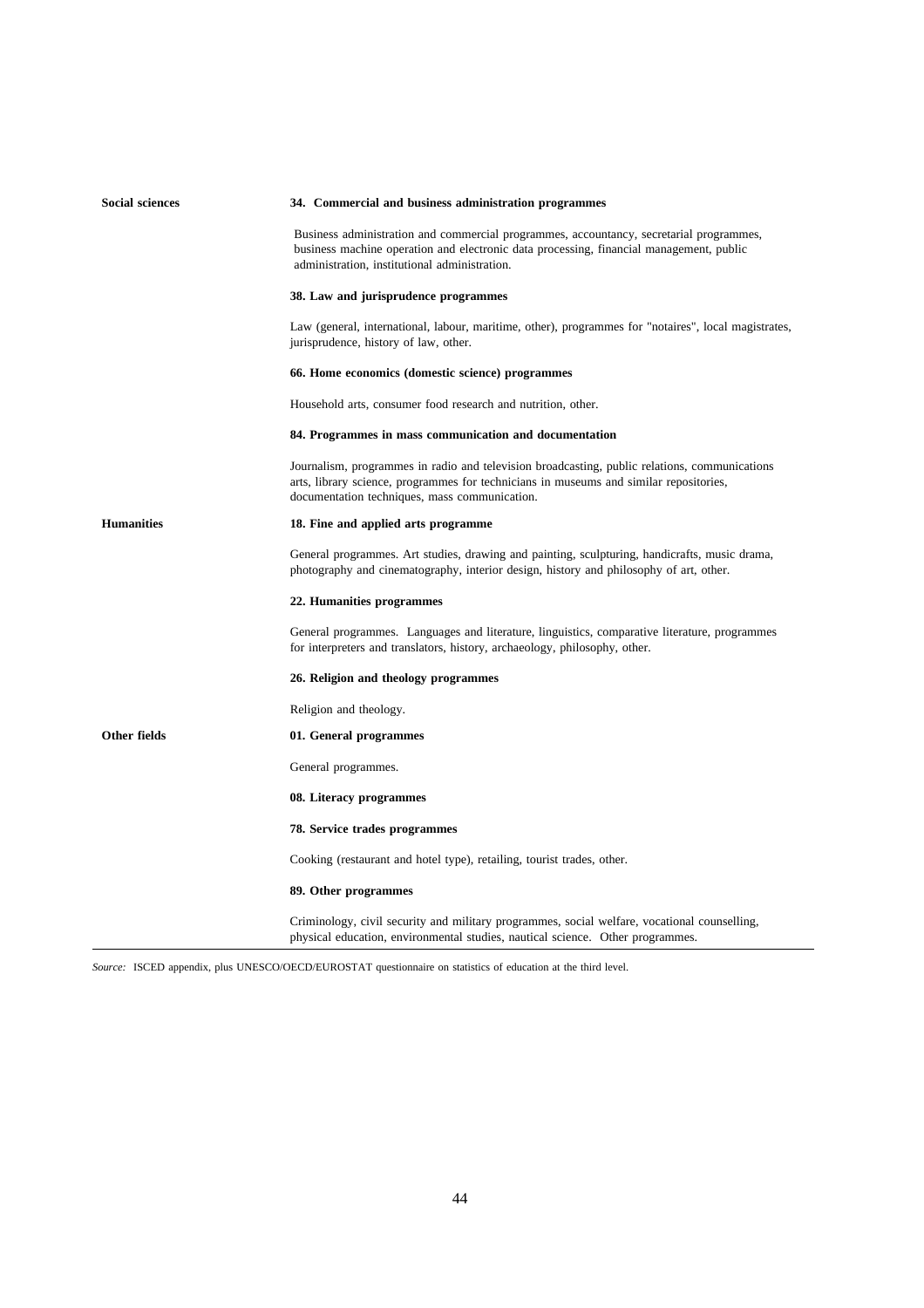# *5.4.2 HRST by occupation -- ISCO*

# *5.4.2.1 General*

174. The International Standard Classification of Occupations of the International Labour Office (ILO) (ISCO-88) is the current basic classification for describing occupations, replacing that issued in 1968. Further details, including the ISCO-88(COM) broad list of occupations, are given in Annex 4.

175. ISCO-88 was used in Chapter 3 to identify a set of occupations which automatically made people HRST even if they did not have the appropriate qualifications. Here the aim is to make a breakdown of all HRST in the labour force by occupation, regardless of their level and field of qualification. In practice it may be possible to apply it only to HRST in employment.

# *5.4.2.2 Units of classification*

# 5.4.2.2.1 The reporting unit

176. The reporting unit will necessarily be that employed in the survey (population census, household, administrative registers, etc.) from which the HRST data are drawn. No general recommendation can therefore be made here.

# 5.4.2.2.2 The statistical unit

177. ISCO-88 defines the "**occupation**" as "a set of jobs whose main tasks and duties are characterised by a high degree of similarity". The "**job**", in its turn, is defined as "a set of tasks and duties executed, or meant to be executed, by one person". People are classified by occupation through their relationship to a past, present or future job. The **job** is thus the statistical unit for ISCO. Normally, for HRST purposes, the statistical unit will be the person (individual) or in some cases the post (defined in section 5.2.3 above).

# *5.4.2.3 Proposed lists of occupations*

178. Chapter 3 contains a tentative list covering HRST occupations only. Here the exercise opens up to cover all occupations. The general approach when preparing the occupation lists below has been to maintain the ISCO-88 categories without combining them and to suggest more detail for those major groups where HRST are assumed to be most numerous.

179. As with qualifications (see section 5.4.1.4.2), two lists of occupations extracted from ISCO-88 are proposed below: a minimum list (Figure 5.3.A) and a more detailed one (Figure 5.3.B). The minimum list covers the two-digit levels of ISCO major groups 1 (including three suggested 3-digit groups), 2 and 3, the total of major groups 4 to 9 combined, and finally major group 0. The second list proposes a more detailed breakdown, at ISCO 3-digit levels, together with a few 4-digit classes of specific relevance to HRST. Some of these classes, notably the breakdown of group 312 (computer associate professionals), have been identified for users interested in information technologies.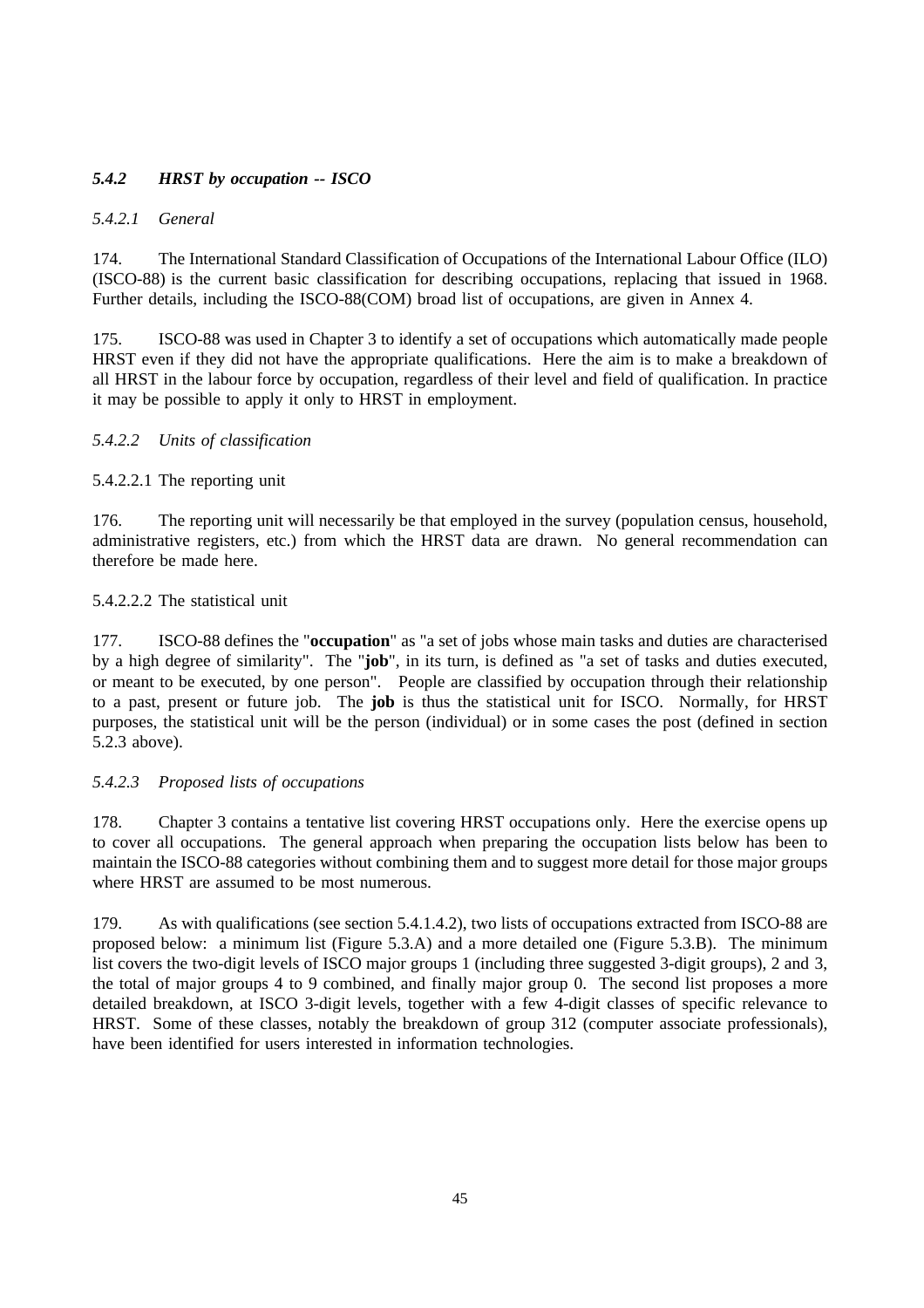# *5.4.2.4 Allocation problems in terms of occupation*

180. The accuracy of occupation data depends heavily on the use of appropriate coding procedures. Allocating people to ISCO categories is not always self-evident. In some cases reference is made to the HRST's field (e.g. a chemist, a physicist), in others to their activity or function (e.g. a teacher). Some professional titles, such as engineer, are understood to reflect both a person's training and his or her occupation, and they vary considerably from country to country as well.

181. It is recommended that, where individuals are involved in more than one job ("multiple job holders"), the job which accounts for the largest proportion of their time be used (see section 5.4.1.5 dealing with similar problems with qualifications).

## *5.4.2.5 ISCO-88 versus ISCO-68*

182. While Eurostat has used a slightly modified version of ISCO-88 for its labour force surveys since 1992, the classification has not yet been widely applied and several years may pass before data are collected on this basis and issued. The earlier classification, ISCO-68, was never fully adopted by many of the OECD Member countries, which continued using country-specific occupational lists in their national surveys. The links between these national series and the data submitted to international surveys were frequently established only at rather aggregate levels. For the analysis of longer time series, for modelling purposes and so on, it may therefore be necessary to draw on rather broad categories of occupation statistics.

183. ISCO-88 contains very detailed indexes of occupational titles according to ISCO-88 and ISCO-68 classifications; at a later stage they may serve as keys for reclassifying selected HRST data into one common system.

#### *5.4.3 HRST by labour force status*

184. The main focus tends to be on HRST personnel with full-time, permanent jobs. Given developments in the HRST labour market it is also important to identify part-time workers and, if possible, people with short-term contracts (especially in the higher education sector) plus the number of unemployed. Similarly, HRST out of the labour force must be divided between those who are still "in the pipeline" (notably postgraduate students), those who have left the system (the retired) and the rest.

185. The categorisation shown in Figure 5.4 below is recommended. With the exception of the breakdown of "employees", the categories are those proposed by the ILO Manual.

186. In line with ILO recommendations, students, homemakers and retired people who undertake any economic activity, however small, during the reference period are to be treated as economically active (employed or unemployed). Only those with no economic activity at all should be treated as out of the labour force (SNA 6.19-6.22, Domestic and personal services for own final consumption within households). Accordingly, the numbers of HRST out of the labour force and attending educational institutions will not be the same as the number of HRST enrolled for full-time (let alone part-time) studies -- a point to be remembered when data are being compiled from multiple sources.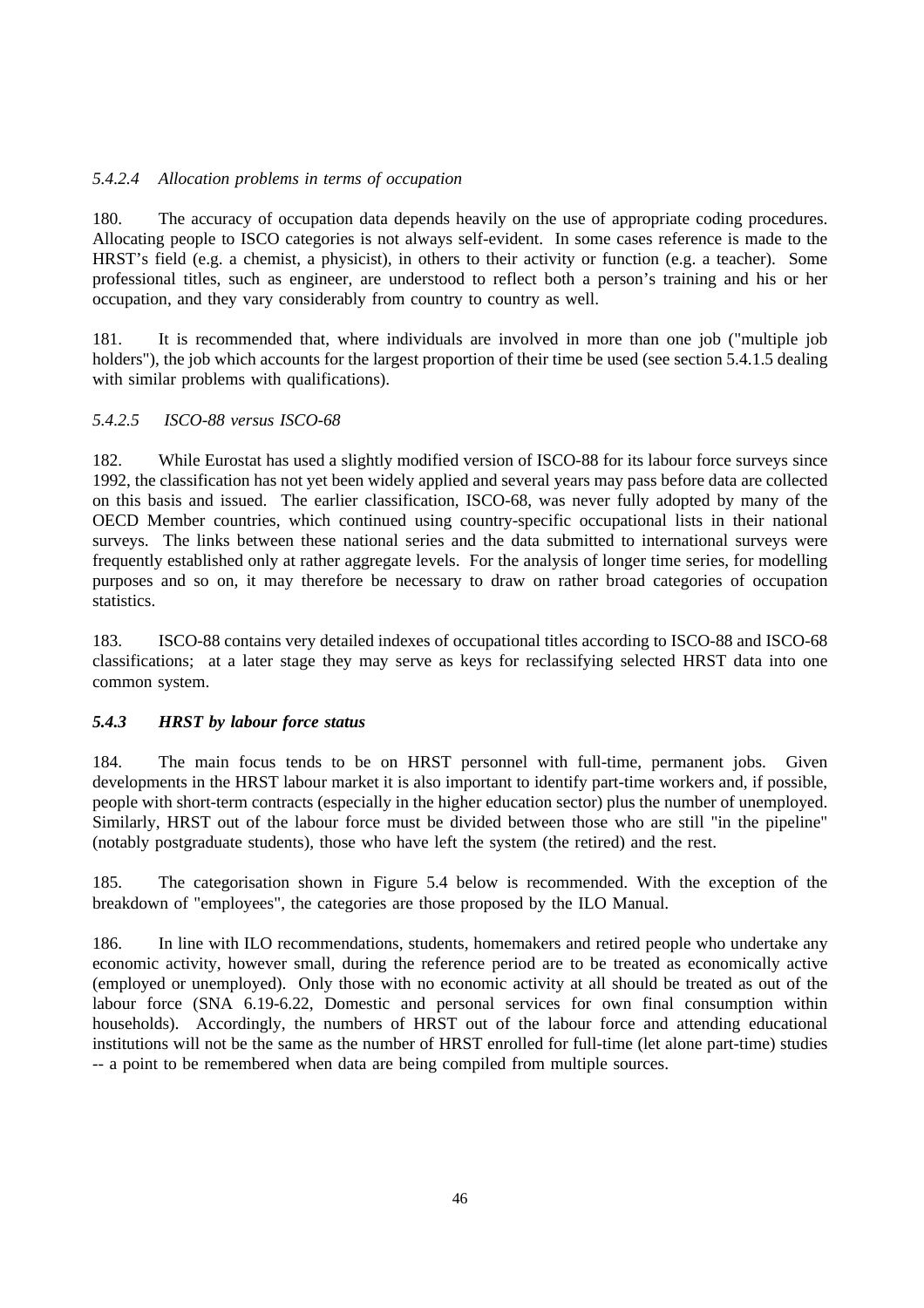#### Figure 5.3.A: **Principal ISCO-88 Subgroups of HRST**

#### **1. PROPOSED MINIMUM LIST**

#### **ISCO Major Group 1 - Legislators, Senior Officials and Managers**

- 11 Legislators and senior officials
- 12 Corporate managers
	- 121 Directors and chief executives
	- 122 Production and operations department managers
	- 123 Other departmental managers
- 13 General managers

#### **ISCO Major Group 2 - Professionals**

- 21 Physical, mathematical and engineering science professionals
- 22 Life science and health professionals
- 23 Teaching professionals
- 24 Other professionals

#### **ISCO Major Group 3 - Technicians and Associate Professionals**

- 31 Physical and engineering science associate professionals
- 32 Life science and health associate professionals
- 33 Teaching associate professionals
- 34 Other associate professionals

#### **ISCO Major Groups4-9** (combined)

**ISCO Major Group 0 - Armed Forces**

#### Figure 5.3.B: **Principal ISCO-88 Subgroups of HRST**

#### **2. PROPOSED DETAILED LIST**

(number of unit groups within brackets)

#### **ISCO Major Group 1 - Legislators, Senior Officials and Managers**

#### **11 Legislators and senior officials**

#### **12 Corporate managers**

- 121 Directors and chief executives
- 122 Production and operations department managers
- 123 Other departmental managers
	- 1236 Computing services department managers
	- 1237 Research and development department managers
	- 123 (not elsewhere classified)
- **13 General managers**

#### **ISCO Major Group 2** - **Professionals**

#### **21 Physical, mathematical and engineering science professionals**

- 211 Physicists, chemists and related professionals (4)
- 212 Mathematicians, statisticians and related professionals (2)
- 213 Computing professionals (3)
- 214 Architects, engineers and related professionals (9)

#### **22 Life science and health professionals**

- 221 Life science professionals (3)
- 222 Health professionals (except nursing) (5)
- 223 Nursing and midwifery professionals (1)

cont'd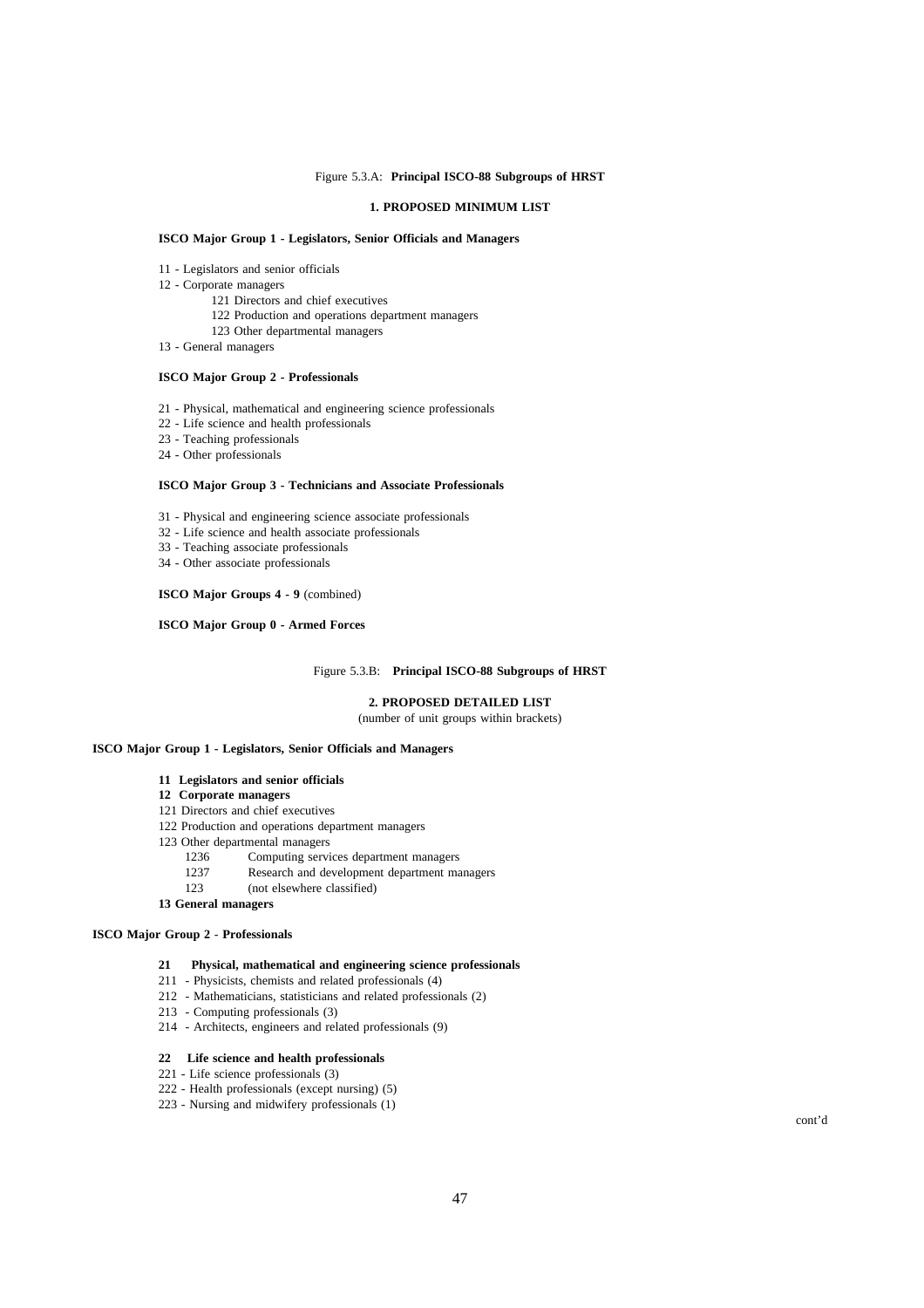#### **23 Teaching professionals**

- 231 College, university, higher education teaching professionals (1)
- 232 Secondary education teaching professionals (1)
- 233 Primary and pre-primary education teaching professionals (2)
- 234 Special education teaching professionals (1)
- 235 Other teaching professionals (3)

#### **24 Other professionals**

- 241 Business professionals (3)
- 242 Legal professionals (3)
- 243 Archivists, librarians, related information professionals (2)
- 244 Social science and related professionals (6)
- 245 Writers and creative or performing artists (5)
- 246 Religious professionals (1)

#### **ISCO Major Group 3 - Technicians and Associate Professionals**

#### **31 - Physical and engineering science associate professionals**

- 311 Physical and engineering science technicians (9)
- 312 Computer associate professionals (3)
	- 3121 **Computer assistants**

#### 3122 **Computer equipment operators**

- 3123 **Industrial robot controllers**
- 313 Optical and electronic equipment operators(4)
- 314 Ship and aircraft controllers and technicians (5)
- 315 Safety and quality inspectors (2)

#### **32 - Life science and health associate professionals**

- 321 Life science technicians, related associate professionals (3)
- 322 Modern health associate professionals (excl. nursing) (9)
- 323 Nursing and midwifery associate professionals (2)
- 324 Traditional medicine practitioners and faith healers (2)

#### **33 - Teaching associate professionals**

- 331 Primary education teaching associate professionals
- 332 Pre-primary education teaching associate professionals
- 333 Special education teaching associate professionals
- 334 Other teaching associate professionals

#### **34 - Other associate professionals (8)**

341 Finance and sales associate professionals

- **of which** 3415 Technical and commercial sales representatives
- 342 Business services agents and trade brokers
- 343 Administrative associate professionals
	- **of which** 3434 Statistical, mathematical and related associate professionals
- 344 Customs, tax and related government associate professionals
- 345 Police inspectors and detectives
- 346 Social work associate professionals
- 347 Artistic, entertainment and sports associate professionals
- 348 Religious associate professionals

| <b>ISCO Major Group 4</b> | <b>Clerks</b>                                     |
|---------------------------|---------------------------------------------------|
| <b>ISCO Major Group 5</b> | Service workers and shop and market sales workers |
| <b>ISCO Major Group 6</b> | Skilled agricultural and fishery workers          |
| <b>ISCO Major Group 7</b> | Craft and related trades workers                  |
| <b>ISCO Major Group 8</b> | Plant and machine operators and assemblers        |
| <b>ISCO Major Group 9</b> | <b>Elementary occupations</b>                     |
| <b>ISCO Major Group 0</b> | <b>Armed forces</b>                               |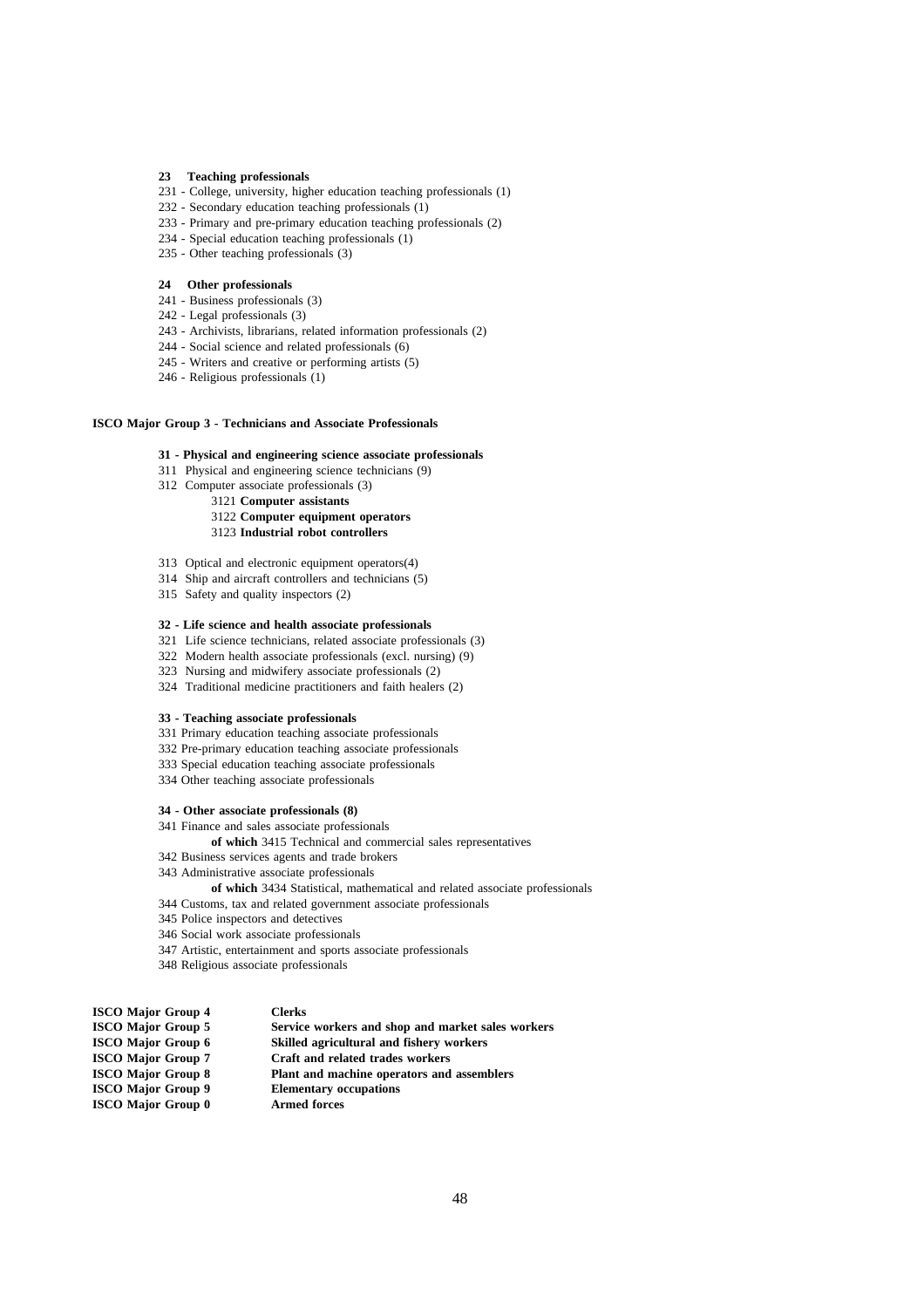187. The dividing line (20 hours per week) between "full-time" and "part-time" refers to "usual hours of work", i.e. the modal value of "time actually worked" over a long period (ILO) -- see section 5.3.3 above.

188. In principle this breakdown should be applied to the national (or regional) stock in terms of residence, as defined in Chapter 3. In order to do so it is necessary to ensure that the numbers in the labour force **include** persons resident in the country but employed or registered as unemployed in another, and **exclude** persons employed (or registered unemployed) in the country but not resident there.

189. Figure 5.5 shows types of data needed to build up the breakdown of national stocks illustrated in Figure 5.4.

| In the labour force:     |                                                                                                                                                                                                                                                   |  |  |  |
|--------------------------|---------------------------------------------------------------------------------------------------------------------------------------------------------------------------------------------------------------------------------------------------|--|--|--|
| <b>Employed:</b>         |                                                                                                                                                                                                                                                   |  |  |  |
| Armed forces             |                                                                                                                                                                                                                                                   |  |  |  |
|                          | Civilian employment                                                                                                                                                                                                                               |  |  |  |
| $- -$                    | Employees                                                                                                                                                                                                                                         |  |  |  |
|                          | -- Full-time, permanent staff<br>-- Part-time, permanent staff (normally defined as under 20 hours per week)<br>Short-term contract staff (defined as contracts having a duration of less than 3<br>years)                                        |  |  |  |
| --                       | Self-employed                                                                                                                                                                                                                                     |  |  |  |
|                          | Unemployed (and available for work)                                                                                                                                                                                                               |  |  |  |
| Out of the labour force: |                                                                                                                                                                                                                                                   |  |  |  |
| --<br>--<br>--<br>--     | Attending educational institutions (for example postgraduate students not elsewhere<br>classified)<br>Engaged in household duties (not elsewhere classified)<br>Retired or old age n.e.c.<br>Other inactive (infirmity, disablement, etc.) n.e.c. |  |  |  |

#### Figure 5.4: **Suggested Breakdown by Labour Force Status**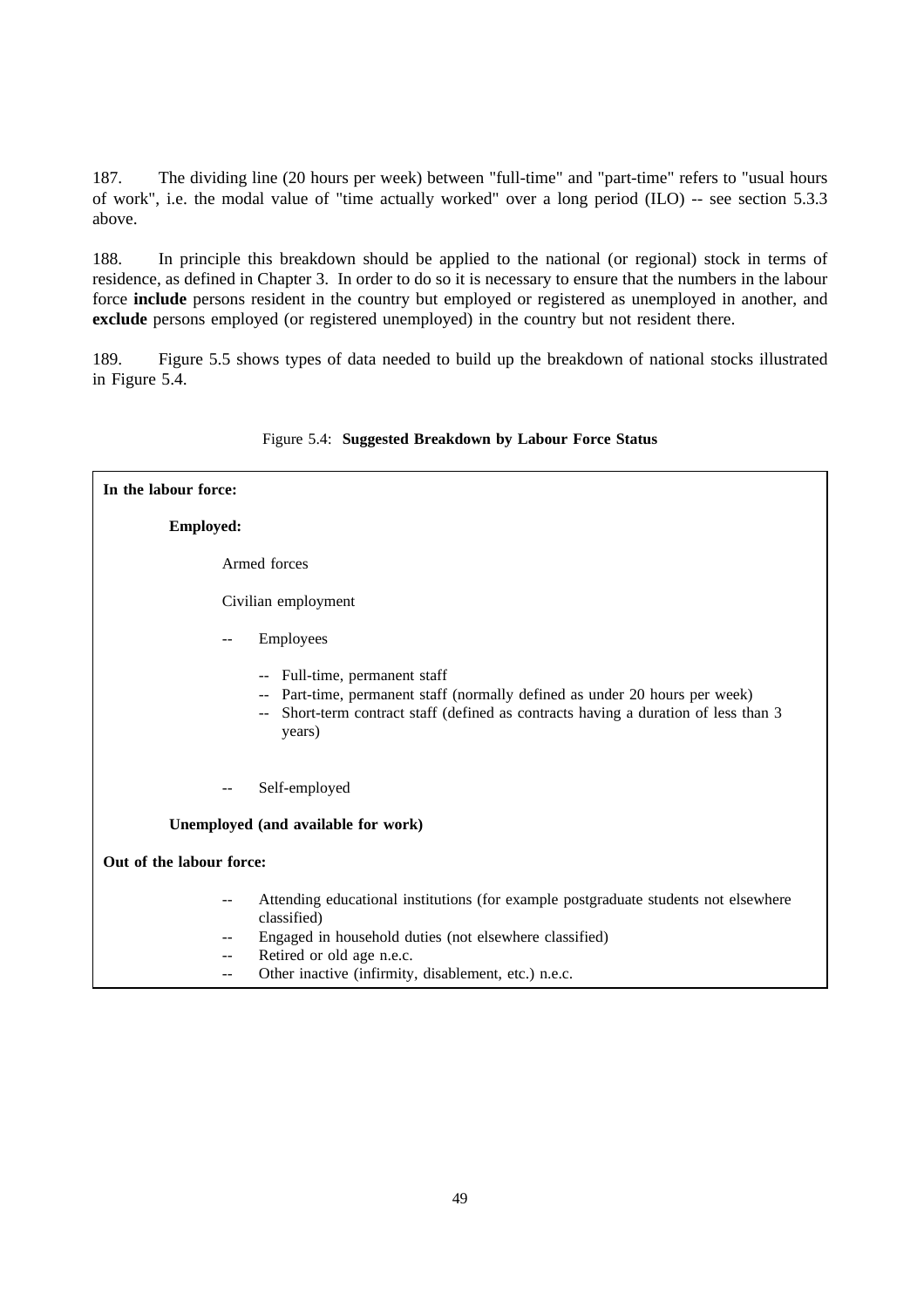|                                               |                                                                                                                                                                                                                                                                                                                                              | Residents | Non-residents | Total |
|-----------------------------------------------|----------------------------------------------------------------------------------------------------------------------------------------------------------------------------------------------------------------------------------------------------------------------------------------------------------------------------------------------|-----------|---------------|-------|
| In country A<br>(economic territory)          | 1. Armed forces<br>2. Civilian employment<br>3. Unemployed<br>a. Total students<br>b. Less employed students<br>4. In education institutions $(= 3a-b)$<br>5. Out of labour force nec (1)                                                                                                                                                    |           |               |       |
|                                               | <b>Subtotal Home</b>                                                                                                                                                                                                                                                                                                                         |           |               |       |
| Outside economic<br>territory of<br>country A | 6. Employed in international<br>organisations (in country A)<br>7. Employed in foreign countries (and other<br>international organisations)<br>8. Unemployed in foreign countries<br>a. Total studying abroad<br>b. Less employed students<br>9. In education institutions $( = 8a-b)$<br>10. Out of labour force nec (2)<br>Subtotal Abroad |           |               |       |
|                                               | National Stock                                                                                                                                                                                                                                                                                                                               |           |               |       |

#### Figure 5.5: **Relationship between National Stock of HRST and Country of Employment/Unemployment/Studies**

(1) Could be broken down into retired, engaged in household duties and other.

 $(2)$  If any. nec not elswhere classified.

## 5.4.4 HRST by sector of employment

#### *5.4.4.1 General*

190. It is important to know the sector of employment in order to understand the spread of HRST across the economy. This breakdown will essentially be related to HRST in employment, due to the difficulties in classifying unemployed, and more especially those out of the labour force, by sector.

#### *5.4.4.2 Broad sectors of employment*

191. A breakdown into six broad sectors of employment is recommended:

- -- business enterprise sector;
- -- government sector;
- -- private non-profit (serving households) sector;
- -- higher education sector;
- -- international organisations located in the country;
- -- rest of the world (persons not elsewhere classified).

192. The first four categories are as defined in Chapter 3 of the revised Frascati Manual. They correspond to the sector definitions of the System of National Accounts, except that the higher education sector has been separately identified (a concordance between the Frascati Manual and the SNA sectors is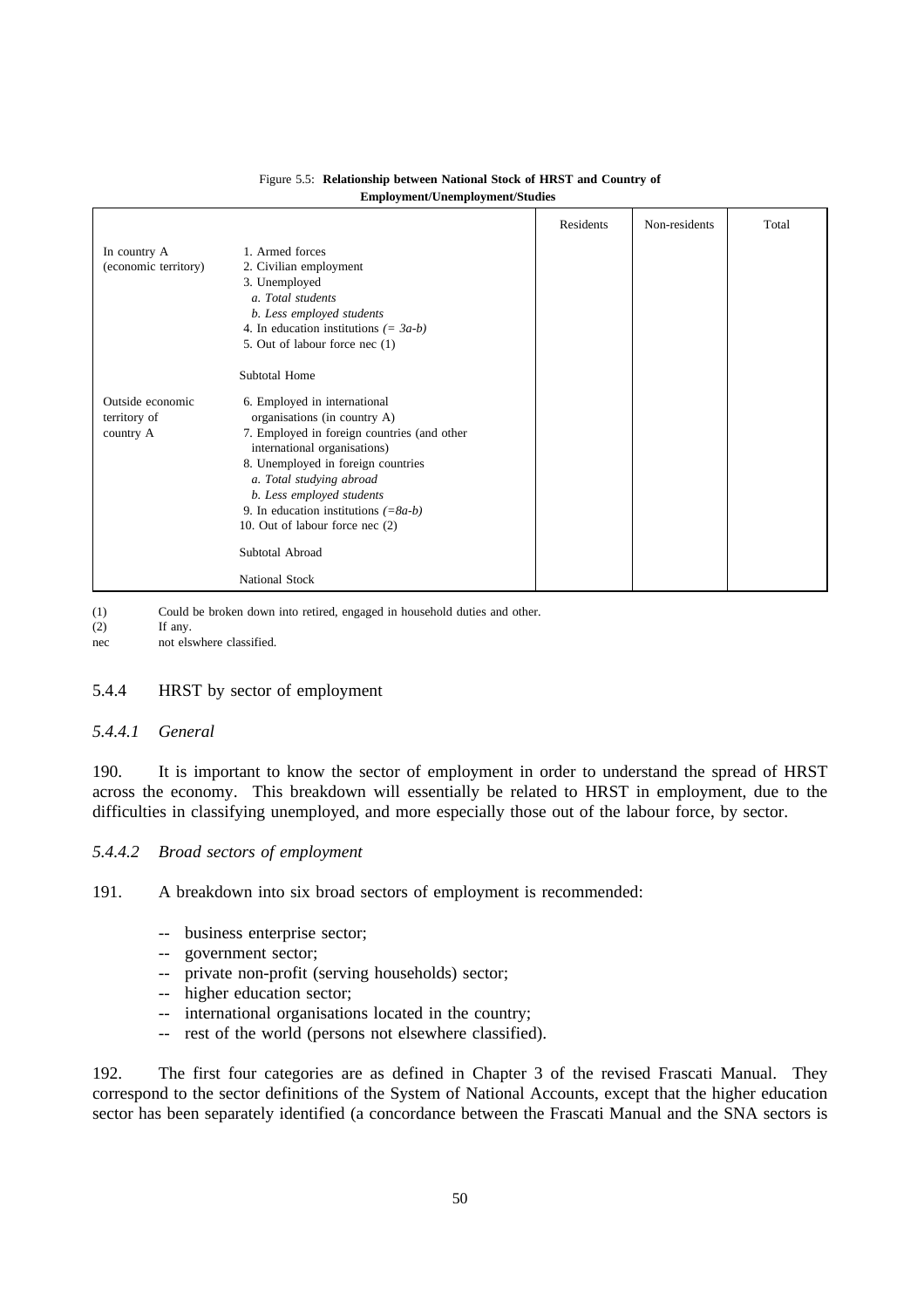given in Annex 11 of the former). These are the four sectors for which R&D personnel data are collected and which together make up the national stock as defined in the Frascati Manual.

193. The sum of the last two categories (in para 191) corresponds to the Frascati expenditure sector "Abroad" and the SNA institutional sector "Rest of the world". International organisations located in the country have been broken out because they are both part of, but independent of, national HRST stocks. This ambiguity is reflected in their treatment in the SNA, where some of their staff are considered as resident in the country and thus part of national HRST stock (see section 4.4), although in institutional terms they are considered as being abroad (SNA 4.164). This category does not apply to all countries, only to those hosting major international organisations. "Rest of the world n.e.c." covers persons who are resident in the country concerned but employed in a unit located in another country (for example on secondment to a subsidiary in another country for less than one year, or commuters).

#### *5.4.4.3 Industries of employment -- ISIC/NACE*

194. It is recommended that the detailed sector of employment should be recorded for HRST employed in all the broad sectors outlined above using the International Standard Industrial Classification (see Figure 5.6). This breakdown -- which should be considered a "minimum list" -- is also closely harmonised and compatible with the European Union's general nomenclature of economic activities (NACE).

| <b>Economic Activity</b>           | <b>ISIC Division</b>                               |
|------------------------------------|----------------------------------------------------|
| Agriculture                        | 01, 02, 05                                         |
| Mining                             | 10, 11, 12, 13, 14                                 |
| Manufacturing (could be split)     | 15 through 37                                      |
| <b>Utilities</b>                   | 40                                                 |
| Construction                       | 45                                                 |
| Transport, storage, communications | 60, 61, 62, 63, 64                                 |
| Computing and related activities   | 72                                                 |
| R&D                                | 73                                                 |
| Other business activities          | 74                                                 |
| Public administration and defence  | 75                                                 |
| Education                          | 80                                                 |
| Health                             | 85                                                 |
| Other                              | 50, 51, 52, 55, 65, 67, 70, 71, 90, 92, 93, 95, 99 |

Figure 5.6: **ISIC Rev.3 Classification of Economic Activities**

#### *5.4.4.4 Other possible sectoral (sub)classifications*

#### 5.4.4.4.1 Business enterprise sector

195. A more detailed breakdown by industry may be made for HRST employed in the business enterprise sector. For comparisons with employment data and other industrial variables the most useful breakdown would be that used in the OECD STAN (STructural ANalysis) database (an aggregated version of which is shown in Figure 5.7) or perhaps those used for the ANBERD series on industrial R&D (Annex 6) and OECD Industrial Structure Statistics -- ISIS (Annex 7). This OECD database is currently being rearranged in line with the recent revision of ISIC (ISIC-3).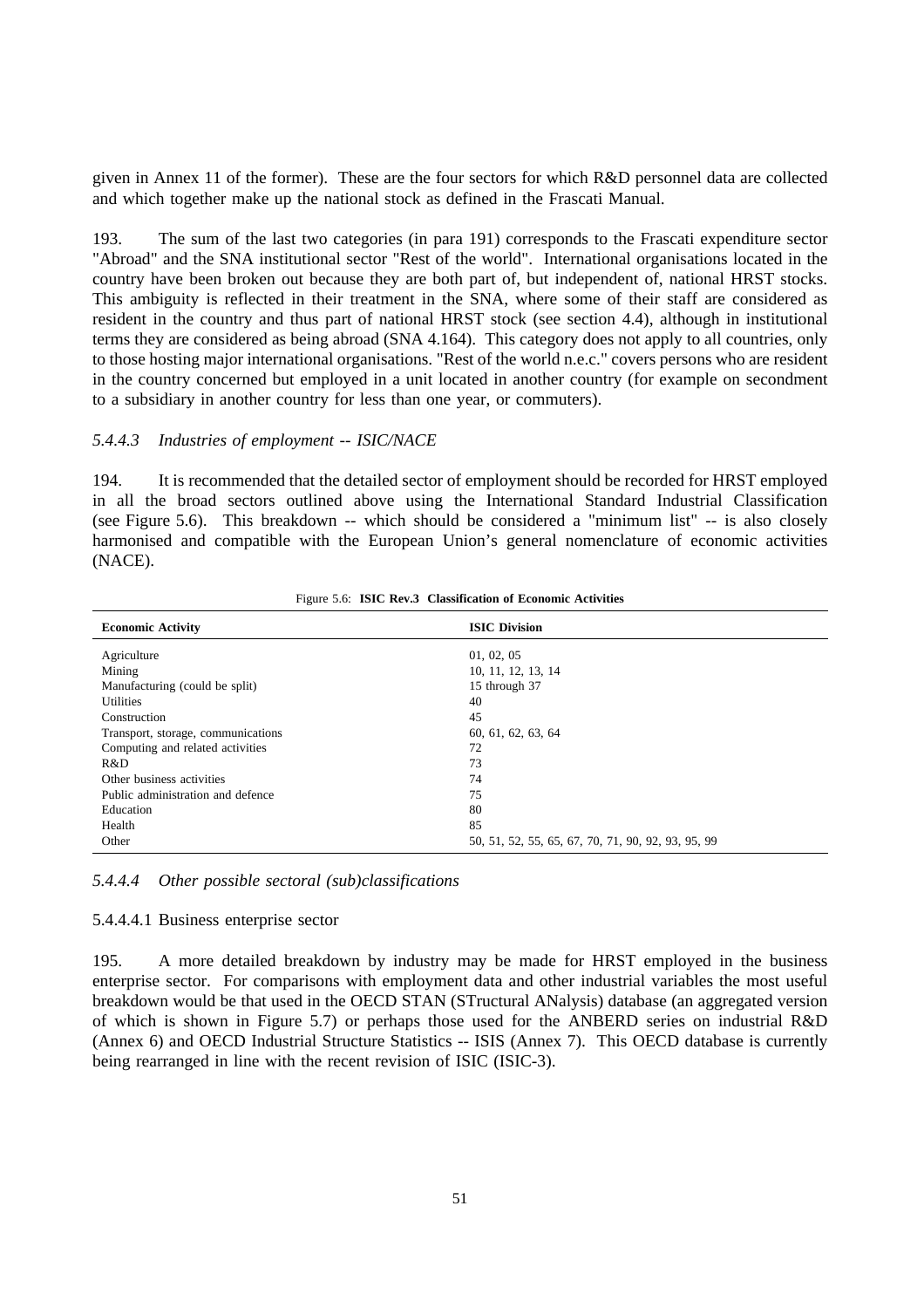196. The ISIC-3 list of main activities of enterprises, arranged for R&D purposes (in Annex 6), also shows the links to the corresponding ISIC Rev. 2 list (ISIC 68) and NACE Rev. 1 as proposed in the Frascati Manual and in the Oslo Manual on the measurement of innovation activities.

#### 5.4.4.4.2 Other sectors

197. Outside the business enterprise sector, other standard classifications may be applied. The standard international breakdown for use within the government sector is the SNA Classification of Total Outlays of Government by Function (COFOG), which -- though initially intended for financial purposes -- could be adapted to classify HRST. Another SNA classification, Total Outlays of Non-Profit Institutions Serving Households (COPNI), could be applied to the private non-profit (PNP) sector. The recommended COFOG and COPNI lists are shown (slightly rearranged) in Figures 5.8.A and 5.8.B.

198. Since the higher education sector is not a standard SNA subsector it does not have a classification of its own. But the Frascati Manual and UNESCO both suggest, for their R&D/S&T surveys, an institutional breakdown by broad fields of S&T (see section 3.2.2, excluding the category "other fields"). The same breakdown may also be applied to the private non-profit sector. Whether the broad fields of S&T or the COPNI list should be preferred for practical PNP sector data collection will depend on the policy issues involved and on the availability of data.

|    | ISIC-3 | <b>Description</b>          |    | $ISIC-3$ | <b>Description</b>            |
|----|--------|-----------------------------|----|----------|-------------------------------|
|    | 3100   | Food, beverages & tobacco   | 24 | 3600     | Non-metallic mineral products |
| 2  | 3112   | Food                        | 25 | 3610     | Pottery & china               |
| 3  | 3130   | <b>Beverages</b>            | 26 | 3620     | Glass products                |
| 4  | 3140   | Tobacco                     | 27 | 3690     | Non-metallic products         |
| 5  | 3200   | Textiles, apparel & leather | 28 | 3700     | Basic metal industries        |
| 6  | 3210   | <b>Textiles</b>             | 29 | 3710     | Iron & steel                  |
|    | 3220   | Wearing apparel             | 30 | 3720     | Non-ferrous metals            |
| 8  | 3230   | Leather & products          | 31 | 3800     | Fabricated metal products     |
| 9  | 3240   | Footwear                    | 32 | 3810     | Metal products                |
| 10 | 3300   | Wood products & furniture   | 33 | 3820     | Machinery nec.                |
| 11 | 3310   | Wood products               | 34 | 3825     | Office & computing equipment  |
| 12 | 3320   | Furniture & fixtures        | 35 | 3830     | Electrical machinery          |
| 13 | 3400   | Paper, products & printing  | 36 | 3832     | Radio, TV & communication     |
| 14 | 3410   | Paper products              | 37 | 3840     | Transport equipment           |
| 15 | 3420   | Printing & publishing       | 38 | 3841     | Shipbuilding & repairing      |
| 16 | 3500   | Chemical products           | 39 | 3842     | Railroad equipment            |
| 17 | 3510   | Industrial chemicals        | 40 | 3843     | Motor vehicles                |
| 18 | 3520   | Other chemicals             | 41 | 3844     | Motorcycles & bicycles        |
| 19 | 3522   | Drugs & medicines           | 42 | 3845     | Aircraft                      |
| 20 | 3530   | Petroleum refineries        | 43 | 3849     | Transport equipment needs     |
| 21 | 3540   | Petroleum & coal products   | 44 | 3850     | Professional goods            |
| 22 | 3550   | Rubber products             | 45 | 3900     | Other manufacturing           |
| 23 | 3560   | Plastic products nec.       | 46 | 3000     | Total manufacturing           |

Figure 5.7: **Industrial Classification Used in the OECD Structural Analysis (STAN) Database**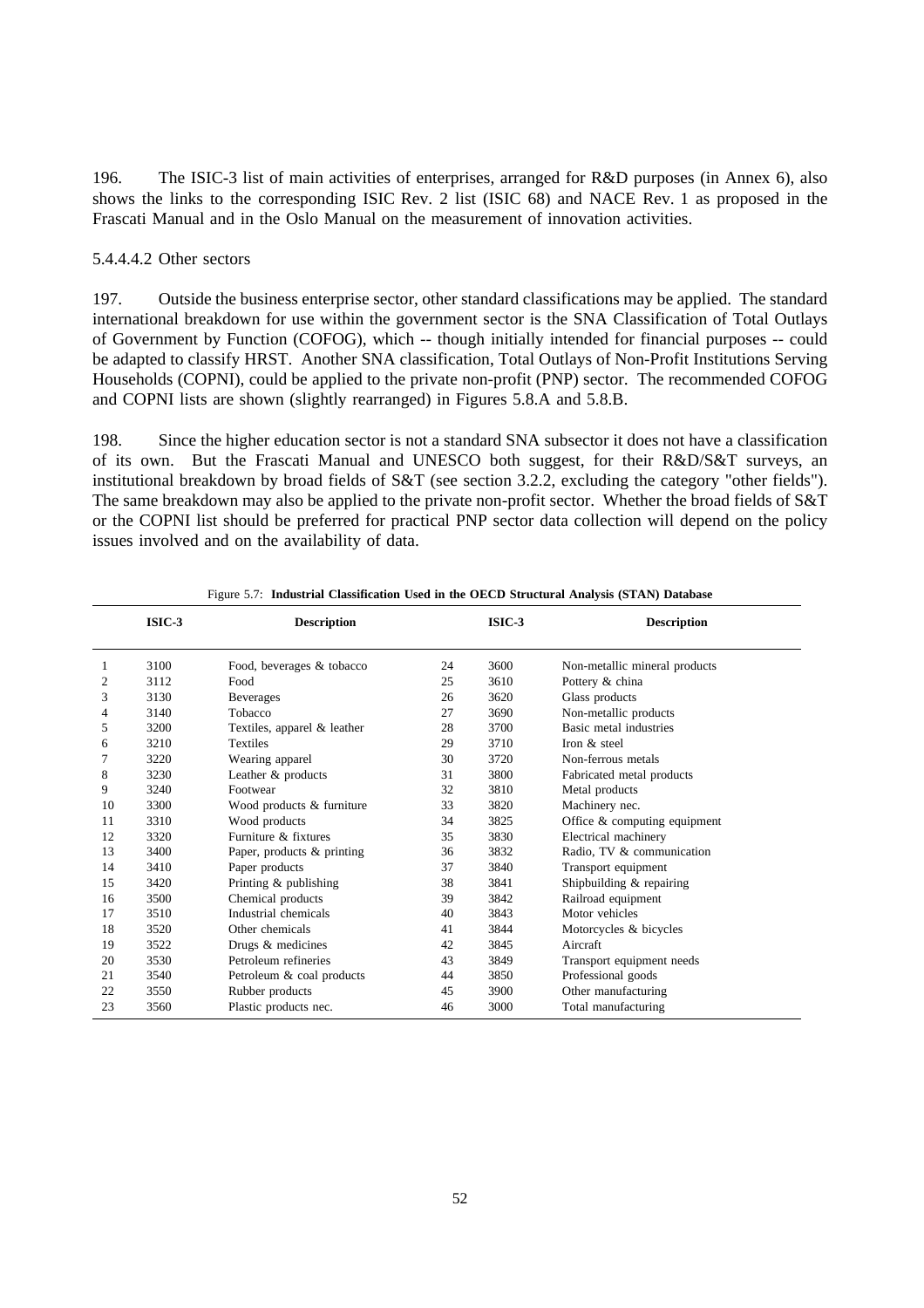**A**. **Classification of Total Outlays of Government by Function (COFOG)**

|           |     | $\alpha$ cassinguiton of Total Outlays of Government by Function (COTOG)                     |
|-----------|-----|----------------------------------------------------------------------------------------------|
|           | 1.  | General public services (incl. basic research)                                               |
|           | 2.  | Defence affairs and services                                                                 |
|           | 3.  | Public order and safety affairs                                                              |
|           | 4.  | Education                                                                                    |
|           | 5.  | Health affairs and services                                                                  |
|           | 6.  | Social security and welfare affairs and services                                             |
|           | 7.  | Housing and community amenities affairs and services                                         |
|           | 8.  | Recreational, cultural and religious affairs and services                                    |
|           | 9.  | Fuel and energy affairs and services                                                         |
|           | 10. | Agriculture, forestry, fishing and hunting affairs and services                              |
|           | 11. | Mining, manufacturing and construction, except fuel and energy                               |
|           | 12. | Transportation and communication                                                             |
|           | 13. | Other economic affairs                                                                       |
|           | 14. | Other                                                                                        |
|           |     | <b>TOTAL</b>                                                                                 |
| <b>B.</b> |     | <b>Classification of Total Outlays of Non-Profit Institutions Serving Households (COPNI)</b> |
|           | 1.  | Research and scientific services                                                             |
|           | 2.  | <b>Education</b> services                                                                    |
|           | 3.  | Health services                                                                              |
|           |     |                                                                                              |
|           | 4.  | Welfare services                                                                             |
|           | 5.  | Recreational, cultural and related services                                                  |
|           | 6.  | Religious services                                                                           |
|           | 7.  | Services of professional, labour and civic organisations                                     |
|           | 8.  | Miscellaneous services (not elsewhere classified)                                            |

*Source:* SNA 1993 (Tables 18.2 and 18.3).

## *5.4.5 Breakdown of HRST by type of activity of the National Science Foundation*

199. A classification system based on functions (or activities) which is not directly comparable with any of the previous classifications is used by the National Science Foundation (NSF) in the United States in surveys of stocks and flows of all doctoral scientists and engineers. Long and short lists of functions are shown in Figures 5.9.A and 5.9.B.

200. Although no corresponding functional classification systems on which practical data collection could be based are available in other OECD countries, the NSF groupings may be of interest as checklists of functions of specific HRST relevance and policy interest, notably when data are derived or aggregated from various sources. Note that the NSF R&D classes would probably have to be consolidated, as no breakdowns are available in the OECD or UNESCO statistics of R&D personnel by type of activity (basic research, applied research, experimental development).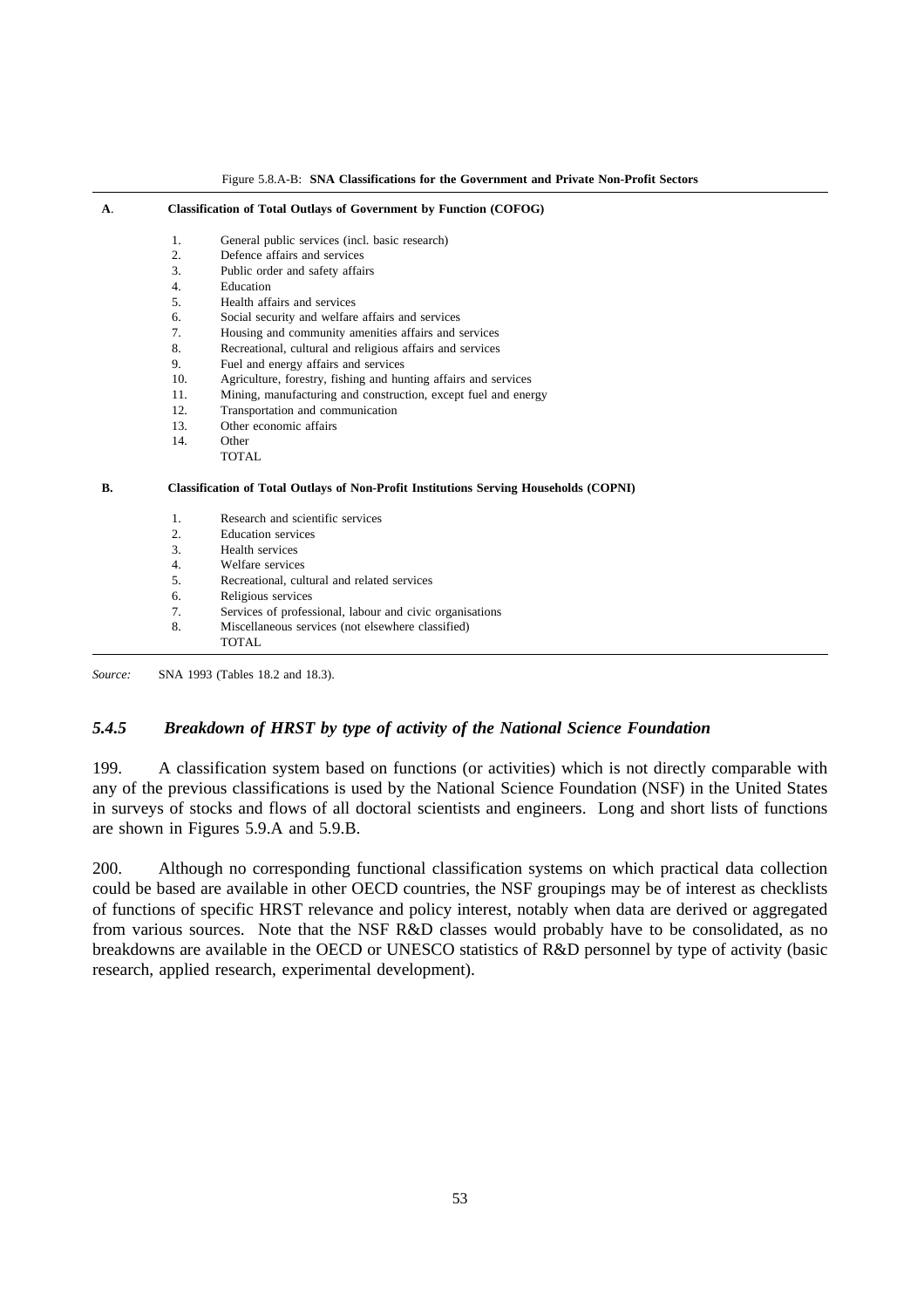#### Figure 5.9.A: **NSF's "Long List" of HRST Functions**

- 1. Teaching
- 2. Basic research (i.e. study directed towards gaining scientific knowledge for its own sake)
- 3. Applied research (i.e. study directed towards gaining scientific knowledge in an effort to meet a recognised need)
- 4. Development of equipment, products, systems
- 5. Design of equipment, processes, models
- 6. Management/administration of R&D
- 7. Management/administration of educational/other programmes
- 8. Report and technical writing, editing
- 9. Professional service to individuals, clinical diagnosis, psychotherapy
- 10. Consulting
- 11. Operations-production, maintenance, construction, installation
- 12. Quality control, testing, evaluation
- 13. Sales, marketing, purchasing, customer and public relations
- 14. Statistical work-survey work, forecasting, statistical analysis
- 15. Computer applications
- 16. Other

#### Figure 5.9.B: **NSF's "Short List" of HRST Functions**

- Applied research
- Basic research
- Development
- Management of R&D

------------- Subtotal R&D

- Other management
- Teaching
- Sales/professional services
- Consulting
- Production
- Other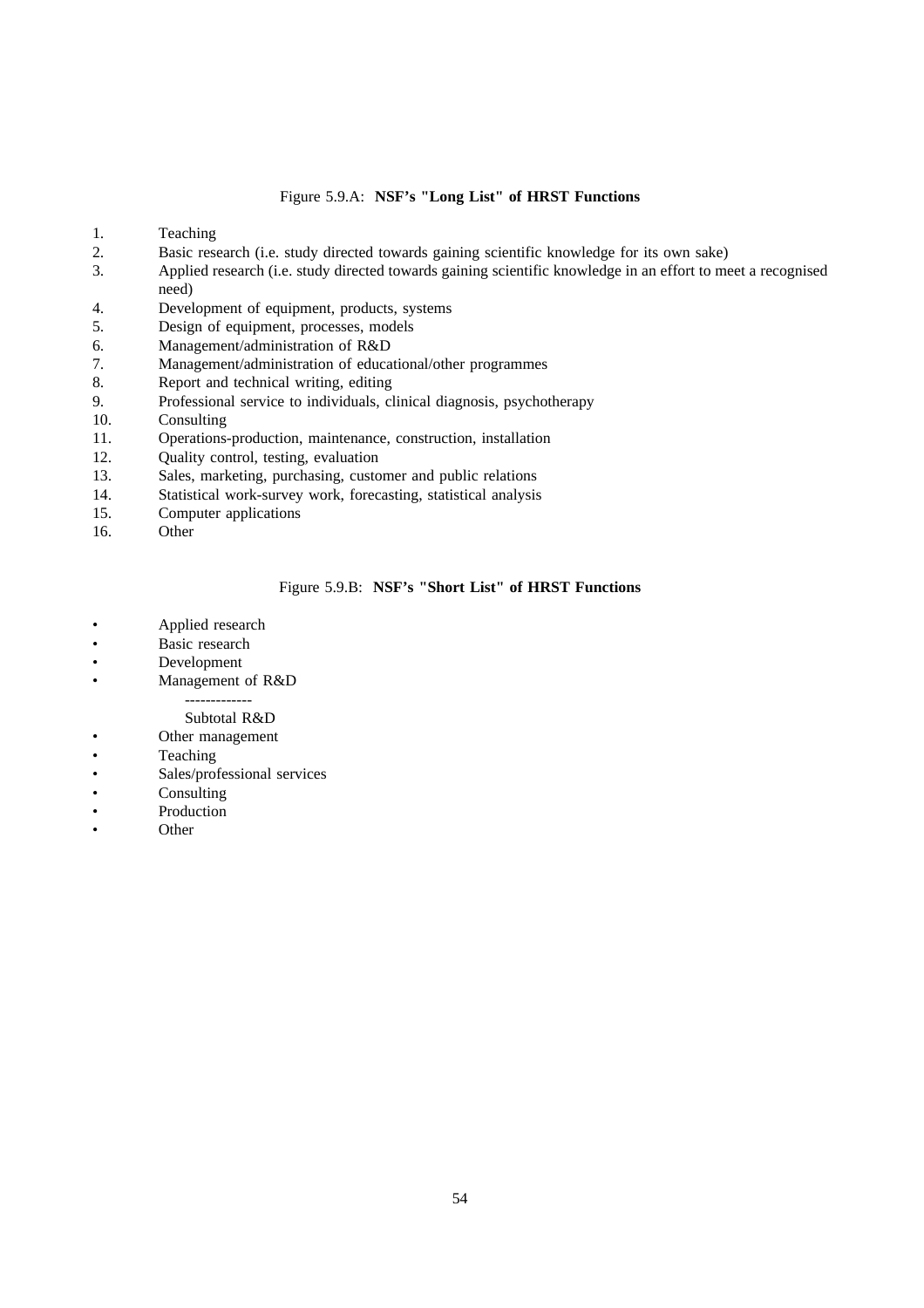# **CHAPTER 6**

# **OTHER VARIABLES OF INTEREST FOR HRST ANALYSIS**

#### **6.1 General**

201. Even if HRST data, expressed as absolute numbers and presented according to various classifications and criteria, may suffice to answer many of the questions outlined in Chapter 2, other variables describing specific characteristics of HRST and their environment in the context of broader trends in the labour market are of relevance to policymakers as well. Much of this information is quantitive and reasonably suitable for cross-country comparisons. Some qualitative topics may also contribute to a better understanding of the past, current and future HRST labour markets and the behaviour of the HRST workforce. A number of these variables are discussed below.

# **6.2 Personal characteristics of HRST**

# *6.2.1 Gender*

202. Women have traditionally had a low representation in many fields of S&T, particularly in the applied sciences, engineering and technology. Men, on the other hand, have typically been attracted to particular specialisations like engineering. Data on gender in stocks and flows and in the education pipeline may be useful to examine detailed participation rates and will show the potential rate of improvement of participation. They will assist analysis of the stages where women's representation starts to fall away, e.g. at entry to higher education. Such data are also extremely important when measuring pools of under-utilised resources and considering the effectiveness of equal opportunities policies and programmes.

203. It is recommended that, wherever possible, HRST data should be subdivided by gender.

## *6.2.2 Age*

204. It is important to determine the age profile of HRST where possible, in particular identifying the "young" who potentially provide vitality and ideas ("new blood") for S&T, and the "old" nearing the end of their careers and soon due to retire.

205. Different levels of disaggregation may be used, depending for instance on whether interest centres on the analysis of stocks or of flows. With stocks the need for a very detailed age breakdown is probably smaller than for an analysis of flow data, especially on future HRST still in the education pipeline.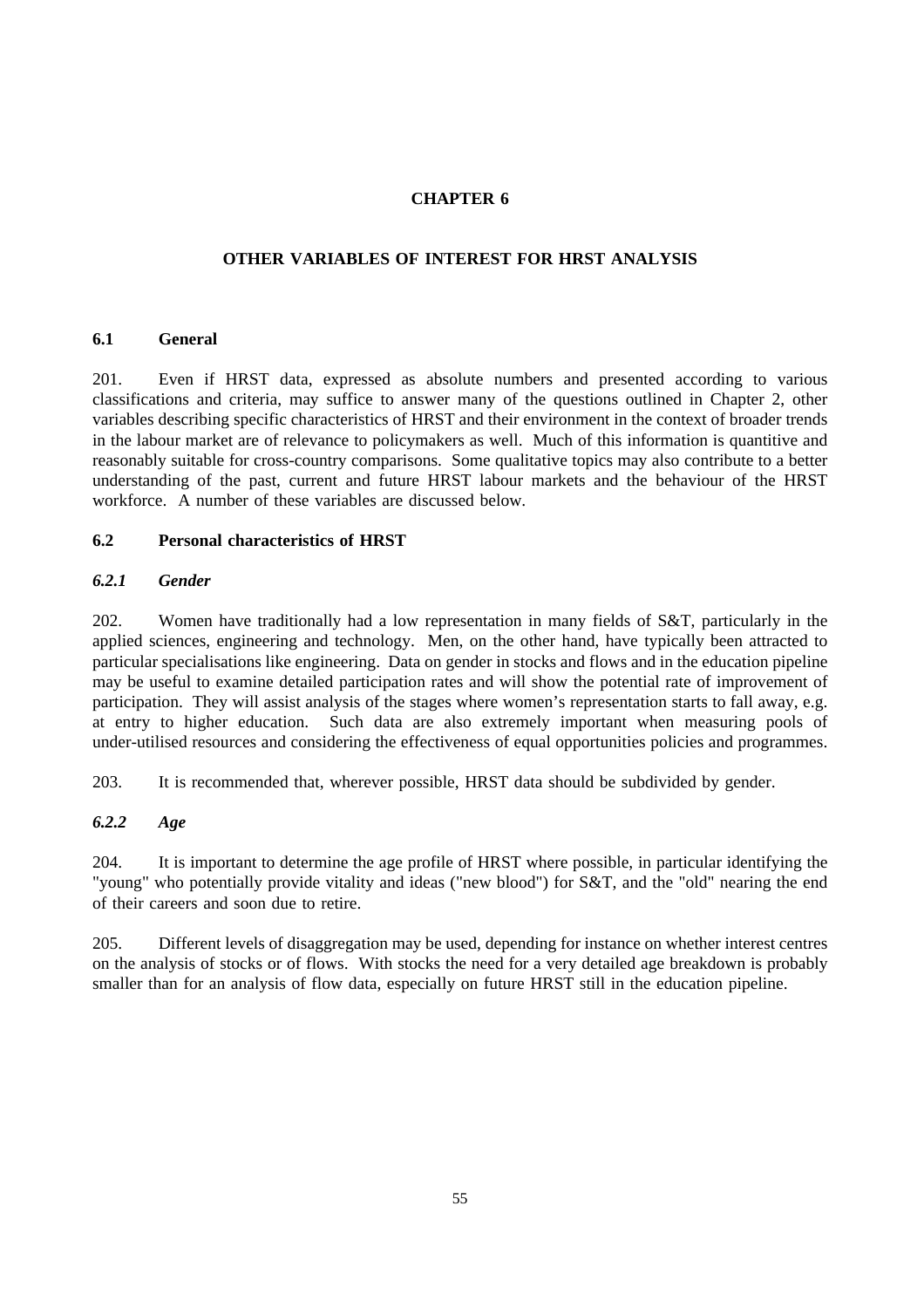206. A breakdown into six categories is recommended for **stock** data:

- -- less than 30 years;
- -- 30-39 years;
- -- 40-49 years;
- -- 50-59 years;
- -- 60-69 years, and
- -- 70 years and over.

207. This is based on the breakdown in the UNESCO Manual for Statistics on S&T Activities, adjusted to make a break at 70 years in line with the proposal in Chapter 3. Information on age of the (HRST) stock is typically drawn from population censuses, household surveys or administrative registers, and the above categories are compatible with those recommended in the United Nations Provisional Guidelines on Standard International Age Classifications or the ILO Sources and Methods Volumes for Population Censuses and Household Surveys.

208. The same categories should also be used for most **flow** data. However, particular problems arise when making international comparisons of flows through the education pipeline (section 4.2). For example, the age of qualification from higher education and entry to the stock of HRST can range from about 21-22 years in the United Kingdom and United States up to 27-28 years in Germany.

209. For such pipeline flows, a more detailed breakdown, currently used in the common UNESCO/OECD/Eurostat questionnaires on statistics of education at the third level, is recommended (age of students in completed years):

- -- under 16 years,
- -- individual years from 16 to 29,
- -- 30-34 years,
- -- 35-39 years,
- -- 40 years and over (together with a class "age unknown").

## *6.2.3 National origin*

210. A prime interest for a host nation is its dependency on foreign workers and migration flows; this can be relevant to HRST. In some occupations there is concern that foreigners may displace nationals in the labour market.

211. The criterion for inclusion in a country's stock is that the HRST should be resident there (section 4.4). A further criterion is required to determine whether resident HRST should be regarded as being of "national" or "foreign" origin, and to which countries the foreigners should be allocated.

212. A number of criteria can be used for classification by national origin: country of birth, country of previous residence, country of highest qualification, citizenship. The least ambiguous of these are birth and citizenship. While focusing on country of birth may seem appropriate for those in the higher education pipeline, for people further into their careers a more critical question may be where they received their education and training. For many who migrated early in life, this will not be in their country of birth. Likewise, breaking the stock down by citizenship will hide that proportion who have entered as immigrants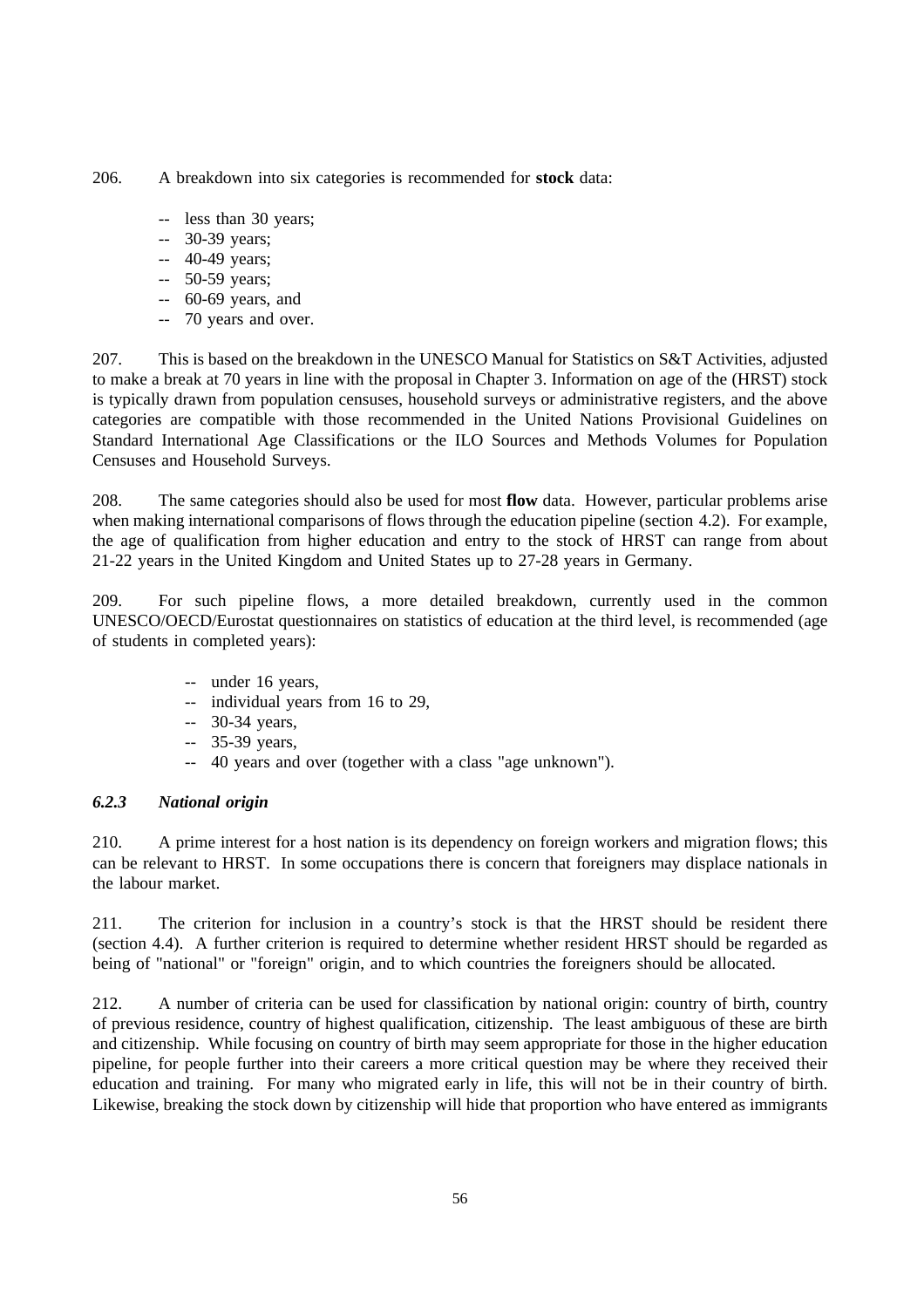and acquired host nationality. Citizenship is recommended as the main criterion, with country of birth as a subsidiary.

213. Given the recommendation that the national stock be based on residence, slightly different guidelines, provided by UNESCO, should be applied in the case of foreign students. In the UNESCO surveys on statistics of education at the third level, "*a foreign student is a person enrolled at an institution of higher education in a country of which he is not a permanent resident. Accordingly country of origin is the country in which the student is permanently resident (home country)..."*

214. As far as practical data collection is concerned, the origins of migrants may have to be determined from the specifications used in immigration statistics or work permit records. For example, in the NSF surveys of graduate students and post-doctorates in science and engineering in the United States, foreign students are defined as "those holding temporary visas" (whereas applicants for US citizenship holding "green cards" are reported as US citizens). Immigration and work permit arrangements vary from country to country, of course, and in any case with the increasing liberalisation of travel many of these traditional sources of information on the international mobility of HRST will cease to be available.

# *6.2.4 Ethnicity*

215. Data on ethnicity are most likely to be used at national level for monitoring equal opportunities policies and assessing pools of under-utilised skills. Each country will identify different minority groups for attention. Given that such groups are likely to be both small and locally focused (one country's minority being another's majority), the data are of limited use for international comparisons and this manual makes no recommendations about collection procedures.

# **6.3 Contextual data affecting the HRST system**

## *6.3.1 General*

216. A number of other factors affect the HRST system. Some are general and concern other personnel categories as well; others are specific to HRST. For some of these topics, data are only collected on an ad hoc basis; serious problems of comparability also arise. The Eurostat/OECD inventory provides some information about the availability of data in each of these categories; it does not, however, address definitions or data reliability (see also Chapter 7). Some of the main variables are considered briefly below.

## *6.3.2 Recommended general variables*

## *6.3.2.1 Demographic data, including population projections*

217. These data can provide indicators of future potential inflows into higher education, and broader benchmarks regarding the participation of women and minorities. They are essential for consideration of ageing and retirement.

## *6.3.2.2 Overall numbers and trends in the education system*

218. These data provide indicators of future flows (for example by reference to changing participation in S&T in secondary schooling) and benchmarks of changing participation rates and numbers in S&T fields. Data on students in pre-HRST levels of education are needed to evaluate future flows and stocks of HRST.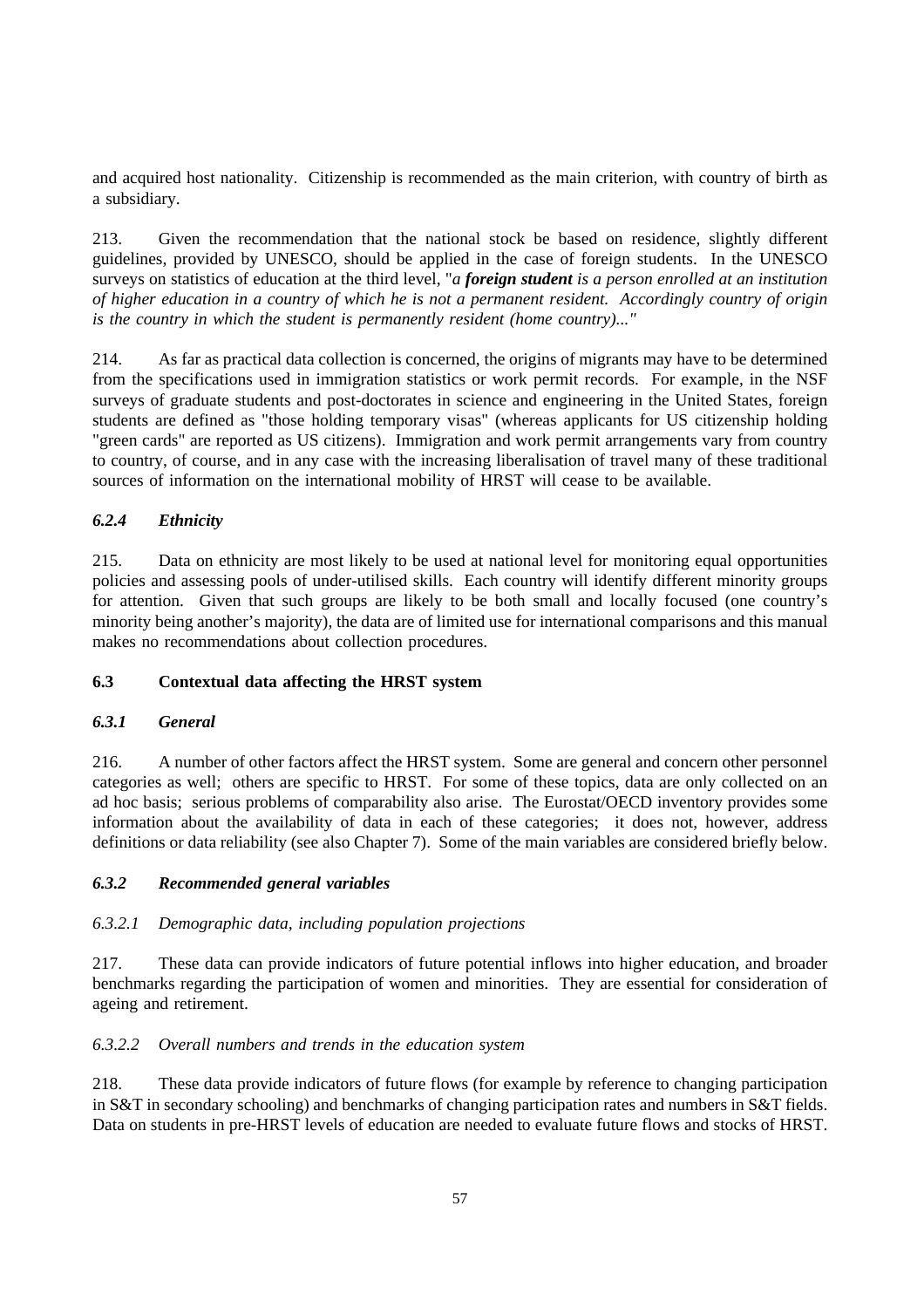"Mature students", i.e. persons entering the higher education pipeline at above the general age for new students, form another category of interest for HRST. Before taking up their third-level studies many of these "mature" people may already have acquired solid professional experience of specific relevance to their future activities as HRST.

### *6.3.2.3 Overall employment levels and characteristics*

219. This information, including unemployment levels (see definitions in Annexes V and VIII) and activity rates, would enable analyses to be made of current and changing trends in relevant branches and in the densities of HRST in specific areas of interest.

#### *6.3.2.4 Vacancies*

220. Vacancy data can be seen as complementary to unemployment figures as a measure of the general state of the labour market. ILO considers that a **vacant post** exists *"if an employer .... has taken concrete steps to find a suitable person to carry out a specific set of tasks* (= a "job") *and would have taken on ... such a person if she/he had been available during the reference period"*. See also Annex 5.

221. It is virtually impossible to design surveys which can cover all "vacancies" for which "unemployed persons" may apply. The normal operation of the labour market means that there will often be vacancies that are in the process of being filled; these will not always be of the same degree of interest as vacancies which have been outstanding for many months and have been a long-term constraint on the organisation or country. The sharpest interest usually focuses on those vacancies that are "hard to fill" in prevailing market circumstances. Unfortunately, even this is an imprecise measure as it takes no account of quality or price. An organisation might be able to fill its vacancies by lowering the entry standard or increasing the salary on offer, while a country could relax its immigration restrictions. Without taking account of such factors, a simple count of vacancies means little.

222. Reference is sometimes made to statistics on vacancies advertised or notified to national job placement agencies. The coverage is of course incomplete, and in themselves these statistics provide at best a partial picture. Where they are of more value is when time series data are available from a single source. Other measures are based on surveys of businesses. Given the diversity and ad hoc nature of most vacancy statistics, there are major problems if attempts are made to make comparisons across countries. Their value is greatest when tracing time series and trends within countries.

## *6.3.3 HRST-specific variables*

#### *6.3.3.1 Unemployment among HRST*

223. Basic information on unemployment in the national HRST stock should be collected via the labour force breakdown proposed in section 5.4.4. Ad hoc studies may be valuable sources of more detailed information on specific fields or occupations, or on unemployment at the key points identified in Chapter 4, such as recent graduates. When using such data, differences in the definitions of unemployment should be taken into consideration (see also Annexes 5 and 8).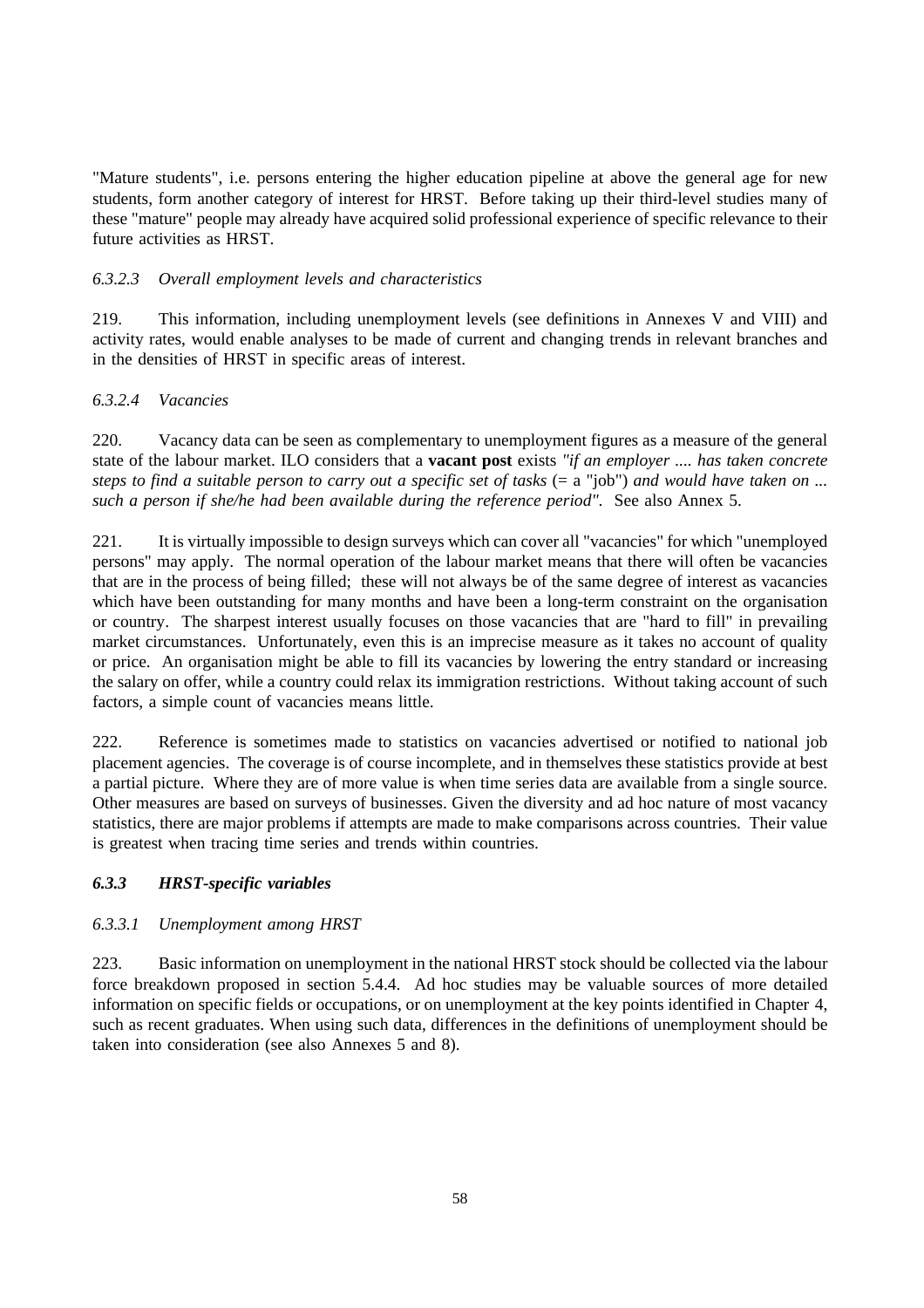# *6.3.3.2 Salaries*

224. Relative salaries (especially starting salaries), and changes therein, can be indicators of market conditions for HRST. Fields where demand exceeds supply are likely to show higher salaries. The best use of salary data is within national data sets. International comparisons can be beset by problems, to do with the comparability of occupations for instance, exchange rates and purchasing power parities, and employment-related items such as pensions, holidays and social security and the way their funding is shared between government, employers and employees.

# *6.3.3.3 Retirement ages*

225. Information here can be useful as an indicator of likely future losses from the pool of HRST. However, retirement ages are often fixed only in the public sector, and variations may be found even there. Given the trend to more flexible retirement patterns, part-time working may be involved, making data collection in this area problematic. Here, as elsewhere, the growth of consultancy blurs the borderline between the employed and the economically inactive.

# *6.3.3.4 Training and retraining*

226. This is an issue of growing importance, given the rapid rate of change in S&T and in the skills that HRST require. Training may be formal or informal, undertaken on the job (which is hard to measure) or off the job, or away from the workplace (which can be easier to measure). Reliable statistics are not always available on training and retraining activities. It may notably be of interest to identify "persons in education and training" other than full-time students.

227. A first step towards establishing a conceptual framework for the collection of data on this subject was taken when a draft Guide to Statistics on Lifelong Training of Scientists, Engineers and Technicians was discussed at UNESCO; this was issued in 1989, but has not been followed up by any regular collection of data. Lifelong education and training was understood as a process which occurs throughout a person's working life to adjust to constant developments in his/her area of specialisation ("updating") or to achieve competence in another field ("reconversion").

228. Under the aegis of the OECD Education and Employment, Labour and Social Affairs Committees an expert group was established in 1989 with, as one of its tasks, the development of a manual to guide national authorities in the collection and analysis of training statistics. The general scope of this project is much broader than that of HRST, but it is hoped that future versions of the present manual will be able to draw on relevant sections of this forthcoming training statistics manual.

# *6.3.3.5 Public attitudes to S&T*

229. Changing attitudes towards S&T studies and careers, particularly among the young, are extremely important indicators of the likely future supply of HRST. Any data will of course be qualitative, and their value is greatest when considering changes over time and between fields and careers. Because definitions and circumstances may vary greatly between countries, their main value is in examining national or regional trends. They can also be useful in helping to analyse global supply trends in HRST as international flows become increasingly important. Differences between countries can be interactive.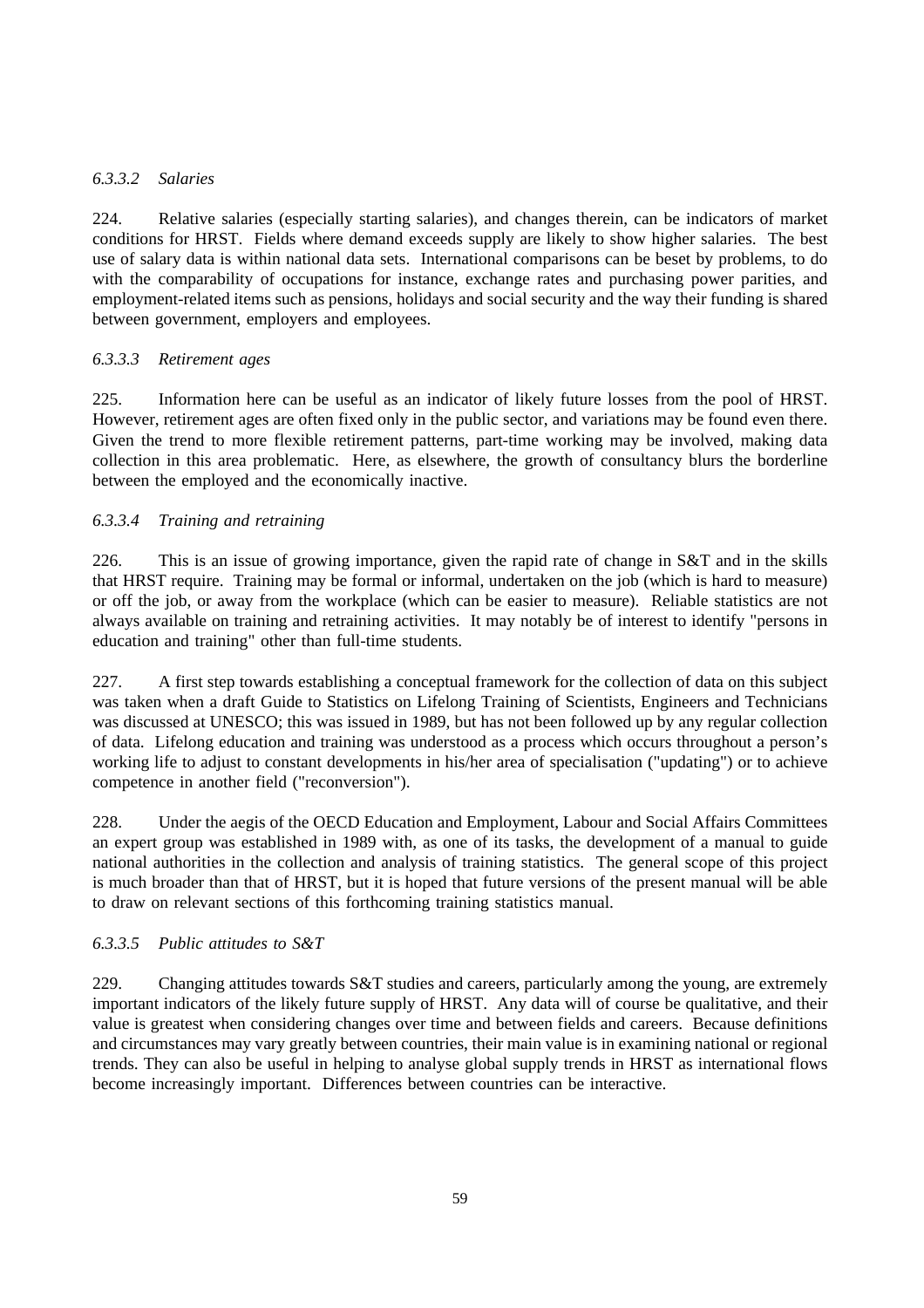# **CHAPTER 7**

# **DATA SOURCES**

## **7.1 Introduction**

230. This chapter deals with international and national sources of information which are or may be relevant for the HRST area. Much of the information presented here is based on the material collected during a joint inventory carried out by OECD and Eurostat for the 1993 report on Availability of Methodology and Data on Human Resources in Science and Technology in the OECD and EU Member States. We propose to update it at regular intervals to reflect experience gained in working with data sources on HRST. It is intended as a guide to the advantages and disadvantages of the various types of sources and surveys.

231. New data collection exercises are usually expensive to implement. Existing sources of information, international and national, should hence be used to the full before embarking on further collection exercises. Although justified from a cost-benefit angle, this approach creates problems with methodology and sampling methods when data from different origins need to be compared. Some of these problems are pointed out below.

#### **7.2 International sources of data**

232. Very few data sets are in fact collected at international level. Actual collection is normally the responsibility of national authorities -- the statistical office in most cases, or some other institution which runs specialist surveys. This is true of the surveys mentioned in this section.

233. A survey is "international" if countries' data are put together and adjusted using a common methodology. Adjustment may be national or central, but the procedure will usually be agreed upon beforehand. The important thing is that the final data are immediately comparable at international level.

234. Both OECD and Eurostat have databases which store **contextual data** of relevance to the HRST area. Examples are:

#### OECD:

- -- quarterly and annual labour force statistics;
- -- annual national accounts: employment by kind of activity;
- -- main economic indicators: earnings, disputes, jobs, hours of work, etc;
- -- industrial structure statistics: employment, employees, wages and salaries.

### Eurostat:

- -- general statistics, economy and finance, population and social conditions;
- -- regional statistics.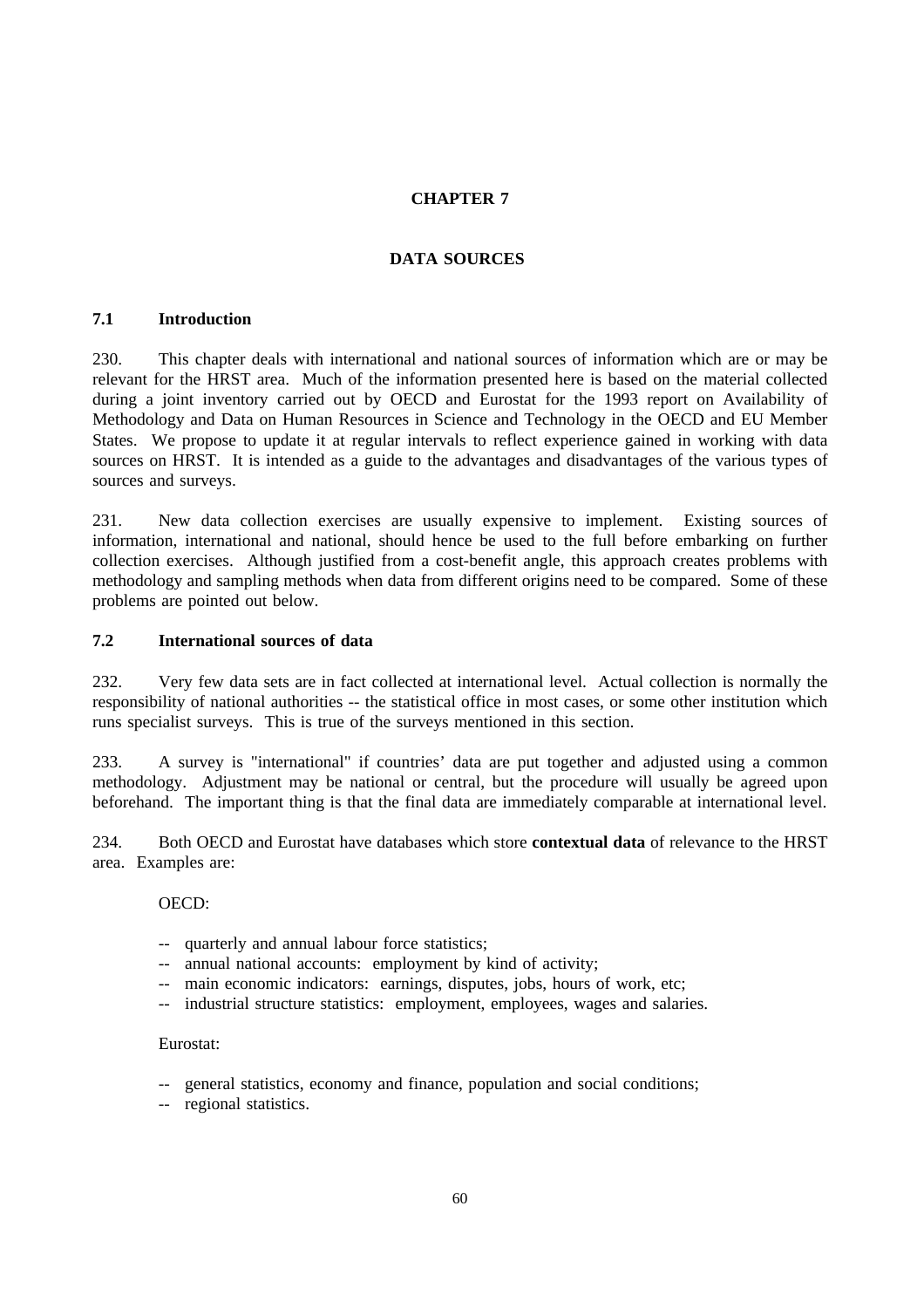These databases are all permanent and regularly updated.

#### *7.2.1 Education statistics*

235. UNESCO, OECD and Eurostat have for a number of years assembled data on third-level education using a common questionnaire (UOC3). ISCED is the international classification used and numbers are collected on the following items of relevance for HRST:

- -- students by sex, age and ISCED levels 5/6/7;
- -- students at the third level by sex, field of study, and ISCED levels 5/6/7;
- -- students graduating by sex, field of study and ISCED levels 5/6/7;
- -- new entrants at the third levels by sex, study time and type of institution;
- -- new entrants at the third levels by sex, field of study and ISCED levels 5/6;
- -- number of types of institution at the third level;
- -- number of teachers at the third level by sex, work time and type of institution.

236. Eurostat has assembled further data for the European Union countries since 1990/1991. These are:

- -- number of students by sex, study time and type of higher-level institutions;
- -- foreign students at the third level by sex, country of origin and region.

237. The data on ISCED third-level education and fields of study ought to be immediately comparable at international level, but experience over recent years shows that this is not always the case. The main reason is that national authorities do not allocate individuals to the ISCED levels in the same way. Interpretation problems thus arise with ISCED level 5 and with levels 6/7. The problem with level 5 is the practical interpretation of the wording "...an award not equivalent to a first university degree". In many countries this often entails examining specific regulations and forming a judgment. In addition, national authorities are not always in a position to provide data separately for levels 6 and 7. In any case, as with ISCED level 5, there seem to be diverging views on how to interpret the definitions of levels 6 and 7; some countries do not allocate any of their students or graduates to level 7. Fewer problems appear to occur with the allocation of studies to the 21 ISCED main fields of study, although the introduction of new courses and multidisciplinary programmes within the last decade means that some fields are outdated, or "missing" from the ISCED classification.

#### *7.2.2 R&D statistics*

238. OECD manages a database containing internationally comparable data on research and experimental development (R&D) personnel. The following sets of data, all expressed as full-time equivalents, are available:

- -- total R&D personnel by sectors of the economy;
- -- researchers by sector;
- -- technicians by sector;
- -- other supporting staff by sector;
- -- university graduates by sector;
- -- other post-secondary education qualified personnel by sector;
- -- secondary education qualified personnel by sector;
- -- unspecified qualifications by sector;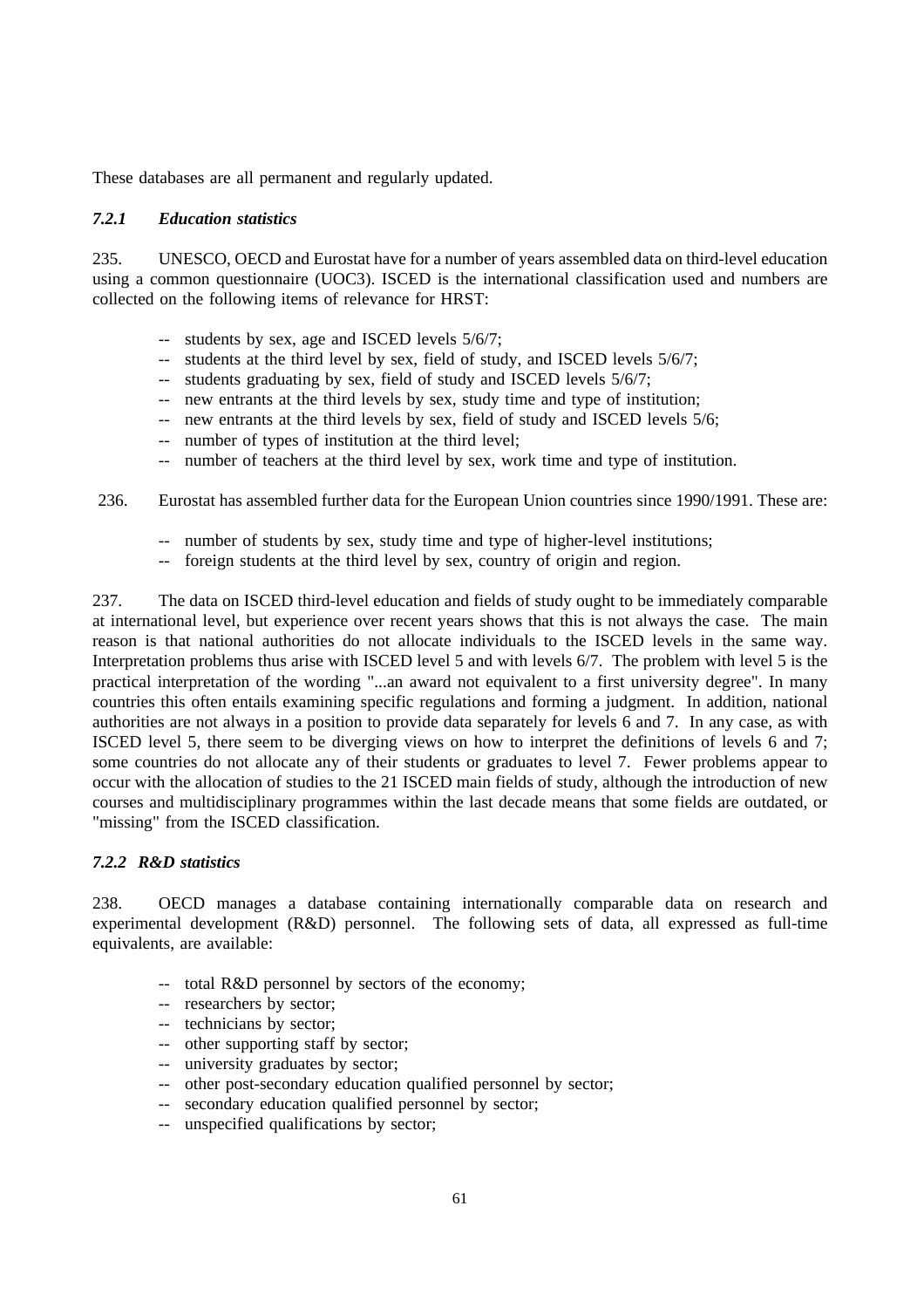- -- business enterprise personnel by industrial branch and by occupation and qualification; and
- -- R&D personnel in the higher education and private non-profit sectors by broad field of science and by occupation and qualification.

Some series in the database date back to 1965, but the fullest coverage is from the 1970s onwards.

239. The OECD Frascati Manual is the international methodology for the collection of R&D statistics. The latest version of the Manual recommends the collection of headcount data as well as full-time equivalence data. Implementation of this recommendation will mean that the R&D data will be comparable with other series measured in headcounts (see Annex II).

# *7.2.3 Labour force statistics*

240. The education and R&D data are in theory comparable for all the OECD Member countries. In contrast, the Eurostat labour force survey provides comparable data only for the 12 European countries (it is planned by 1996 to extend the survey to those EFTA countries wishing to participate). This is a sample survey in which data are collected at approximately the same time every year, using an agreed methodology and terminology (see Annex 8). Prior to 1992 occupational and educational data from the labour force survey were not internationally comparable. The older versions of the survey are thus of little interest for the HRST area.

241. The labour force survey was revised at the beginning of the 1990s and 1992 was the first year for which data were collected using the revised recommendations and procedures. The new version uses larger samples, so there is optimism about the possibility of using the data for HRST purposes. No field of study data are available, but otherwise most HRST stock dimensions could in theory be covered by the survey. The advantage is that the data are directly comparable. Depending on the size of the sample for each HRST-relevant subgroup, reliability may forever be a problem.

# **7.3 National sources of data**

242. A number of regular data collection exercises are carried out in the OECD and EU countries, as well as some *ad hoc* surveys. For further information, see the report on the OECD/Eurostat inventory. The main types of data sources and surveys that may be available in individual countries are outlined below.

# *7.3.1 Registers*

243. Some countries, especially the Nordic ones, have a tradition of centrally co-ordinated registration of characteristics of individuals. Broad administrative registers are held by government departments dealing with areas such as social security and taxation. These registers may be used to produce statistics and, subject to confidentiality constraints, certain tabulations for broad groups of HRST may be possible. Registers of more specific relevance to HRST are also kept in the Nordic countries. Norway has a register of educational attainment of its population which can be combined for the production of statistics, with a register of employers and their employees. There is also a register of persons engaged in R&D. Finland has established a register of completed degrees.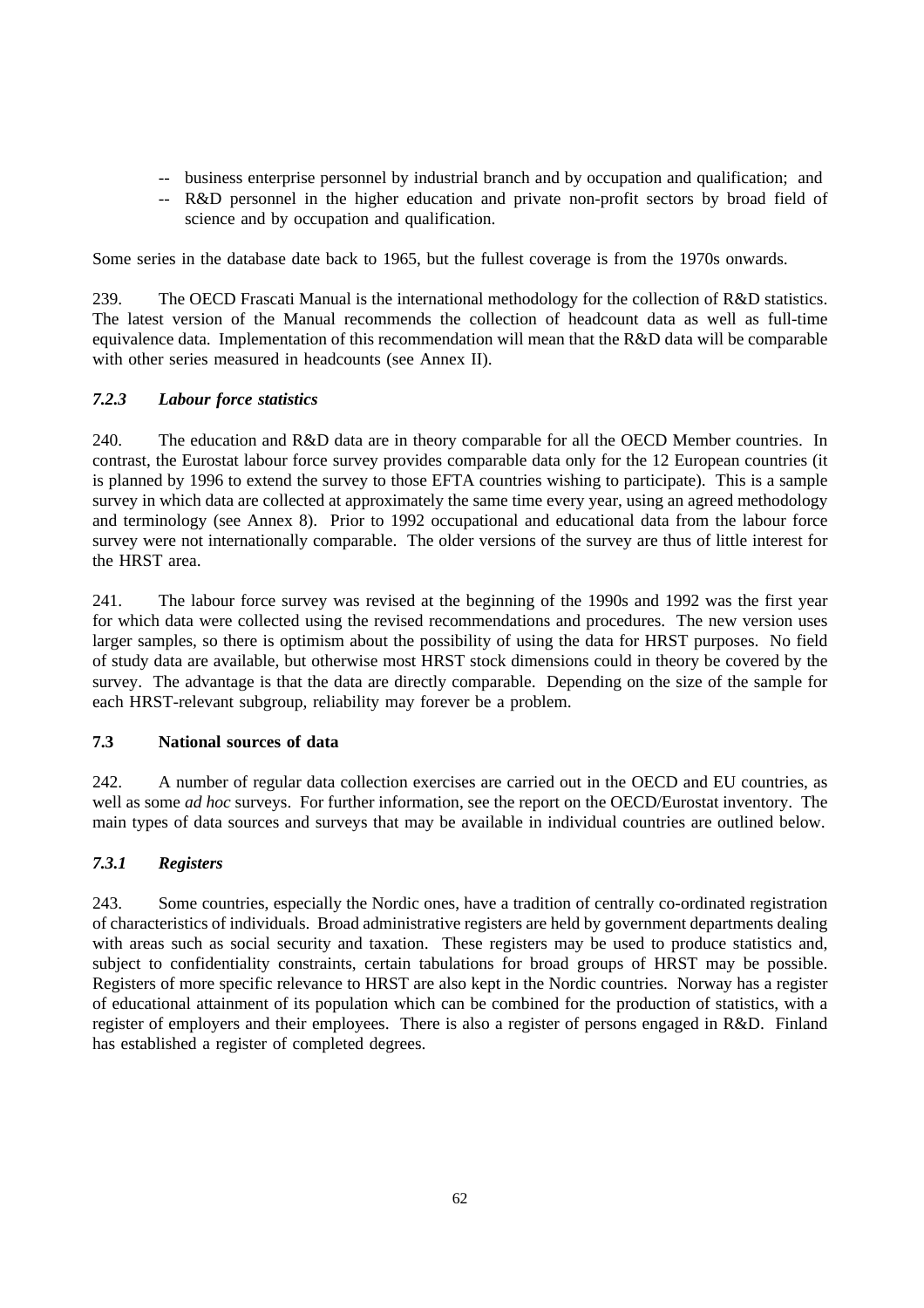244. The advantage of such central registers is that statistics can easily be derived in many different ways, subject only to the limitations of the variables included and the constraints set by confidentiality considerations. Both coverage and data quality should, however, be carefully considered. Coverage may be a problem if the registration authority in practice cannot reach all the institutions or individuals supposed to be registered, e.g. all enterprises engaged in R&D activities, or if the intended coverage is limited e.g. to persons obtaining degrees from national institutions. The validity of the variables and the reliability of their recorded values will depend on the administrative needs which the register is supposed to serve.

# *7.3.2 Censuses*

245. **Censuses of population** are based on the total population or defined subpopulations, and yield broad population data. They are usually carried out on a five- or ten-year cycle (countries vary), and may have been run for several decades. Most countries conduct censuses if they do not have a register system covering the whole population.

246. Censuses often provide detailed information about HRST, thanks to complete coverage, and the structure of the information is often the same over time. They rely on self-definition by the respondents, and this can be problematic with questions about qualifications and occupations. Another disadvantage is that in many cases the results are not available until several years later. Accordingly, census data will often be of limited use for immediate policy purposes, but will be useful for medium- and long-term projections.

# *7.3.3 Specific surveys*

247. Some of the most common surveys carried out in individual countries are mentioned below. Part of this information will often be available at international level as well but in more aggregated form, for example the Eurostat labour force data or OECD R&D data. National classifications and methodologies are commonly used. Some kind of harmonisation may thus be required if the data are to be used for international purposes.

248. **Household surveys** investigate features of a household. They are usually sample surveys, with much smaller coverage than population censuses, but data are often collected for more parameters. As with censuses, the replies often depend on self-definition. Many are carried out on an annual basis or at even shorter intervals (quarterly, monthly) and the results are usually available within a few months, so they can be a most useful source of information.

249. **Annual employment/labour force surveys** are carried out (quarterly, monthly) in most countries. They focus on the employment and occupational characteristics of individuals. Some of them are employer-based and can yield broad trend data but, unless there is a special focus on HRST, the level of disaggregation available about HRST is usually limited. The labour force surveys carried out in the European Union countries are sample surveys where households or individuals are interviewed.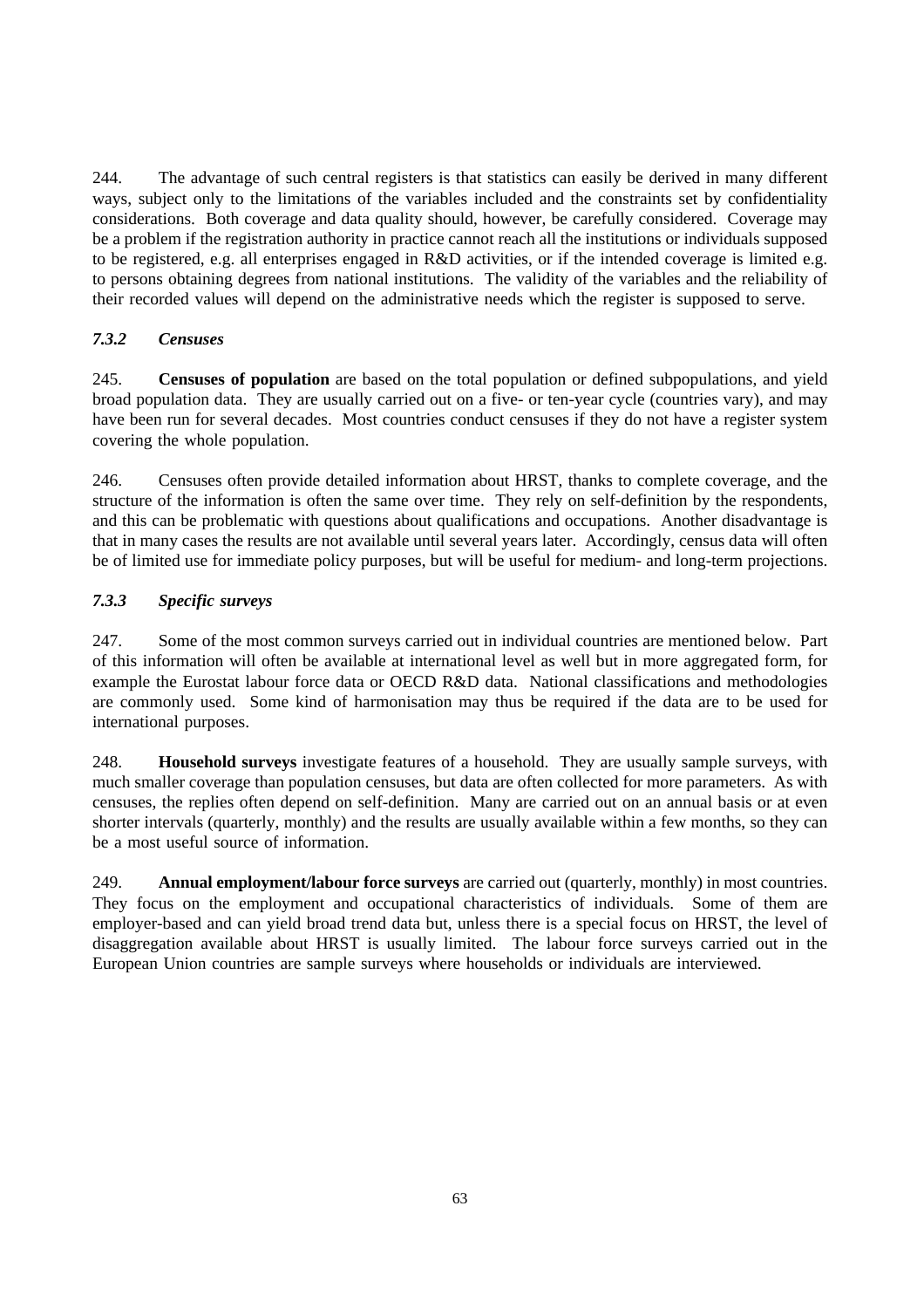250. **Migration statistics** yield information about a country's patterns of emigration and immigration. There are a number of problems with comparisons of migration data at international level, because the statistics are often collected to meet specific needs. Some countries measure both emigration and immigration, some measure only one or the other. The underlying definition of national origin often depends on the purpose of the exercise: it may be citizenship, country of birth, nationality, etc. The level of detail collected by countries varies greatly, and in many cases disaggregations within the broad area of S&T are not feasible. Specialised analysis of population census data or specially constructed surveys may be other alternatives to assess information on migration.

251. **Annual education statistics** are based on registers in some countries and on surveys in others. The basis is normally registrations and data is usually collected via departments of education or central statistical offices. Such data provide a wealth of information about student numbers and related variables at the third level. The data are normally reliable, as they are often the basis for financial obligations between students, the educational institutions and the public authorities. The main dilemma concerning use of educational data at international level is, as mentioned before, that the allocation of levels and fields of study from national classifications to ISCED causes problems.

252. Data on enrolments of students and graduates are widely collected, giving a good picture of flows in the pipeline. Projections and trends of student numbers are often available, as well as first-destination surveys providing valuable data about the flows from higher education into employment. Fairly complete information regarding educational stocks and flows thus seems to be readily available for analysis.

253. **National earnings surveys,** which can provide important earnings data, and supplementary surveys focused on particular professions or sectors, are often available.

254. **R&D surveys** are carried out in all OECD countries but it should be remembered that normally they by no means cover the whole range of S&T activities. The data are collected using the same methodology (the Frascati Manual) in most countries and should as a rule be internationally comparable.

# *7.3.4 Other sources*

255. **Trade and professional bodies** often compile data via their registers, and carry out membership surveys providing further data. These registers and surveys will usually cover only certain parts of a given group of HRST, and the response rates to membership surveys is often low. It may be difficult to gain access to this kind of data.

256. **Ad hoc surveys** may be carried out by private and academic and related groups on specialist topics. The surveys will have variable coverage and reliability, the results are not always publicly available, and they are usually of limited utility for international comparisons.

257. A number of countries have undertaken **cohort or longitudinal studies**. These will follow the careers of a group of HRST over a considerable period. They can yield a wealth of data, although they are expensive to mount and it takes some years to provide time series information. In some cases response rates decline over time.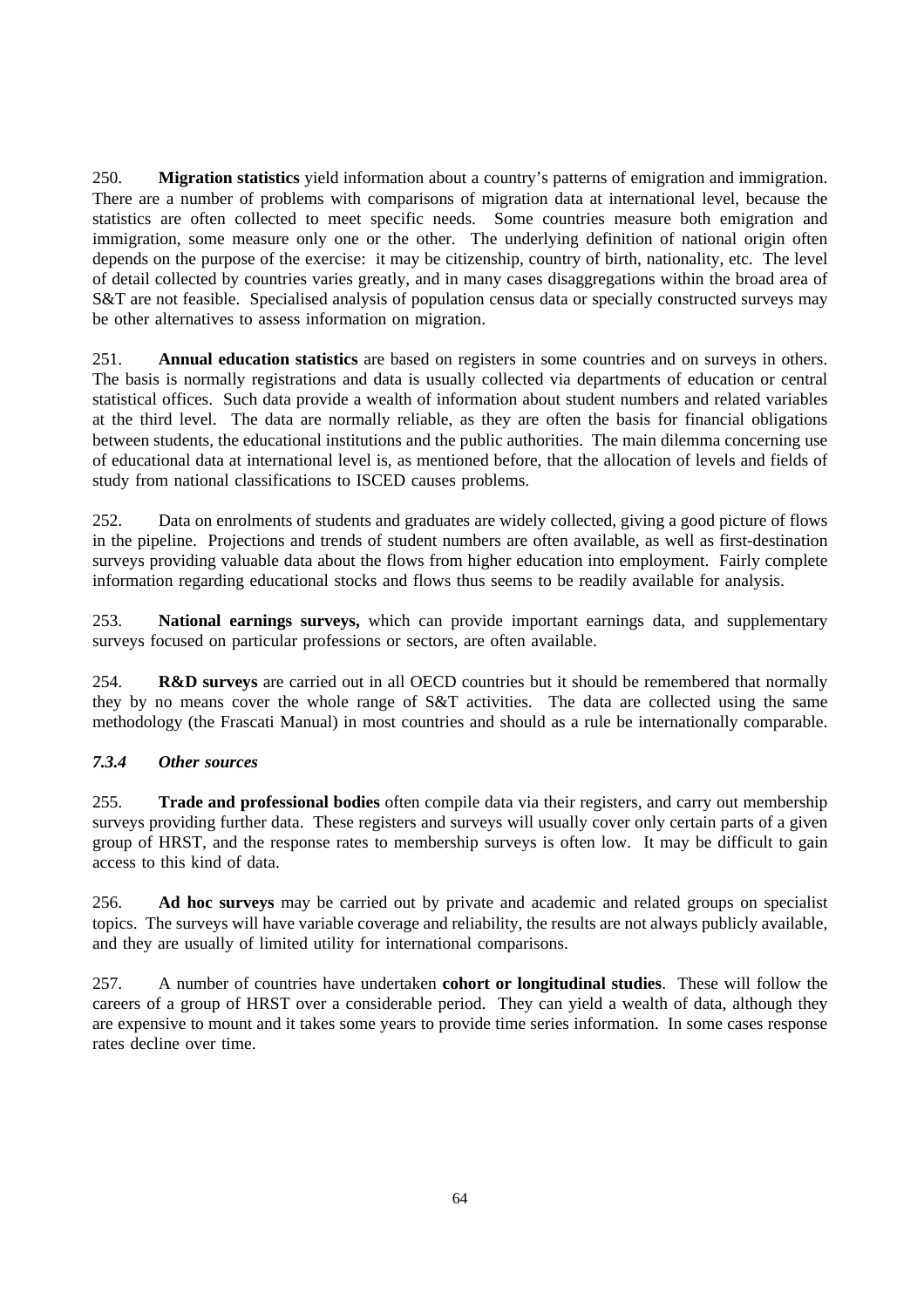# **7.4 Checklist**

# *7.4.1 General*

258. This section is intended as a checklist to be consulted when HRST data from different sources are compiled, compared and analysed. The items mentioned below are meant to be a preliminary outline which will be updated as soon as more experience is obtained.

# *7.4.2 Time period*

259. Different data sets are often compiled at different points in the calendar year; this can make for difficulties when comparing two or more sets. For example, data on education enrolments are sometimes compiled at the start of the academic year; in other cases they are compiled as at 1 January or another accounting date. The totals may then differ, as slightly different populations have been measured. Similar problems may be found with flow data. Some data on unemployment, for example, may show strong seasonal variations. Finally, data sets from different countries may only be available for periods a year or more apart; it must then be seen whether circumstances have changed between these time periods.

# *7.4.3 Time frames*

260. Some data sets are collected annually or biannually, while for others the time intervals between data collection may be as much as ten years, as is the case with many population censuses. When making comparisons, possible changes in circumstances relating to these data between the relevant reference dates have to be borne in mind.

261. For many of the issues related to HRST, the rate of change tends to be gradual. If new data collection exercises are being considered, it is therefore recommended that they be carried out regularly, perhaps every other year. This would help retain timeliness while avoiding heavy workload and costs for data collection.

## *7.4.4 Publication dates*

262. Data may well become available or be published only several years after collection; this is particularly true in the case of international data sets. It is hence necessary to check that data are timely and still relevant.

## *7.4.5 Population*

263. Careful consideration should be given to the population included in each data set; it may vary from source to source, and the population which a single source covers can change over time. For example, data on employment often omit the self-employed and/or people in the armed forces, while countries' data sets on education may or may not include "foreign" or "non-national" students. Treatment of part-time and temporary categories of students and workers may also vary greatly from one source to another. These points are covered further, with relevant definitional points, in Chapters 4, 5 and 6.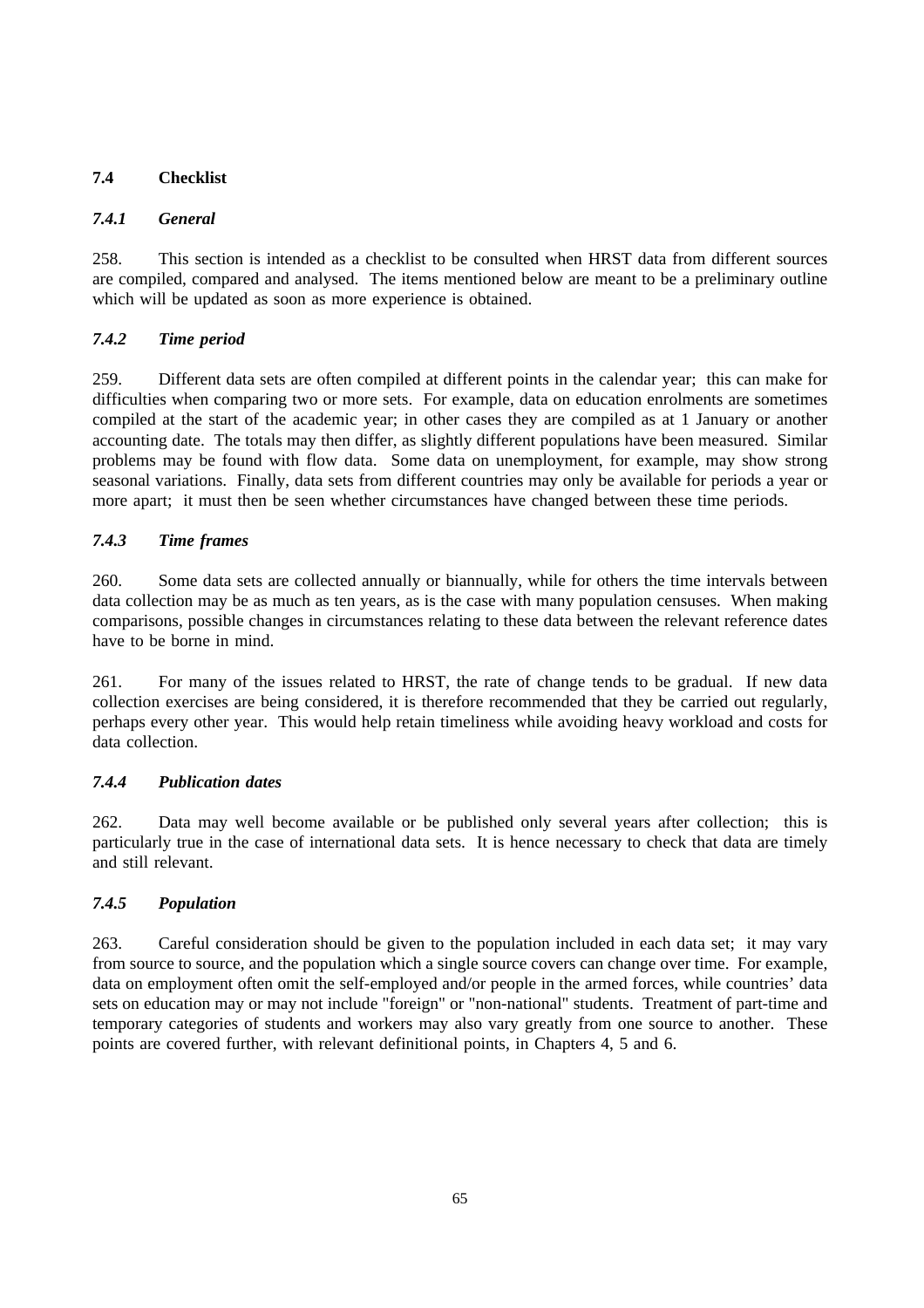# *7.4.6 Sample*

264. Data sets are frequently based on subsamples of the population (see section 4.6). If the sample is small, then there can be problems with the reliability of disaggregated data and analyses. Account also has to be taken of the response rates to sample surveys: are the respondents representative, who are the non-respondents? Survey findings often rest on response rates of just 10-20 per cent or even less; the validity of the results must then be checked with extreme care.

# *7.4.7 Definitions and classifications*

265. As we have seen at various points in this manual, definitions of HRST abound and the same word may well be used in quite different ways by different countries and collection agencies. The most notable example is the range of meanings given to "science" and the inclusion or exclusion of the social sciences and the humanities under this heading. As we noted in Chapter 5, confusion may also arise over key terms such as "jobs", "occupations", "posts", and so on. In some data collection exercises and sources it is not always clear which definitions have been used. When comparing data from different sources, or indeed for different time periods, the classifications used should always be checked as they can vary significantly.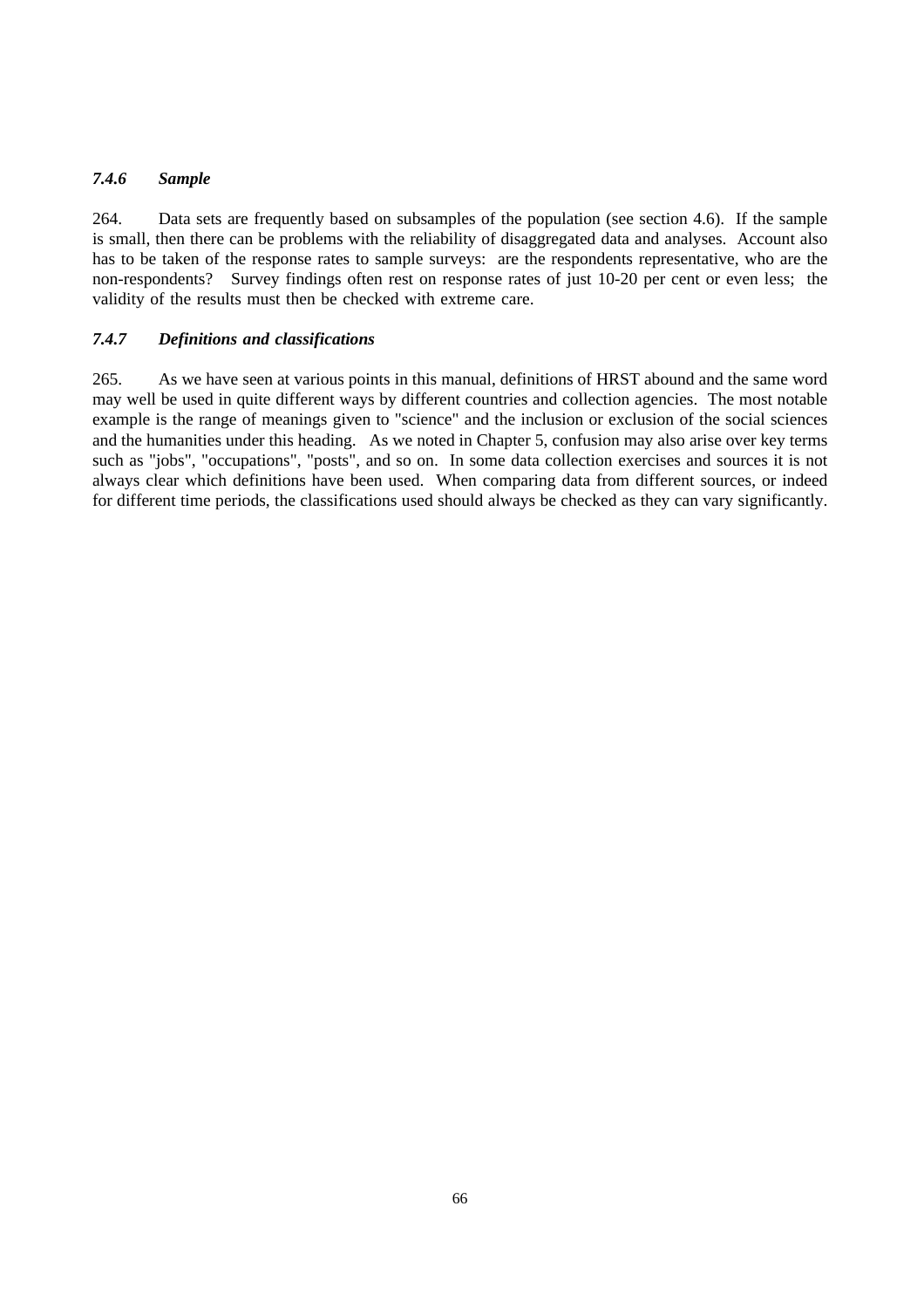## **ANNEX 1**

#### **THE UNESCO APPROACH TO MEASURING HRST**

### **1. General**

The United Nations Educational, Scientific and Cultural Organization (UNESCO) is together with the OECD the world's leading agency for the development of concepts for standardising the collection of S&T statistics. The two principal UNESCO sources of information and guidelines for the measurement of S&T activities are the *Recommendation concerning the International Standardization of Statistics on Science and Technology*, adopted by the General Conference at its twentieth session, Paris 27 November 1978, and the UNESCO *Manual for Statistics on Scientific and Technological Activities* (UNESCO Division of Statistics on Science and Technology, Office of Statistics ST-84/WS/12). The *International Standard Classification of Education - ISCED* is also a UNESCO responsibility (see Annex 3).

The *Manual* constitutes a practical supplement to the *Recommendation* and gives broad definitions of and guidelines for the measurement of scientific and technological activities (STA).

The UNESCO definitions of S&T activities are of direct interest to the HRST Manual, notably those (see section 3 below) which refer to the coverage of various categories of human resources and related variables.

#### **2. Scientific and Technological Activities (STA)**

#### *2.1 General*

STA are defined in the Recommendation as *"systematic activities which are closely concerned with the generation, advancement, dissemination, and application of scientific and technical knowledge in all fields of science and technology. These include such activities as R&D, scientific and technical education and training (STET), and the scientific and technological services (STS)..."*

#### *2.2 Research and Experimental Development (R&D) Activities*

As far as R&D activities are concerned, UNESCO's definitions are essentially identical with those laid down in the OECD *Frascati Manual* (see Annex 2).

# *2.3 S&T Education and Training (STET) at Broadly the Third Level*

#### UNESCO defines STET as follows:

*"all activities comprising specialized non-university higher education and training, higher education and training leading to a university degree, post-graduate and further training, and organized life-long training for scientists and engineers. These activities correspond broadly to ISCED levels 5, 6 and 7.*"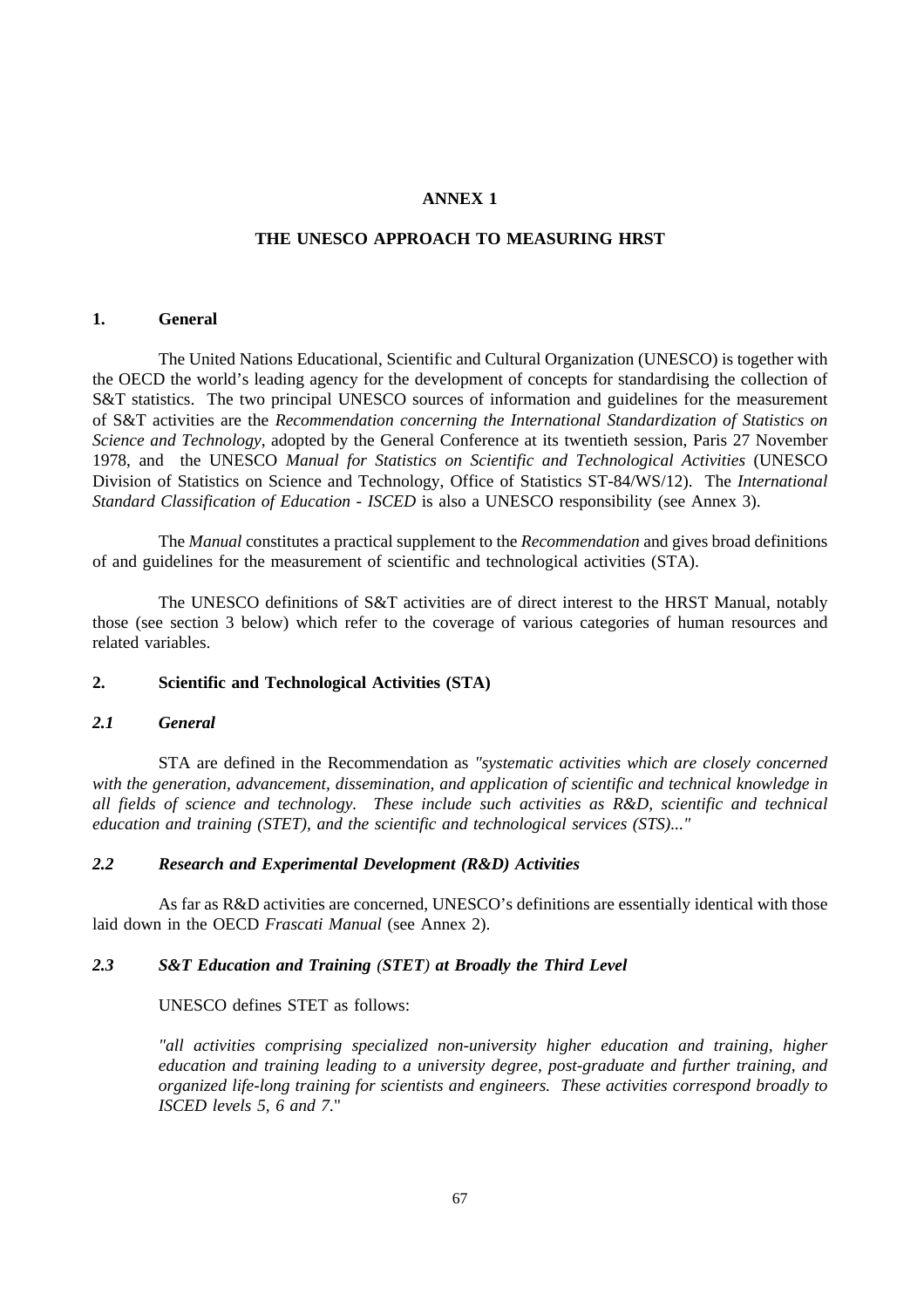## *2.4 Scientific and Technological Services (STS)*

#### STS are defined as:

*"activities concerned with research and experimental development and contributing to the generation, dissemination and application of scientific and technical knowledge;*

- *(i) S&T services provided by libraries, archives, information and documentation centres, reference departments, scientific congress centres, data banks and information-processing departments;*
- *(ii) S&T services provided by museums of science and/or technology, botanical and zoological gardens and other S&T collections (anthropological, archaeological, geological, etc.);*
- *(iii) Systematic work on the translation and editing of S&T books and periodicals (with the exception of textbooks for school and university courses);*
- *(iv) Topographical, geological and hydrological surveying; routine astronomical, meteorological and seismological observations; surveying of soils and of plants, fish and wildlife resources; routine soil, atmosphere and water testing; the routine checking and monitoring of radioactivity levels;*
- *(v) Prospecting and related activities designed to locate and identify oil and mineral resources;*
- *(iv) The gathering of information on human, social, economic and cultural phenomena, usually for the purpose of compiling routine statistics, e.g. population census; production, distribution and consumption statistics, social and cultural statistics, etc.*
- *(vii) Testing, standardization, metrology and quality control; regular routine work on the analysis, checking and testing, by recognized methods, of materials, products, devices and processes, together with the setting up and maintenance of standards of measurement;*
- *(viii) Regular routine work on the counselling of clients, other sections of an organization of independent users, designed to help them to make use of scientific, technological and management information. This activity also includes extension and advisory services organized by the State for farmers and for industry but does not include the normal activities of project planning or engineering offices;*
- *(ix) Activities relating to patents and licences; systematic work of a scientific, legal and administrative nature on patents and licences carried out by public bodies."*

#### **3. UNESCO Definitions with Relevance to HRST**

## *3.1 General*

Chapter 3, Scientific and Technical Personnel, of the UNESCO Manual discusses various issues of HRST, first by defining the characteristics for inclusion of individuals in different S&T personnel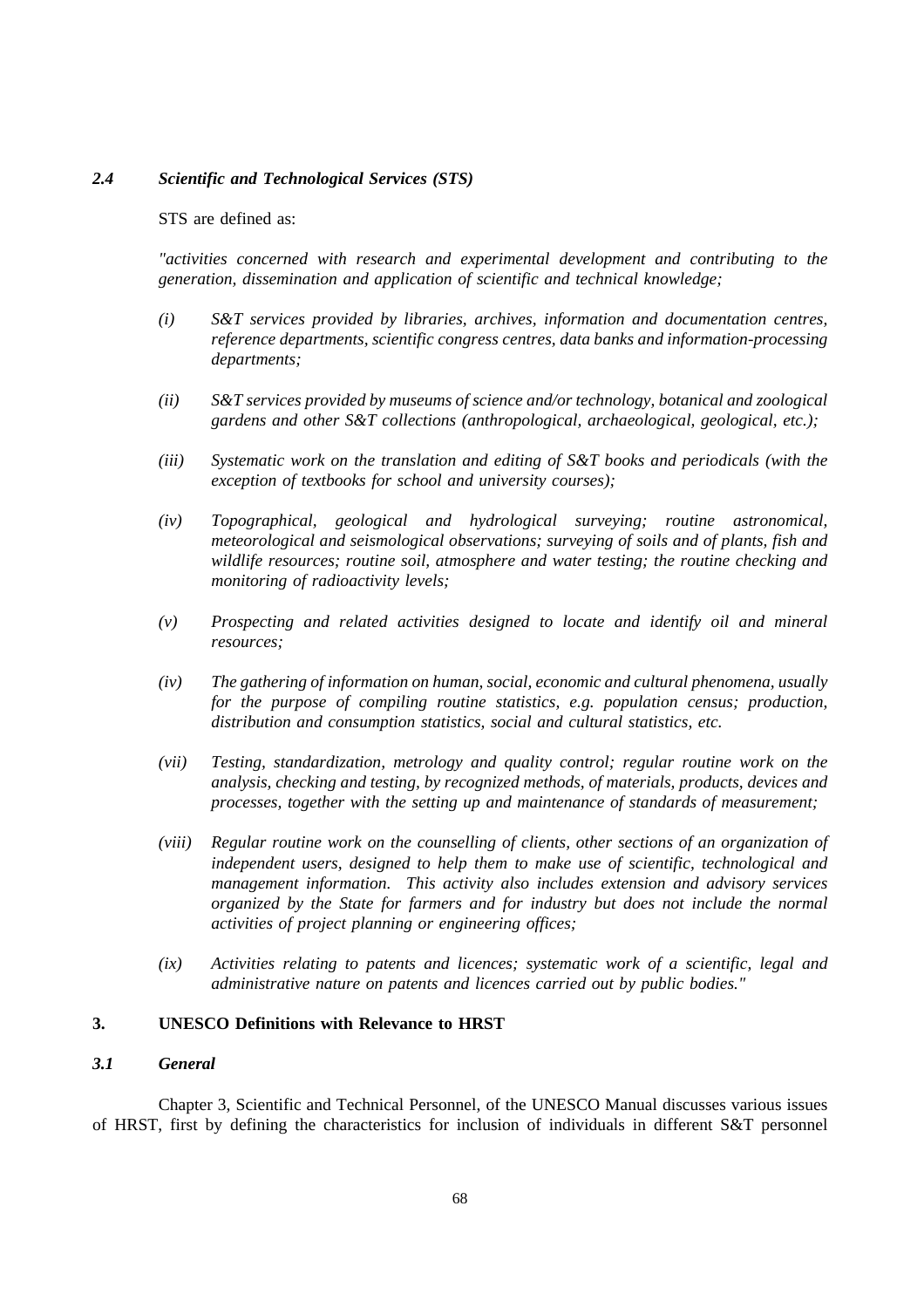categories, various measures of S&T personnel, classifications by education (level and field of study), occupation and by nationality, age and sex. A special section (see section 4 below) is also devoted to the Scientific and Technical manpower potential (total stock of qualified manpower and number of economically active qualified manpower).

## *3.2 Scientific and Technical Personnel*

*3.2.1 Definition*

UNESCO defines "**Scientific and Technical Personnel"** as:

*"... the total number of people participating directly in S&T activities in an institution or unit, and, as a rule paid for their services. This group should include scientists and engineers, technicians and auxiliary personnel..."*

# *3.2.2 Subcategories of S&T Personnel*

The constituent categories, of which the first two classes -- but not the third ("auxiliary personnel") -- appear to be of relevance to the OECD/Eurostat HRST Manual, are defined as:

*3.2.2.1 Scientists and engineers refer to persons who, working in those capacities, use or create scientific knowledge and engineering and technological principles, i.e. persons with scientific or technological training who are engaged in professional work on S&T activities, high-level administrators and personnel who direct the execution of S&T activities. (In the case of R&D activitites, "scientists" are synonymous with researchers and assistant researchers engaged both in the natural sciences and in social sciences and humanities.)*

*3.2.2.2 Technicians refer to persons engaged in that capacity in S&T activities who have received vocational or technical training in any branch of knowledge or technology.*

*3.2.2.3 Auxiliary personnel refer to persons whose work is directly associated with the performance of S&T activities, i.e. clerical, secretarial and administrative personnel, skilled, semi-skilled and unskilled workers in the various trades and all other supporting personnel.*

*3.2.3 Conditions for Inclusion in the STP Categories*

3.2.3.1 General

The guidelines below are based on ISCED levels (see Annex 3). They are limited to people working actively in S&T activities but exclude all persons who -- though qualified -- are not necessarily engaged in S&T work.

## 3.2.3.2 Scientists and Engineers

According to UNESCO, personnel should be classified in the category of *scientists and engineers* if they have either:

*(i) completed education at the third level leading to an academic degree; or*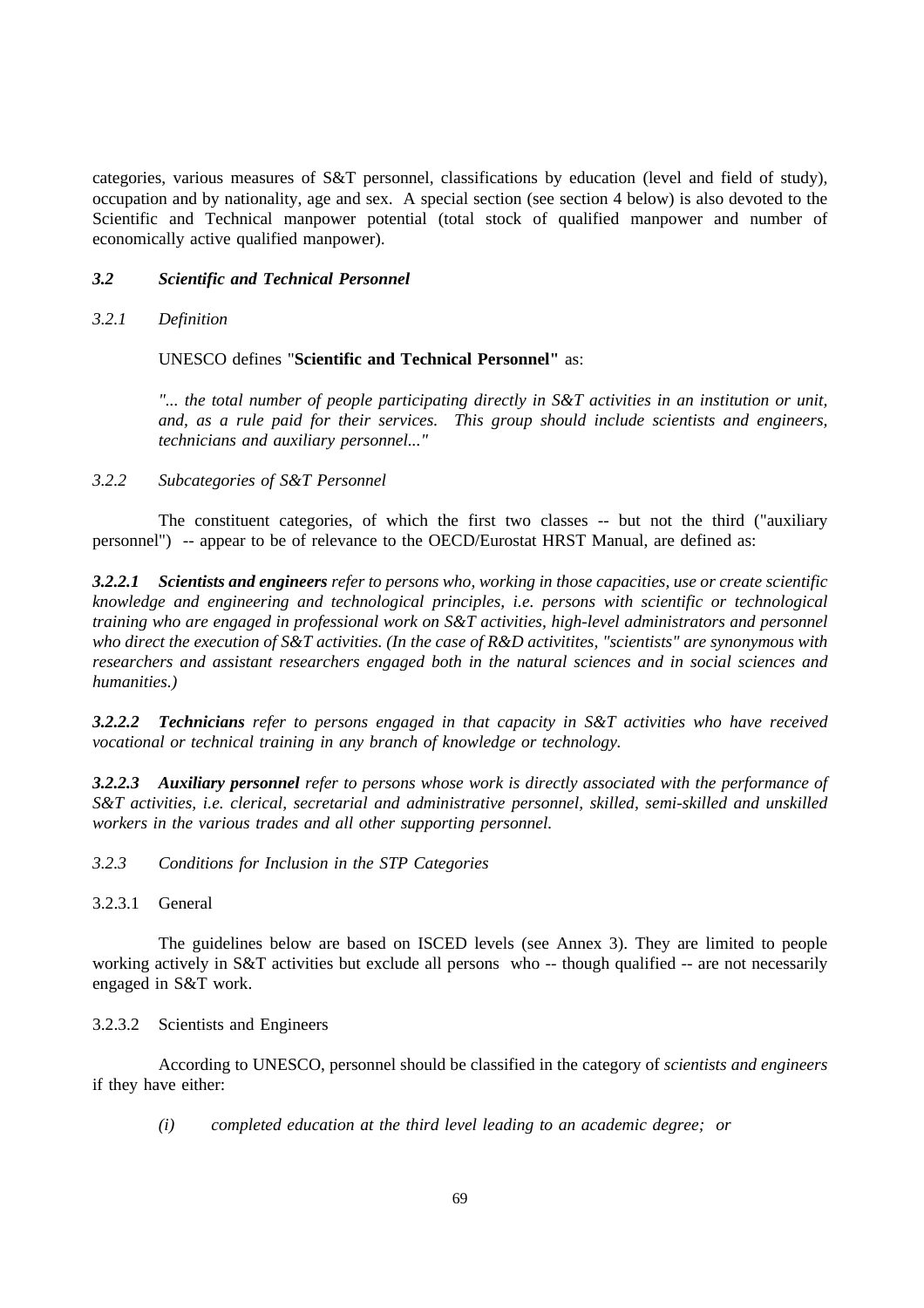- *(ii) received third-level non-university education (or training) not leading to an academic degree but nationally recognized as qualifying for a professional career, or*
- *(iii) received training, or acquired professional experience, that is nationally recognized as being equivalent to one of the two preceding types of training (e.g. membership of a professional association or the holding of a professional certificate or licence).*

### 3.2.3.3 Technicians

Personnel should be classified in the category of *technicians* if they have either:

- *(i) completed the second stage of second-level education. These studies are in many cases followed by one or two years' specialized technical studies, which may or may not lead to a diploma;*
- *(ii) received at least three years' vocational or technical education (whether leading to a diploma or not) following completion of the first stage of second-level education;*
- *(iii) received on-the-job training (or acquired professional experience) that is nationally recognized as being equivalent to the levels of education defined under (i) or (ii) above.*
- *3.2.4 Unit of Measure for S&T Personnel (STP)*
- 3.2.4.1 General

UNESCO mentions that STP may be measured both by number of persons engaged in STA and in terms of working time devoted to such STA but that both aspects may be combined. Three concepts may be used for the measurement of human resources: full-time (FT), part-time (PT) and full-time equivalent (FTE), which are defined below.

*Note*: The OECD *Frascati Manual* further uses the concept of **"working mainly on R&D"** (= 50-90 per cent of time) -- see Annex 2.

3.2.4.2 Personnel Working Full-time (FT)

*Full-time (FT) S&T personnel* are defined as "*those personnel who devote all or almost all their working time to a given scientific and technological activity".* The UNESCO manual specifies that, in practice, those staff who devote more than 90 per cent of their working time to a given STA should be classified as FT personnel.

#### 3.2.4.3 Personnel Working Part-time (PT)

*Part-time (PT) S&T personnel* are defined as *"those personnel who devote only part of their working time to a given scientific and technological activity"*. For reasons of symmetry with the previous definition, the UNESCO manual specifies that, in practice, only those staff who devote between 10 and 90 per cent of their working time to a given STA should be classified as PT personnel whereas staff who spend less than 10 per cent should be excluded altogether.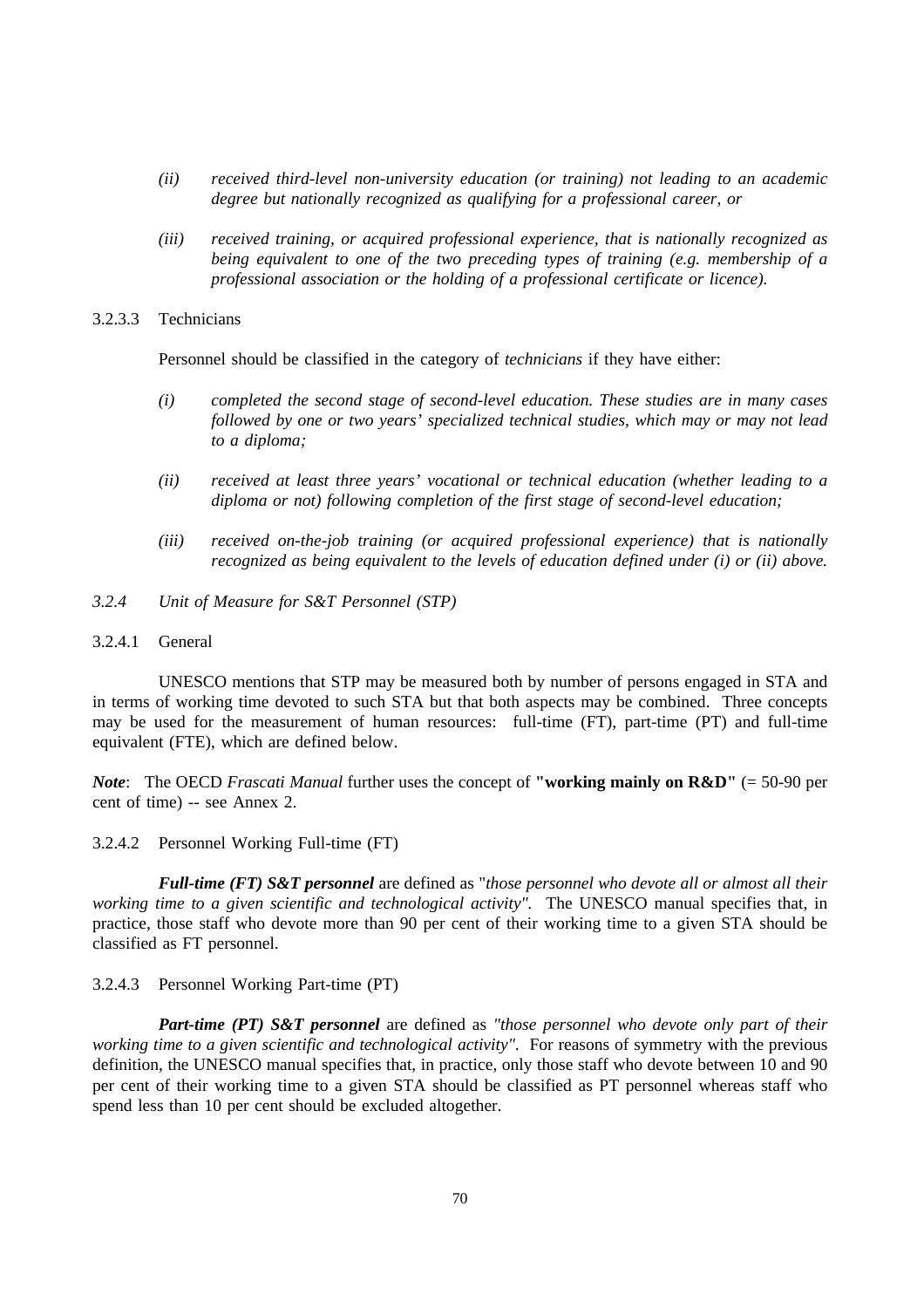#### 3.2.4.4 Full-time Equivalent (FTE)

*The concept of FTE is based on the measurement unit representing one person working full-time for a given period; it should be used to convert figures relating to the number of part-time workers into the equivalent of full-time workers.* The UNESCO manual specifies that the concept is based on two components: the actual number of persons working PT, and the percentage of working time devoted by the personnel involved to the given activity.

#### *3.3 Other Variables*

Besides the general recommendations on data collection for RSEs and technicians in terms of education/field of study and occupation, and FT and PT numbers, UNESCO also recommends that all personnel data be classified by sex, and RSEs and technicians furthermore by nationality, merely showing nationals separately from non-nationals (i.e. expatriates or foreigners) and by age. The following age groups are recommended: less than 30, 30-39, 40-49, 50-59, 60 years and over.

### **4**. **UNESCO's Scientific and Technical Manpower Potential**

For the measurement of aggregated totals of S&T personnel UNESCO suggests a breakdown of the S&T manpower potential by 1) the **total stock of qualified manpower** and 2) the number of **economically active qualified manpower**.

Given their specific interest to the HRST Manual these UNESCO concepts are reproduced *in extenso* below.

# **Extracts from the UNESCO manual for Statistics on Scientific and Technological Activities**.

#### *(6.) Scientific and technical manpower potential*

*The planning and formulation of science policy requires the knowledge, especially in developing countries, of the total numerical strength of the most qualified human resources, namely the total stock and the number of the economically active persons who possess the necessary qualifications to be scientists, engineers and technicians.*

## *(6.1) Total stock of qualified manpower*

*Total stock of qualified manpower comprises the total number of persons with the necessary qualifications for personnel in categories "scientists and engineers" and "technicians", regardless of economic activity (production, S&T activities, the professions, no gainful employment, etc.), age, sex, nationality or other characteristics, present in the domestic territory of a country at a given reference date.*

*It should be noted that in the definition of total stock (and also in the following definition for economically active qualified manpower), the criterion of inclusion is merely the "necessary qualification" whereas the definition of scientists and engineers and of technicians (see items 2.1 and 2.2) is limited to*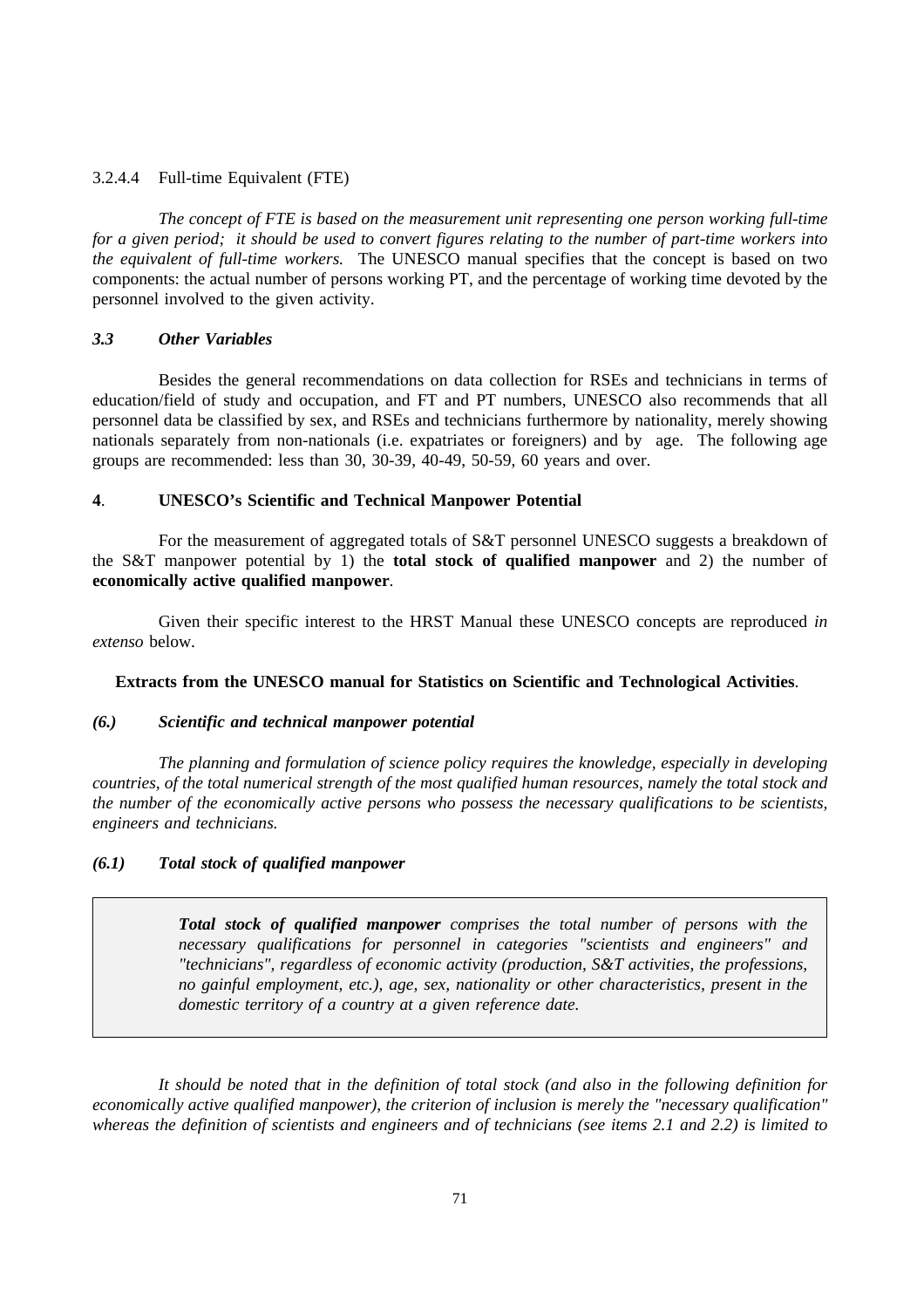*those who are actually "working in those capacities", i.e. those working as scientists and engineers or as technicians. This limited definition will not produce an inventory of all qualified manpower (i.e. potential scientists, engineers and technicians) in a given country. Frequently, individuals trained in science and engineering or with technical or vocational training are not working in S&T activities for a variety of reasons, varying from unavailability of such positions to a change in interest. They are, however, still part of a reservoir which can be used as a source of personnel for S&T activities.*

#### *(6.2) Number of economically active qualified manpower*

*Number of economically active qualified manpower comprises the total number of persons with the necessary qualifications for personnel in categories "scientists and engineers" and "technicians" who are engaged in, or actively seeking work in, some branch of the economy at a given reference date.*

*If, for practical reasons, a problem of mutual exclusion arises in the collection of data, the second definition is preferable.*

In order to illustrate the difference in coverage of the two definitions, it may be said that the **total** *stock of qualified manpower identifies all persons resident in the country (regardless of their nationality or country of origin) who have the necessary qualification (although for the latter this is not always measurable, see below) achieved either in the educational system or through professional experience- to work as scientists, engineers and technicians (with the underlying concept of potentiality).*

*The number of economically active qualified manpower is that part of the total stock which is either employed or actively seeking work (according to the definition nationally used in labour statistics).*

*In the Recommendation concerning the International Standardization of Statistics on Science and Technology, the terms "Total stock of scientists and engineers and technicians (SET)" and "number of economically active SET" are used to denote, respectively, what we call here "Total stock of qualified manpower" and "number of economically active qualified manpower."*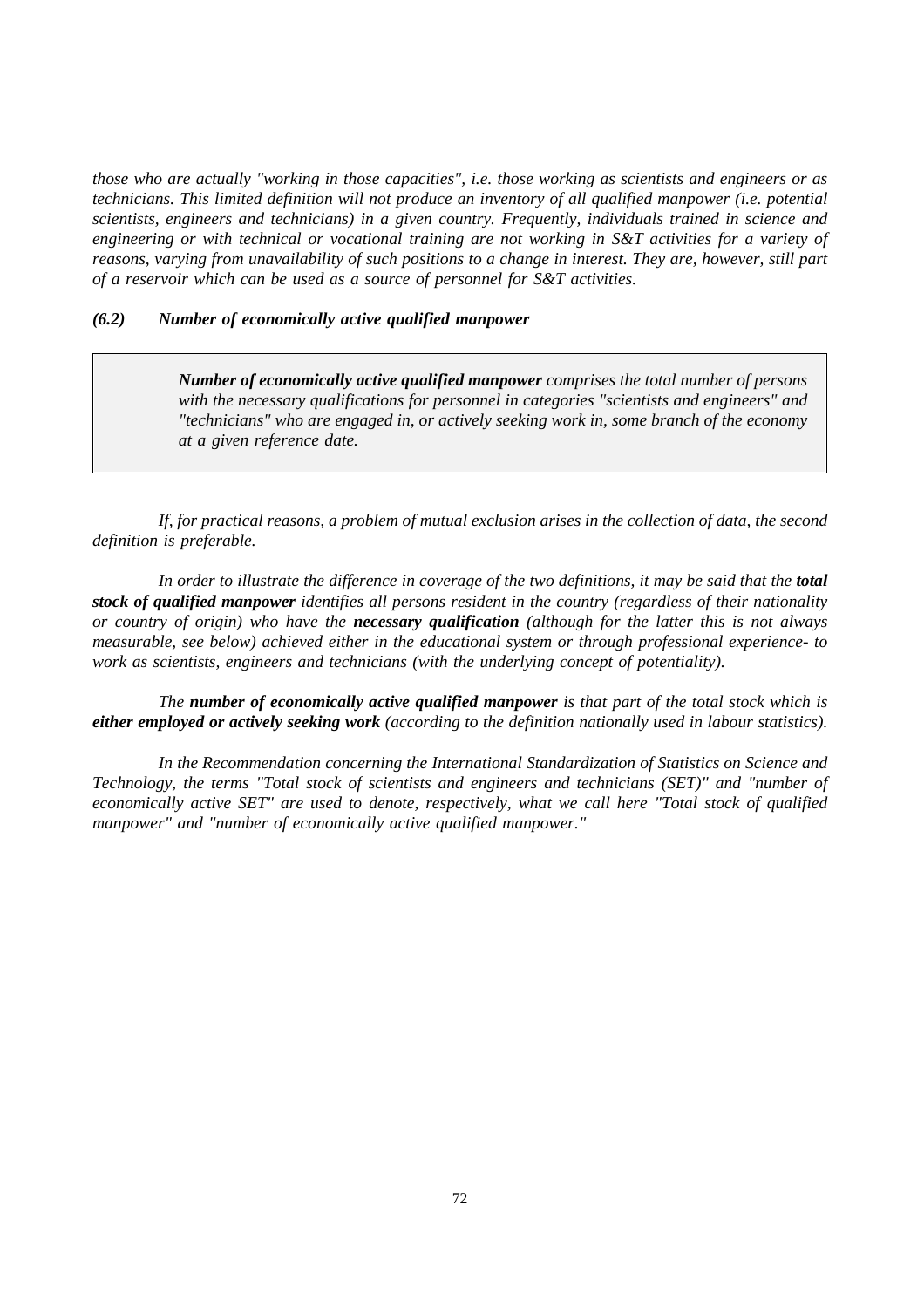

*The following scheme illustrates the relationship between these two aggregates and the group of SET actually engaged in S&T activities.*

*The blank area indicates those persons who, even though possessing the necessary requisites, are outside the labour market (e.g. housewives, retired persons); the light shaded area denotes those persons employed in all the branches of the economy (except those occupied in S&T activities) or actively seeking work; the darker areas indicate that part of the total stock actually engaged in S&T activities (some persons working full-time and others part-time) of which a share is devoted to R&D.*

*The data on the total stock of qualified manpower and on the number of economically active scientists, engineers and technicians cannot be collected by the national survey on S&T activities but will normally be obtained through a periodical population census or through manpower surveys as well as other national sources (register of professional associations, publications, ad hoc inquiries, special studies, files of employment agencies, etc.). It should be remembered that, since data requested will be derived from the different sources mentioned above which adopt their own standards and definition, the arrangement of these data cannot be expected to correspond exactly to the definitions proposed for personnel engaged in S&T activites. Close co-operation between S&T statisticians and the census authorities is therefore essential. If the national concepts differ from those suggested above (for example, concerned only with those employed in the national economy, or not including unemployed persons) and these are followed when reporting information at the international level, this should be specified and noted accordingly.*

*It will be particularly difficult to identify those "scientists and engineers" who have received training and acquired professional experience equivalent to formal qualification at the third level of education, or those "technicians" who have undergone on-the-job training and acquired professional experience equivalent to formal qualification at the second level of education. The figures from those sources will, in any case, represent estimates which by definition are subject to some margin of error.*

### **5. Fields of Science and Technology**

For details on UNESCO's approach to the use of fields of S&T and relevant detailed qualifications, see Annex 3 (ISCED).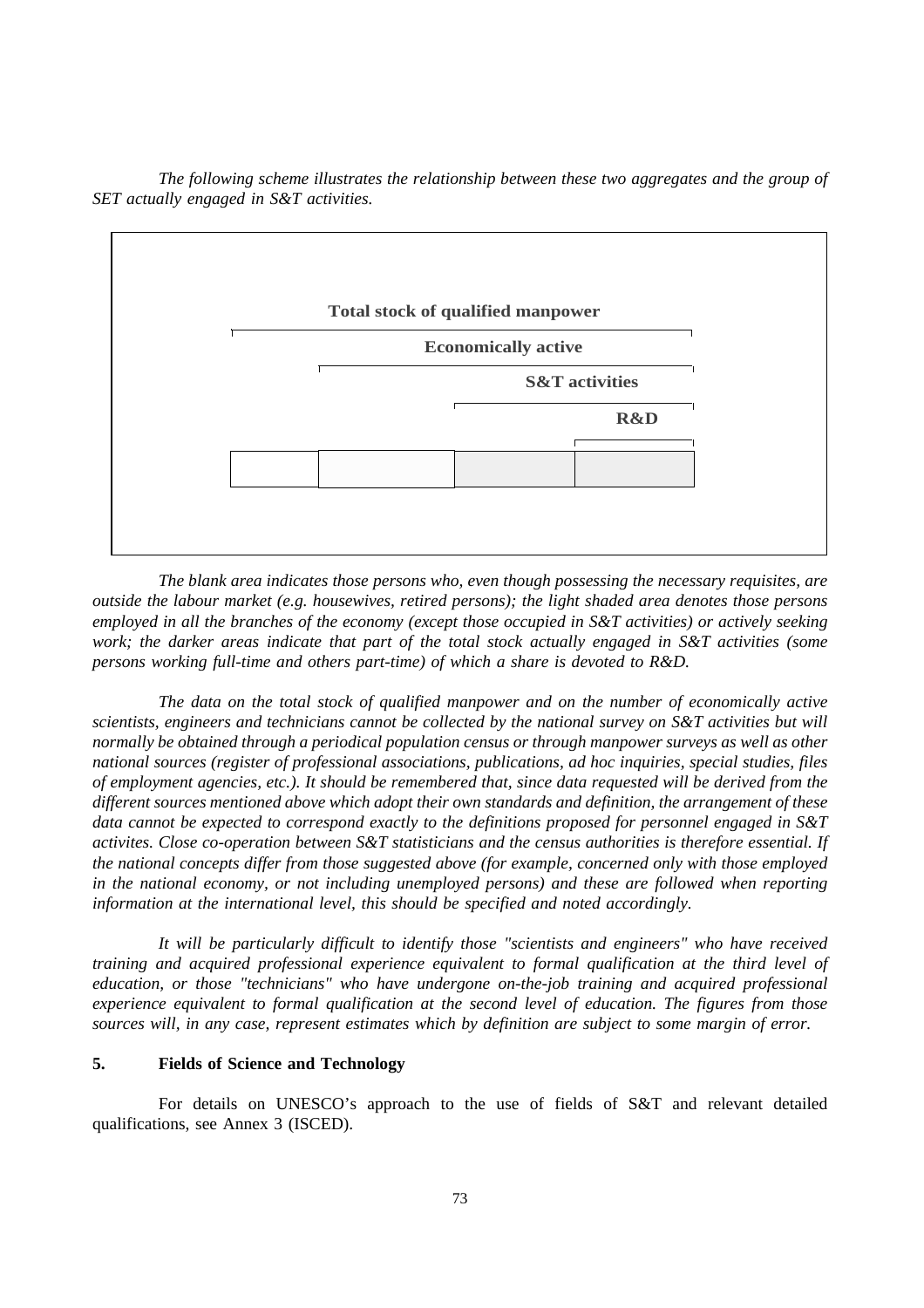## **TREATMENT OF HUMAN RESOURCES DEVOTED TO R&D IN THE OECD FRASCATI MANUAL**

### **1. Introduction**

The *Frascati Manual -- Proposed Standard Practice for Surveys of Research and Experimental Development* was the first in the OECD family of manuals on the measurement of resources devoted to S&T activities. The history of the Frascati Manual (FM) goes back to the early 1960s and the 1993 version is its fifth edition. The basic FM guidelines on measuring expenditure and personnel "inputs" to R&D have been adopted by other international agencies, such as UNESCO and Eurostat. The definitions of R&D activities (expenditure and personnel) proposed by UNESCO in its *Recommendation concerning the International Standardization of Statistics on Science and Technology* (1978) and *Manual for Statistics on Scientific and Technological Activities* (1984) (see Annex 1) are nearly identical with those found in FM-1980.

As far as R&D personnel is concerned, all FM editions prior to FM-93 recommended that data be collected only in full-time equivalence (FTE) though the option of collecting head-count data was mentioned. OECD surveys of R&D used to collect FTE data only. Head-count data were first collected for the year 1991.

#### **2. Specific Borderline Problems for R&D Personnel**

R&D is part of the broader concept of S&T activities (for which the UNESCO definition is given in Annex 1). FM discusses and suggests guidelines on how to tackle a number of borderline problems referring both to the R&D activity as such (boundaries between R&D and non-R&D) and to the different categories of personnel involved. Typical examples in the first case are R&D *vs* education and administration in the higher education sector, or the distinction between R&D and a number of industry-related activities in enterprises, and, in the second case, the treatment of administrative and support staff, postgraduate students, etc. For further information, see FM-93, Chapter 2.

Given that many people devote only part of their working time to R&D (faculty staff, for instance) the FM recommendations to prefer FTE to head-counts are still valid, with a view to measuring the "real volume" of R&D performed. The new recommendations of measuring head-counts are made in line with the increased interest in HRST and with a view to improving the analytical tools for comparing R&D personnel statistics with other data series, such as education and employment statistics. Head-count data are also better indicators than FTE for the measurement of variables like gender, age, nationality, etc.

In FM-93 a separate chapter is for the first time devoted to the measurement of R&D personnel (Chapter 5).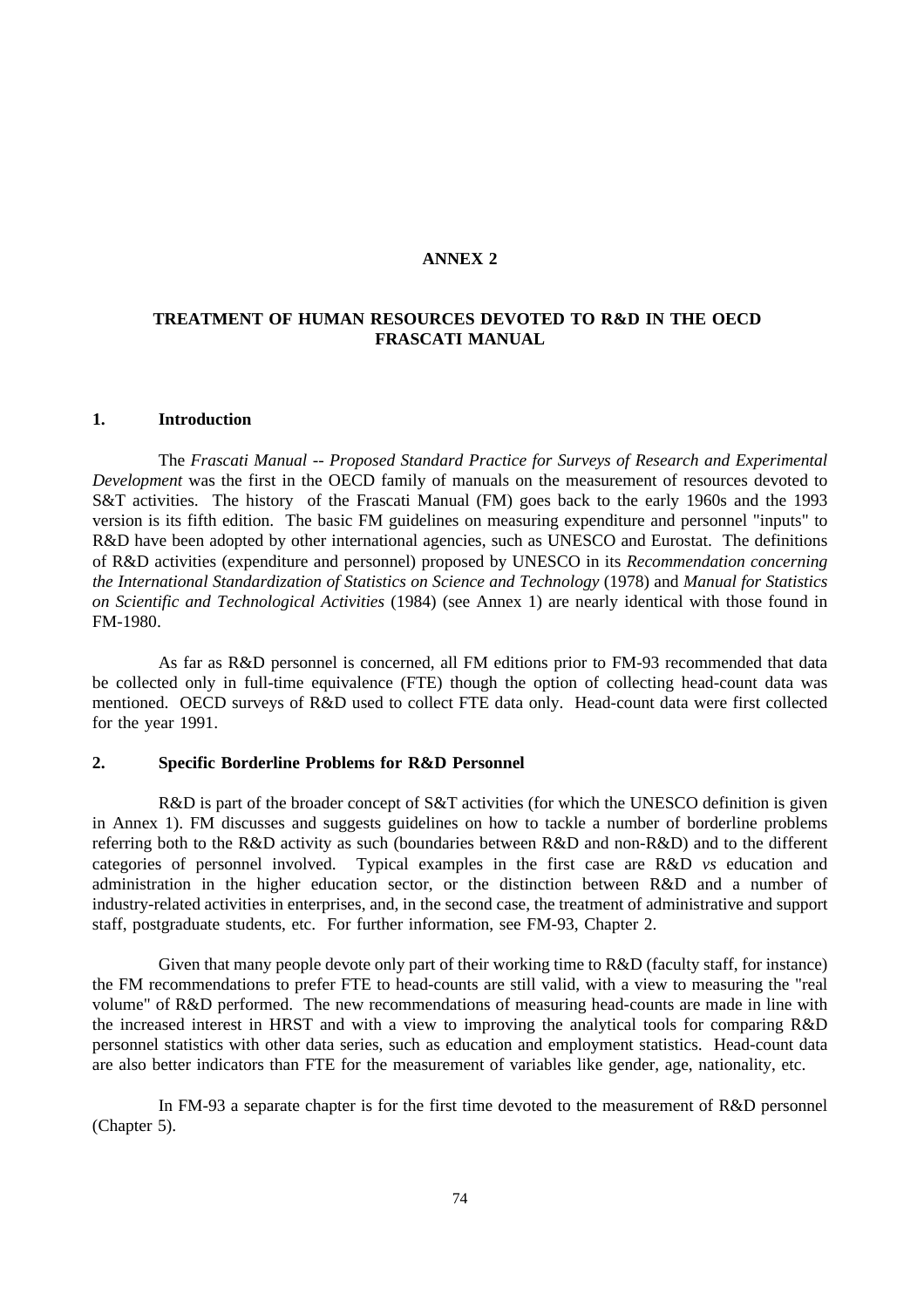### **3. Coverage of R&D Personnel**

The initial coverage of R&D personnel is defined (FM para 279) as follows:

*All persons employed directly on R&D should be counted, as well as those providing direct services such as R&D managers, administrators, and clerical staff.*

### **4. Measurement of R&D Personnel**

### *4.1 Head-count Data*

For reporting head-count numbers, FM-93 (paras 289-294) suggests three options:

- -- number of persons engaged in R&D at a given date (for instance, end of period);
- -- total number of persons engaged in R&D during the (calendar) year;
- -- average number of persons engaged in R&D during the (calendar) year.

It is suggested that head-count data could usefully be divided between persons:

- -- working full-time on R&D (90 per cent or more);
- -- working mainly on R&D (50-90 per cent of time);
- -- working part-time on R&D (less than 50 per cent of time),

with persons working less than 10 per cent on R&D excluded.

## *4.2 Full-time Equivalence (FTE)*

*4.2.1 General*

FM-93 discusses the FTE concept as follows.

*4.2.2 Measurement in Person-Years*

Extracts from FM-93 (section 5.3.3):

*[296] One FTE may be thought of as one person-year. Thus, a person who normally spends 30 per cent of his or her time on R&D and the rest on other activities (such as teaching, university administration, and student counselling) should be considered as 0.3 FTE. Similarly, if a full-time R&D worker was employed at an R&D unit for only six months, this results in an FTE of 0.5. Since the normal working day (period) may differ from sector to sector and even from institution to institution, it is impossible to express FTE in person-hours.*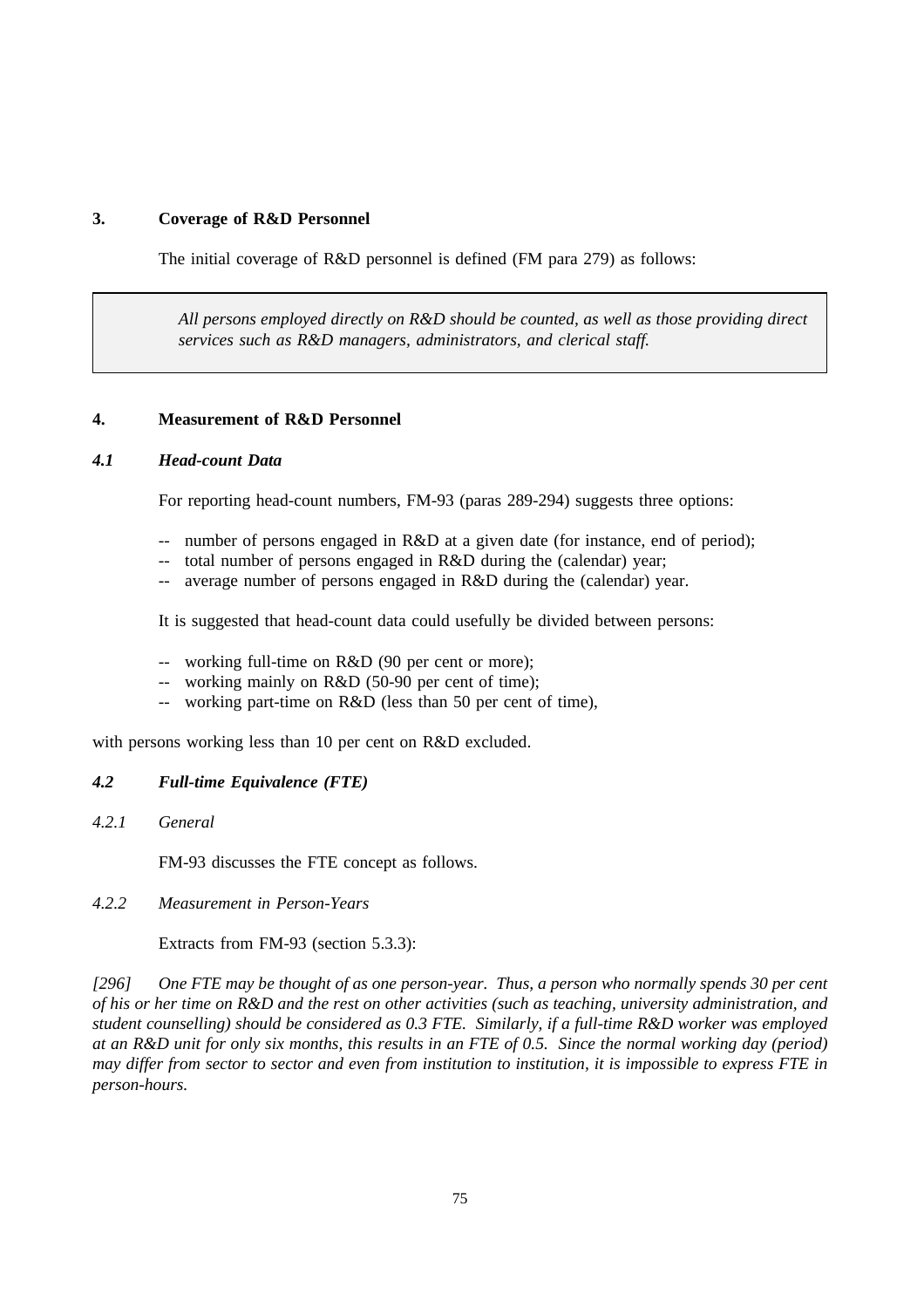*[297] Theoretically, the reduction to FTE should be made for all R&D personnel initially included. In practice, it may be acceptable to count all persons spending more than 90 per cent of their time on R&D (e.g. most persons in R&D laboratories) as one FTE and, correspondingly, to completely exclude all persons spending less than 10 per cent of their time on R&D*.

### *4.2.3 FTE on a Fixed Date*

### Extracts from FM-93:

*[299] In some cases it may be more practical to survey the FTE of R&D personnel as of a specific date. If, however, there are significant seasonal variations in R&D employment (e.g. temporary staff hired by governments at the end of the university teaching year), allowance should be made for these variations in order to permit comparison with data based on FTE during a period. Where the fixed-date approach is used and data is collected annually for the first or last day of the expenditure period, it is recommended that two-year moving averages should be used for comparisons with R&D expenditure data*.

### *4.3 Categories of R&D Personnel*

### *4.3.1 General*

FM uses two approaches for classifying R&D personnel: by occupation and/or by level of formal qualification -- see below.

### *4.3.2 Classification by Occupation*

Extracts from FM-93 (section 5.4.2):

*[310] The standard international classification in this field is the International Standard Classification of Occupations (ISCO) (ILO 1968; ILO 1991). The main definitions of occupations which follow are especially designed for R&D surveys. However, they can also be described in terms of ISCO-88 (ILO 1990) as shown in Annex 7.*

### [5.4.2.2] *Researchers (RSE)*

[311]

*Researchers are professionals engaged in the conception or creation of new knowledge, products, processes, methods and systems, and in the management of the projects concerned.*

*[312] Researchers are all persons in ISCO-88 Major Group 2 "Professional Occupations" plus "Research and Development Department Managers" (ISCO-88 1237). By convention, any members of the Armed Forces with similar skills performing R&D should also be included in this category.*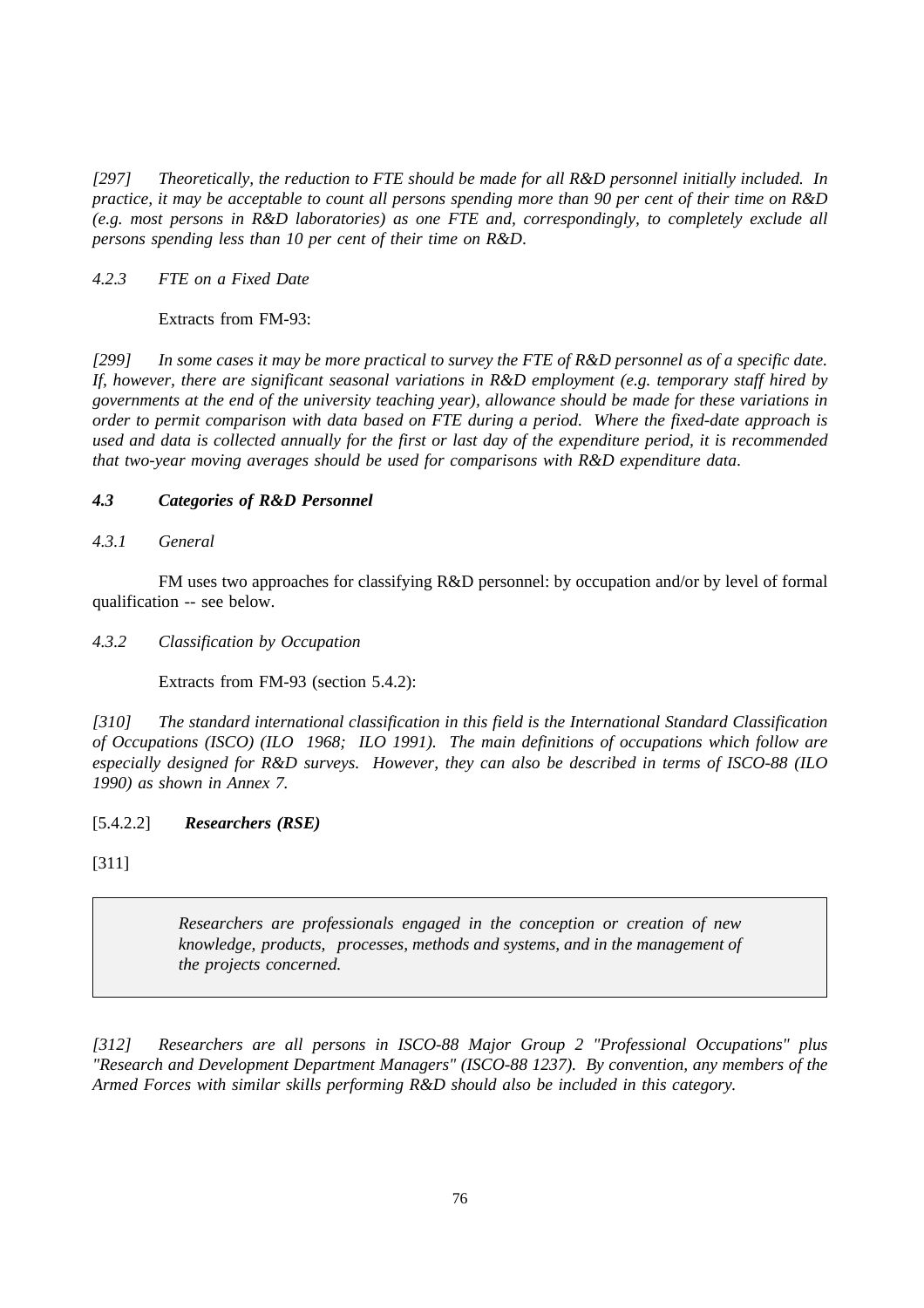*[313] Included are managers and administrators engaged in the planning and management of the scientific and technical aspects of a researcher's work. They are usually of a rank equal to or superior to that of persons directly employed as researchers and will often be former or part-time researchers.*

*[314] Professional titles may vary from institution to institution, from sector to sector, and from country to country.*

*[315] Postgraduate students engaged in R&D should be considered as researchers, and should be reported separately. Where they are not a separate category (see section 2.3.2.2) and are treated as employed as technicians as well as researchers, this may cause inconsistencies in the researcher series.*

## *[5.4.2.3] Technicians and Equivalent Staff*

*[316]*

*Technicians and equivalent staff are persons whose main tasks require technical knowledge and experience in one or more fields of engineering, physical and life sciences, or social sciences and humanities. They participate in R&D by performing scientific and technical tasks involving the application of concepts and operational methods, normally under the supervision of researchers. Equivalent staff perform the corresponding R&D tasks under the supervision of researchers in the social sciences and humanities.*

*[317] Technicians and equivalent staff comprise persons in ISCO-88 Major Group 3 "Technicians and Associate Professionals", notably in Sub-major Groups 31 "Physical and Engineering Science Associate Professionals" and 32 "Life Science and Health Associate Professionals" plus "Statistical, Mathematical and Related Associate Professionals" (ISCO-88, 3434). Any members of the Armed forces working on similar tasks should be included in this category.*

*[318] Their tasks include:*

- *-- carrying out bibliographic searches and selecting relevant material from archives and libraries;*
- *preparing computer programmes;*
- carrying out experiments, tests and analyses;
- *preparing materials and equipment for experiments, tests and analyses;*
- *recording measurements, making calculations and preparing charts and graphs;*
- carrying out statistical surveys and interviews.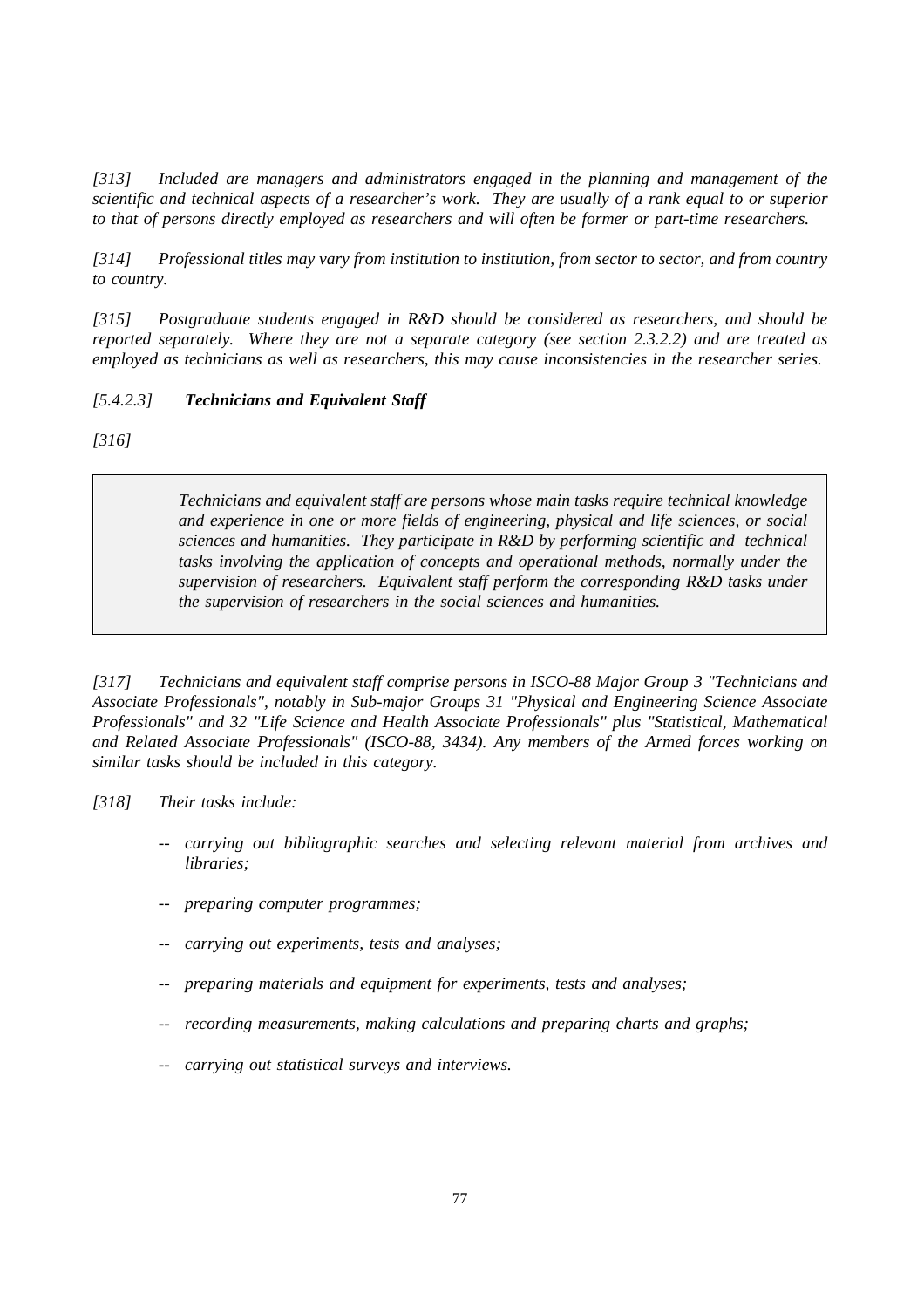## *[5.4.2.4] Other Supporting Staff*

*[319]*

*Other supporting staff include skilled and unskilled craftsmen, secretarial and clerical staff participating in R&D projects or directly associated with such projects.*

*[320] Other R&D supporting staff will be found essentially in ISCO-88 Major Groups 4 "Clerks", 6 "Skilled Agricultural and Fishery Workers", and 8 "Plant and Machine Operators and Assemblers".*

*[321] Included under this heading are all managers and administrators dealing mainly with financial and personnel matters and general administration, insofar as their activities are a direct service to R&D. They will mainly be found in ISCO-88 Major Group 2 and Minor Group 343 "Administrative Associate Professionals" (except 3434).*

The proposed standard key between Frascati categories of R&D personnel by occupation and ISCO-88 classes is shown in Table 1 below (extracts from MF-93 Annex 7).

*4.3.3 Classification by Level of Formal Qualification*

Extracts from FM-93 (section 5.4.3):

*[322] The International Standard Classification of Education (ISCED) provides the basis for classifying R&D personnel by formal qualification. Five classes are recommended for the purposes of R&D statistics. They are defined exclusively by level of education, regardless of the field in which personnel are qualified.*

### *[5.4.3.2] Holders of University PhD Level Degrees (ISCED level 7 upper part)*

*[323] Holders of doctorate degrees of university level or equivalent in all fields of the upper part of ISCED level 7. This category includes holders of degrees earned at universities proper and also at specialised institutes of university status.*

## *[5.4.3.3] Holders of Basic University Degrees Below the PhD Level (ISCED level 7 lower part and level 6)*

*[324] Holders of third-level degrees below the PhD level in all fields at ISCED level 7 lower part and level 6. This category includes holders of degrees earned at universities proper and also at specialised institutes of university status.*

### *[5.4.3.4] Holders of Other Post-Secondary Diplomas (ISCED level 5)*

*[325] Holders of third-level diplomas not equivalent to a university degree in all fields (ISCED level 5). Studies are typically specialised in subject matter, presented at a level that requires the equivalent of full*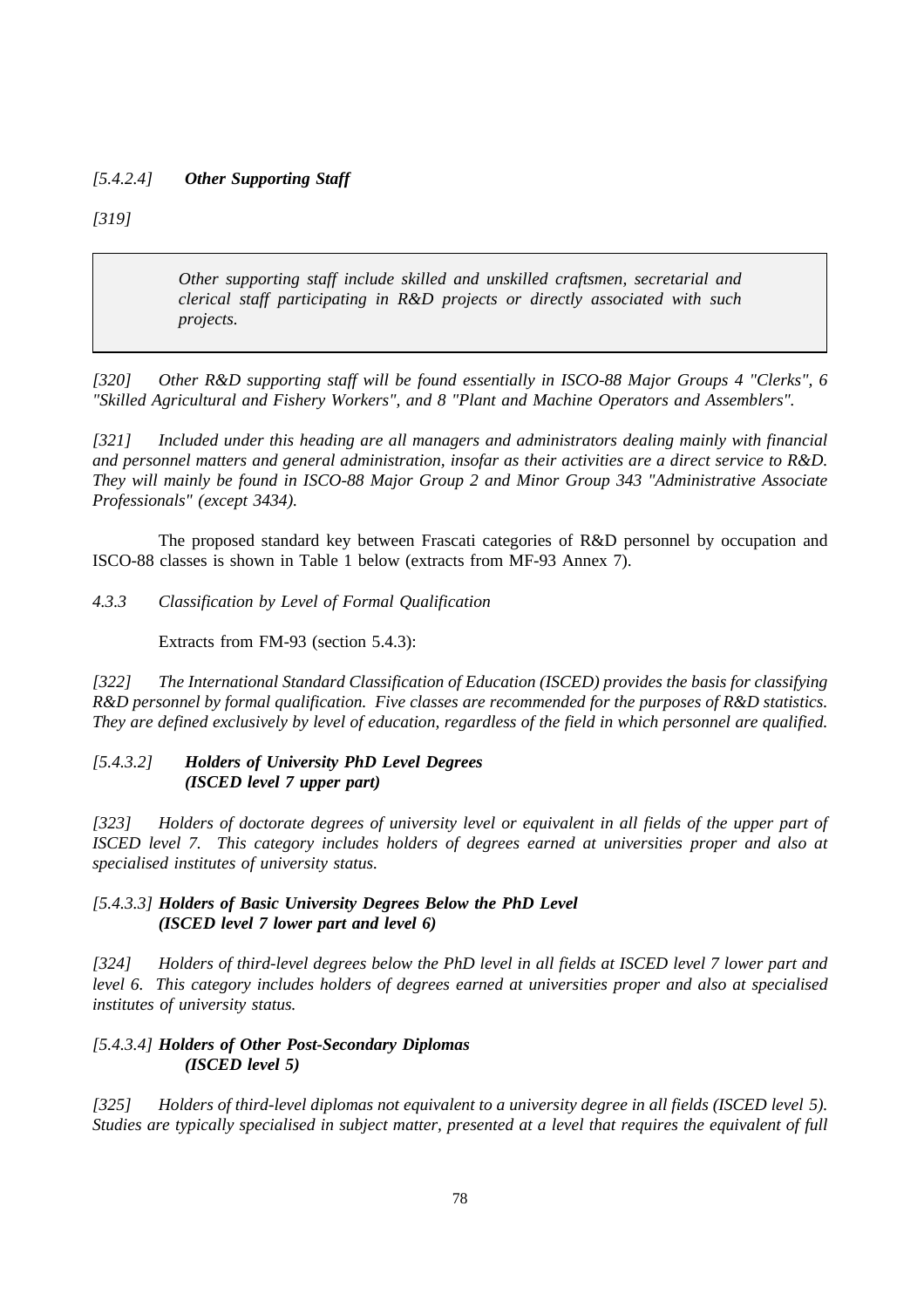*secondary level education for their mastery. They provide a more practically oriented education than the universities. Many of the courses are offered in part-time, evening, sandwich and refresher programmes.*

### *[5.4.3.5] Holders of Diplomas of Secondary Education (ISCED level 3 and below)*

*[326] Holders of diplomas at the second level, second stage (ISCED level 3). This class includes not only all ISCED level 3 diplomas obtained within the academic school system but also the equivalent level 3 vocational diplomas obtained from other types of educational establishments.*

### *[5.4.3.6] Other Qualifications*

*[327] Includes all those with secondary diplomas at less than ISCED level 3 or with incomplete secondary qualifications or education not falling under any of the other four classes*.

The proposed standard key between ISCED level categories and Frascati classes for R&D personnel by formal qualification is shown in Table 2 below (extracts from FM-93 Annex 7).

## *4.4 National Aggregates of R&D Personnel*

Extracts from FM-93 (section 5.5):

*[328] The recommended aggregate is for total person-years spent in the performance of R&D on national territory for a given 12 month period. This should be broken down by sector and by occupation and/or formal qualification as shown in Table 5.2(a) and Table 5.2(b). The other institutional classifications (and sometimes the functional distributions) are applied within this framework.*

*[329] It would be desirable to have a single measure of all high-level personnel working on R&D. Unfortunately, because of the continued existence of alternative classifications by occupation and by qualification this is not possible*.

### *4.5 Other Personnel Classifications*

Extracts from FM-93 (section 5.7):

*[332] In order to understand more about the R&D labour force, and how it fits in the wider pattern of total scientific and technical personnel, it is also useful to collect the following types of data on a head-count basis:*

- *-- researchers (or holders of university-level degrees) by field of highest qualification;*
- *-- technicians (or holders of post-secondary degrees and diplomas) by field of highest qualification;*
- *-- researchers (or holders of university-level degrees) by age, gender, national origin, length of service, etc*.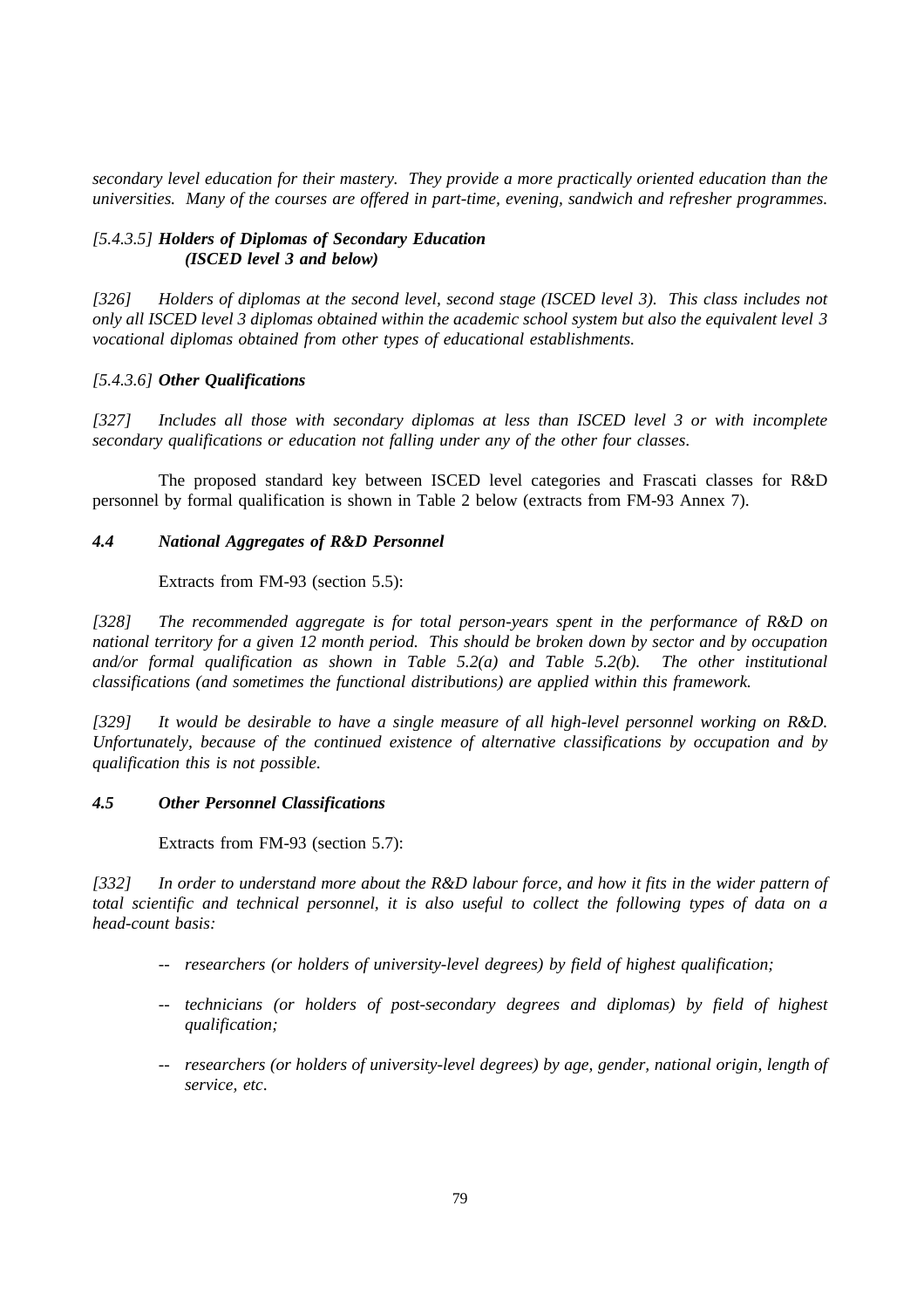### **5. Fields of S&T**

The revised OECD list of broad fields of S&T and sub-categories for use in surveying R&D (FM-93 Table 3.2) is reproduced for information in Table 6 of Annex 3 on ISCED.

### Table 1. CORRESPONDENCE BETWEEN FRASCATI CATEGORIES OF R&D PERSONNEL BY OCCUPATION AND ISCO-88 CLASSES (FM-93 Annex 7, Table 2)

The International Standard Classification of Occupations (ISCO) consists of ten major groups at the top level of aggregation, subdivided into 28 sub-major groups (and 116 minor groups and 390 unit groups).

**"RESEARCHERS" -- ISCO-88 CLASSES (sub-major and minor groups):**

#### 21 **Physical, mathematical and engineering science professionals**

- 211 Physicists, chemists and related professionals
- 212 Mathematicians, statisticians and related professionals
- 213 Computing professionals
	- 214 Architects, engineers and related professionals

#### 22 **Life science and health professionals**

- 221 Life science professionals
	- 222 Health professionals (except nursing)

#### 23 **Teaching professionals**

231 College, university and higher education teaching professionals

#### 24 **Other professionals**

- 241 Business professionals
- 242 Legal professionals
- 243 Archivists, librarians and related information professionals
- 244 Social science and related professionals

#### *plus* Unit group 1237

#### **Research and development department managers**

#### **"TECHNICIANS AND EQUIVALENT STAFF" -- ISCO-88 CLASSES (sub-major and minor groups):**

#### 31 **Physical and engineering science associate professionals**

- 311 Physical and engineering science technicians
- 312 Computer associate professionals
- 313 Optical and electronic equipment operators
- 314 Ship and aircraft controllers and technicians
- 315 Safety and quality inspectors

### 32 **Life science and health associate professionals**

- 321 Life science technicians and related associate professionals
- 322 Modern health associate professionals (except nursing)
- *plus* Unit group 3434

#### **Statistical, mathematical and related associate professionals**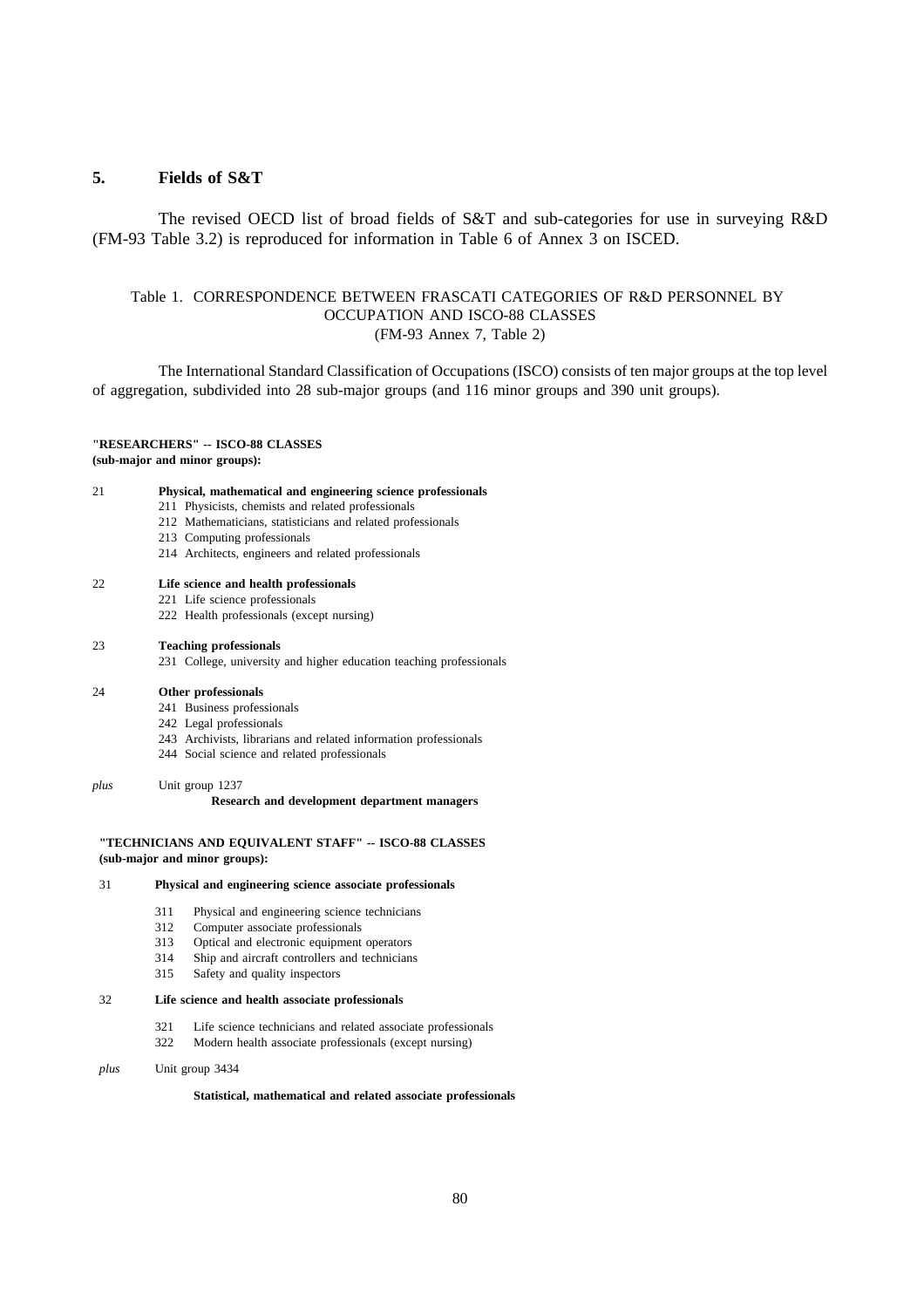**"OTHER SUPPORTING STAFF" -- ISCO-88 CLASSES (major groups):**

 $\_$ 

| - 4  | <b>Clerks</b>                                                                            |
|------|------------------------------------------------------------------------------------------|
| - 6  | Skilled agricultural and fishery workers                                                 |
| - 8  | Plant and machine operators and assemblers                                               |
| plus | Minor group 343                                                                          |
|      | <b>Administrative associate professionals</b> (except Unit group $3434$ ) <sup>(1)</sup> |
| $-1$ | Legislators, senior officials and managers n.e.c.                                        |

(1) Statistical, mathematical and related professionals (here included in "technicians and equivalent staff").

#### Table 2. **KEYS BETWEEN ISCED LEVEL OF EDUCATION CATEGORIES AND FRASCATI CLASSES FOR R&D PERSONNEL BY FORMAL QUALIFICATION** (FM-93 Annex 7 - Table 1)

The International Standard Classification of Education (ISCED) comprises seven categories of education, based upon three level categories, plus a residual category for education not definable by level. Note that code numbers 4 and 8 have not been used.

| Levels      |          | Level Categories                                                                                                                        | General Coverage | <b>OECD R&amp;D Classes</b>                                      |
|-------------|----------|-----------------------------------------------------------------------------------------------------------------------------------------|------------------|------------------------------------------------------------------|
|             | $\Omega$ | Education preceding the first level                                                                                                     | Pre-primary      | Not relevant                                                     |
| T           | 1.       | Education at the first level                                                                                                            | Primary          |                                                                  |
|             |          |                                                                                                                                         |                  | Other qualifications                                             |
| $_{\rm II}$ | 2        | Education at the second level, first stage                                                                                              |                  |                                                                  |
|             | 3        | Education at the second level, second<br>stage                                                                                          | Secondary        | Holders of diplomas of secondary<br>education                    |
| Ш           | 5.       | Education at the <b>third level</b> , first stage, of<br>the type that leads to an award not<br>equivalent to a first university degree |                  | Holders of other post-secondary<br>diplomas                      |
|             | 6        | Education at the <b>third level</b> , first stage, of<br>the type that leads to a first university<br>degree or equivalent              | Post-secondary   | Holders of university<br>level degrees at less<br>than PhD level |
|             | 7        | Education at the <b>third level</b> , second stage,<br>of the type that leads to a postgraduate<br>university degree or equivalent      |                  | Holders of university degrees at PhD<br>level                    |
|             | 9        | Education not definable by level                                                                                                        |                  | Other qualifications                                             |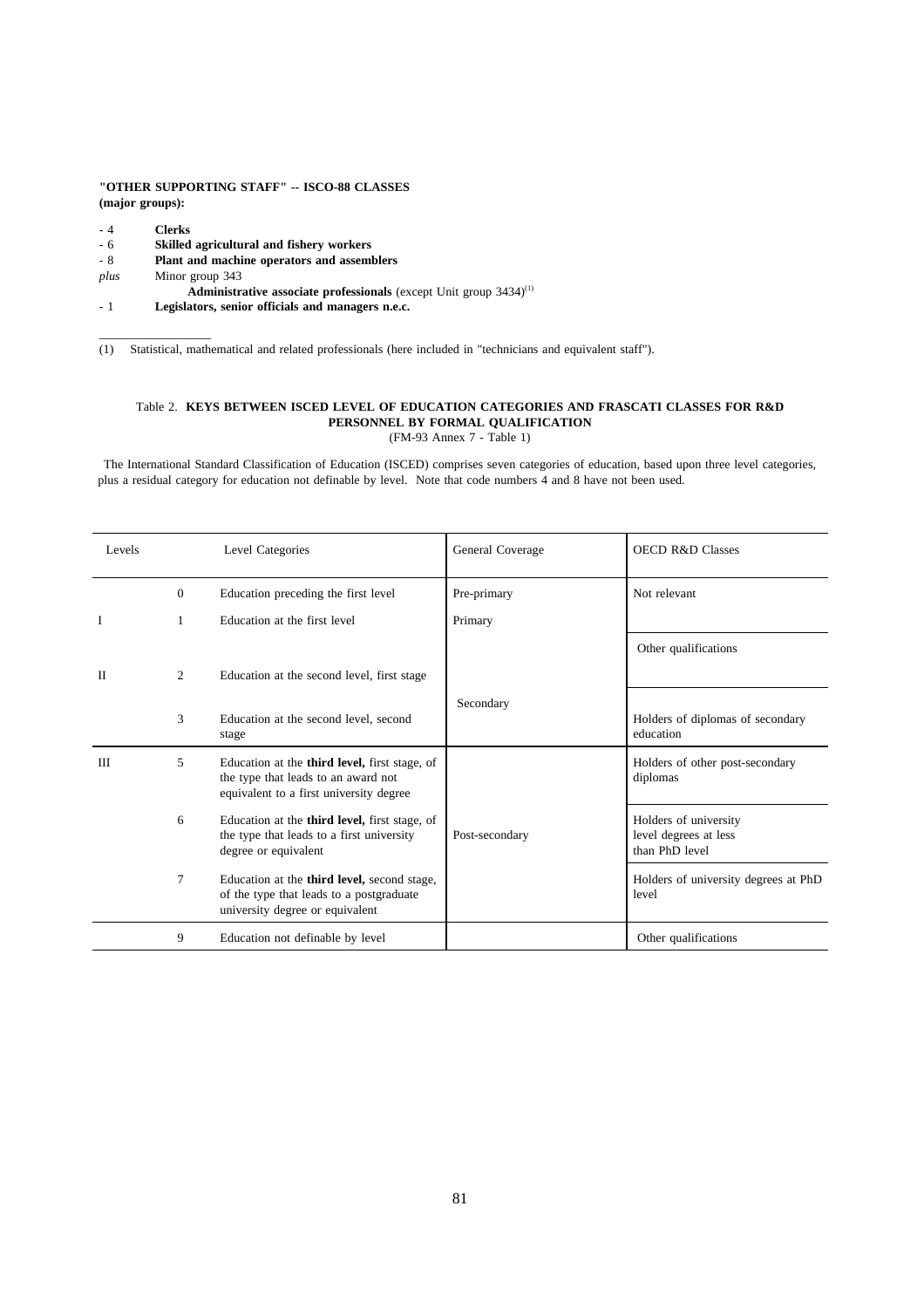### **THE INTERNATIONAL STANDARD CLASSIFICATION OF EDUCATION** -- **ISCED**

#### **1. General**

The International Standard Classification of Education -- ISCED is the generally adopted standard classification providing guidelines for education data collection, reporting and analysis. The ISCED concepts are widely used at both international and national levels.

As described in more detail below, ISCED discusses these issues in terms of **level categories** of education and **fields of study** (broken down by programmes).

A revision of ISCED is currently under way, notably with reference to its different levels of education but less so concerning the fields of study.

The following extracts are drawn from the introduction to ISCED (para. 6). It is specified that

"... **education** is taken to comprise **organized and sustained communication designed to bring about learning",** with further descriptions of what is meant by *"communication" (... a relationship between two or more persons involving the transfer of information), "organized" (... planned in a pattern or sequence with established aims or curricula), "sustained" (... that the learning experience has the elements of duration and continuity) and "learning" (... any change in behaviour, information, knowledge, understanding, attitudes, skills or capabilities which can be retained...).*

### **2. Description of the ISCED Structure**

ISCED categories have been based upon two principal educational criteria: the **level** of education and the subject-matter **content** of study. In the ISCED system, the most detailed unit of education considered is a **course.** A selection of one or more courses, called a **programme,** constitutes the smallest unit for classification. Related programmes are grouped into **programme groups**. The programme groups are further aggregated into **fields** (made up of programme groups related to the same general subject matter or area). The **fields** and **programme groups** are designated within **levels** which consist of categories representing broad steps of educational progression from very elementary to more complicated learning experience (para. 10).

The ISCED is therefore a three-stage classification system providing successive sub-divisions from **level** to **field** to **programme group** (para. 10).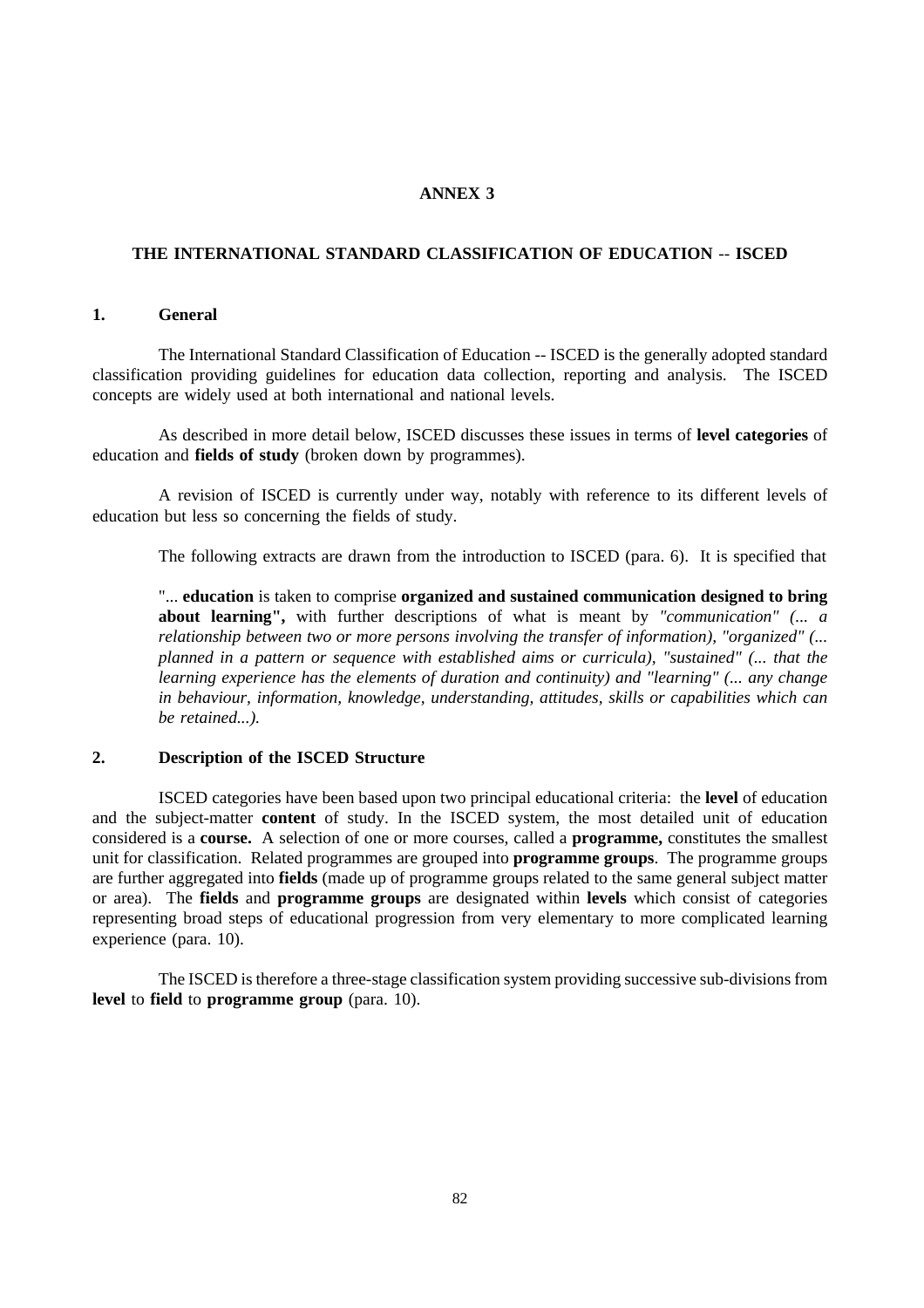### **3. ISCED Levels of Education**

### *3.1 Level Categories and Linkage to HRST*

Seven categories of education, based upon level (plus two residual classes) are incorporated into the ISCED structure (see **Table 1** below). For the purpose of measuring HRST we are primarily interested in persons with qualifications at ISCED levels 6 and 7 which, cross-classified with occupational criteria, would correspond to the ISCO-88 class "Professionals". We are also interested in people qualified at ISCED level 5, which would correspond to the ISCO class "Technicians and associate professionals" (for further discussion of ISCO, see Annex 4).

|  |  |  |  | Table 1 - ISCED LEVELS OF EDUCATION (ISCED para. 12) |  |  |  |
|--|--|--|--|------------------------------------------------------|--|--|--|
|--|--|--|--|------------------------------------------------------|--|--|--|

| $\overline{0}$ | Education preceding the first level                                                                                       |
|----------------|---------------------------------------------------------------------------------------------------------------------------|
| 1              | Education at the first level                                                                                              |
| 2              | Education at the second level, first stage                                                                                |
| 3              | Education at the second level, second stage                                                                               |
| (4)            | Not attributed)                                                                                                           |
|                |                                                                                                                           |
| 5              | Education at the third level, first stage, of the type that leads to an award not equivalent to a first university degree |
| 6              |                                                                                                                           |
|                | Education at the third level, first stage, of the type that leads to a first university degree or equivalent              |
| 7              | Education at the third level, second stage, of the type that leads to a postgraduate university degree or equivalent      |
| (8)            | Not attributed)                                                                                                           |
| 9              | Education not definable by level                                                                                          |

### *3.2 Coverage of ISCED Level Categories*

The coverage of the ISCED levels of specific interest for HRST is described as follows:

**ISCED level 5** generally refers to education which begins at the age of 17 or 18 and lasts about four years. An abridged ISCED version gives the following description of this level:

*"The core programmes at this level tend to parallel those for which university degrees are granted in terms of subject-matter categories, but are usually shorter and more "practical" in orientation. The programmes are typically specialized in subject-matter; many are part-time; evening courses are common. Refresher courses and general-interest courses are important segments of this level of education".*

**ISCED levels 6 and 7** both refer to education which also begins at the age of 17 or 18 and lasts about three, four or more years.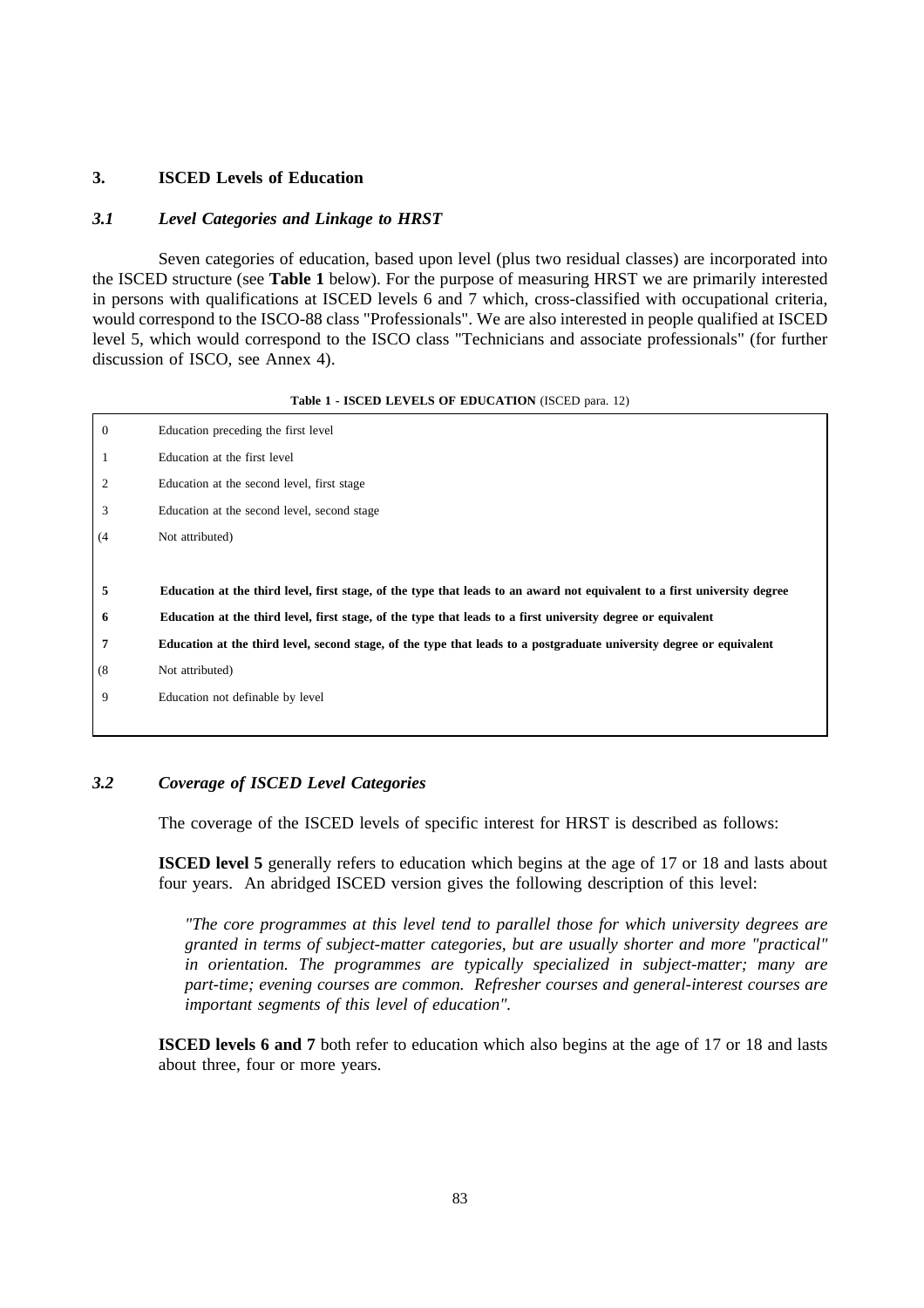The abridged ISCED version describes ISCED **level 6** as follows:

*"The core at this level consists of programmes of education for those who have completed requisite programmes at the second level, second stage, and who choose to continue their education in a type of programme that is generally provided by a university. As a general guide, it may be said that the level of programmes of study is the important criterion and not the educational history of the individual student."*

**Level 7** is described as follows:

*"The core at this level consists of programmes of education for those who have completed requisite programmes at the third level, first stage, and who choose to continue their education towards a higher degree or equivalent award. The theoretical and philosophical aspects of the subjects studied are emphasised even more at this level than for the first university degree".*

### **4. ISCED Fields of Study and Programmes**

ISCED's structure by levels, fields of study and programmes is described in **Table 2** below and the breakdown of present ISCED fields of study by level of education in **Table 3.** Most of the fields of study -- but not all -- are relevant to all levels of education, notably those where the HRST categories would be found.

These lists by fields of study serve in the common OECD, UNESCO and Eurostat questionnaires on statistics of education at the third level, where the third level is defined as requiring *"... as a minimum condition of admission the successful completion of education at the second level, or evidence of the attainment of an equivalent level of knowledge or to fulfil specific conditions of age and/or working experience".*

### **5. The ISCED Fields of Study Classification used as a Fields of S&T List**

Whereas the fields of study list is essentially intended to classify individuals according to their educational background, other lists drawing on the same ISCED classification are being used for different purposes.

For instance, the list by broad fields of S&T used by OECD for institutional breakdowns in the R&D surveys of the Higher Education and Private Non-Profit sectors (and by UNESCO for its R&D surveys of higher education and the general service sector) are derived from ISCED. A similar breakdown is also used in UNESCO's R&D questionnaires to collect data on "Qualified Human Resources" ("total stock of qualified manpower and the number of those economically active by highest level of education attained and field of study").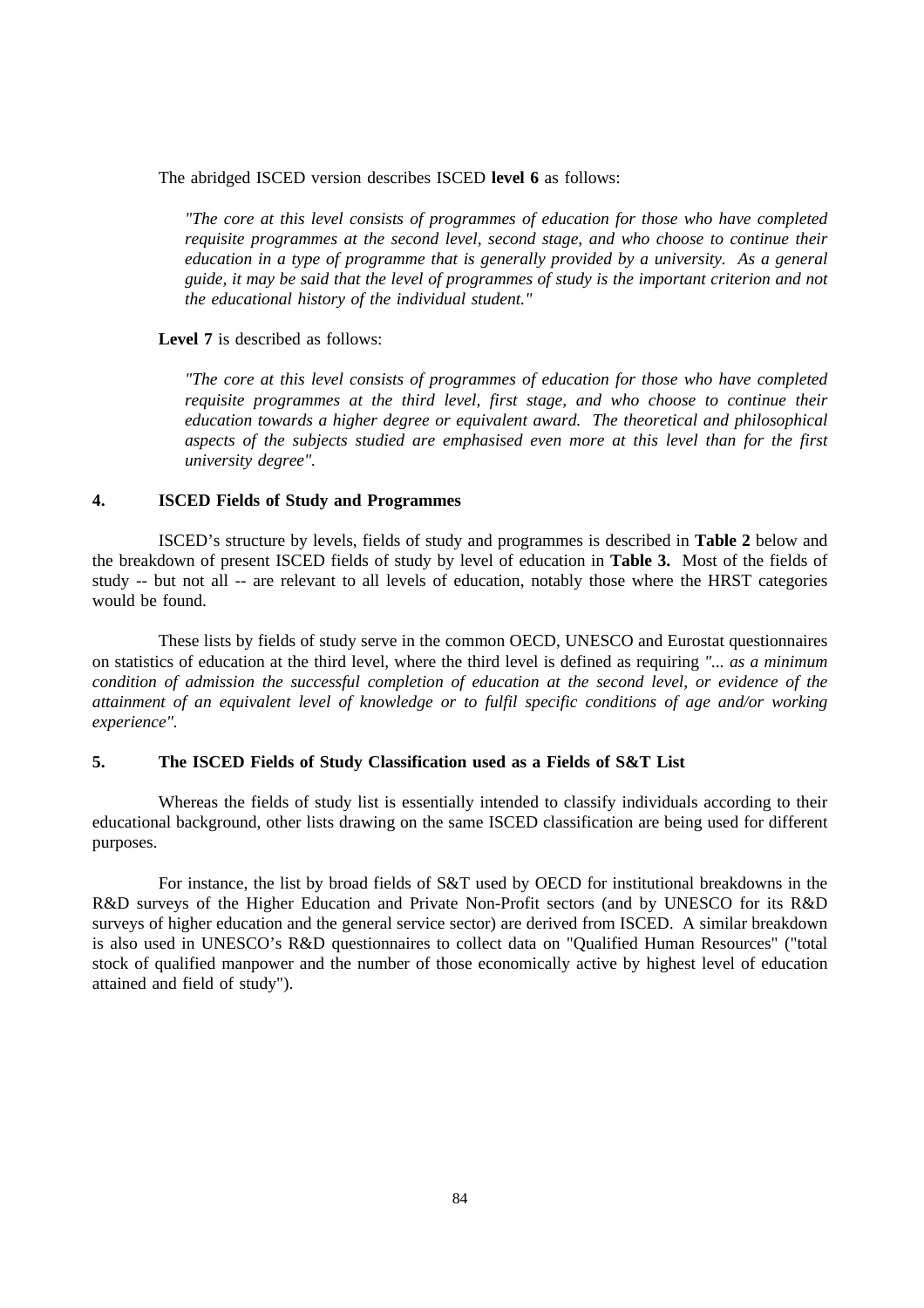|  |  | Table 2.ISCED'S STRUCTURE BY LEVELS OF EDUCATION. FIELDS OF STUDY AND PROGRAMMES |  |  |
|--|--|----------------------------------------------------------------------------------|--|--|
|  |  |                                                                                  |  |  |

| Levels |        | Fields of Study                                         | Programmes                                                                                                                                                                                                                                                                                                                                      |
|--------|--------|---------------------------------------------------------|-------------------------------------------------------------------------------------------------------------------------------------------------------------------------------------------------------------------------------------------------------------------------------------------------------------------------------------------------|
| 5,6,7  | 14     | EDUCATION SCIENCE AND TEACHER<br><b>TRAINING</b>        | General teacher training, teacher training programmes with specialization in<br>vocational subjects, education science.                                                                                                                                                                                                                         |
| 5,6,7  | 22, 26 | HUMANITIES, RELIGION<br>AND THEOLOGY                    | Languages and literature, linguistics, comparative literature, programmes for<br>interpreters and translators, history, archaeology, philosophy. Religion and theology.                                                                                                                                                                         |
| 5,6,7  | 18     | FINE AND APPLIED ARTS                                   | Art studies, drawing and painting, sculpturing, handicrafts, music, drama,<br>photography and cinematography, interior design, history and philosophy of art.                                                                                                                                                                                   |
| 5,6,7  | 38     | LAW                                                     | Law, programmes for 'notaires', local magistrates, jurisprudence.                                                                                                                                                                                                                                                                               |
| 5,6,7  | 30     | SOCIAL AND BEHAVIOURAL<br><b>SCIENCE</b>                | Social and behavioural science, economics, demography, political science, sociology,<br>anthropology, psychology, geography, studies of regional cultures.                                                                                                                                                                                      |
| 5,6,7  | 34     | <b>COMMERCIAL AND BUSINESS</b><br><b>ADMINISTRATION</b> | Business administration and commercial programmes, accountancy, secretarial<br>programmes, business machine operation and electronic data processing, financial<br>management, public administration, institutional administration.                                                                                                             |
| 5,6,7  | 84     | MASS COMMUNICATION AND<br><b>DOCUMENTATION</b>          | Journalism, programmes in radio and television broadcasting, public relations,<br>communication arts, library science, programmes for technicians in museums and<br>similar repositories, documentation techniques.                                                                                                                             |
| 5,6,7  | 66     | <b>HOME ECONOMICS</b><br>(domestic science)             | Household arts, consumer food research and nutrition.                                                                                                                                                                                                                                                                                           |
| 5      | 78     | <b>SERVICE TRADES</b>                                   | Cooking (restaurant and hotel type), retailing, tourist trades, other service trades<br>programmes.                                                                                                                                                                                                                                             |
| 5,6,7  | 42     | NATURAL SCIENCE                                         | Biological science, chemistry, geological science, physics, astronomy, meteorology,<br>oceanography.                                                                                                                                                                                                                                            |
| 5,6,7  | 46     | MATHEMATICS AND COMPUTER<br><b>SCIENCE</b>              | General programmes in mathematics, statistics, actuarial science, computer science.                                                                                                                                                                                                                                                             |
| 5,6,7  | 50     | MEDICAL SCIENCE AND HEALTH<br><b>RELATED</b>            | Medicine, surgery and medical specialities, hygiene and public health,<br>physiotherapy and occupational therapy; nursing, midwifery, medical X-ray<br>techniques and other programmes in medical diagnostic and treatment<br>techniques; medical technology, dentistry, stomatology and odontology, dental<br>techniques, pharmacy, optometry. |
| 5,6,7  | 54     | <b>ENGINEERING</b>                                      | Chemical engineering and materials techniques, civil engineering, electrical<br>and electronics engineering, surveying, industrial engineering, metallurgical<br>engineering, mining engineering, mechanical engineering, agricultural and<br>forestry engineering techniques, fishery engineering techniques.                                  |
| 5,6,7  | 58     | ARCHITECTURE AND TOWN<br><b>PLANNING</b>                | Architecture, town planning, landscape architecture.                                                                                                                                                                                                                                                                                            |
| 5      | 52     | TRADE, CRAFT AND INDUSTRIAL<br><b>PROGRAMMES</b>        | Food processing, electrical and electronics trades, metal trades, mechanical<br>trades, air-conditioning trades; textile techniques, graphic arts, laboratory<br>technicians, optical lens making.                                                                                                                                              |
| 5      | 70     | <b>TRANSPORT AND</b><br><b>COMMUNICATIONS</b>           | Air crew and ships' officer programmes, railway operating trades, road motor<br>vehicle operation programmes, postal service programmes.                                                                                                                                                                                                        |
| 5,6,7  | 62     | AGRICULTURAL, FORESTRY AND<br><b>FISHERY PROGRAMMES</b> | General programmes in agriculture, animal husbandry, horticulture, crop<br>husbandry, agriculture economics, food science and technology, soil and water<br>sciences, veterinary medicine, forestry, forest products technology, fishery<br>science and technology.                                                                             |
| 6      | 01     | <b>GENERAL PROGRAMMES</b>                               | General programmes.                                                                                                                                                                                                                                                                                                                             |
| 5,6,7  | 89     | OTHER PROGRAMMES                                        | Criminology, civil security and military programmes, social welfare,<br>vocational counselling, physical education, environmental studies, nautical<br>science. Other programmes.                                                                                                                                                               |

*Source:* UNESCO/OECD/Eurostat Questionnaire on Statistics of Education at the Third Level.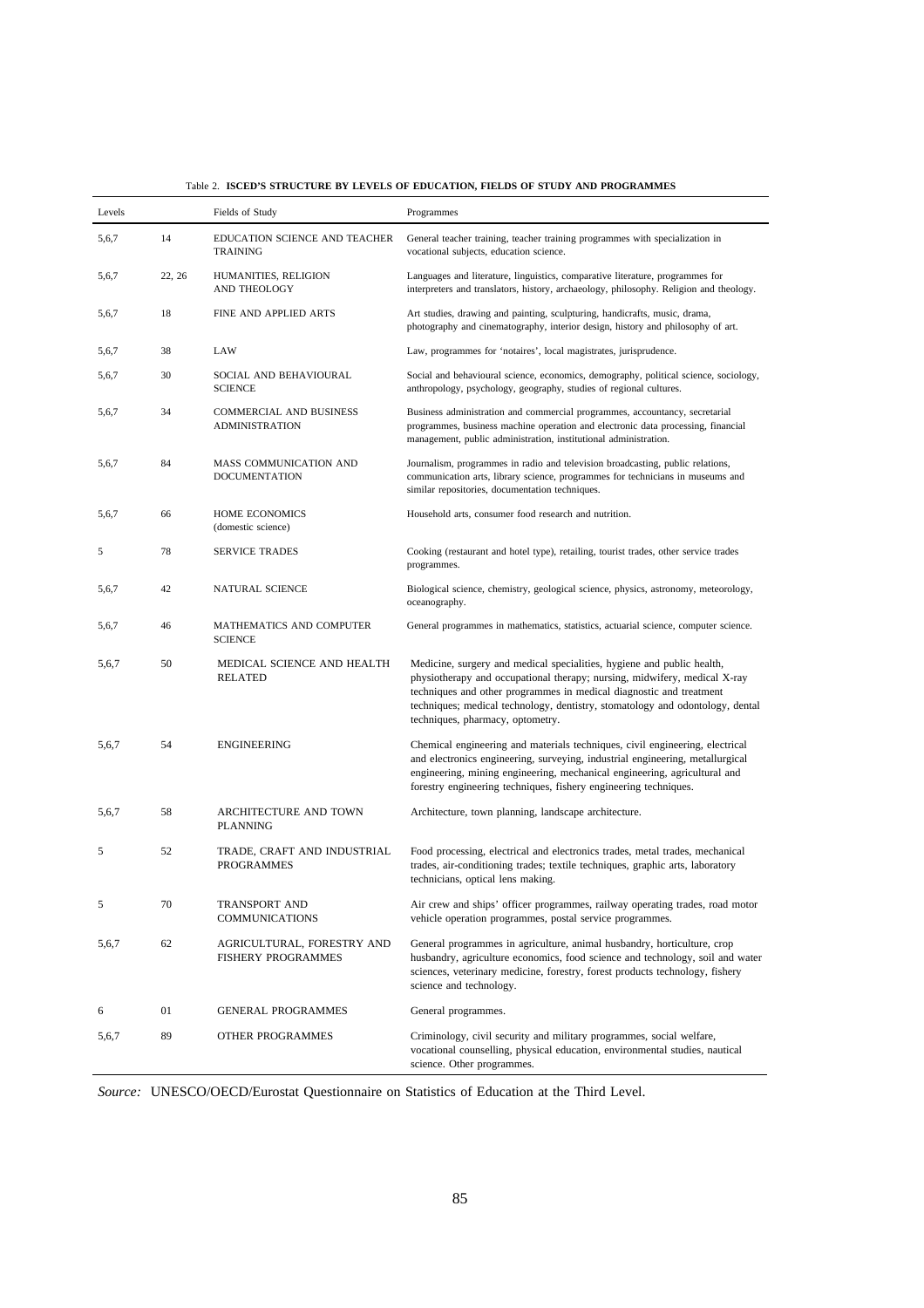|    |                                                    |   |              |              | Level of education |              |              |              |   |
|----|----------------------------------------------------|---|--------------|--------------|--------------------|--------------|--------------|--------------|---|
|    | Field of study                                     |   | $\mathbf{1}$ | 2            | 3                  | 5            | 6            | 7            | 9 |
| 01 | General programmes                                 | X | X            | $\mathbf{x}$ | X                  |              | X            |              | X |
| 08 | Literacy programmes                                |   | X            |              |                    |              |              |              |   |
| 14 | Teacher training and education science programmes  |   |              | $\mathbf x$  | $\mathbf X$        | $\mathbf{X}$ | $\mathbf X$  | X            | X |
| 18 | Fine and applied arts programmes                   |   |              |              | $\mathbf{X}$       | $\mathbf{X}$ | $\mathbf{X}$ | $\mathbf{X}$ | X |
| 22 | Humanities programmes                              |   |              |              |                    | $\mathbf X$  | $\mathbf{X}$ | $\mathbf{X}$ | X |
| 26 | Religion and theology programmes                   |   | X            | X            | X                  | X            | X            | X            | X |
| 30 | Social and behavioural science programmes          |   |              |              |                    | X            | X            | X            | X |
| 34 | Commercial and business administration programmes  |   | X            | X            | $\mathbf X$        | $\mathbf{X}$ | X            | X            | X |
| 38 | Law and jurisprudence programmes                   |   |              |              |                    | $\mathbf{X}$ | $\mathbf{X}$ | $\mathbf{X}$ | X |
| 42 | Natural science programmes                         |   |              |              |                    | $\mathbf{X}$ | X            | $\mathbf{X}$ | X |
| 46 | Mathematics and computer science programmes        |   |              |              |                    | $\mathbf{x}$ | $\mathbf{x}$ | $\mathbf{x}$ | X |
| 50 | Medical and health-related programmes              |   | X            | X            | $\mathbf X$        | $\mathbf{X}$ | $\mathbf X$  | X            | X |
| 52 | Trade, craft, and industrial programmes            |   | $\mathbf{X}$ | X            | X                  | X            |              |              | X |
| 54 | Engineering programmes                             |   |              |              | $\mathbf{X}$       | $\mathbf{x}$ | X            | X            | X |
| 58 | Architectural and town-planning programmes         |   |              |              |                    | X            | X            | X            | X |
| 62 | Agriculture, forestry and fishery programmes       |   | $\mathbf X$  | X            | $\mathbf X$        | $\mathbf{X}$ | $\mathbf X$  | $\mathbf{X}$ | X |
| 66 | Home economics (domestic science) programmes       |   | $\mathbf{X}$ | X            | X                  | $\mathbf{X}$ | X            | X            | X |
| 70 | Transport and communications programmes            |   |              | X            | X                  | $\mathbf X$  |              |              | X |
| 78 | Service trades programmes                          |   | $\mathbf{X}$ | $\mathbf{X}$ | X                  | X            |              |              | X |
| 84 | Programmes in mass communication and documentation |   |              |              |                    | X            | X            | X            | X |
| 89 | Other programmes                                   |   | X            | X            | X                  | $\mathbf X$  | X            | X            | X |

### Table 3. **PRESENT ISCED FIELDS OF STUDY BY LEVEL OF EDUCATION**

Extract: The table below summarizes the cross-classification of levels and fields. Note that some fields are

*Source*: ISCED (UNESCO 1976) -- Appendix.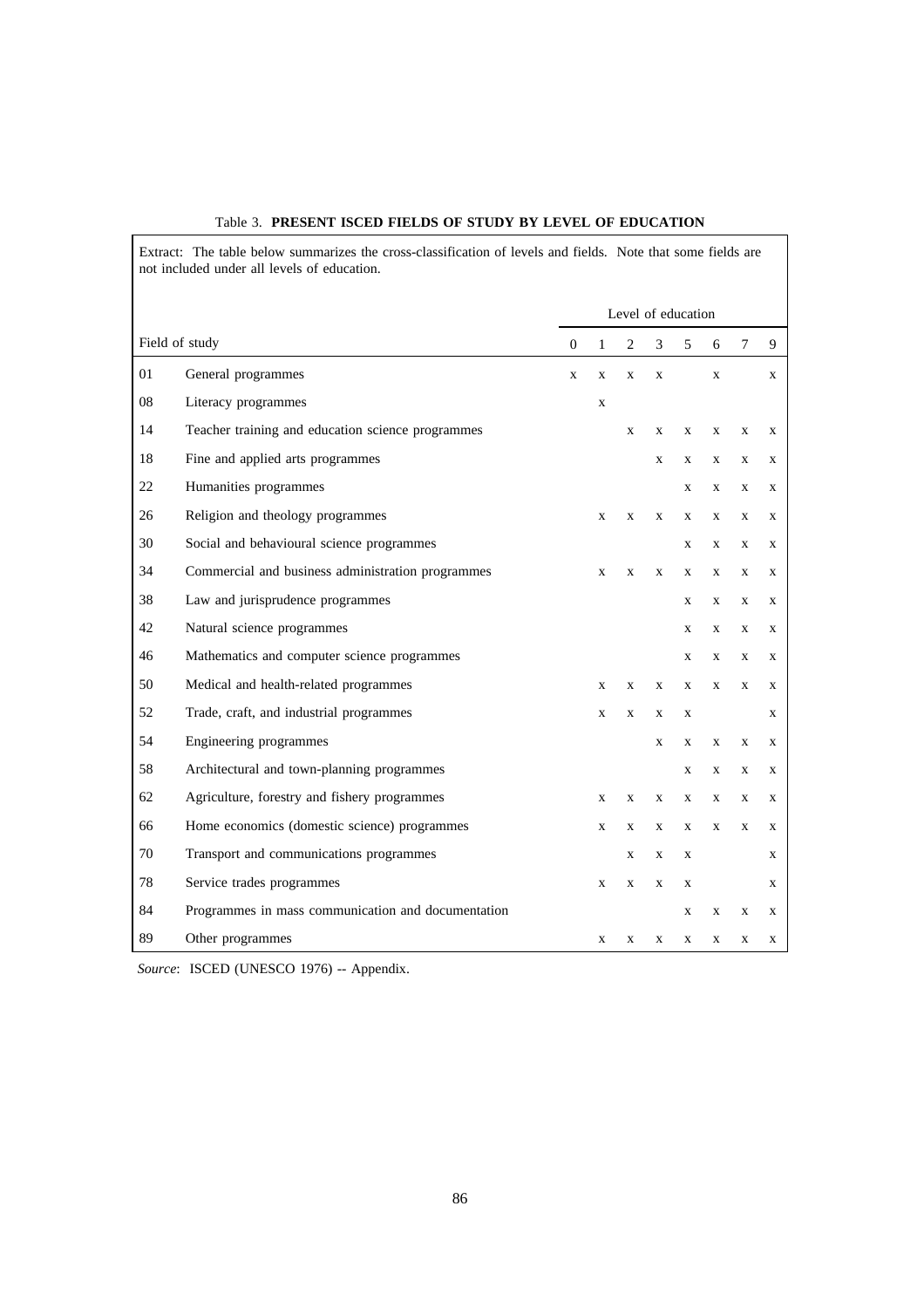#### Table 4. **CORRELATION BETWEEN UNESCO'S FIELDS OF S&T LIST AND ISCED MAIN FIELDS OF STUDY**

The classification by broad **field of study** in science and technology should be correlated with the following groups of ISCED fields.

| Fields of science and technology |     | Main fields of study in ISCED                      |
|----------------------------------|-----|----------------------------------------------------|
| Natural sciences                 | 42. | Natural science programmes                         |
|                                  | 46. | Mathematics and computer science programmes        |
| Engineering and technology       | 52. | Trade, craft and industrial programmes, n.e.c.     |
|                                  | 54. | Engineering programmes                             |
|                                  | 58. | Architectural and town-planning programmes         |
|                                  | 70. | Transport and communications programmes            |
| Medical sciences                 | 50. | Medical and health programmes                      |
| Agricultural sciences            | 62. | Agriculture, forestry and fishery programmes       |
| Social sciences and humanities   | 14. | Teacher training and education science programmes  |
|                                  | 18. | Fine and applied arts programmes                   |
|                                  | 22. | Humanities programmes                              |
|                                  | 26. | Religion and theology programmes                   |
|                                  | 30. | Social and behavioural science programmes          |
|                                  | 34. | Commercial and business administration programmes  |
|                                  | 38. | Law and jurisprudence programmes                   |
|                                  | 66. | Home economics (domestic science) programmes       |
|                                  | 84. | Programmes in mass communication and documentation |
| Other fields                     | 01. | General programmes                                 |
|                                  | 08. | Literacy programmes                                |
|                                  | 78. | Service trades programmes                          |
|                                  | 89. | Other programmes (e.g. military programmes)        |

The six broad fields of science and technology correspond to regroupings of the 21 fields of study in ISCED which may be found in relation to the categories of education (based upon levels). It should be noted, however, that some fields do not exist at every one of the seven ISCED levels, e.g. law and jurisprudence programmes are not found at level categories 2 or 3 while literacy programmes occur only at level category 1.

*Source:* UNESCO Manual for Statistics on Scientific and Technological Activities.

The UNESCO and OECD approaches are broadly identical although the UNESCO broad "fields of S&T" list aggregates the social sciences with the humanities (whereas they are requested separately in the OECD surveys) and distinguishes a residual class "Other fields/Field unspecified" which is not used in the OECD concepts.

The correlation between UNESCO's Fields of S&T and the ISCED Main Fields of Study list is shown in **Table 4** and the detailed contents of the same S&T fields in **Table 5**. For the FM-93 revision a new, more detailed breakdown of the broad S&T fields has been prepared. It is reproduced for information in **Table 6** below.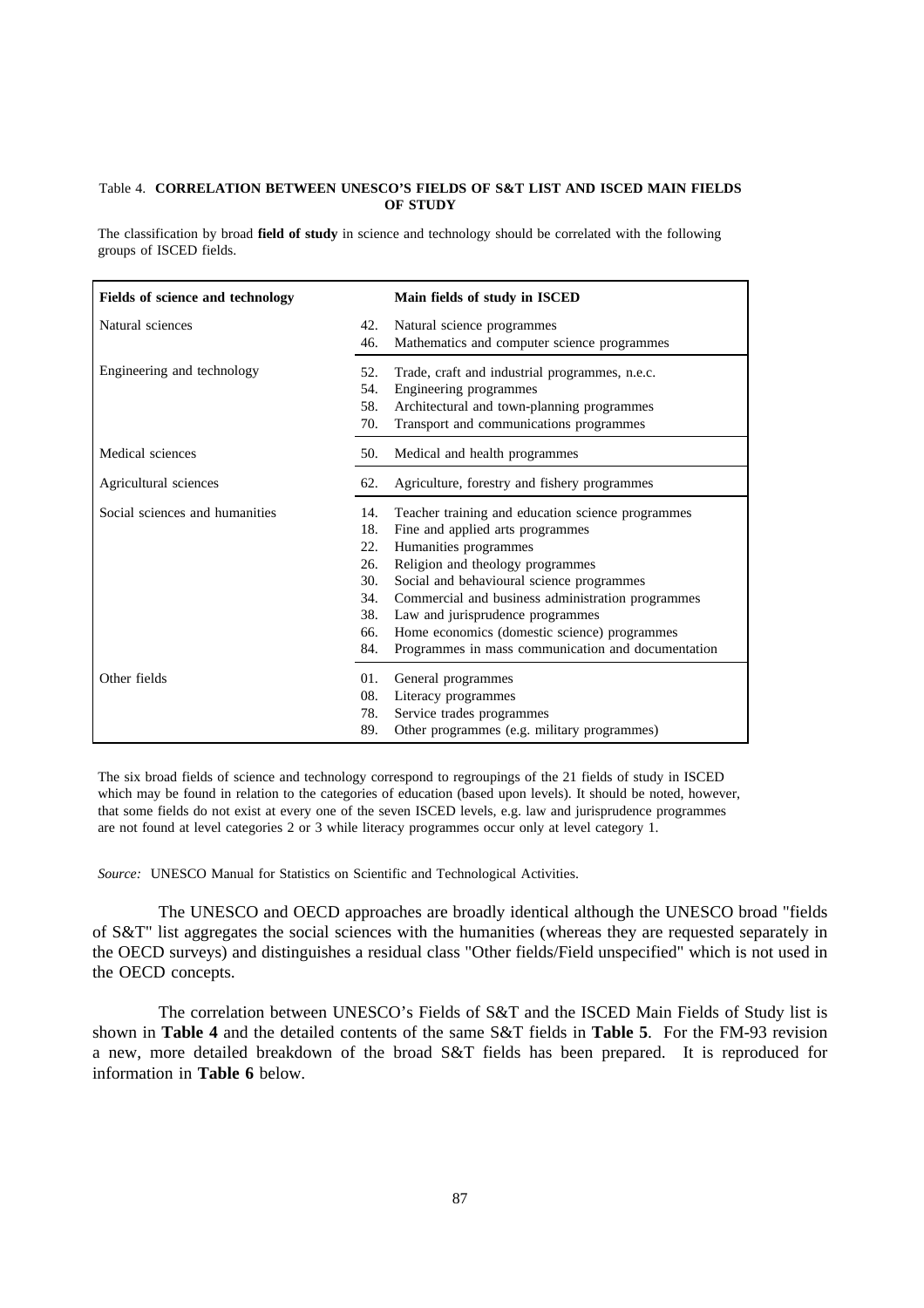#### Table 5. **UNESCO'S S&T CLASSIFICATION: BROAD S&T FIELDS AND SUBFIELDS**

In institutions belonging to the *higher education sector* and to the *general service sector* the human and financial resources devoted to S&T activities, and in particular to R&D, should be subdivided by *field of science and technology* as follows:

- (i) *Natural sciences,* including: astronomy, bacteriology, biochemistry, biology, botany, chemistry, computer sciences, entomology, geology, geophysics, mathematics, meteorology, mineralogy, physical geography, physics, zoology, other allied subjects.
- (ii) *Engineering and technology,* including: engineering proper, such as chemical, civil, electrical and mechanical engineering, and specialized subdivisions of these; forest products; applied sciences such as geodesy, industrial chemistry, etc.; architecture; the science and technology of food production; specialized technologies of interdisciplinary fields, e.g. systems analysis, metallurgy, mining, textile, technology, other allied subjects.
- (iii) *Medical sciences,* including: anatomy, dentistry, medicine, nursing, obstetrics, optometry, osteopathy, pharmacy, physiotherapy, public health, other allied subjects.
- (iv) *Agricultural sciences*, including: agronomy, animal husbandry, fisheries, forestry, horticulture, veterinary medicine, other allied subjects.
- (v) *Social science and humanities*, comprising: Group I- Social sciences, including: anthropology (social and cultural) and ethnology, demography, economics, education and training, geography (human, economic and social), law, linguistics (excluding studies of language based on set texts, which should be classified in Group II under "Ancient and modern languages and literature"), management, political sciences, psychology, sociology, organization and methods, miscellaneous social sciences and inter-disciplinary, methodological and historical S&T activities relating to the subjects of this group. Physical anthropology, physical geography and psychophysiology should normally be classified within the natural sciences.

Group II- Humanities, including: arts (history of the arts and art criticism excluding artistic "research" of any kind), letters (ancient and modern languages and literature), philosophy (including the history of science and technology), prehistory and history, together with auxiliary historical disciplines such as archaeology, numismatics, paleography, etc., religion, other fields and subjects pertaining to the humanities and interdisciplinary, methodological, historical and other S&T activities relating to the subjects in this group.

*Source:* UNESCO Manual for Statistics on Scientific and Technological Activities

The above classification overlaps with the classification by field of study (i.e. fields of study corresponding to groups of ISCED fields) illustrated in Chapter 3, item 4.2, of the UNESCO manual (with the exclusion of the "other fields").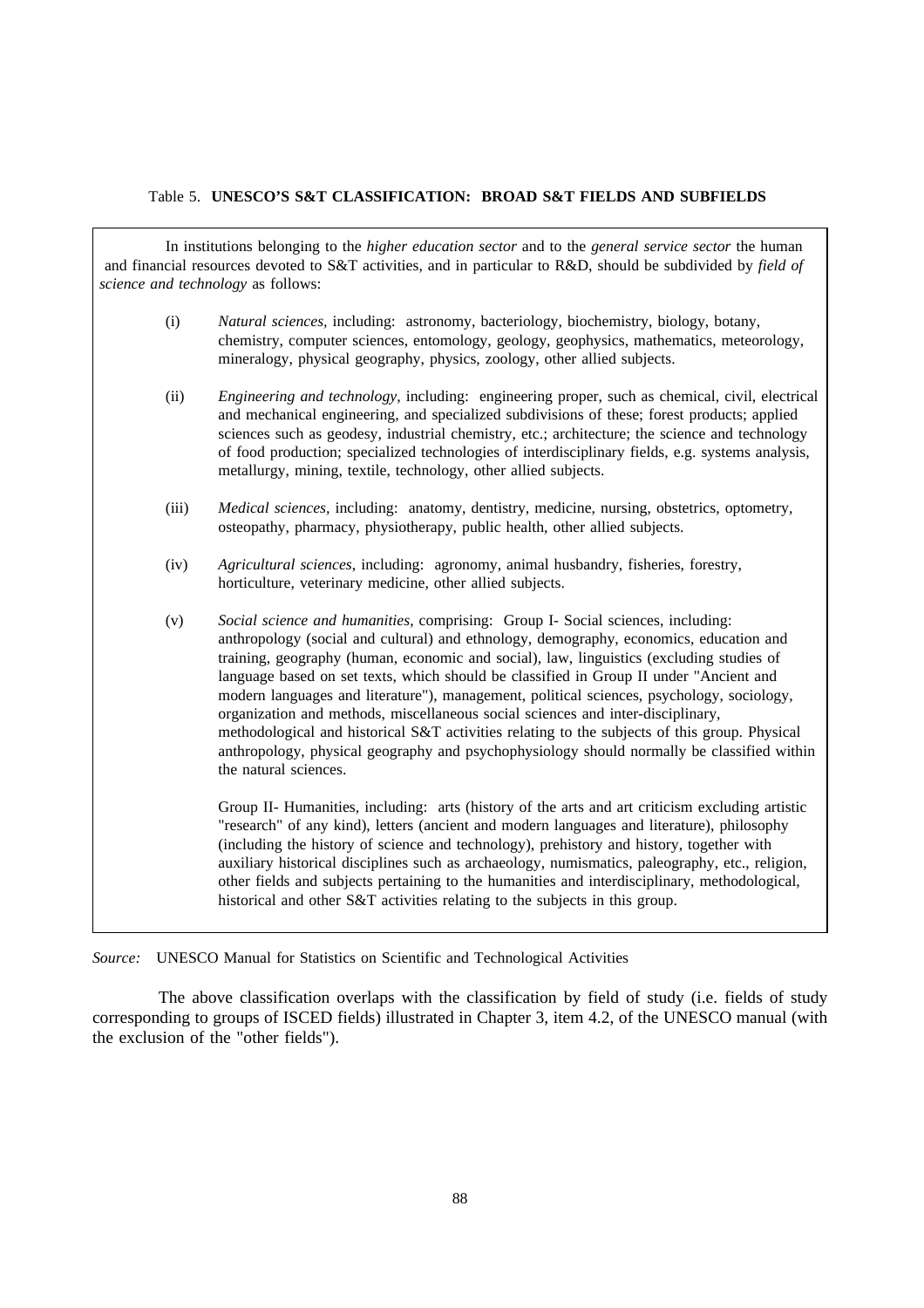#### Table 6. **OECD'S REVISED LIST OF BROAD FIELDS OF S&T AND SUB-CATEGORIES**

#### **1. NATURAL SCIENCES**

- 1.1 Mathematics and computer sciences [mathematics and other allied fields: computer sciences and other allied subjects (software development only; hardware development should be classified with the engineering fields)];
- 1.2 Physical sciences (astronomy and space sciences, physics, other allied subjects);
- 1.3 Chemical sciences (chemistry, other allied subjects);
- 1.4 Earth and related environmental sciences (geology, geophysics, mineralogy, physical geography and other geosciences, meteorology and other atmospheric sciences including climatic research, oceanography, vulcanology, palaeoecology, other allied sciences);
- 1.5 Biological sciences (biology, botany, bacteriology, microbiology, zoology, entomology, genetics, biochemistry, biophysics, other allied sciences, excluding clinical and veterinary sciences);

### **2. ENGINEERING AND TECHNOLOGY**

- 2.1 Civil engineering (architecture engineering, building science and engineering, construction engineering, municipal and structural engineering and other allied subjects);
- 2.2 Electrical engineering, electronics (electrical engineering, electronics, communication engineering and systems, computer engineering (hardware only) and other allied subjects);
- 2.3 Other engineering sciences (such as chemical, aeronautical and space, mechanical, metallurgical and materials engineering, and their specialised subdivisions; forest products; applied sciences such as geodesy, industrial chemistry, etc.; the science and technology of food production; specialised technologies of interdisciplinary fields, *e.g.* systems analysis, metallurgy, mining, textile, technology, other allied subjects);

### **3. MEDICAL SCIENCES**

- 3.1 Basic medicine; (anatomy, cytology, physiology, genetics, pharmacy, pharmacology, toxicology, immunology and immunohaematology, clinical chemistry, clinical microbiology, pathology);
- 3.2 Clinical medicine (anaesthesiology, paediatrics, obstetrics and gynaecology, internal medicine, surgery, dentistry, neurology, psychiatry, radiology, therapeutics, otorhinolaryngology, ophthalmology)
- 3.3 Health sciences (public health services, social medicine, hygiene, nursing, epidemiology);

cont'd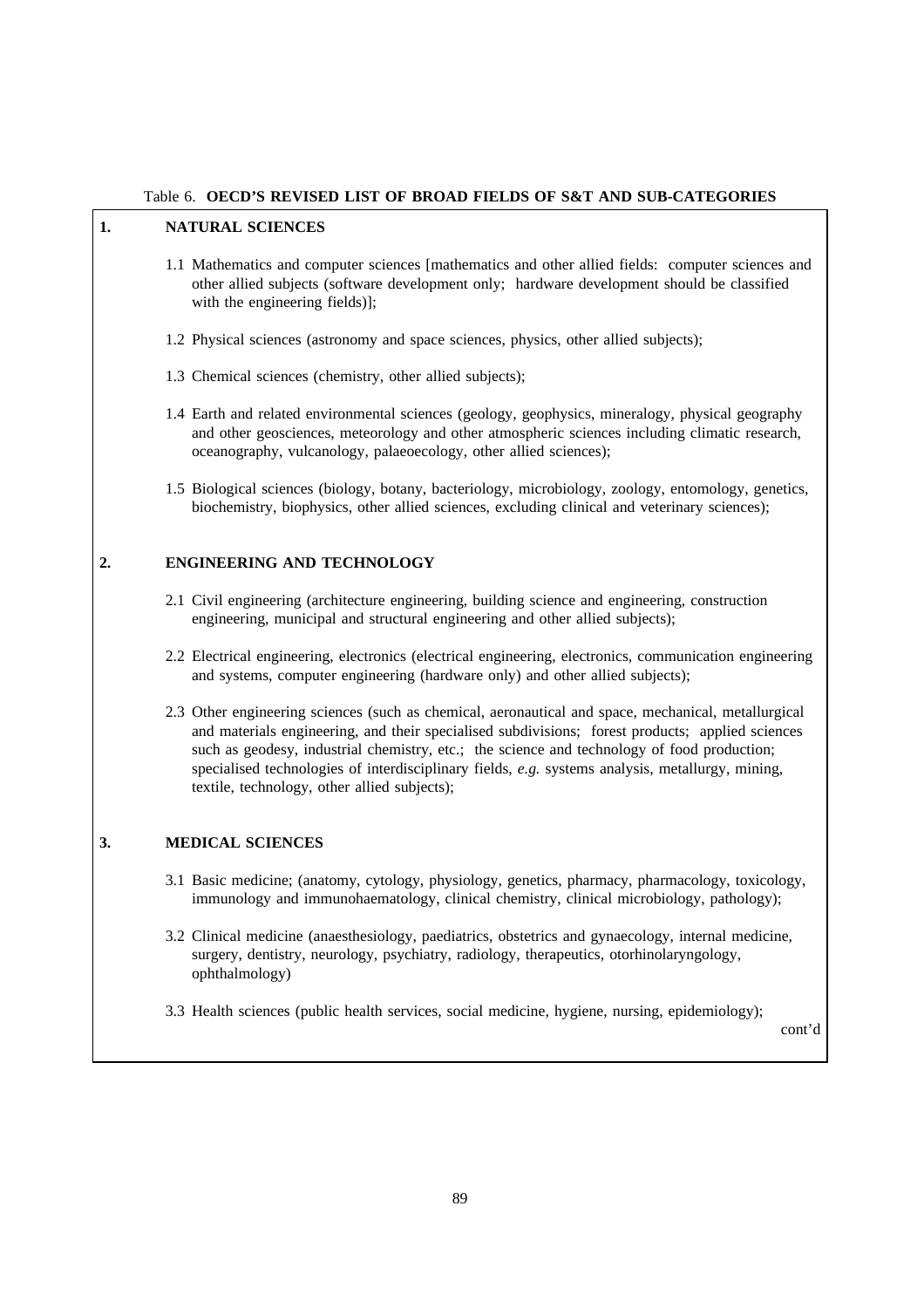### **4. AGRICULTURAL SCIENCES**

- 4.1 Agriculture, forestry, fisheries and allied sciences (agronomy, animal husbandry, fisheries, forestry, horticulture, other allied subjects);
- 4.2 Veterinary medicine;

### **5. SOCIAL SCIENCES**

- 5.1 Psychology;
- 5.2 Economics;
- 5.3 Educational sciences (education and training and other allied subjects);
- 5.4 Other social sciences (anthropology (social and cultural) and ethnology, demography, geography (human, economic and social), town and country planning, management, law, linguistics, political sciences, sociology, organisation and methods, miscellaneous social sciences and interdisciplinary, methodological and historical S&T activities relating to subjects in this group. Physical anthropology, physical geography and psychophysiology should normally be classified with the natural sciences);

### **6. HUMANITIES**

- 6.1 History (history, prehistory and history, together with auxiliary historical disciplines such as archaeology, numismatics, palaeography, genealogy, etc.);
- 6.2 Languages and literature (ancient and modern languages and literatures);
- 6.3 Other humanities [philosophy (including the history of science and technology), arts, history of art, art criticism, painting, sculpture, musicology, dramatic art excluding artistic "research" of any kind, religion, theology, other fields and subjects pertaining to the humanities, methodological, historical and other S&T activities relating to the subjects in this group];
- **Source:** Frascati Manual 1993 -- Proposed Standard Practice for Surveys of Research and Experimental Development (Table 3.2).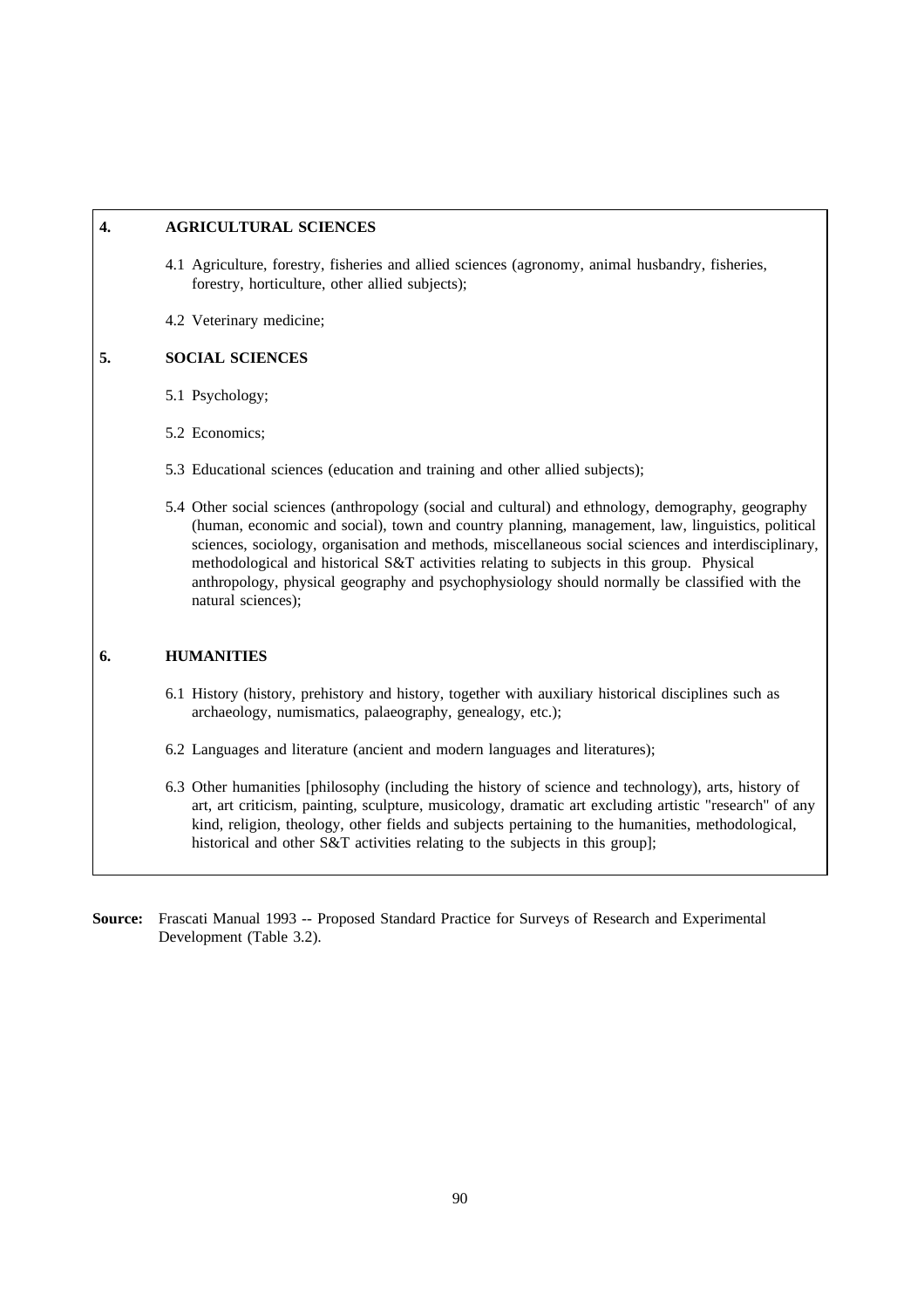#### **THE INTERNATIONAL STANDARD CLASSIFICATION OF OCCUPATIONS - ISCO-88**

### **1. INTRODUCTION**

ISCO-88 is the current standard classification of occupations. It replaces the 1968 version of ISCO which was reprinted for the fifth time in 1986. The ISCO-88 guidelines are currently being implemented whereas most HRST-relevant statistics available are still reported in line with previous ISCO concepts.

This annex presents the general ISCO-88 approach and a number of its principal variables of interest to the HRST Manual. Sections in *italics* are direct extracts from ISCO-88.

### **2. GENERAL ISCO APPROACH**

### *2.1 Basic concepts: "Job" and "Skill"*

ISCO-88 discusses the linkage between "**jobs**" (*defined as a set of tasks and duties occupied by one person..*) and "**skills**" (*the ability to carry out the tasks and duties of a given job)".*

#### *2.1.1 "Job"*

The "job" is the ISCO-88 statistical unit classified. *A set of jobs whose main tasks and duties are characterised by a high degree of similarity constitutes an occupation. Persons are classified by occupation through their relationship to a past, present or future job.*

#### *2.1.2 "Skill"*

*ISCO-88* defines *two dimensions* of "skill":

- -- the *Skill level -- which is a function of the complexity and range of the tasks and duties involved; and*
- -- the *Skill specialisation -- defined by the field of knowledge required, the tools and machinery used, the materials worked on or with, as well as the kinds of goods and services produced.*

### *2.2 Skill Levels*

Four broad operational skill levels are defined (see below) in terms of ISCED educational categories and levels where the necessary occupational skills are acquired through formal education and/or vocational training.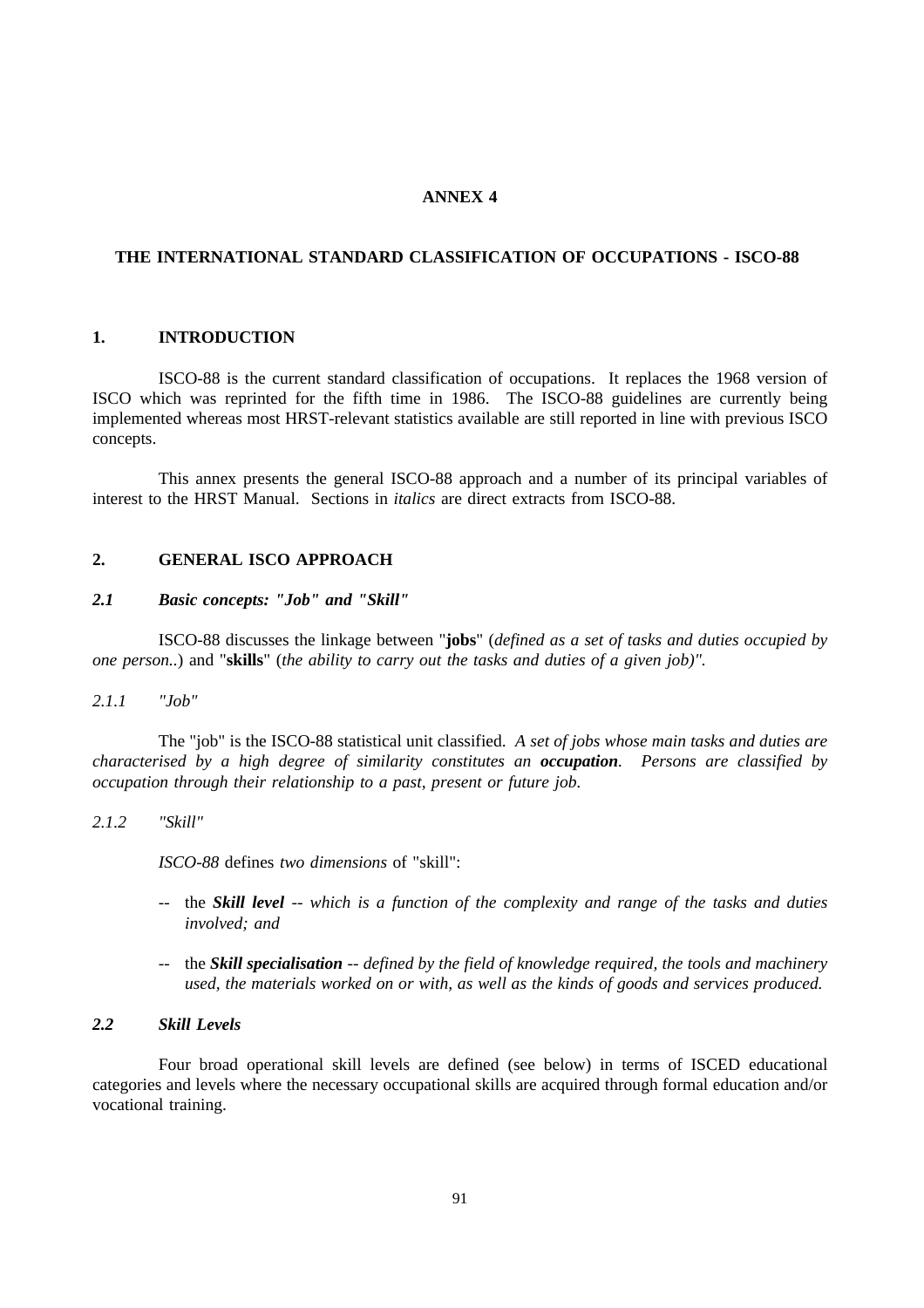For HRST, ISCO **skill levels three and four** are of specific relevance.

- *(a) The first ISCO skill level was defined with reference to ISCED category 1, comprising primary education which generally begins at the age of 5, 6 or 7 and lasts about five years.*
- *(b) The second ISCO skill level was defined with reference to ISCED categories 2 and 3, comprising first and second stages of secondary education. The first stage begins at the age of 11 or 12 and lasts about three years, while the second stage begins at the age of 14 or 15 and lasts about three years. A period of on-the-job training and experience may be necessary, sometimes formalised in apprenticeships. This period may supplement the formal training or replace it partly or, in some cases, wholly.*
- *(c) The third ISCO level was defined with reference to ISCED category 5, (category 4 in ISCED has been deliberately left without content) comprising education which begins at the age of 17 or 18, lasts about four years, and leads to an award not equivalent to a first university degree.*
- *(d) The fourth ISCO skill level was defined with reference to ISCED categories 6 and 7, comprising education which also begins at the age of 17 or 18, lasts about three, four or more years, and leads to a university or postgraduate university degree, or the equivalent.*

#### *2.3 ISCO-88 Groups and Related Skill Levels*

### *2.3.1 General*

*The conceptual approach for ISCO-88* consists of *a* "*pyramid*" *with ten major groups*, *subdivided into 28 sub-major groups, 116 minor groups and 390 unit groups.*

The table below (extracts from ISCO-88 Table 1) presents the linkage between major professional groups with the above-mentioned "skill levels". Here, **major groups 2 ("Professionals") and 3 ("Technicians and associate professionals")** appear to be of specific HRST interest although HRST may also be found also in **major group 1 ("Legislators, senior officials and managers")** and **major group 0 ("Armed forces")**.

For **major groups 1** (Legislators, etc.) **and 0** (Armed Forces), *the skill level approach has not been applied given that skills for executing tasks and duties of these occupations vary to such an extent that it is impossible to link them with any of the above four broad levels.*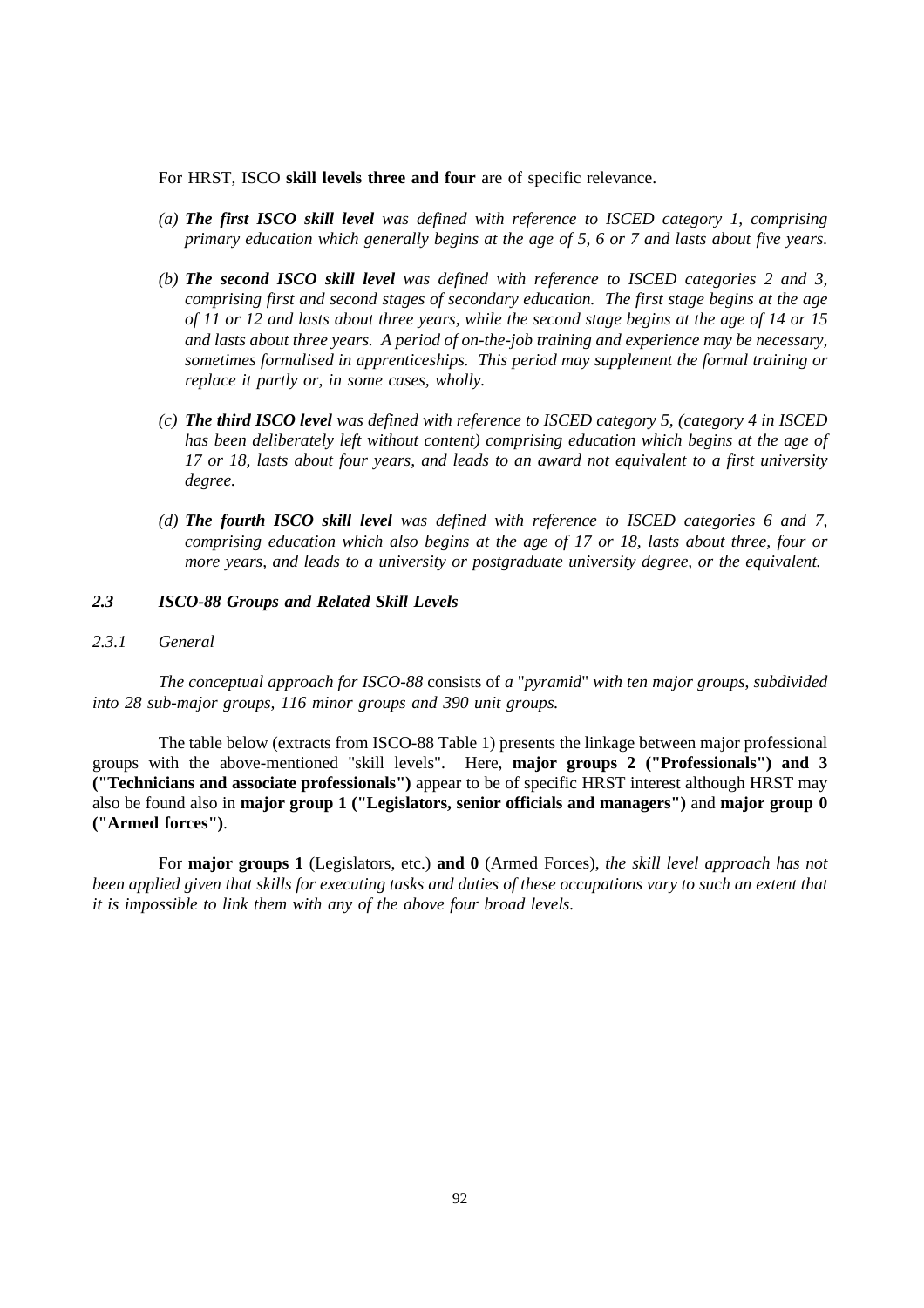|    | Major Groups                                      | <b>ISCO Skill Level</b> |
|----|---------------------------------------------------|-------------------------|
| 1. | Legislators, senior officials and managers        |                         |
| 2. | <b>Professionals</b>                              | 4th                     |
| 3. | <b>Technicians and associate professionals</b>    | 3rd                     |
| 4. | <b>Clerks</b>                                     | 2nd                     |
|    | Service workers and shop and market sales workers | 2nd                     |
|    | Skilled agricultural and fishery workers          | 2nd                     |
|    | Craft and related trades workers                  | 2nd                     |
|    | Plant and machine operators and assemblers        | 2nd                     |
|    | Elementary occupations                            | 1st                     |
| 0. | <b>Armed forces</b>                               | --                      |

#### **ISCO-88 MAJOR GROUPS AND RELATED "SKILL LEVELS"**

## **3. Principal ISCO Categories of Relevance to HRST**

### *3.1 Major Group 2 Professionals*

#### *3.1.1 Coverage*

The ISCO-88 major group 2 **Professionals** is described as:

*This major group includes occupations whose main tasks require a high level of professional knowledge and experience in the fields of physical and life sciences, or social sciences and humanities. The main tasks consist of increasing the existing stock of knowledge, applying scientific and artistic concepts and theories to the solution of problems, and teaching about the foregoing in a systematic manner. Most occupations in this major group require skills at the fourth ISCO skill level.*

#### ISCO-88 furthermore specifies:

*Tasks performed by professionals usually include: conducting analysis and research, and developing concepts, theories and operational methods, and advising on or applying existing knowledge related to physical sciences including mathematics, engineering and technology, and to life sciences including the medical profession, as well as to social sciences and humanities; teaching the theory and practice of one or more disciplines at different educational levels; teaching and educating handicapped persons; providing various business, legal and social services; creating and performing works of art; providing spiritual guidance; preparing scientific papers and reports. Supervision of other workers may be included.*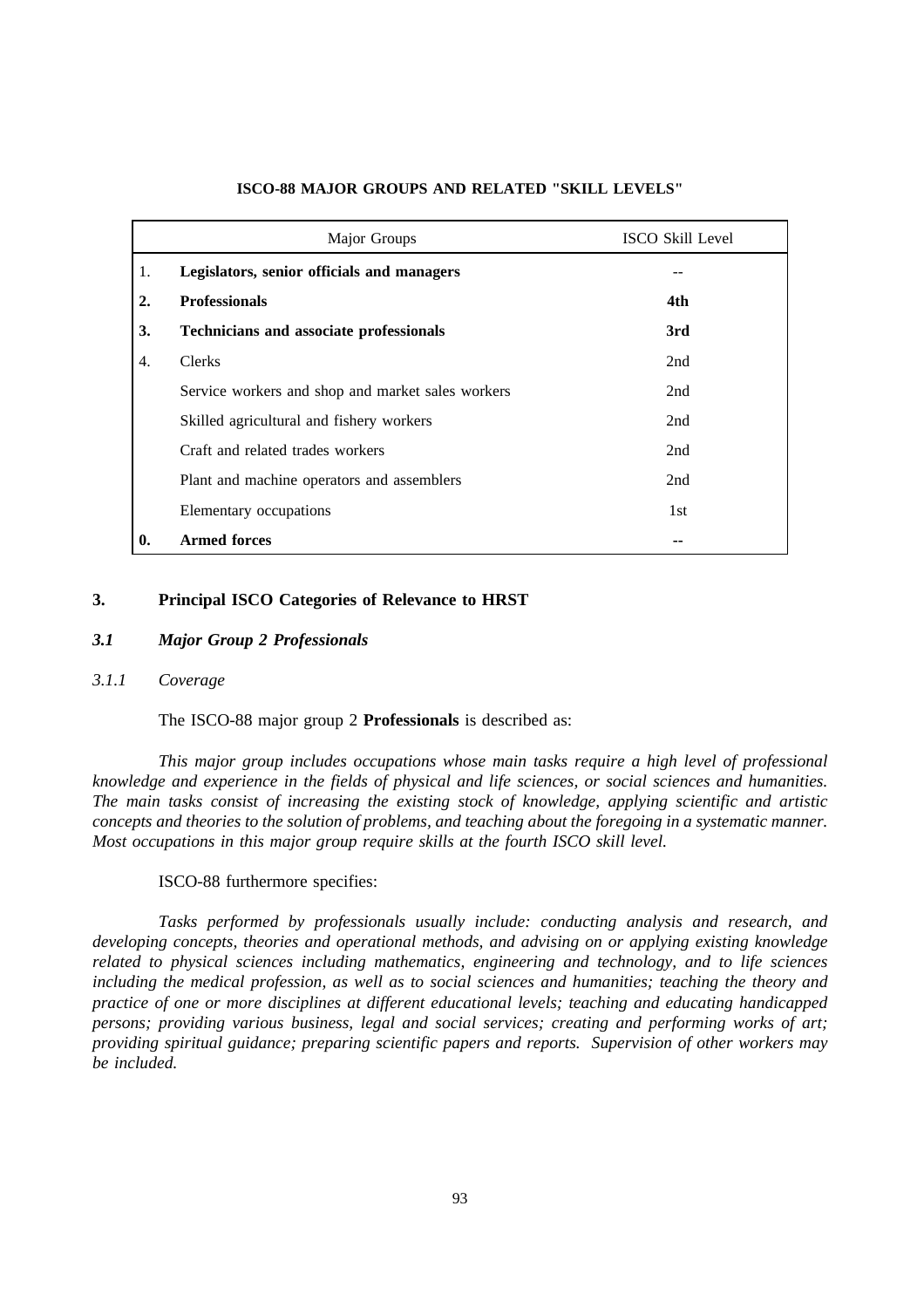### *3.1.2 Principal Subgroups of "Professionals"*

ISCO-88 classifies occupations of the "Professionals" major group 2 into the following sub-major groups (which are classified into minor groups with unit groups):

- *-- 21 Physical, mathematical and engineering science professionals;*
- *-- 22 Life science and health professionals;*
- *-- 23 Teaching professionals; and*
- *-- 24 Other professionals*

### *3.1.3 Detailed Subclassification of "Professionals"*

The tasks of persons in subclasses of major group 2 "Professionals" are described as follows:

### **-- 21 Physical, mathematical and engineering science professionals**

who *".... conduct research, improve or develop concepts, theories and operational methods, or apply scientific knowledge relating to fields such as physics, astronomy, meteorology, chemistry, geophysics, geology, mathematics, statistics, computing, architecture, engineering and technology".*

*"Occupations in this sub-major group are classified into the following minor groups"* (with number of unit groups):

- *211 -- Physicists, chemists and related professionals (*4*)*
- *212 -- Mathematicians, statisticians and related professionals (*2*)*
- *213 -- Computing professionals (*3*)*
- *214 -- Architects, engineers and related professionals (*9*)*

### **-- 22 Life Science and health professionals**

who *".... conduct research, improve or develop concepts, theories and operational methods, or apply scientific knowledge relating to fields such as biology, zoology, botany, ecology, physiology, biochemistry, microbiology, pharmacology, agronomy, and medicine".*

*"Occupations in this sub-major group are classified into the following minor groups"* (with number of unit groups):

- *221 -- Life science professionals (*3*)*
- *222 -- Health professionals (except nursing) (*5*)*
- *223 -- Nursing and midwifery professionals (*1*).*

### **-- 23 Teaching professionals**

who *"...teach the theory and practice of one or more disciplines at different educational levels, conduct research and improve or develop concepts, theories and operational methods pertaining to their particular discipline, and prepare scholarly papers and books".*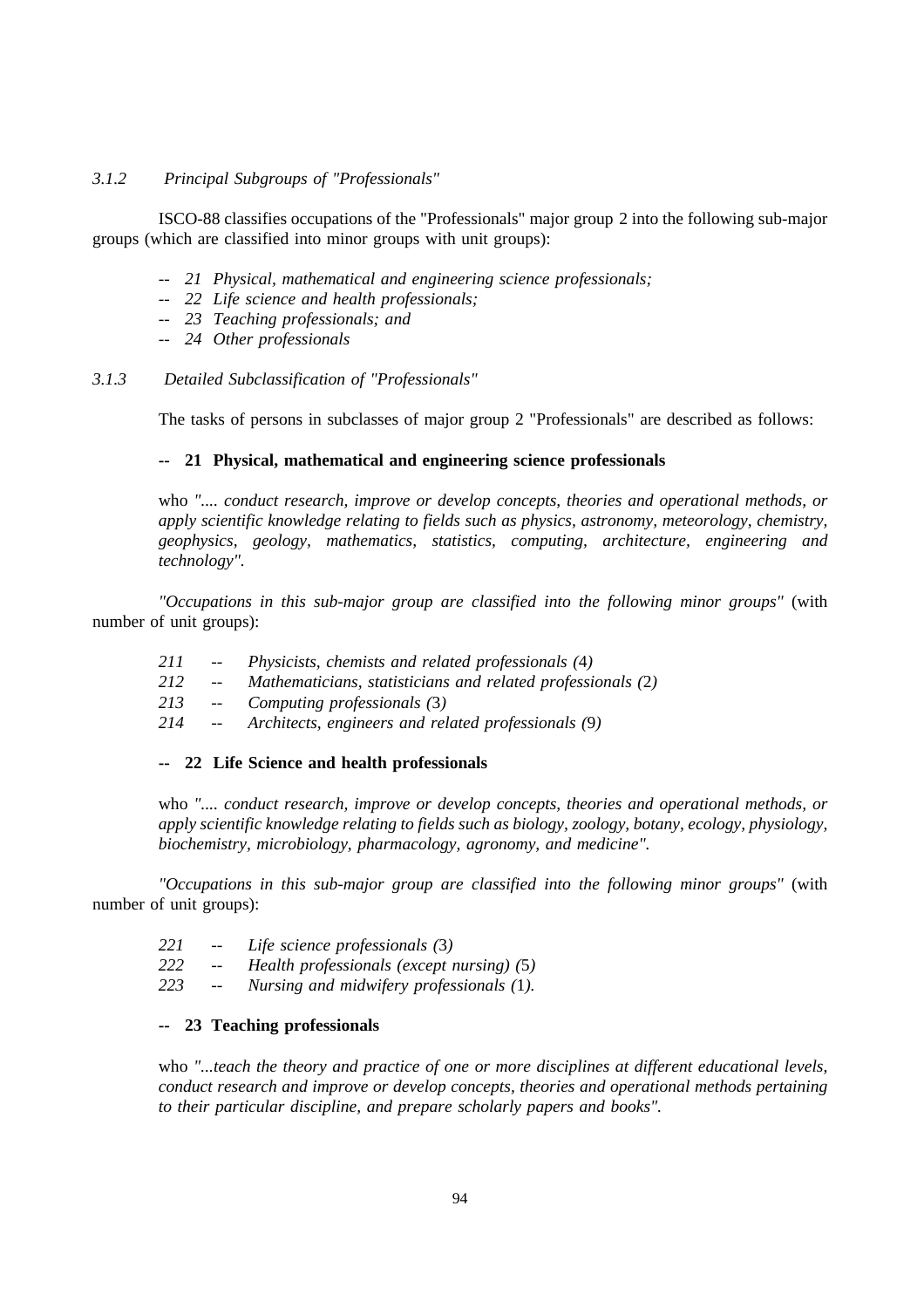*"Occupations in this sub-major group are classified into the following minor groups"* (with number of unit groups):

- *231 -- College, university and higher education teaching professionals* (1)
- *232 -- Secondary education teaching professionals* (1)
- *233 -- Primary and pre-primary education teaching professionals* (2)
- *234 -- Special education teaching professionals* (1)
- *235 -- Other teaching professionals (*3*)*

### **-- 24 Other professionals**

who *".... conduct research, improve or develop concepts, theories and operational methods, or apply knowledge relating to information dissemination and organisation of business, as well as to philosophy, law, psychology, politics, economics, history, religion, languages, sociology, other social sciences, and to arts and entertainment".*

*"Occupations in this sub-major group are classified into the following minor groups"* (with number of unit groups):

| 241 | $\sim$ $-$    | Business professionals (3)                                    |
|-----|---------------|---------------------------------------------------------------|
| 242 | $  \,$        | Legal professionals (3)                                       |
| 243 | $  \,$        | Archivists, librarians, related information professionals (2) |
| 244 | $\sim$ $\sim$ | Social science and related professionals (6)                  |
| 245 | $\sim$ $\sim$ | Writers and creative or performing artists (5)                |
| 246 | $\sim$ $\sim$ | <i>Religious professionals</i> (1).                           |
|     |               |                                                               |

## *3.2 Major Group 1 - Legislators, Senior Officials and Managers*

*3.2.1 Coverage*

ISCO-88 **major group 1** is defined as follows:

*This major group includes occupations whose main tasks consist of determining and formulating government policies, as well as laws and public regulations, overseeing their implementation, representing governments and acting on behalf, or planning, directing and co-ordinating the policies and activities of enterprises and organisations, or departments. Reference to skill levels has not been made in defining the scope of this major group, which has been divided into three sub-major groups, eight minor groups and 33 unit groups, reflecting differences in tasks associated with different areas of authority and different types of enterprises and organisations.*

### *3.2.2 Principal Subgroups*

ISCO-88 classifies occupations of the "Legislators, senior officials and managers" major group 1 into the following sub-major groups (which are classified into minor groups with unit groups):

- *-- 11 Legislators and senior officials*
- *-- 12 Corporate managers*
- *-- 13 General Managers*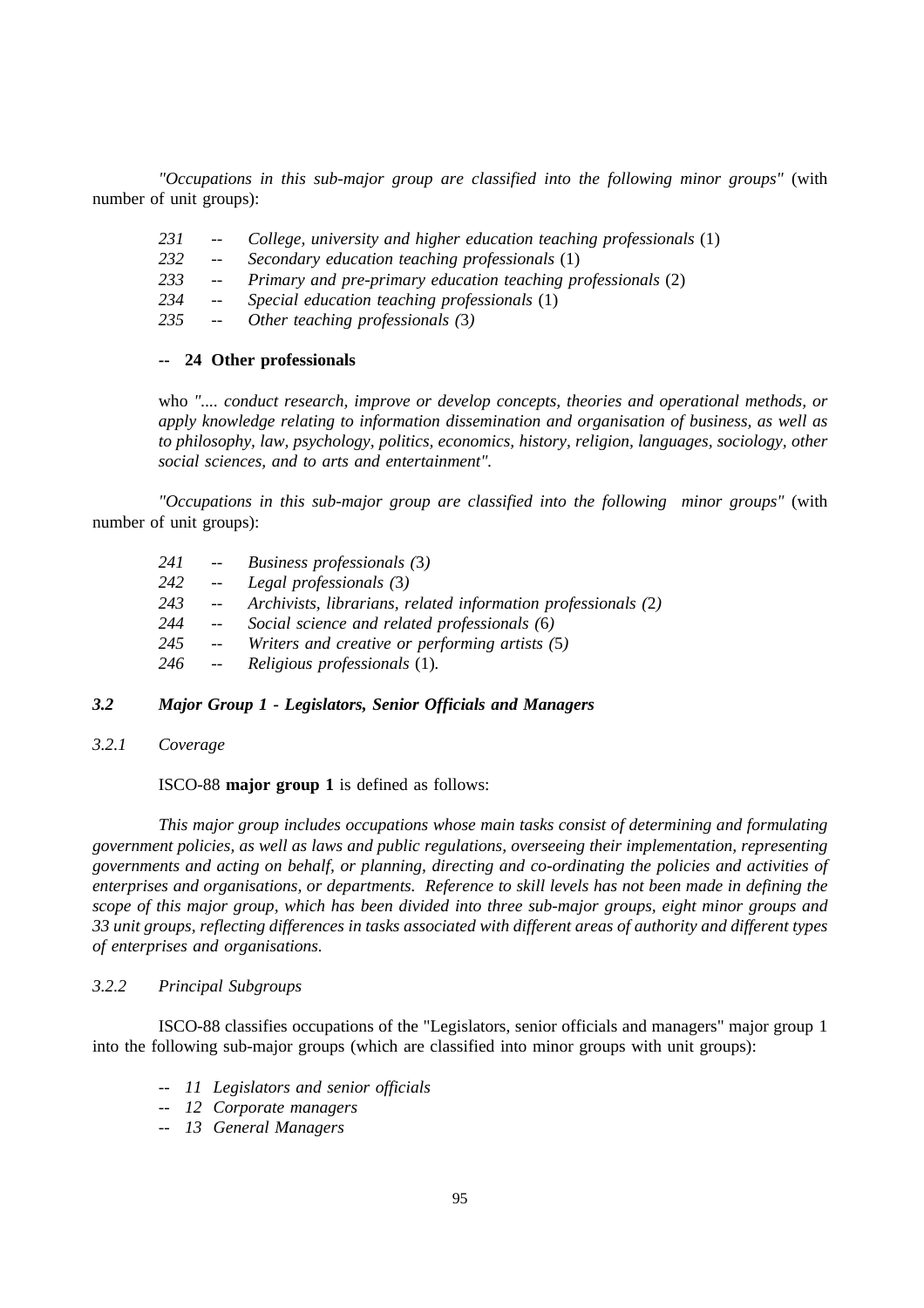Persons with HRST status are likely to be found within several of sub-major groups 122, 123 and

131:

### *122 Production and Operations Department Managers:*

- *-- in agriculture, hunting, forestry and fishing (1221);*
- *-- in manufacturing (1222);*
- *-- in construction (1223);*
- *-- in wholesale and retail trade (1224);*
- *-- in restaurants and hotels (1225);*
- *-- in transport, storage and communications (1226);*
- *-- in business services (1227);*
- *-- in personal care, cleaning and related services (1228);*
- *-- not elsewhere classified (1229)*

### *123 Other Department Managers:*

- *-- Finance and administration department managers (1231);*
- *-- Personnel and industrial relations department managers (1232);*
- *-- Sales and marketing department managers (1233);*
- *-- Advertising and public relations department managers (1234);*
- *-- Supply and distribution department managers (1235);*
- *-- Computing services department managers (1236);*
- *-- Research and development department managers (1237);*
- *-- not elsewhere classified (1239).*

### *131 General Managers:*

- *-- in agriculture, hunting, forestry and fishing (1311);*
- *-- in manufacturing (1312);*
- *-- in construction (1313);*
- *-- in wholesale and retail trade (1314);*
- *-- of restaurants and hotels (1315);*
- *-- in transport, storage and communications (1316);*
- *-- of business services (1317);*
- *-- in personal care, cleaning and related services (1318);*
- *-- not elsewhere classified.*

### *3.2.3 R&D Department Managers*

The group **Research and development department managers** (1237) is one of those of specific interest to HRST and notably R&D statistics. The professional tasks of this category are defined as:

*Research and development managers plan, direct and co-ordinate the research and development activities of the enterprise or organisation, under the broad guidance of the directors and chief executives, and in consultation with managers of other departments or sections. Tasks include:*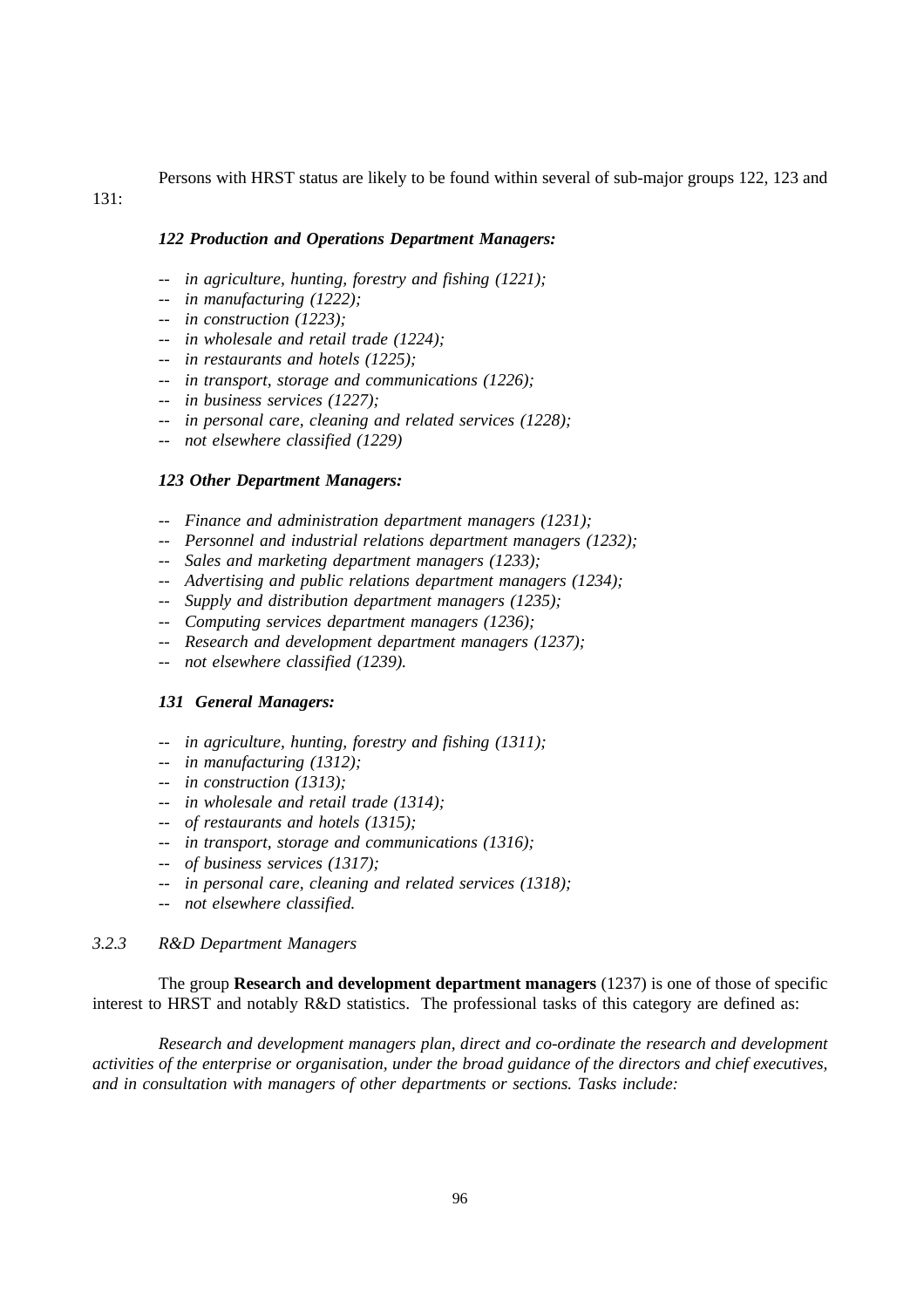- *(a) planning, directing and co-ordinating research and development activities, in-house or commissioned from external research organisations, to develop new or improved technical processes, products or utilisation of materials for the enterprise or organisation;*
- *(b) planning the overall research and development programme of the enterprise or organisation, specifying goals and budgetary requirements;*
- *(c) controlling expenditure and ensuring the efficient use of resources;*
- *(d) establishing and directing operational and administrative procedures;*
- *(e) planning and directing daily operations;*
- *(f) overseeing the selection, training and performance of staff;*
- *(g) representing the department in its dealings with other parts of the organisation or with outside bodies;*
- *(h) performing related tasks;*
- *(i) supervising other workers.*

### *3.3 Major Group 0 - The Armed Forces*

ISCO-88 major group 0 is defined as follows:

*Members of the armed forces are those personnel who are currently serving in the armed forces, including auxiliary services, whether on a voluntary or compulsory basis, and who are not free to accept civilian employment. Included are regular members of the army, navy, air force and other military services, as well as conscripts enrolled for military training or other service for a specified period, depending on national requirements. Excluded are persons in civilian employment of government establishments concerned with defence issues; police (other than military police); customs inspectors and members of border or other armed civilian services; persons who have been temporarily withdrawn from civilian life for a short period of military training or retraining, according to national requirements, and members of military reserves not currently on active service. Reference to a skill level has not been used in defining the scope of this major group.*

### *3.4 Specific cases*

#### *3.4.1 Information Technology Professionals*

If HRST surveys are to feed into information, computers and communication (ICC) surveys it would be desirable to break out persons working in computer and communications occupations. This would essentially involve minor group 213 **Computing professionals** (and presumably also **Computing services department managers** (1236)).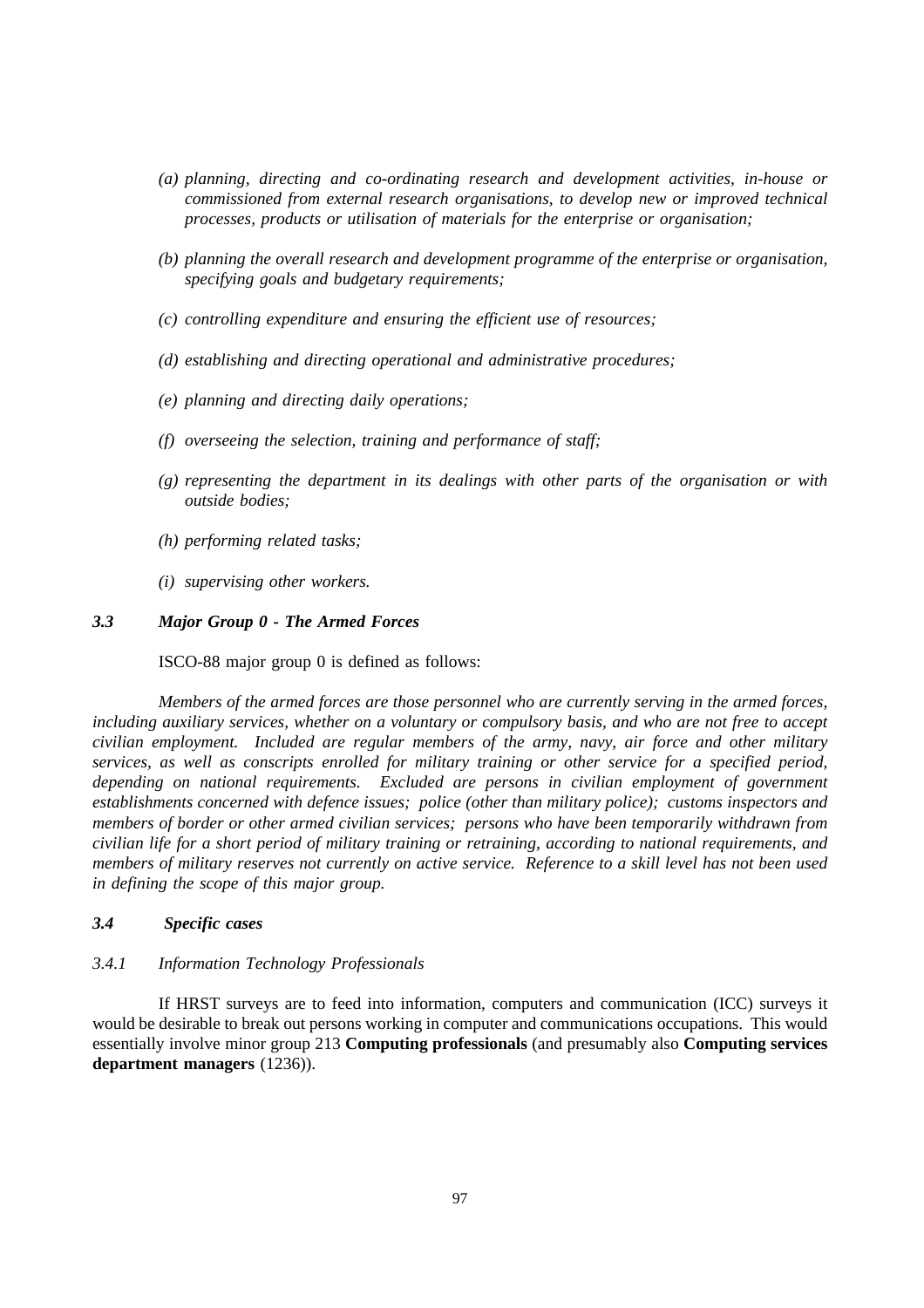## *3.5 Major Group 3 - Technicians and Associate Professionals*

### *3.5.1 ISCO-88 Coverage*

ISCO-88 major group 3 **Technicians and associate professionals** is described as follows:

*This major group includes occupations whose main tasks require technical knowledge and experience in one or more fields of physical and life sciences, or social sciences and humanities. The main tasks consist of carrying out technical work connected with the application of concepts and operational methods in the above-mentioned fields, and in teaching at certain educational levels. Most occupations in this major group require skills at the third ISCO skill level.*

### *3.5.2 Breakdown*

The ISCO-88 "technicians etc." occupations are classified as follows (with number of unit groups):

### **31 -- Physical and engineering science associate professionals**

- *311 Physical and engineering science technicians (*9*)*
- *312 Computer associate professionals (*3*)*
- *313 Optical and electronic equipment operators(*4*)*
- *314 Ship and aircraft controllers and technicians (*5*)*
- *315 Safety and quality inspectors (*2*)*

### **32 -- Life science and health associate professionals**

- *321 Life science technicians and related associate professionals (3)*
- *322 Modern health associate professionals (exc. nursing)(9)*
- *323 Nursing and midwifery associate professionals* (2)
- *324 Traditional medicine practitioners and faith healers* (2)

## **33 -- Teaching associate professionals (4)**

### **34 -- Other associate professionals (8)**

*but*

**of which** 3415 *Technical and commercial sales representatives*

and

*343 Administrative Associate Professionals*

**of which** 3434 *Statistical, mathematical and related associate professionals*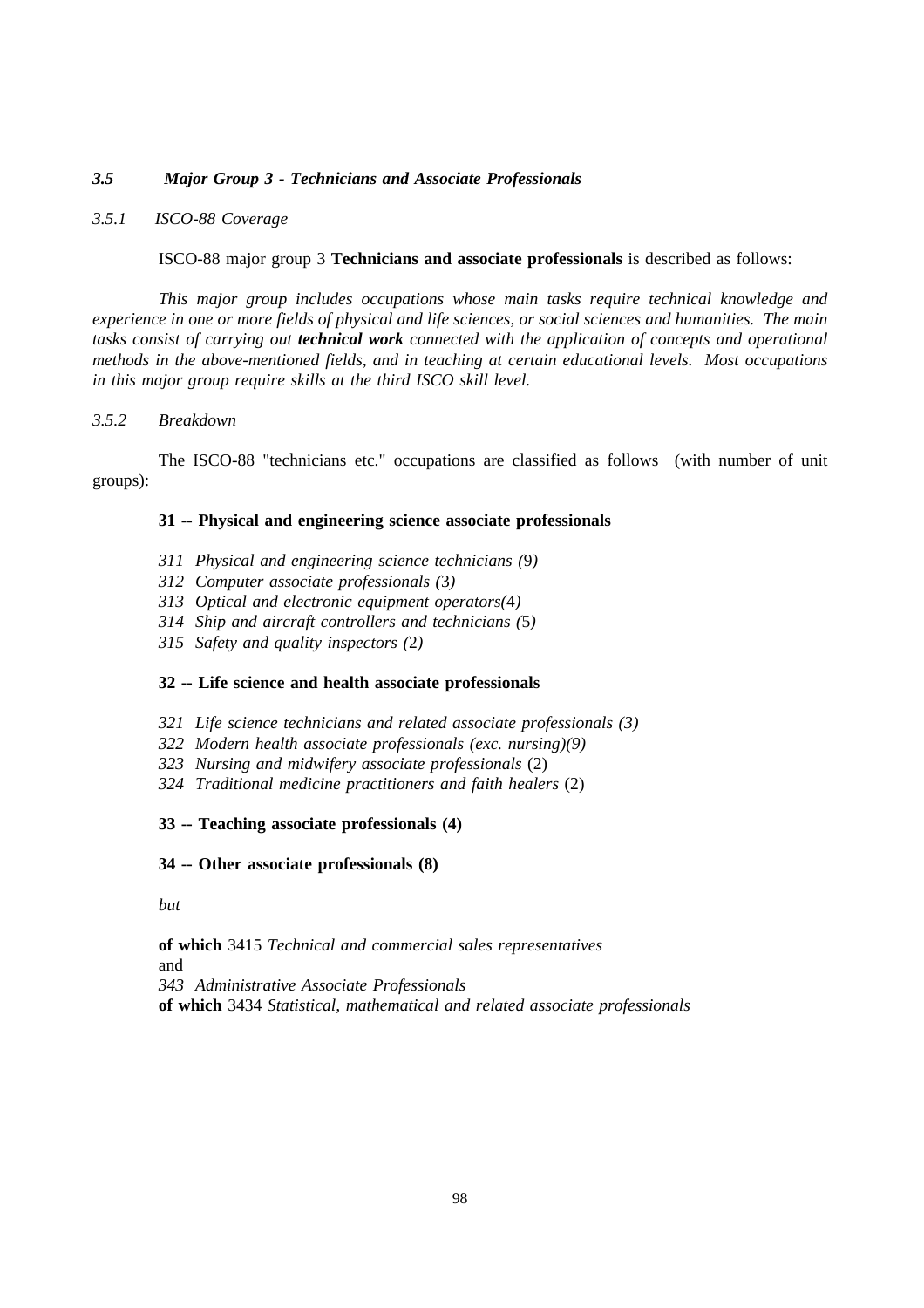### *3.5.3 Specific Cases*

#### 3.5.3.1 The Armed Forces

See section 3.3 above. No specific "technicians category" is defined by ISCO-88 but the possibility of uniformed technicians should be mentioned.

### 3.5.3.2 Computer and Communications Technicians

In line with the treatment of computing professionals (see section 3.4.1 above) for ICC (information, computors and communication) survey purposes, it might be worthwhile also suggesting that category 312 **Computer associate professionals** be separately broken out. This category, which is subdivided into three unit groups:

- **-- Computer assistants** (3121)
- **-- Computer equipment operators** (3122), and
- **-- Industrial robot controllers** (3123)

is described as follows:

*Computer associate professionals provide assistance to users of micro-computers and standard software packages, control and operate computers and peripheral equipment and carry out limited programming tasks connected with the installation and maintenance of computer hardware and software.*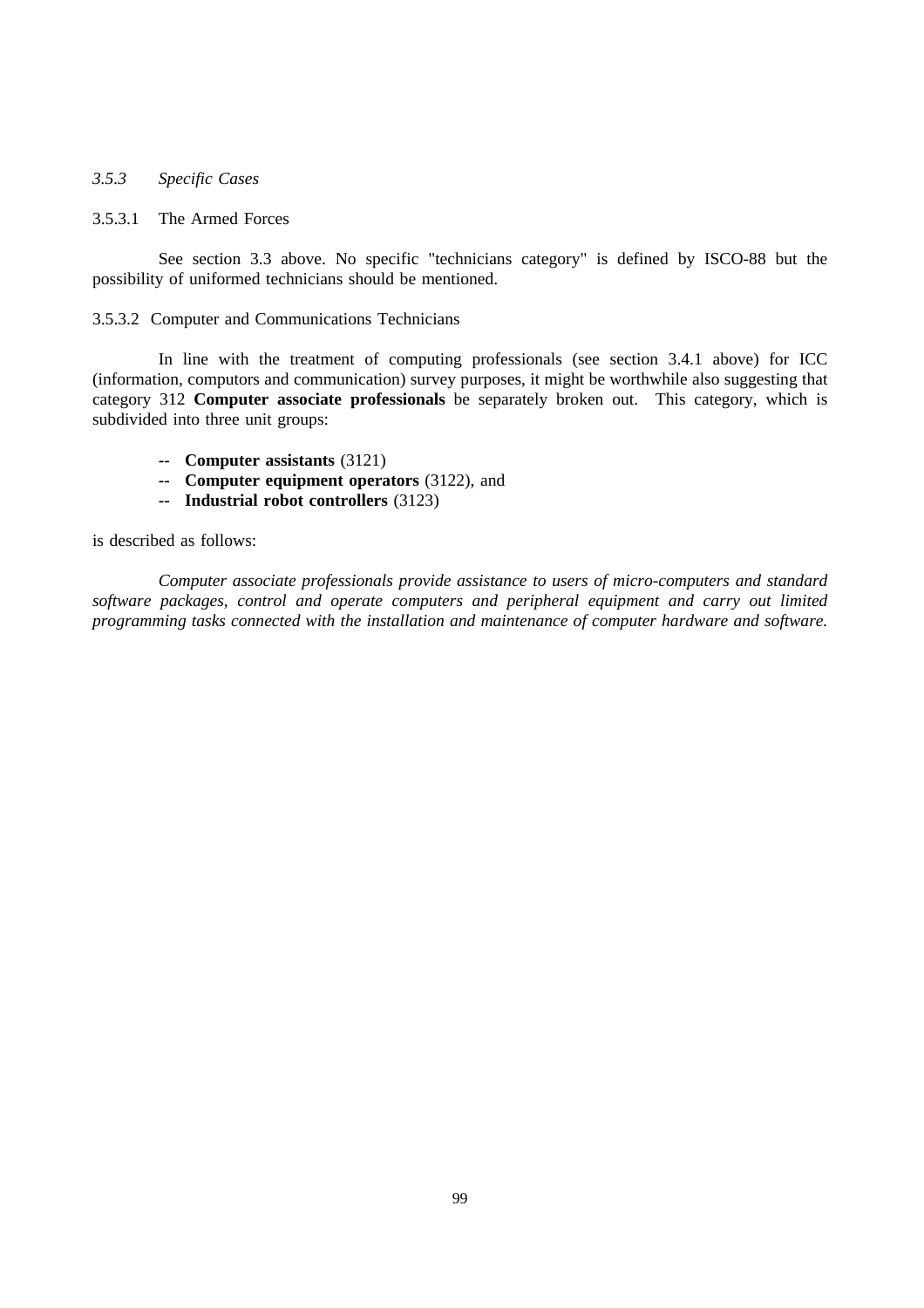## **NATIONAL ACCOUNTS: BASIC CONCEPTS AND DEFINITIONS RECOMMENDED BY THE INTERNATIONAL LABOUR OFFICE (ILO), OECD AND THE UNITED NATIONS**

The definitions below are extracted from various ILO, OECD and UN publications (see list of references at the end of the annex) and are also used for the Eurostat labour force surveys (see Annex 8):

**1.** The Total Population: All nationals present in or temporarily absent from the country and aliens permanently settled in the country.

*Including* the following categories:

National armed forces stationed abroad; Merchant seamen at sea; Diplomatic personnel located abroad; Civilian aliens resident in the country; Displaced persons resident in the country.

*Excluding* the following categories:

Foreign armed forces stationed in the country; Foreign diplomatic personnel located in the country; Civilian aliens temporarily in the country.

**2. The Economically Active Population**: All persons of either sex who furnish the supply of labour for the production of economic goods and services as defined by the United Nations systems of national accounts and balances, during a specified time-reference period.

Two useful measures of the economically active population are the **"usually active population"** measured in relation to a long reference period such as a year, and the **"currently active population"**, or, equivalently, the "labour force", measured in relation to a short reference period such as one week or one day.

**2.1** The **Usually Active Population**: All persons above a specified age whose main activity status, as determined in terms of number of weeks or days during a long specified period (such as the preceding 12 months or the preceding calendar year) was "employed" or "unemployed" (see below).

**2.2** The **Total Labour Force** or **Currently Active Population**: All persons who fulfil the requirements for inclusion among the employed or the unemployed as defined below.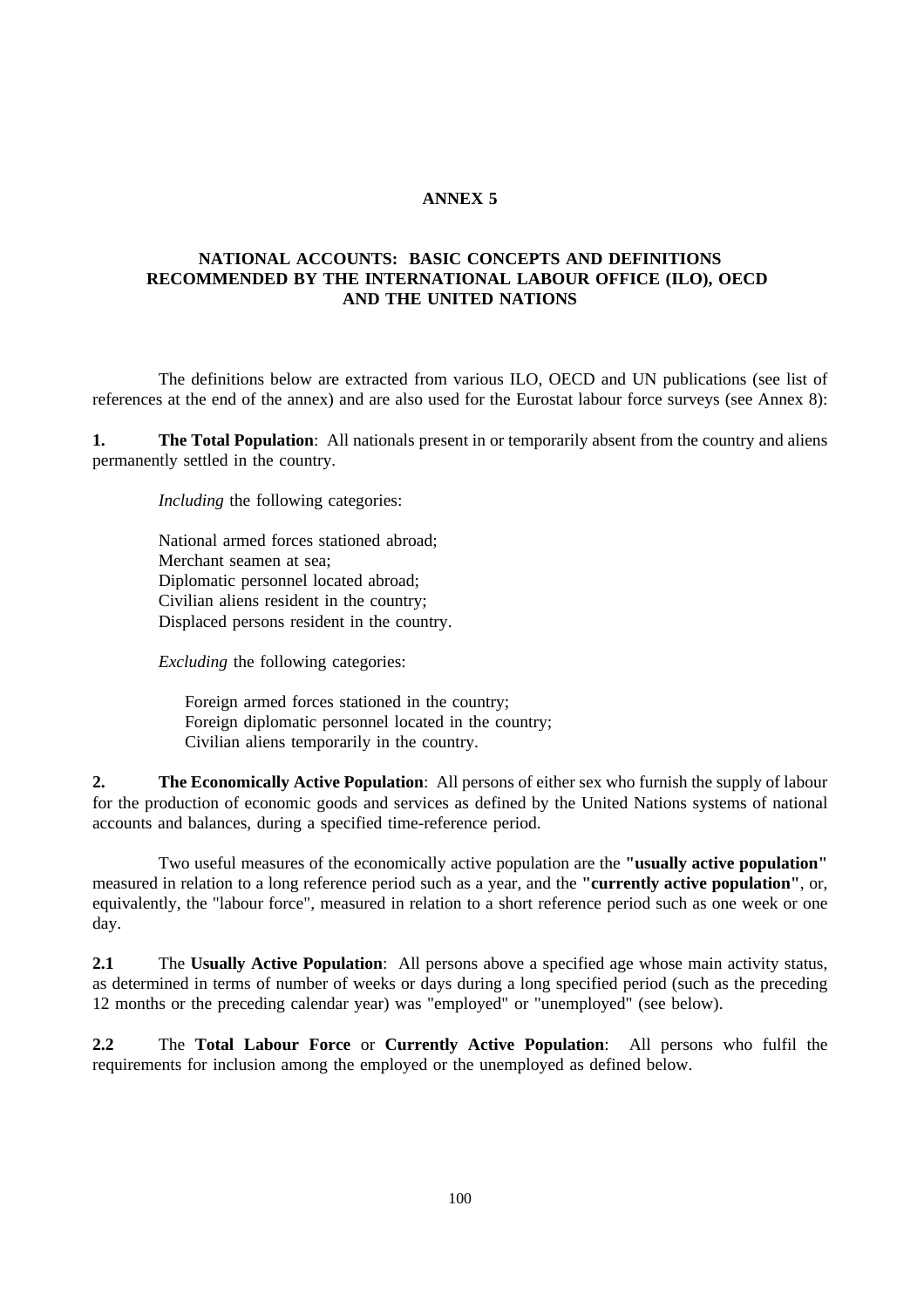**3. The Armed Forces**: cover personnel from the metropolitan territory drawn from the total available labour force who were serving in the armed forces during the period under consideration; whether stationed in the metropolitan territory or elsewhere.

The following are excluded from the armed forces:

- -- personnel drawn from areas outside the metropolitan territory of the country concerned;
- -- security forces, excepting forces such as mobile gendarmerie units and armed border patrols which receive training in military tactics, are equipped like the military forces and are liable to be placed under military command;
- -- reservists recalled for a period of training of less than one month.

**4. The Civilian Labour Force**: comprises the Total Labour Force *excluding* the Armed Forces.

**5. The Total Employment**: Persons in employment, comprising those in civilian employment **plus** the armed forces, include all those employed as defined below.

**6.** The Employed comprise all persons above a specified age who during a specified brief period, either one week or one day, were in the following categories:

## **6.1 Paid Employment**:

**6.1.1 At work**: persons who during the reference period performed some work for wage or salary, in cash or in kind;

**6.1.2 With a job but not at work**: persons who, having already worked in their present job, were temporarily not at work during the reference period and have a formal attachment to their job. This formal job attachment should be determined in the light of national circumstances, according to one or more of the following criteria: (1) the continued receipt of wage or salary; (2) an assurance of return to work following the end of the contingency, or an agreement as to the date of return; (3) the elapsed duration of absence from the job, which, wherever relevant, may be that duration for which workers can receive compensation benefits without obligations to accept other jobs.

Members of the armed forces should be included among persons in paid employment. The armed forces should include both the regular and the conscripts (as specified in ISCO-88).

## **6.2 Self-employment**:

**6.2.1 At work:** persons who during the reference period performed some work for profit or family gain, in cash or in kind;

**6.2.2 With an enterprise but not at work:** persons with an enterprise, which may be a business enterprise, a farm or a service undertaking, who were temporarily not at work during the reference period for any specific reason.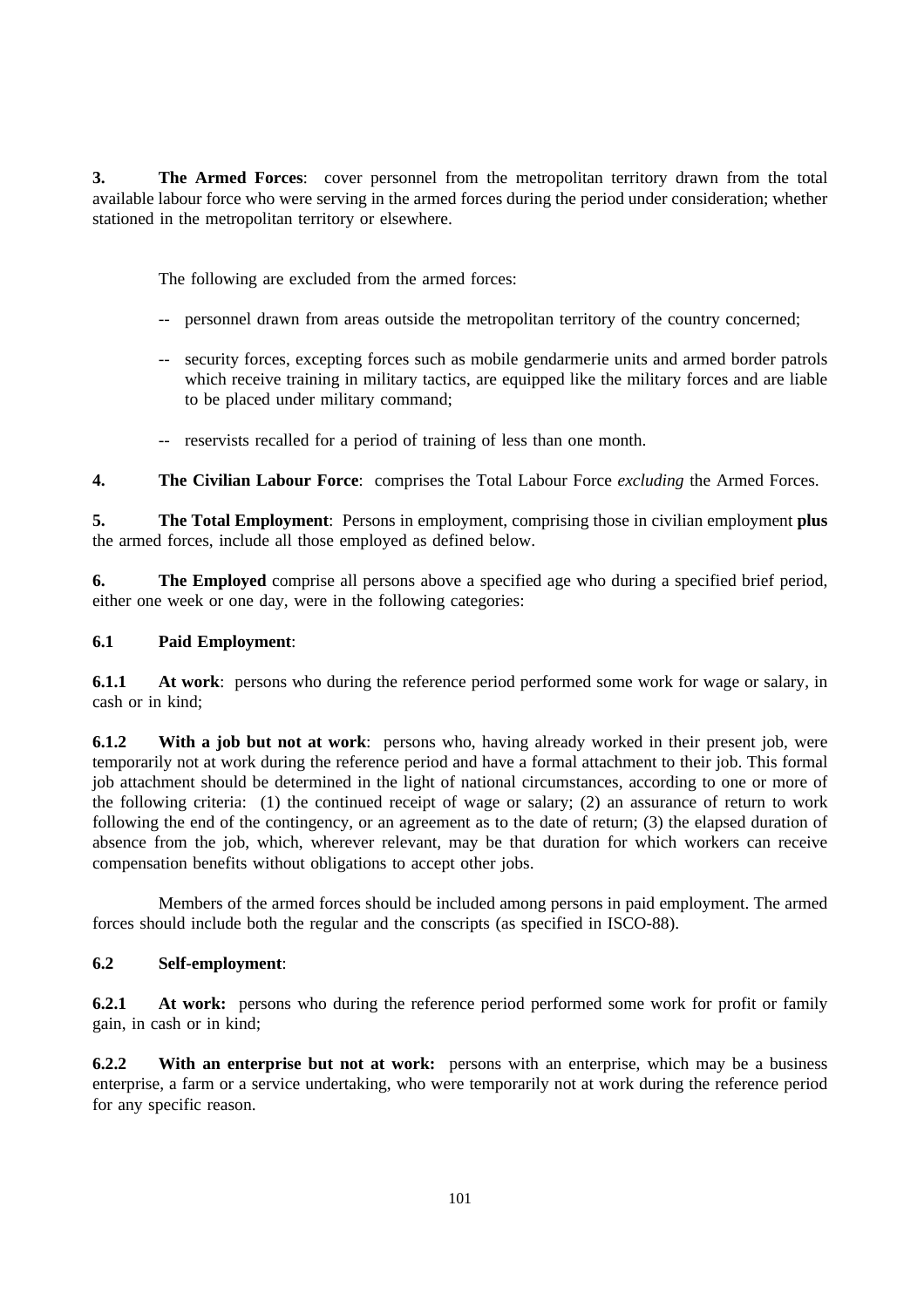For operational purposes, the notion of "some work" may be interpreted as work for at least one hour.

Persons temporarily not at work because of illness or injury, holiday or vacation, strike or lock-out, educational or training leave, maternity or parental leave, reduction in economic activity, temporary disorganisation or suspension of work due to such reasons as bad weather, mechanical or electrical breakdown, or shortage of raw materials or fuels, or other temporary absence with or without leave should be considered as in paid employment provided they have a formal job attachment.

Employers, own account workers and members of producers' co-operatives should be considered as in self-employment and classified as **at work** or **not at work**, as the case may be.

Students, homemakers and others mainly engaged in non-economic activities during the reference period, who at the same time were in paid employment or self-employment as defined above should be considered as employed on the same basis as other categories of employed persons and be identified separately, where possible.

### **7. Unemployment**

**The Unemployed**: All persons above a specified age who during the reference period were:

- - **without work**, i.e. were not in paid employment or self-employment, as defined above;
- **-- currently available for work**, i.e. were available for paid employment or self-employment during the reference period; and
- **-- seeking work**, i.e. had taken specific steps in a specified recent period to seek paid employment or self-employment.

Persons temporarily absent from their jobs with no formal job attachment who were currently available for work and seeking work should be regarded as unemployed in accordance with the standard definition of unemployment.

Students, homemakers and others mainly engaged in non-economic activities during the reference period who satisfy the criteria laid down above should be regarded as unemployed on the same basis as other categories of unemployed persons and be identified separately, where possible.

**8. The Population Not Economically Active**: All persons, irrespective of age, including those below the age specified for measuring the economically active population who were not "economically active", as defined above.

**8.1 The Population Not Currently Active** or, equivalently, **Persons Not in the Labour Force**: All persons who were not employed or unemployed during the brief reference period and hence not currently active because of (a) attendance at educational institutions; (b) engagement in household duties; (c) retirement or old age; or (d) other reasons such as infirmity or disablement, which may be specified.

**8.2** The Population Not Usually Active: All persons whose main activity status during the longer specified period was neither employed nor unemployed. It comprises the following functional categories: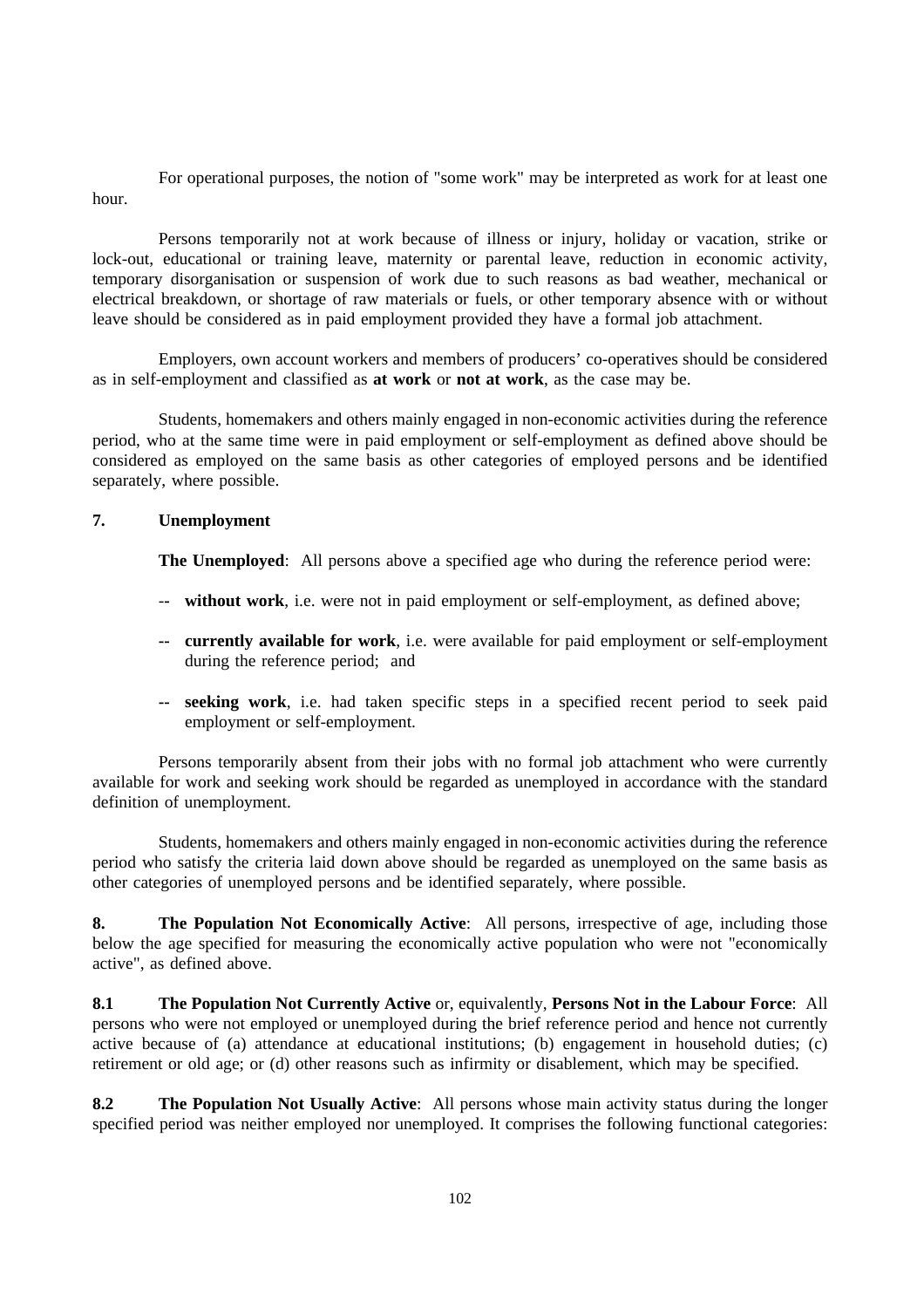(a) students; (b) homemakers; (c) income recipients (pensioners, rentiers, etc.); and (d) others (recipients of public aid or private support, children not attending school, etc.) as defined by the United Nations *Principles and Recommendations for Population and Housing Censuses* (1980).

## **9. Underemployment**

\_\_\_\_\_\_\_\_\_\_\_\_\_\_

**9.1 Underemployment** exists when a person's employment is inadequate, in relation to specified norms or alternative employment, account being taken of his or her occupational skill (training and working experience). Two principal forms of underemployment may be distinguished: visible and invisible.

**9.1.1** Visible Underemployment is primarily a statistical concept directly measurable by labour force and other surveys, reflecting an insufficiency in the volume of employment. For operational reasons, the statistical measurement of underemployment may be limited to visible underemployment.

Two elements of the measurement of visible underemployment should be distinguished:

- -- the number of persons visibly underemployed;
- -- the quantum of visible underemployment.

Persons **visibly underemployed** comprise all persons in paid or self-employment, whether at work or not at work, involuntarily working less than the normal duration of work determined for the activity, who were seeking or available for additional work during the reference period.

For the purpose of classifying persons as visibly underemployed, normal duration of work for an activity should be determined in the light of national circumstances as reflected in national legislation to the extent it is applicable, and usual practices in other cases, or in terms of a uniform conventional norm.

A composite estimate of the **quantum of current unemployment and visible underemployment** may be compiled on the basis of the labour-time disposition of all persons in the labour force, by accounting for the the total labour time potentially available for each person in the labour force in terms of time employed, time available for employment and time not available for employment during the reference period. It can be measured for simplicity either in units of working days or half-days, or, more fully, in hours where feasible.

**9.1.2 Invisible Underemployment** is primarily an analytical concept reflecting a misallocation of labour resources or a fundamental imbalance as between labour and others factors of production. Characteristic symptoms might be low income, under-utilisation of skill, low productivity. Analytical studies of invisible underemployment should be directed to the examination and analysis of a wide variety of data, including income and skill levels (**disguised underemployment**) and productivity measures (**potential underemployment**).

**Sources**: *Current International Recommendations on Labour Statistics* (Geneva, 1988) *Surveys on Economically Active Population, Employment, Unemployment and Underemployment- An ILO Manual on Concepts and Methods* (Geneva, 1990) *Labour Force Statistics/Statistiques de la population active 1971-1991* (OECD Paris, 1993).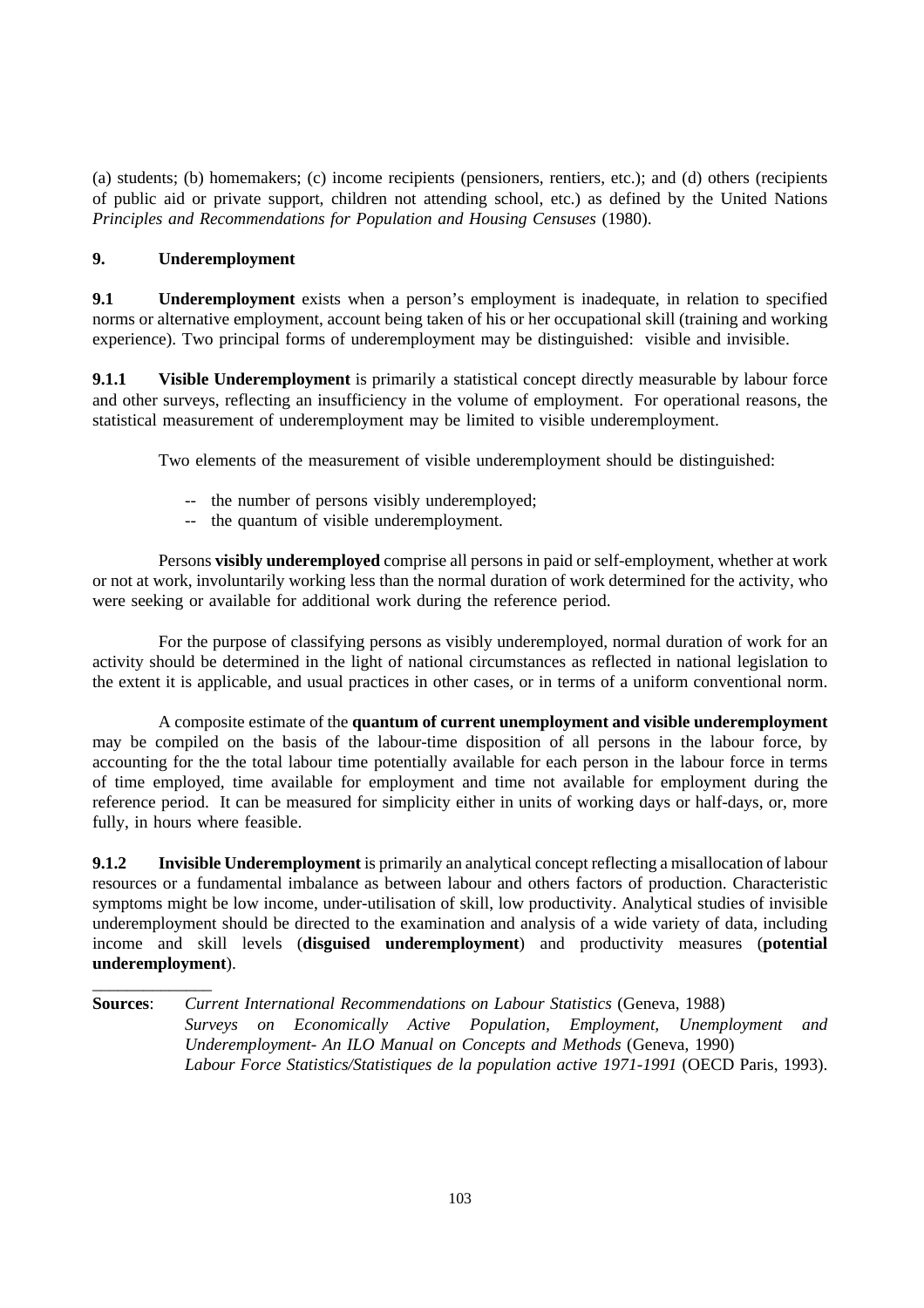# REVISED INDUSTRIAL CLASSIFICATION FOR RESOURCES DEVOTED TO R&D IN THE BUSINESS ENTERPRISE SECTOR IN THE OECD 1993 R&D QUESTIONNAIRE<br>AND CORRESPONDENCE WITH ISIC Rev.3, ISIC Rev.2 AND NACE/Rev.1

(*\* Correspond to items in 1989 ISIC Rev.2 Industry List arranged for R&D purposes)*

| Title |                                                                         | ISIC Rev.3 Division/Group/Class | Approximante correspond. ISIC Rev. 2 | Corresponding NACE Rev. 1 |
|-------|-------------------------------------------------------------------------|---------------------------------|--------------------------------------|---------------------------|
|       |                                                                         |                                 | Div./Group/Class                     | Div./Group/Class          |
|       |                                                                         |                                 |                                      |                           |
| 1.    | <b>AGRICULTURE, HUNTING &amp; FORESTRY*</b>                             | $01+02+05$                      | 1                                    | $01 = 02 + 05$            |
| 2.    | <b>MINING</b>                                                           | 10 thro' 14                     | $\mathbf 2$                          | 10 thro' 14               |
| 3.    | <b>MANUFACTURING*</b>                                                   | 15 thro' 37                     | 3                                    | 15 thro' 37               |
|       |                                                                         |                                 |                                      |                           |
| 4.    | Food, Beverages & Tobacco                                               | $15 + 16$                       | 31                                   | $15 + 16$                 |
| 5.    | Food Products & Beverage                                                | 15                              | 311 thro' 313                        | 15                        |
| 6.    | <b>Tobacco Products</b>                                                 | 16                              | 314                                  | 16                        |
| 7.    | Textiles, Wearing Apparel, Fur & Leather*                               | 17 thro' 19                     | 32                                   | 17 thro' 19               |
| 8.    | Textiles                                                                | 17                              | 321                                  | 17                        |
| 9.    | Wearing Apparel & Fur                                                   | 18                              | $\lambda$                            | 18                        |
| 10.   | Leather Products & Footwear                                             | 19                              | )322 thro' 324                       | 19                        |
|       |                                                                         |                                 |                                      |                           |
|       |                                                                         |                                 |                                      |                           |
| 11.   | Wood, Paper, Printing, Publishing                                       | 20 thro' 22                     | $331+34+3832$ (part)                 | 20 thro' 22               |
| 12.   | Wood & Cork (not Furniture)                                             | 20                              | 331                                  | 20                        |
| 13.   | Pulp, Paper & Paper Products                                            | 21                              | 341                                  | 21                        |
| 14.   | Publishing, Printing & Reproduction of Recorded Media                   | 22                              | 342+3832 (part)                      | 22                        |
| 15.   | Coke, Petroleum, Nuclear Fuel, Chemicals & Products, Rubber & Plastics  | 23 thro' 25                     | 35                                   | 23 thro'25                |
| 16.   | Coke, Refined Petroleum Products & Nuclear Fuel                         | 23                              | $353 + 354$                          | 23                        |
| 17.   | Chemicals & Chemical Products                                           | 24                              | $351 + 352$                          | 24 less 24.4              |
|       |                                                                         |                                 |                                      |                           |
| 18.   | Chemical Products (less Pharmaceuticals)*                               | 24 less 2423                    | 351+352 less 3522                    | 24.4                      |
| 19.   | Pharmaceuticals*                                                        | 2423                            | 3522                                 | 25                        |
| 20.   | Rubber & Plastic Products*                                              | 25                              | $355 + 356$                          |                           |
| 21.   | Non-Metallic Mineral Products ("Stone, Clay & Glass")*                  | 26                              | 36                                   | 26                        |
|       |                                                                         |                                 |                                      |                           |
| 22.   | <b>Basic Metals</b>                                                     | 27                              | 37                                   | 27                        |
|       |                                                                         |                                 |                                      |                           |
| 23.   | Basic Metals, Ferrous*                                                  | 271+2731                        | 371                                  | 27.1 thro' 27.3+27.51/52  |
| 24.   | Basic Metals, Non-Ferrous*                                              | 272+2732                        | 372                                  |                           |
| 25.   | Fabricated Metal products (except Machinery & Equipment)*               | 28                              | 381                                  | 28                        |
|       |                                                                         |                                 |                                      |                           |
| 26.   | Machinery Equipment, Instruments & Transport Equipment                  | 29 thro' 35                     | 38 less 381 & 3832 (part)            | 29 thro' 35               |
| 27.   | Machinery, nec*                                                         | 29                              | 382 less 3825+3829 (part)            | 29                        |
|       |                                                                         |                                 |                                      |                           |
| 28.   | Office, Accounting & Computing Machinery*                               | 30                              | 3825                                 | 30                        |
| 29.   | Electrical Machinery*                                                   | 31                              | 383 less 3832                        | 31                        |
| 30.   | Electronic Equipment (Radio, TV & Communications)*                      | 32                              | 3832 (part)                          | 32                        |
| 31.   | Electronic Components (includes Semiconductors)                         | 321                             |                                      | 32.1                      |
| 32.   | Television, Radio & Communications Equipment                            | 32 less 321                     |                                      | 32 less 32.1              |
| 33.   | Medical, Precision & Optical Instruments, Watches clocks (instruments)* | 33                              | 385                                  | 33                        |
| 34.   | Motor Vehicles*                                                         | 34                              | 3843                                 | 34                        |
| 35.   |                                                                         | 35                              |                                      | 35                        |
|       | Other Transport Equipment                                               |                                 | 384 (part)+3829(part)                |                           |
| 36.   | Ships*                                                                  | 351                             | 3841                                 | 35.1                      |
| 37.   | Aerospace*                                                              | 353                             | 3845+3829(part)                      | 35.3                      |
| 38    | Other Transport nec*                                                    | $352 + 359$                     | 3842+3844+3849                       | 36.9                      |
| 39.   | Furniture, Other Manufacturing nec                                      | 36                              | $332 + 39$                           | 36                        |
| 40.   | Furniture                                                               | 361                             | 332                                  | 36.1                      |
| 41.   | Other Manufacturing nec                                                 | 369                             | 39                                   | 36.9                      |
|       |                                                                         |                                 |                                      |                           |
|       |                                                                         |                                 |                                      |                           |
| 42.   | Recycling                                                               | 37                              | <b>NA</b>                            | 37                        |
| 43.   |                                                                         | $40 + 41$                       | $\overline{4}$                       | $40 + 41$                 |
|       | ELECTRICITY, GAS 7 WATER SUPPLY (UTILITIES*)                            |                                 |                                      |                           |
| 44.   | <b>CONSTRUCTION</b>                                                     | 45                              | 5                                    | 45                        |
| 45.   | <b>SERVICE SECTOR</b>                                                   | 50 thro' 99                     | 6 thro' 9                            | 50 thro' 99               |
| 46.   | Wholesale, Retail Trade & Motor Vehicle etc. Repair                     | 50 thro' 52                     | $61+62+6$ (part)                     | 50 thro' 52               |
| 47.   | <b>Hotels &amp; Restaurants</b>                                         | 55                              | 63                                   | 55                        |
| 48.   | <b>Transport &amp; Storage</b>                                          | 60 thro' 63                     | 71                                   | 60 thro' 63               |
|       | Communications*                                                         |                                 |                                      |                           |
| 49.   |                                                                         | 64                              | 72                                   | 64                        |
| 50.   | Post                                                                    | 641                             |                                      | 64.1                      |
| 51.   | Telecommunications                                                      | 642                             |                                      | 64.2                      |
| 52.   | Financial Intermediation (including Insurance)                          | 65 thro' 67                     | $81 + 82$                            | 65 thro' 67               |
| 53.   | Real Estate, Renting & Business Activities                              | 70 thro' 74                     | $83 + 932$                           | 70 thro' 74               |
| 54.   | Computer & Related Activities                                           | 72                              | 8323                                 | 72                        |
|       | Software Consultancy                                                    | 722                             |                                      |                           |
| 55.   |                                                                         |                                 |                                      | 72.2                      |
| 56.   | Other Computer Services nec                                             | 72 less 722                     |                                      | 72 less 72.2              |
| 57.   | Research & Development                                                  | 73                              | 932                                  | 73                        |
| 58.   | Other Business Activities nec                                           | $70+71=74$                      | $83$ (part)                          | $70 + 71 + 74$            |
| 59    | Community, Social & Personal Service Activ., etc. <sup>a</sup>          | 75 thro' 99                     | 9 less 932                           | 75 thro' 99               |
| 60    | <b>GRAND TOTAL</b>                                                      | 01 thro' 99                     | 1 thro' 9                            | 01 thro' 99               |
|       |                                                                         |                                 |                                      |                           |

a. Activities carried out in these industries by the Business Enterprise sector only. Figures are expected to be negligible: the heading is included as an *aide-mémoire*.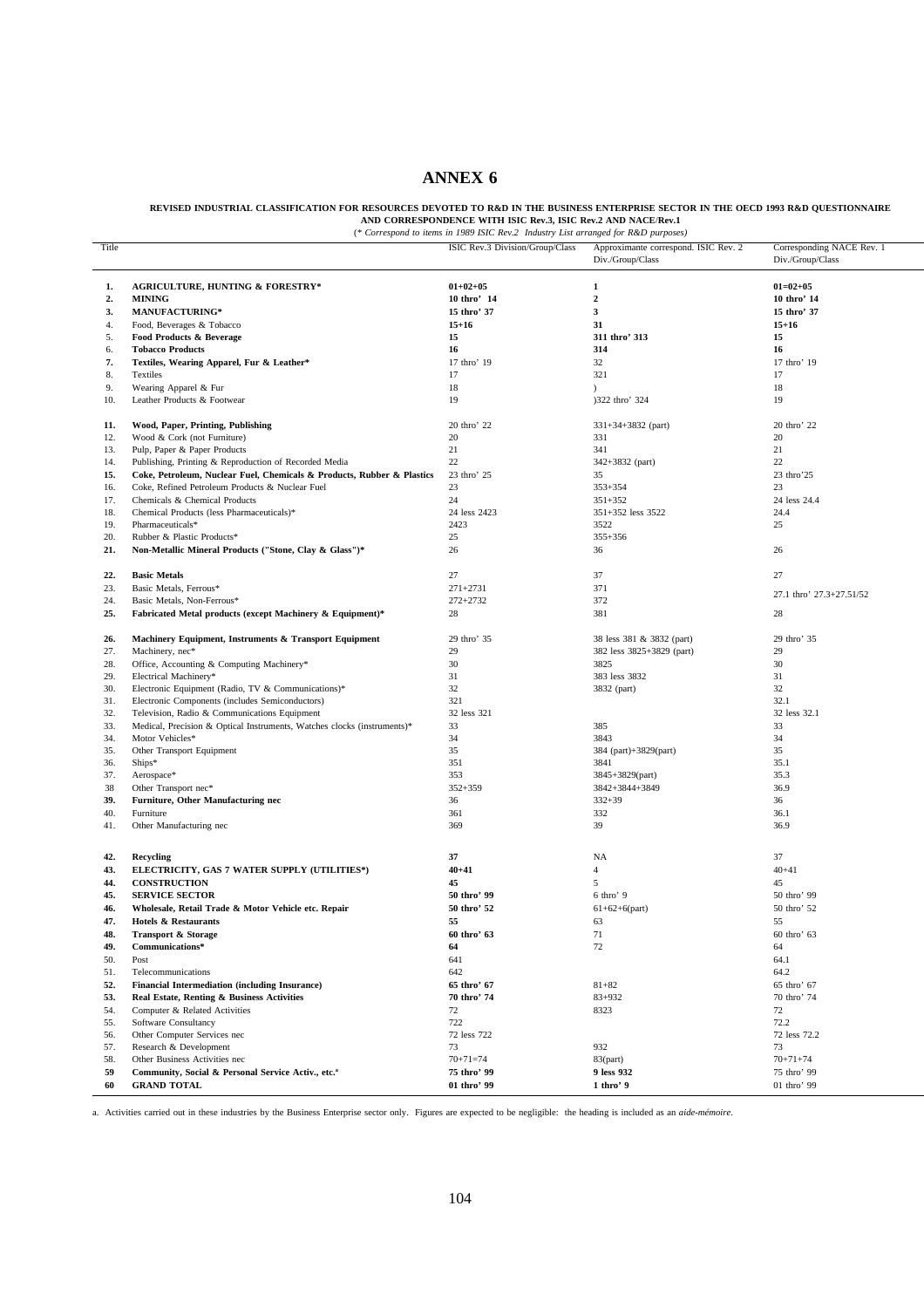### **INDUSTRIAL CLASSIFICATION USED IN THE OECD INDUSTRIAL STRUCTURE STATISTICS (ISIS)**

#### ISIC Rev.2

| 31   | Food, Beverages & Tobacco         | 38   | <b>Fabricated Metal Products</b>       |
|------|-----------------------------------|------|----------------------------------------|
| 3112 | Food                              | 381  | <b>Metal Products</b>                  |
| 313  | Beverages                         | 3813 | <b>Structural Metal Products</b>       |
| 314  | Tobacco                           | 382  | Machinery, nec.                        |
|      |                                   | 3821 | Engines & Turbines                     |
| 32   | Textiles, Apparel & Leather       | 3822 | <b>Agricultural Machinery</b>          |
| 321  | Textiles                          | 3823 | Metal & Wood-Working Machinery         |
| 3213 | Knitting, Mills                   | 3824 | Special Industrial Machinery           |
| 322  | <b>Wearing Apparel</b>            | 3825 | Office & Computing Machinery           |
| 323  | Leather & Products                | 3829 | Machinery & Equipment, nec.            |
| 324  | Footwear                          | 383  | <b>Electrical Machinery</b>            |
|      |                                   | 3831 | <b>Electrical Industrial Machinery</b> |
| 33   | Wood Products & Furniture         | 3832 | Radio, TV & Communication Equipment    |
| 331  | <b>Wood Products</b>              | 3833 | Electrical Applicances & Housewares    |
| 332  | Furniture & Fixtures              | 3839 | Electrical Apparatus, nec.             |
|      |                                   | 384  | <b>Transport Equipment</b>             |
| 34   | Paper, Paper Products & Printing  | 3841 | Shipbuilding & Repairing               |
| 341  | Paper & Products                  | 3842 | Railroad Equipment                     |
| 3411 | Pulp, Paper & Board               | 3843 | Motor Vehicles                         |
| 342  | Printing & Publishing             | 3844 | Motorcylcles & Bicycles                |
|      |                                   | 3845 | Aircraft                               |
| 35   | <b>Chemical Products</b>          | 3849 | Transport Equipment, nec.              |
| 351  | <b>Industrial Chemicals</b>       | 385  | Professional Goods                     |
| 3511 | <b>Basic Industrial Chemicals</b> | 3851 | Professional Equipment                 |
| 3512 | Fertilizers & Pesticides          | 3852 | Photographic & Optical Goods           |
| 3513 | <b>Synthetic Resins</b>           | 3853 | Watches & Clocks                       |
| 352  | Other Chemicals                   |      |                                        |
| 3521 | Paints, Varnished & Lacquers      | 39   | Other Manufacturing nec.               |
| 3522 | Drugs & Medicines                 | 3901 | Jewellery                              |
| 3523 | Soap & Cleaning Preparations      |      |                                        |
| 3529 | Chemical Products, nec.           | 3000 | <b>Total Manufacturing</b>             |
| 353  | Petroleum Refineries              |      |                                        |
| 354  | Petroleum & Coal Products         | 1000 | Agric., Hunt., Forest., Fishing        |
| 355  | <b>Rubber Products</b>            |      |                                        |
| 356  | Plastic Products, nec.            | 2000 | Mining and Quarrying                   |
|      |                                   | 21   | Coal Mining                            |
| 36   | Non-Metallic Mineral Products     | 22   | Crude Petroleum & Natural Gas          |
| 361  | Pottery, China, etc.              | 23.9 | Other Mining                           |
| 362  | Glass & Products                  |      |                                        |
| 369  | Non-Metal Products, nec.          | 3000 | Total Manufacturing                    |
| 37   | <b>Basic Metal Industries</b>     | 4000 | Electricity, Gas & Water               |
| 371  | Iron & Steel                      |      |                                        |
| 372  | Non-Ferrous Metals                | 5000 | Construction                           |
|      |                                   | 6.9  | Services                               |
|      |                                   | 0000 | Grand Total                            |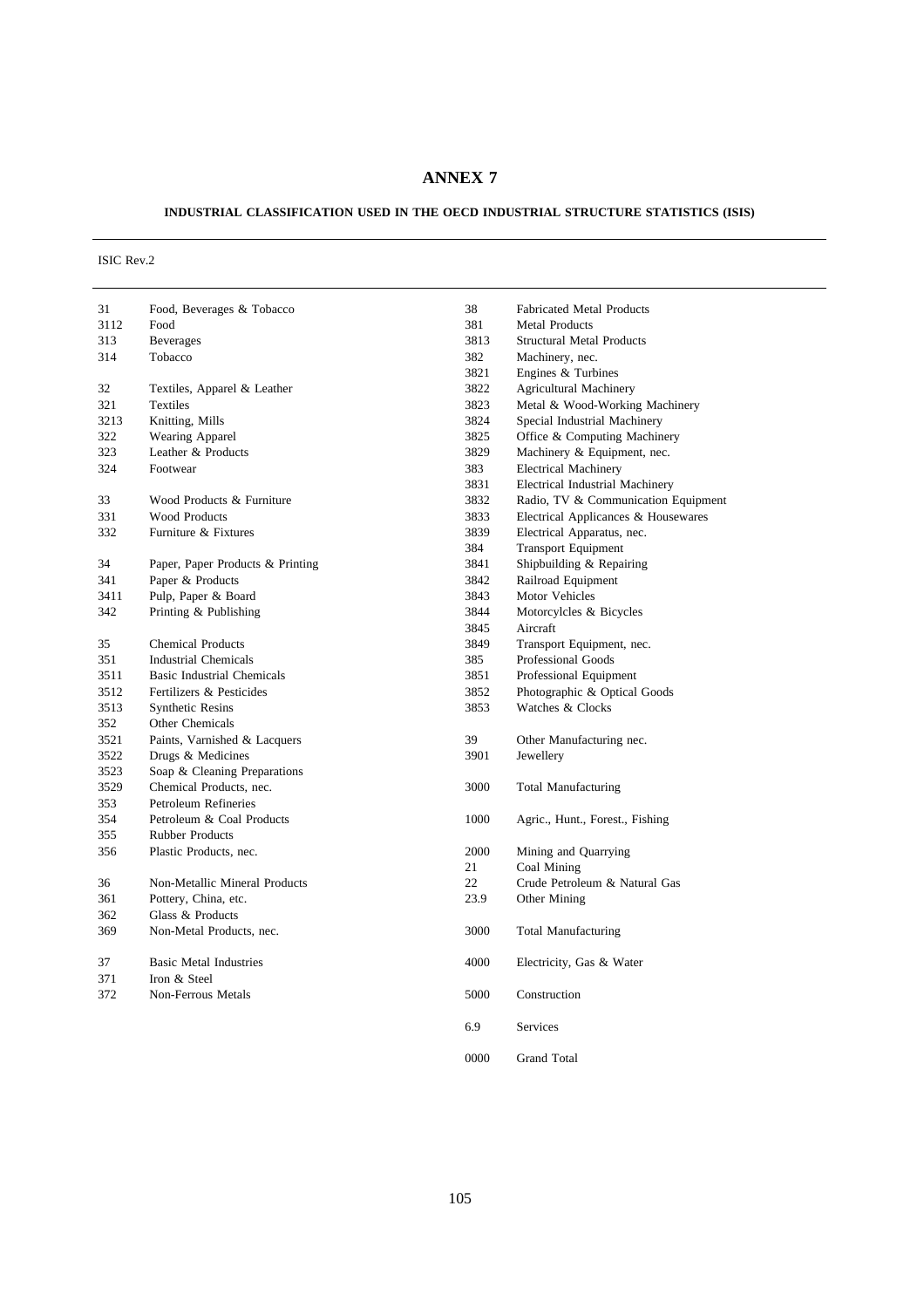### **EUROSTAT LABOUR FORCE SURVEY**

The following paragraphs of interest to the HRST exercise are extracted from the Eurostat Labour Force Survey, Methods and Definitions, 1992 Series. The definitions proposed are largely inspired by the corresponding ILO, OECD and UN/SNA guidelines -- see Annex 5.

#### *Basic concepts and definitions*

The main statistical objectives of the labour force survey are to divide the population of working age (15 years and above) into three mutually exclusive and exhaustive groups-- persons in employment, unemployed persons and inactive persons -- and to provide descriptive and explanatory data on each of these categories.

Respondents are assigned to one of these groups on the basis of the most objective information possible obtained through a survey questionnaire, which principally relates to their actual activity within a particular reference week.

The definitions of employment and unemployment used in the Community Labour Force Survey closely follow those adopted by the 13th International Conference of Labour Statisticians.

The relevant parts of the "ILO definitions" are:

### **Employment**

9.(1) The employed comprise all persons above a specified age who during a specified brief period, either one week or one day, were in the following categories:

### (a) "**paid employment**";

- (a1) "**at work**": persons who during the reference period performed some work for wage or salary, in cash or in kind;
- (a2) "**with a job but not at work**": persons who, having already worked in their present job, were temporarily not at work during the reference period and had a formal attachment to their job. This formal job attachment should be determined in the light of national circumstances, according to one or more of the following criteria:
- (i) the continued receipt of wage or salary;
- (ii) an assurance of return to work following the end of the contingency, or an agreement as to the date of return;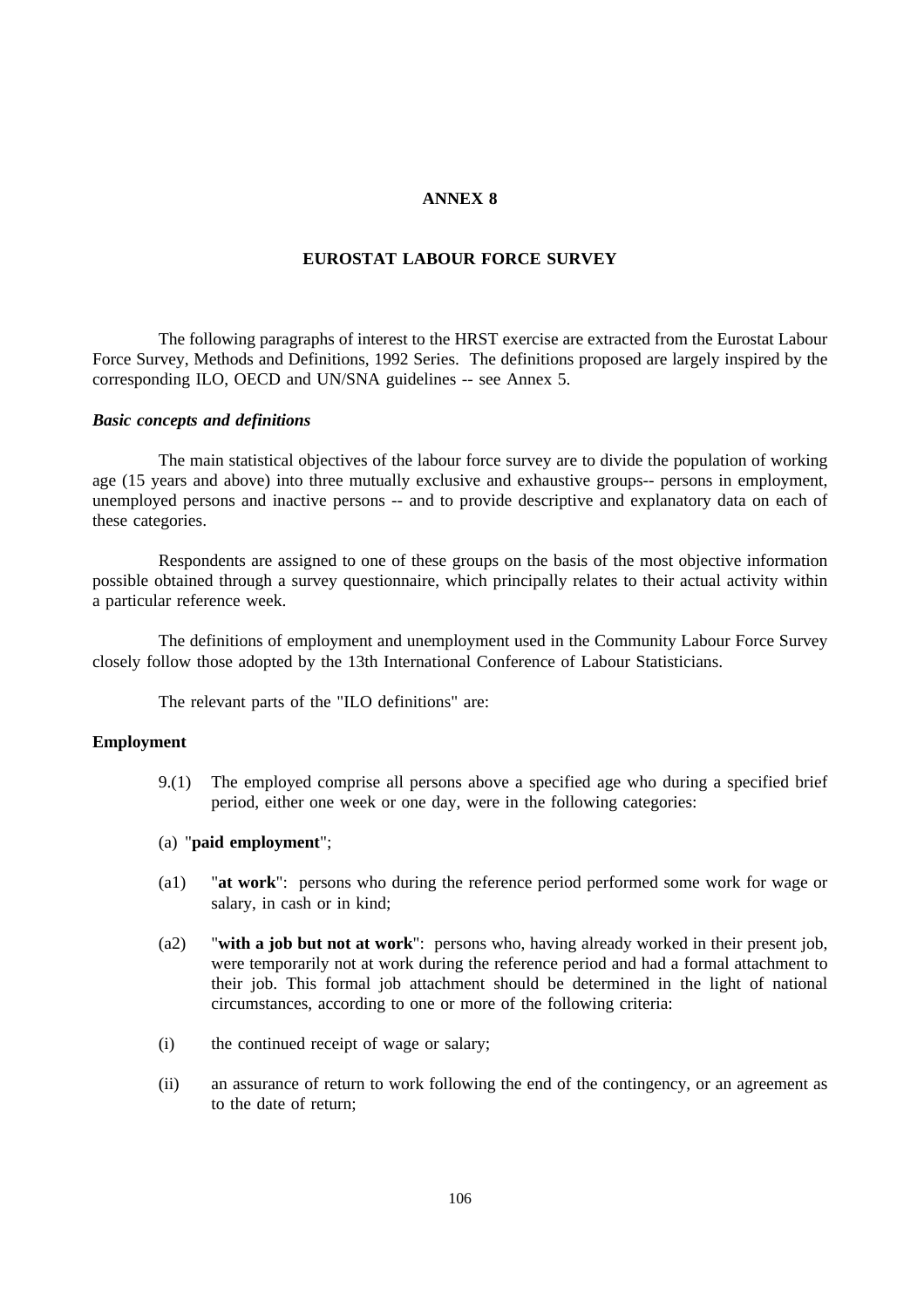(iii) the elapsed duration of absence from the job which, wherever relevant, may be that duration for which workers can receive compensation benefits without obligations to accept other jobs.

### b) **"self-employment"**

- (b1) "**at work**": persons who during the reference period performed some work for profit or family gain, in cash or in kind;
- (b2) "**with an enterprise but not at work**": persons with an enterprise, which may be a business enterprise, a farm or a service undertaking, who were temporarily not a work during the reference period for any specific reason.
- 9.(2) For operational purposes, the notion of "**some work**" may be interpreted as work for a least one hour.

### **Unemployment**

- 10.(1) The "**unemployed**" comprise all persons above a specified age who, during the reference period, were:
	- (a) "**without work**", i.e. were not in paid employment or self-employment, as defined in paragraph 9;
	- (b) "**currently available for work**", i.e. were available for paid employment or self-employment during the reference period;
	- (c) "**seeking work**", i.e. had taken specific steps in a specified recent period to seek paid employment or self-employment.

In applying these definitions to the Community Labour Force survey, Eurostat and the Working Party on the survey have agreed on some minor departures from their precise meaning:

- (i) Persons on lay-off, who, according to ILO definitions, should be classified as employed, are included in the unemployed on the grounds that their willingness to supply labour services is apparent in their expectation of returning to work. This very small group amounts to only about 0.2 per cent of total Community unemployment. The same argument is applied to those persons who have already found a job to start at a later date.
- (ii) For persons intending to set up their own business or professional practice neither active job-seeking nor immediate availability is required, as both conditions are difficult to measure; job-seeking activities are of a particular nature for this group, while testing on immediate availability would be completely hypothetical.
- (iii) It has been decided that in paragraph 10(b) "currently available" should mean available to start work within two weeks of the reference period. In paragraph 10(c) the "specified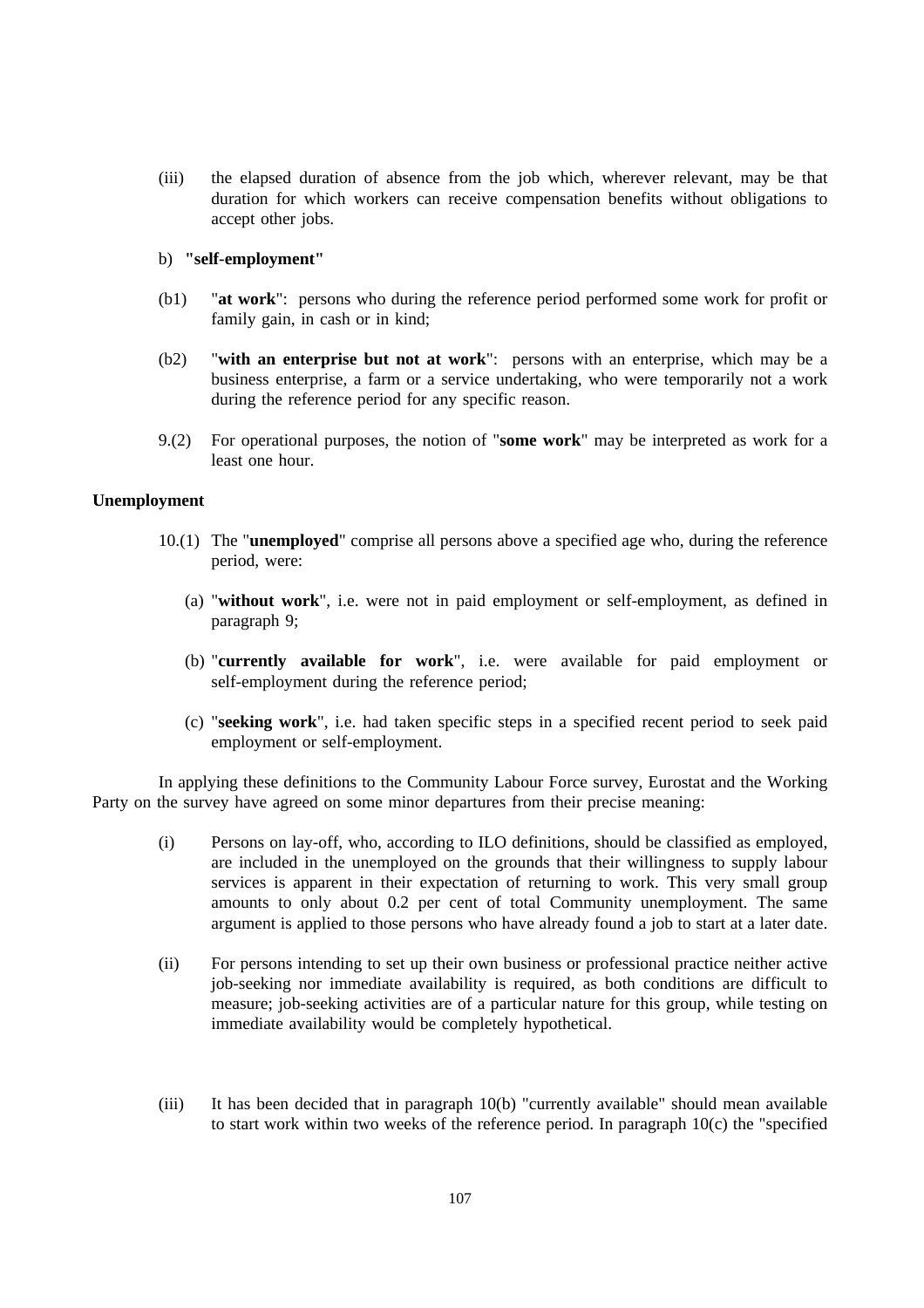recent period" is the four weeks preceding the survey interview, the reason being that delays inherent in job search (for example, periods spent awaiting the receipt of results of earlier job applications) require that the active element of looking for work may be measured over a period greater than one week if a comprehensive measure of job-seeking is to be obtained.

**Unemployed persons** can be classified by reason for unemployment into four major groups:

- (1) job-losers are persons whose employment ended involuntarily and immediately began looking for work;
- (2) job-leavers are persons who quit or otherwise terminated their employment voluntarily and immediately began looking for work;
- (3) re-entrants are persons who previously worked, but were inactive or on compulsory military service before beginning to look for work;
- (4) first job-seekers are persons who have never worked in a regular job.

### **Labour force**

The labour force comprises persons in employment and unemployed persons.

#### **Inactive persons**

All persons who are not classified as employed or unemployed are defined as inactive. Apart from showing pupils and students separately, no further breakdown is provided for this group.

Conscripts on compulsory military or community service are excluded from the compilation of the survey results.

The above groups are used to derive the following measures:

(a) *Activity rates*

Activity rates represent the labour force as a percentage of the population of working age (15 years or more).

### (b) *Employment/population ratios*

Employment/population ratios represent persons in employment as a percentage of the population of working age (15 years or more).

### (c) *Unemployment rates*

Unemployment rates represent unemployed persons as a percentage of the labour force.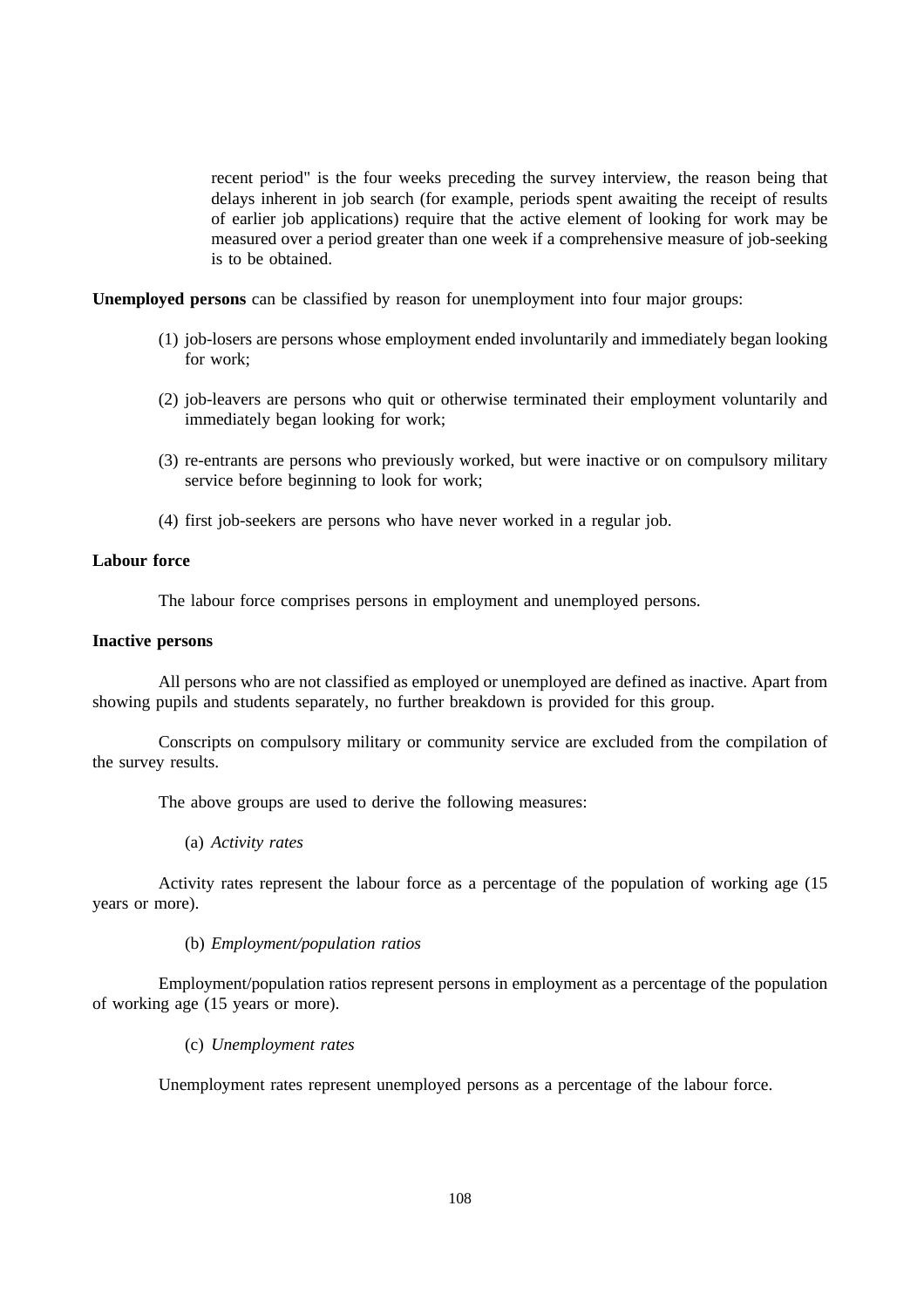The above rates are usually calculated for sex-age groups and are sometimes further cross-classified by other demographic variables such as marital status or nationality.

**Duration of unemployment** is defined as the shorter of the following two periods:

- (a) the duration of search for work, or
- (b) the length of time since last employment.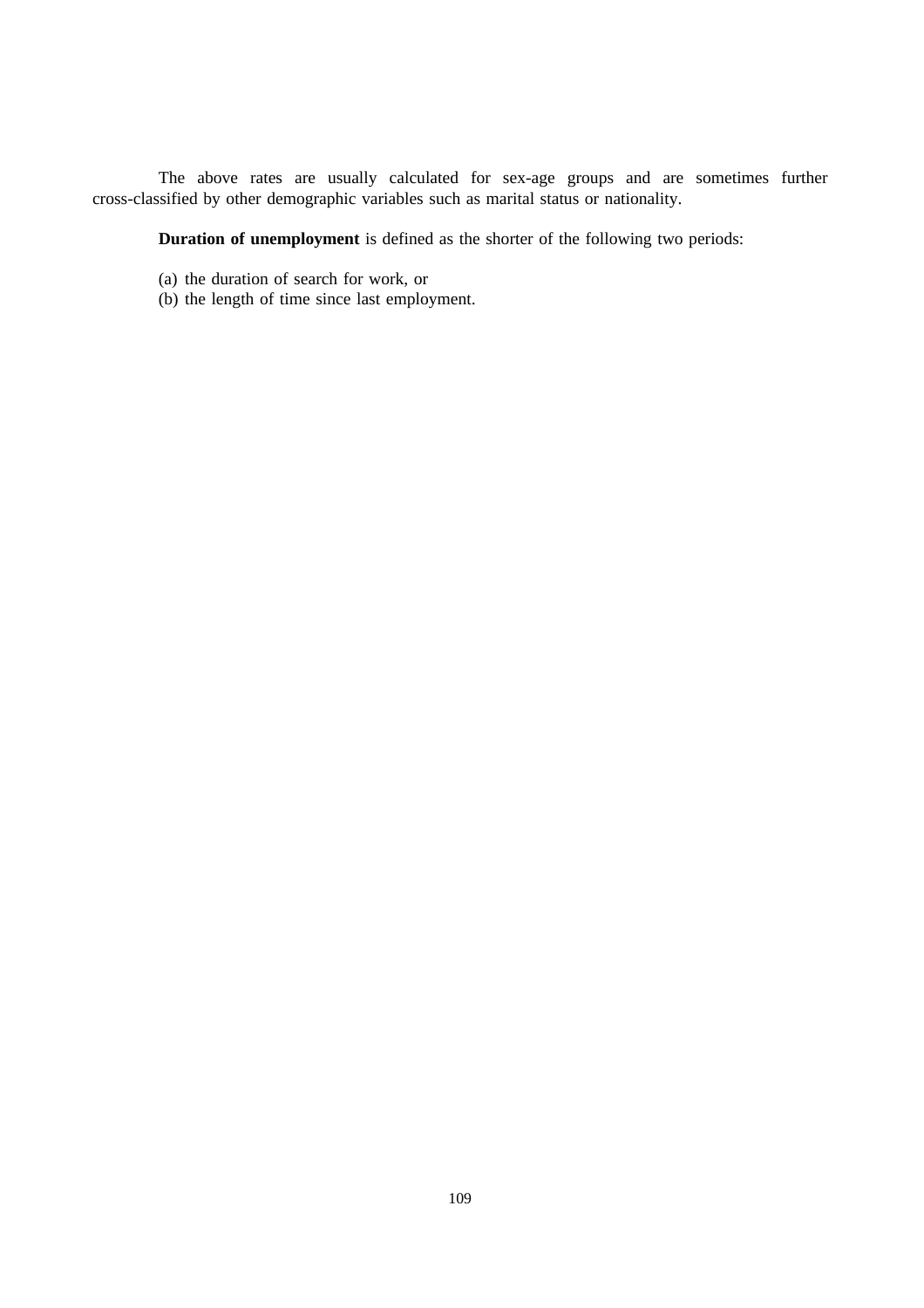## **Bibliography**

## **Works frequently cited in the manual:**

- "The SNA": *System of National Accounts 1993*, joint publication (1994) by the Commission of the European Communities, the International Monetary Fund, the Organisation for Economic Cooperation and Development and the World Bank.
- "The Frascati Manual": Frascati Manual 1993 -- *Proposed Standard Practice for Surveys of Research and Experimental Development,* OECD, Paris, 1994.
- "ISCED": *International Standard Classification of Education (ISCED)*, UNESCO, Paris, 1976.
- "ISCO-88": *International Standard Classification of Occupations: ISCO-88*, International Labour Office, Geneva, 1990. The 1968 version of this classification is cited as "ISCO-68".
- "The ILO Manual": *Surveys of Economically Active Population, Employment, Unemployment and Underemployment. An ILO Manual on Concepts and Methods,* International Labour Office, Geneva, 1990.
- "ISIC Rev.3":*International Standard Industrial Classification of All Economic Activities*, Statistical Papers Series M, No. 4, Rev. 3,United Nations, New York, 1990.
- "NACE Rev. 1": *Nomenclature of Economic Activities of the European Union,* published in Council Regulation (EEC) No. 3037/90, Official Journal of the European Communities, No. L 293/1, Brussels, 24 October 1990.

## **Other works cited:**

- EUROSTAT: *Regions -- Nomenclature of territorial units for statistics -- NUTS,* Luxembourg, 1992. *Labour Force Survey -- Methods and Definitions*, Luxembourg, 1992.
- INTERNATIONAL LABOUR OFFICE: *Current International Recommendations on Labour Statistics -- 1988 Edition*, Geneva. *Statistical Sources and Methods, Volume 3: Economically Active Population, Employment, Unemployment and Hours of Work (Household Surveys), Second Edition*, Geneva, 1990; and *Volume 5*: *(Population Censuses)*, Geneva, 1990. *An Integrated Framework for the Measurement of Working Time*, ILO Statistical Working Papers N° 92-2, Geneva, 1992. *An Outline of the Main Concepts and Principle of a Labour Accounting System*, Chapter 4 of the General Report, 15th International Conference of Labour Statisticians, Geneva, 1993. *Revised International Classification by Status in Employment - ICSE*, Geneva, 1993.
- INTERNATIONAL ORGANIZATION FOR STANDARDIZATION: *List of Subentities (norm ISO 3166)*, Berlin, 1989.